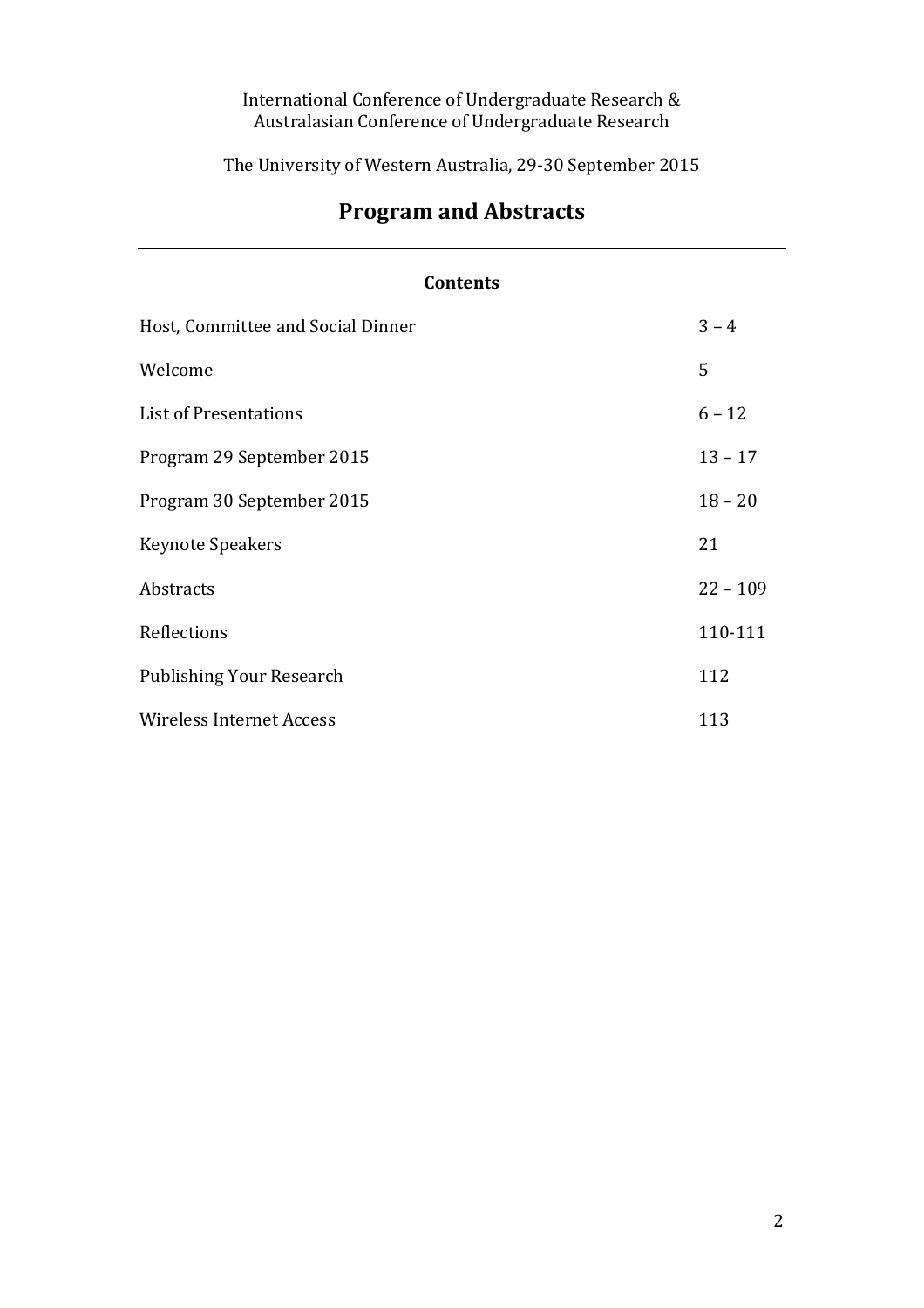# **Conference Host**

 $\overline{a}$ 



# **Organising Committee**

Angela Brew Macquarie University Kirra Minton Monash University Ernest Koh Monash University

Sally Sandover<br>
The University of Western Australia<br>
The University of Western Australia<br>
The University of Western Australia Rebecca Stuart-Coombe The University of Western Australia<br>Cheryl Koh The University of Western Australia Cheryl Koh The University of Western Australia<br>Angela Brew Macquarie University Paula Newitt Australian National University Elizabeth Ambos<br>
Council on Undergraduate Research<br>
Caroline Gibson<br>
Council on Undergraduate Research **University of Warwick** 

# **Reviewers**

We wish to thank the following reviewers:

Liz Milward University of Newcastle Paula Newitt Australian University Kevin Brooks Macquarie University David Low UNSW Canberra, ADFA Rachel Spronken-Smith University of Otago Susan Mayson Monash University Lauren Fowler Weber State University Melanie Keep University of Sydney Trudy Ambler Macquarie University Justine Lloyd **Macquarie University** Donna Bridges Charles Sturt University Verburgh An KU Leuven

**Edith Cowan University** Lee Partridge **The University of Western Australia**<br>Timothy McCarthy **The University of Wollongong** University of Wollongong Denise Wood **Central Queensland University** Deakin University Universität Oldenburg Marcus O'Donnell **Exercise Service Service Contract University of Wollongong** Les Kirkup University of Technology, Sydney Kirsten Zimbardi View University of Queensland John Rees University of Notre Dame Australia **University of Stirling** Pamela Roberts **Charles Sturt University**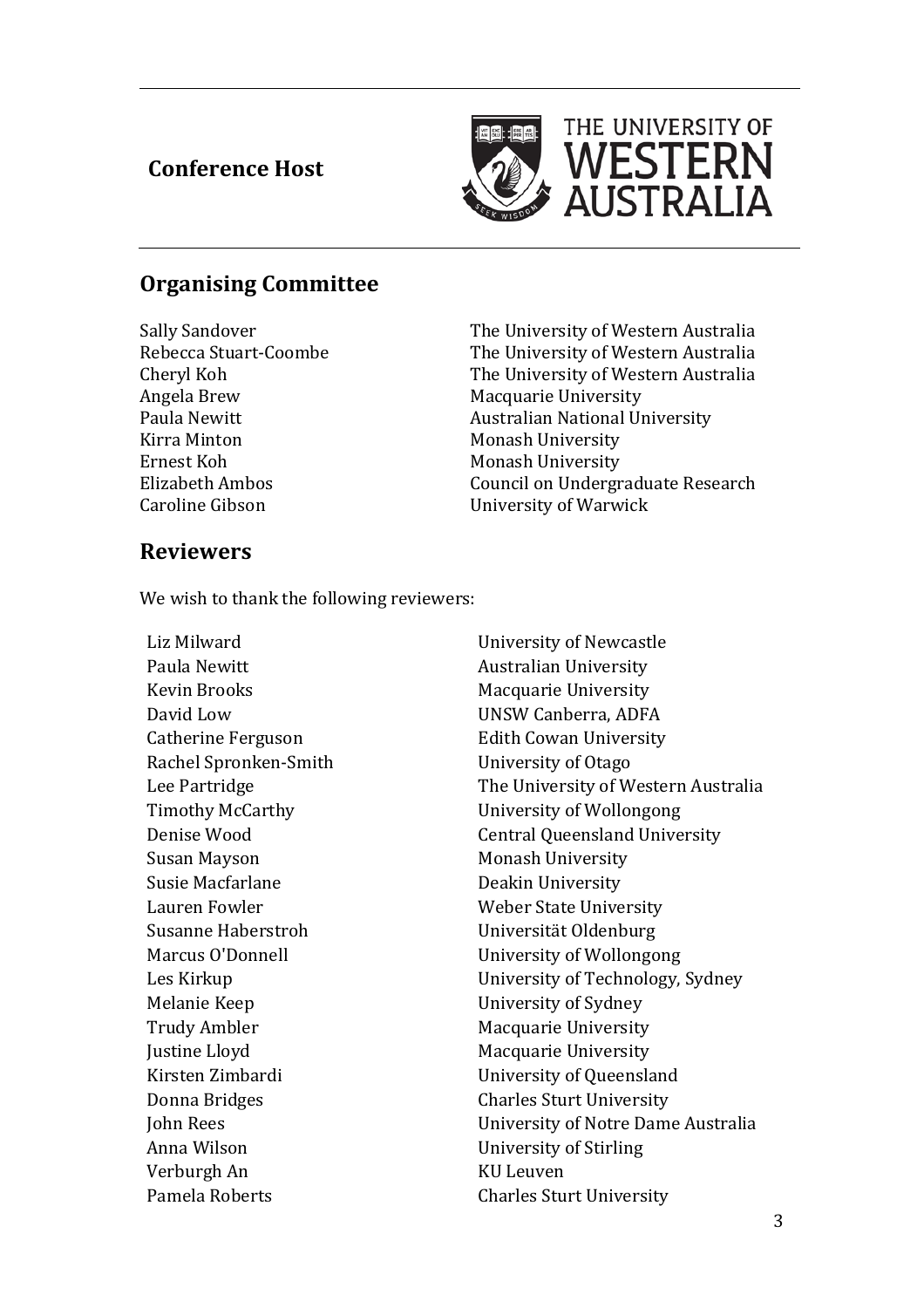# **Volunteers**

The organising committee would also like to thank and acknowledge the following University of Western Australia student volunteers for their efforts with the conferences:

Alex Clifford Anya Vorster Dani Shulman Daniel Tomlinson Mark Machado Tim Ha Uma Jha

# **Social Dinner**

# **St. Catherine's College Dining Hall, 6.30pm, Wednesday 30 September**

Join fellow presenters and attending academics for an informal buffet gathering at the dining hall of St Catherine's College! This is a great opportunity to interact and network with individuals across all disciplines so please come along. The Social dinner will commence immediately following the final presentation session.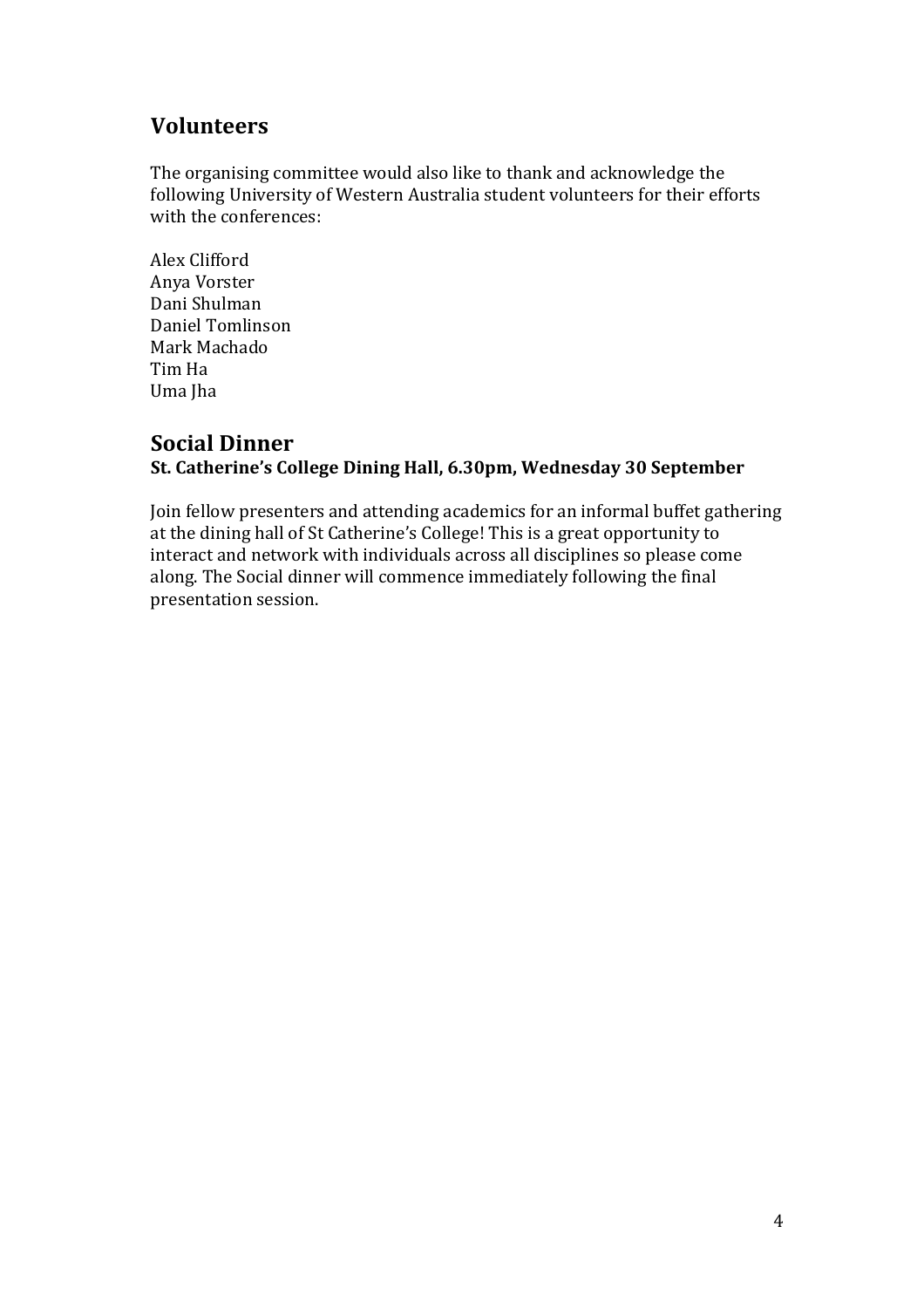The organising committees of the International Conference of Undergraduate Research (ICUR) and the Australasian Conference of Undergraduate Research (ACUR) welcome you to two days of excellent undergraduate research presentations.

For the first time ever, The University of Western Australia will be hosting these two major conferences co-badged under the theme of undergraduate research. The conferences will be presented as parallel sessions, sharing keynotes and our social dinner. Over the next two days we will have the opportunity to support and celebrate the work that our undergraduate students are doing locally, nationally and internationally.

The **International Conference of Undergraduate Research** is an annual event funded and facilitated by the Monash-Warwick Alliance. ICUR is a multidisciplinary forum that connects student researchers across the world through video-conferencing technology. The first conference in 2013 brought together over 90 students across both Monash and Warwick and this year we have students from ten universities across 7 time zones over 24 hours which is a fantastic accomplishment.

The first **Australasian Conference of Undergraduate Research** was held at Macquarie University in 2012. ACUR provides the opportunity to meet students from other universities and to share research work. As a multi-disciplinary conference, students will have the opportunity to network with other undergraduate researchers from their own discipline, and also to learn about how other disciplines approach research problems. This year we have 67 student presentations representing 18 different universities which illustrates how undergraduate research is valued in the higher education sector.

We welcome you to our West Australian shores and look forward to hearing about the great work of our undergraduates in a collegial, supportive and celebratory way.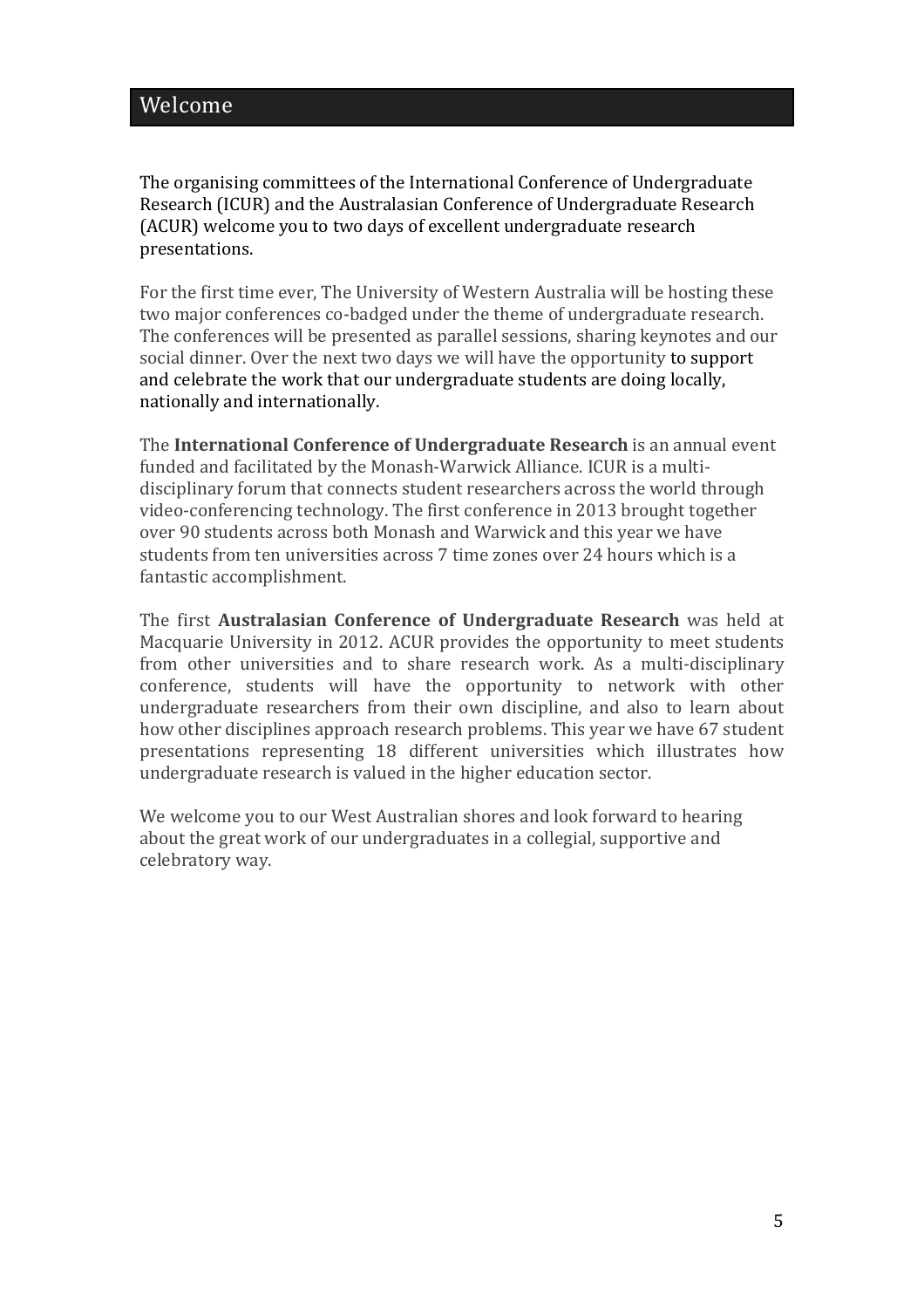| The Impact of Cochlear Implants on Cognitive Functions of Postlingually Deafened<br><b>Adults</b><br>Esmeralda Nel                                                                                   | 22       |
|------------------------------------------------------------------------------------------------------------------------------------------------------------------------------------------------------|----------|
| Time to Transform: Adapting Lectures to Maximise Student Learning and<br><b>Engagement</b><br>Liam Elphick                                                                                           | 22       |
| <b>Social Comparison Processes: Contrast and Assimilation Effects</b><br>Simone Ferrante                                                                                                             | 23       |
| The importance of language to clinician-patient communication in COPD<br>Amreen Hussain                                                                                                              | 24       |
| Fat replaces muscle in dysferlin-muscular dystrophies - but where did it come<br>from?<br>Sarah Pearce                                                                                               | 25       |
| A novel, paced production paradigm for assessing language lateralisation with<br>functional Transcranial Doppler Ultrasound<br><b>Hannah Rapaport</b>                                                | 25       |
| "Second Skin"<br>Jichuan Yu and Thomas Harper                                                                                                                                                        | 26       |
| Lightweight Construction for Passive Residential Building Design within Bushfire<br><b>Prone Areas</b><br>Yanni Papadopoulos <sub>seri</sub>                                                         | 26<br>26 |
| Hearing Aids as a Means to Improve Cognitive Functions in Postlingually Deafened<br><b>Older Adults</b><br>Danelia Kok                                                                               | 27       |
| How Transformational is Service Learning? A Study of Student Perceptions of a<br>Service-Learning Unit at The University of Western Australia<br>Nithin Srinivasan                                   | 28       |
| Locating the Real: A Study of the Relationship Between Entropy and Prosaic<br>Writing Style in Haruki Murakami's 1Q84, and How it is Used to Employ the Fear<br>of the Real<br>Ashleigh May McIntyre | 28       |
| Preparatory Cueing in the Assessment of Language Lateralization: is Non-Verbal<br>Better?<br>Julianne Pascoe                                                                                         | 29       |
| A practical resource to improve the oral health of people with profound and<br>multiple disabilities<br>Bridget Maguire & Kimberley Barker                                                           | 30       |
| <b>Transformative Outcomes for Computer Science Students at the University of</b><br><b>Western Australia</b><br><b>Oliver Rawle</b>                                                                 | 31       |
| <b>Posture Physiology: Optimising Musical Performance</b><br>Jen Liu                                                                                                                                 | 31       |
| Rheological behaviour of smart thermo-responsive hydrogels in pharmaceutical<br>formulation                                                                                                          | 32       |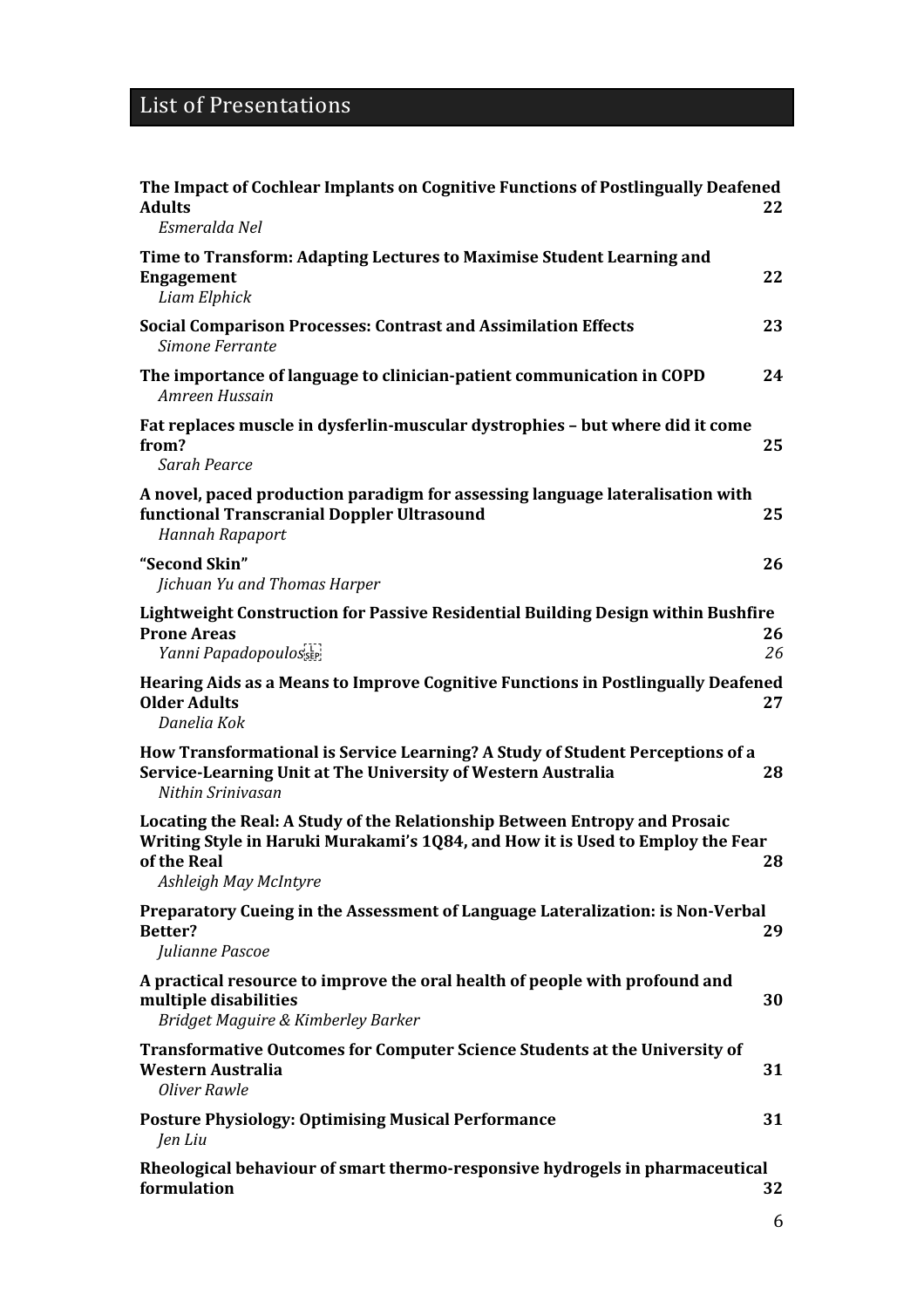*Lauren Thompson*

| Pancreatic $\beta$ -cells<br>Yvy (Karuna) Pham                                                                                                     | 33 |
|----------------------------------------------------------------------------------------------------------------------------------------------------|----|
| Self before others or others before self: Is there a right way to serve?<br>Vigneswari A                                                           | 33 |
| The effect of population size on the rates of word loss and gain in the Indo-<br><b>European and Austronesian language families</b><br>Caela Welsh | 34 |
| A clash of civilisations or a clash of representations? Rethinking the barbarian in<br>the Greco-Persian Wars<br>Natasha Parnian                   | 34 |
| <b>Asphaltene Micromechanical Interfacial Force Measurements</b><br>Vincent Lim                                                                    | 35 |
| Flipping the Classroom: The Extent to which University Students Perceive it as<br><b>Transformative</b><br>Afira Zulkifli                          | 35 |
| The Canary in the Coal Mine - Preserving Information Privacy in Data Mining<br>Reuel Baptista                                                      | 36 |
| Spatial Variations in the Fish Assemblage Composition of Princess Royal Harbour                                                                    | 37 |
| Mariana Hill Cruz                                                                                                                                  |    |
| Grass activated carbon (GAC): A green alternative adsorbent of Chromium (VI)<br>and Methylene blue.<br>Aidil Zikri                                 | 38 |
| Free education in public elementary schools in Uganda<br>Akiko Uchio                                                                               | 38 |
| Strategic localization of resident memory T cells in human tissues and their key<br>regulatory cytokines                                           |    |
| Jarem Edwards                                                                                                                                      | 39 |
| Elephants watching Dragons: The Changing perceptions of China in India from<br>1947 to the present day.<br><b>Ben Langley</b>                      | 39 |
| Clinical scales used to measure spasticity<br>Sergio Quach                                                                                         | 40 |
| Future issues about environmental education in Japan<br>Hatsune Kaga                                                                               | 41 |
| A load of (red) bull: psychological factors accounting for energy drink problems41<br>Emma Lawson                                                  |    |
| The Mobilising Force of the Grotesque: In the anti-war publications of Ernst<br><b>Friedrich and Frederick A. Barber</b><br><b>Emily Gallagher</b> | 42 |
| Oxidation of Thiol Proteins: One Step Closer to Tackle Duchenne Muscular<br><b>Dystrophy</b><br>Nguyet Duong                                       | 42 |

7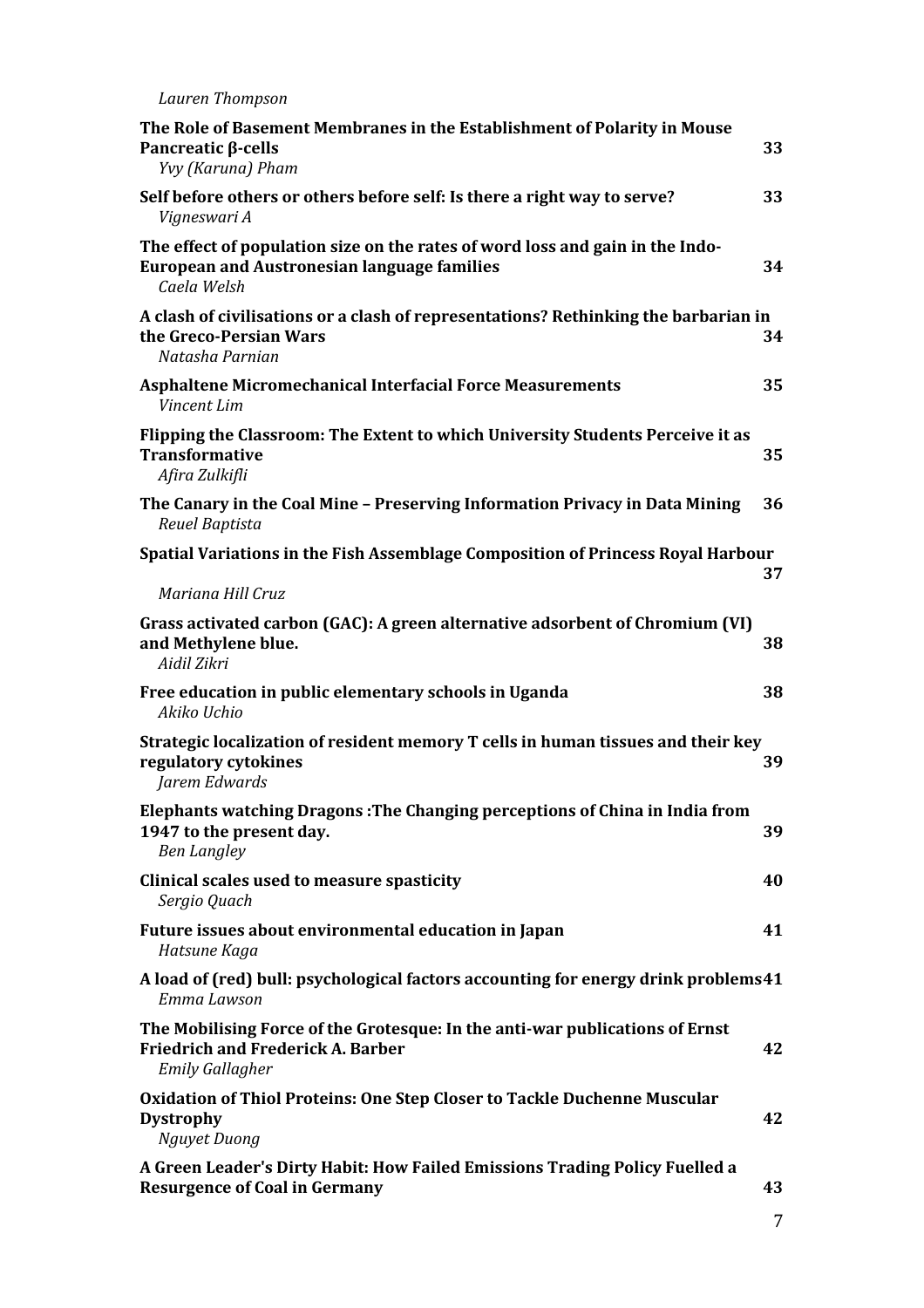| <b>Aaron Tuckey</b>                                                                                                                                                                                                             |    |
|---------------------------------------------------------------------------------------------------------------------------------------------------------------------------------------------------------------------------------|----|
| An algorithm for finding Hamiltonian Cycles in Cubic Planar Graphs<br>Bohao Yao                                                                                                                                                 | 44 |
| Metallic complexation of carbon nanotubes for photovoltaics<br>Jonathan Ben-David                                                                                                                                               | 44 |
| An Upward Spiral? Exploring the Role of Obsessionality in Recovery from<br>Anorexia<br>Monica Leslie                                                                                                                            | 45 |
| <b>Incentives and Informed Consent when Encouraging Health Behaviours</b><br>Jessica Smith                                                                                                                                      | 45 |
| High lipid levels in obesity drives adverse outcomes in prostate cancer: an in vitro<br>model<br>Frank Liu-Fu                                                                                                                   | 46 |
| <b>Empirically Analysing the efficacy of parameterised approximation algorithms for</b><br>finding vertex covers<br><b>Thomas Bradshaw</b>                                                                                      | 47 |
| The Impact of the Residual Expression of Stem Cell Factors on Tumorigenesis and<br>Differentiation in Liver Progenitor Cells Derived from Embryonic Stem Cells and<br><b>Induced Pluripotent Stem Cells</b><br>Vanja Todorovski | 48 |
| Does Monetary Policy Affect Consumption in Australia?<br>Aiden Depiazzi                                                                                                                                                         | 49 |
| 'Uncovering' the Interviewer: Reflections on Oral Histories and the Hungarian<br><b>Refugees</b><br><b>Ebony Hutchin</b>                                                                                                        | 49 |
| Protection from UV-Induced Photoageing by Vitamin D and related compounds 50<br>Lucy Coles                                                                                                                                      |    |
| Health Inequities within Australia's Indigenous Population<br>Eliza Bartsch                                                                                                                                                     | 51 |
| Can Singapore Remain a Leading Maritime Hub? Attracting and retaining<br>international marine trade<br>Soon Leqi                                                                                                                | 52 |
| The effects of Amylin and $\beta$ -Amyloid on bioenergetics in pancreatic $\beta$ -cells in vitro                                                                                                                               | 52 |
| Joanne Rowles                                                                                                                                                                                                                   |    |
| T cell receptors involved in T cell migration from primary tumours to draining<br>lymph nodes<br>Jarem Edwards                                                                                                                  | 53 |
| Language Immersion as Transformative Learning: The UWA China Field Study<br>Chloe Dempsey                                                                                                                                       | 54 |
| Individual patient data meta-analysis of intensive upper limb therapy approaches<br>for children with unilateral cerebral palsy<br>Nataya Branjerdporn                                                                          | 54 |
| Functional Characterisation of cyanobacterial bicarbonate and sodium<br>transporters in E.coli for improved plant photosynthesis<br>Laura Wey                                                                                   | 55 |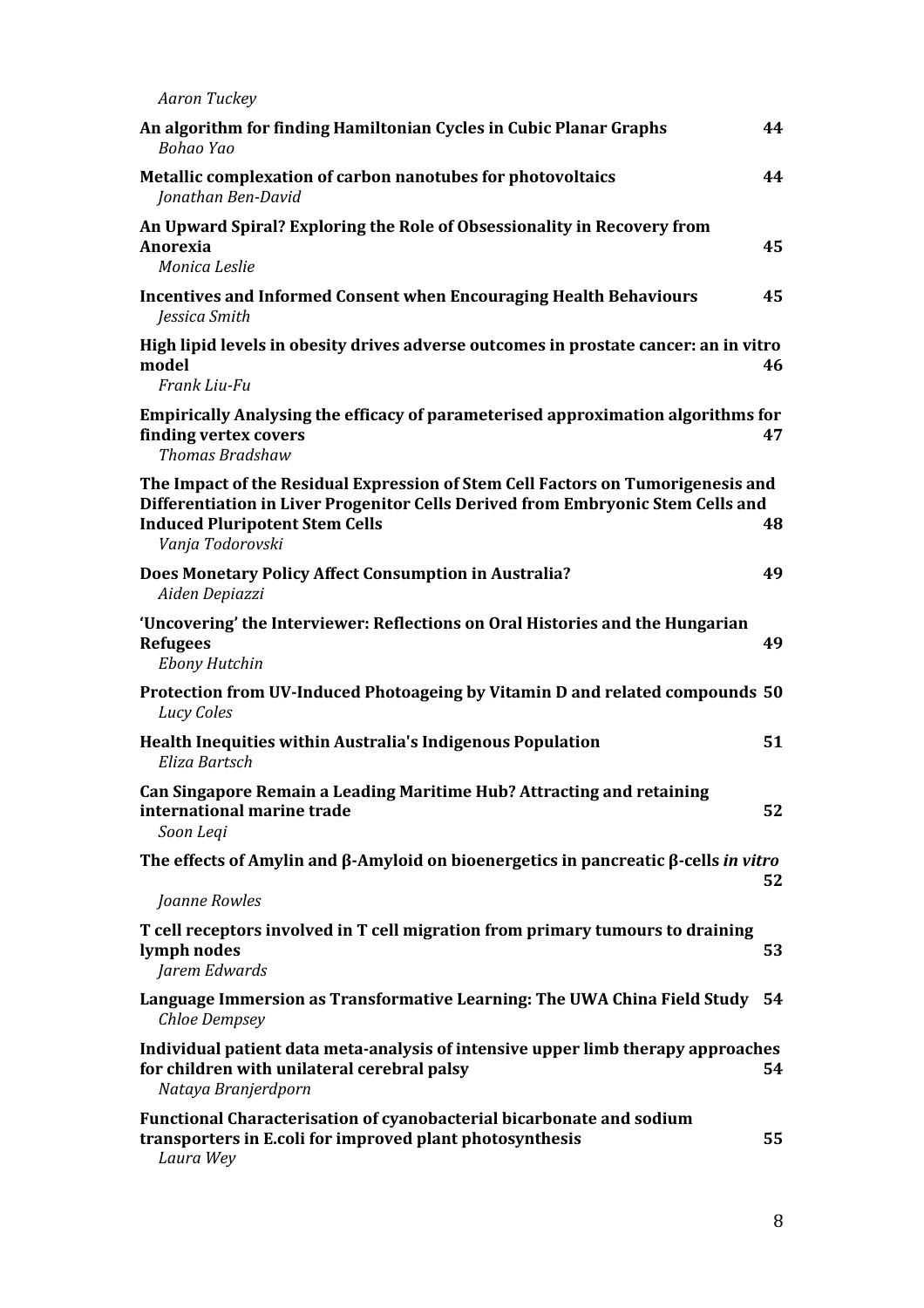| The Influence of National Culture and Intrinsic Motivation in One-on-One Tacit<br><b>Knowledge Transfer</b><br>Nicole Celestine                                                                                | 56      |
|----------------------------------------------------------------------------------------------------------------------------------------------------------------------------------------------------------------|---------|
| Regulation of adrenal hormone receptors in the liver: potential treatment targets<br>for diabetes<br><b>Louise Martin</b>                                                                                      | 57      |
| CRISPR-dCas9 With A Repeating SunTag Array, A New Epigenome Editing Tool For<br><b>Amplified Epimodifer Recruitment</b><br><b>Tessa Swain</b>                                                                  | 58      |
| Problems, Praxis, and Possibilities in Sinophone and Beyond: Yang Lian's Poetics<br>as a Case Study<br>Hao Zhou                                                                                                | 58      |
| The Impact of Primary School Transitions on the Psychological Well-being of<br><b>Children with Autism Spectrum Disorder (ASD).</b><br>Katherine Botha                                                         | 59      |
| A Change Over Naval Warfare? Reconsidering the Submarine in German and<br>Japanese Naval Strategy, 1935-1943<br>Peter Hooker                                                                                   | 60      |
| Love as Language<br>Jasmine Alexis Doo                                                                                                                                                                         | 61      |
| <b>Framing National Interests: How Power Can Elude in International Relations</b><br>Magdalena Agnieszka Janas                                                                                                 | 61      |
| Facilitating Nanodiamonds for Drug Delivery: A Novel Approach Using a Protein<br>Coating<br>Jonathan Ciofani                                                                                                   | 62      |
| The Effect of Lane Configuration of Freeway Ramps on Capacity and Level of<br><b>Service</b><br><b>Elliott Panos</b>                                                                                           | 63      |
| The Immune Phenotype in Pre-eclampsia<br>Anna Zeng                                                                                                                                                             | 63      |
| The philosophy of Drosophilia melanogaster as a model organism in genetic<br>research; how much like a fruit fly are you?<br>Megan Ivory                                                                       | 64      |
| The role of religious diasporas in facilitating global trade across religious<br>boundaries.<br>Vladmir Arutyunyan                                                                                             | 65      |
| Fate & Mortality in the Epic of Gilgamesh: Then & Now<br>Anthony Westenberg                                                                                                                                    | 65      |
| NDM-1 inhibitors: a weapon against the superbugs<br>Hoi-Ying Felcia Lai                                                                                                                                        | 66      |
| A Tale of Two Insurgencies: Competing Grievances, Government<br><b>Counterinsurgency Programmes and International Involvement in Two Tactically</b><br><b>Allied Philippine Insurgencies</b><br>Connor Woodman | 67      |
| <b>Inspiration and Physical Strength</b><br>Jack Klein                                                                                                                                                         | 67      |
| The Role of Attention in Body Size Exposure Aftereffects<br><b>Chloe Bickersteth</b>                                                                                                                           | 68<br>9 |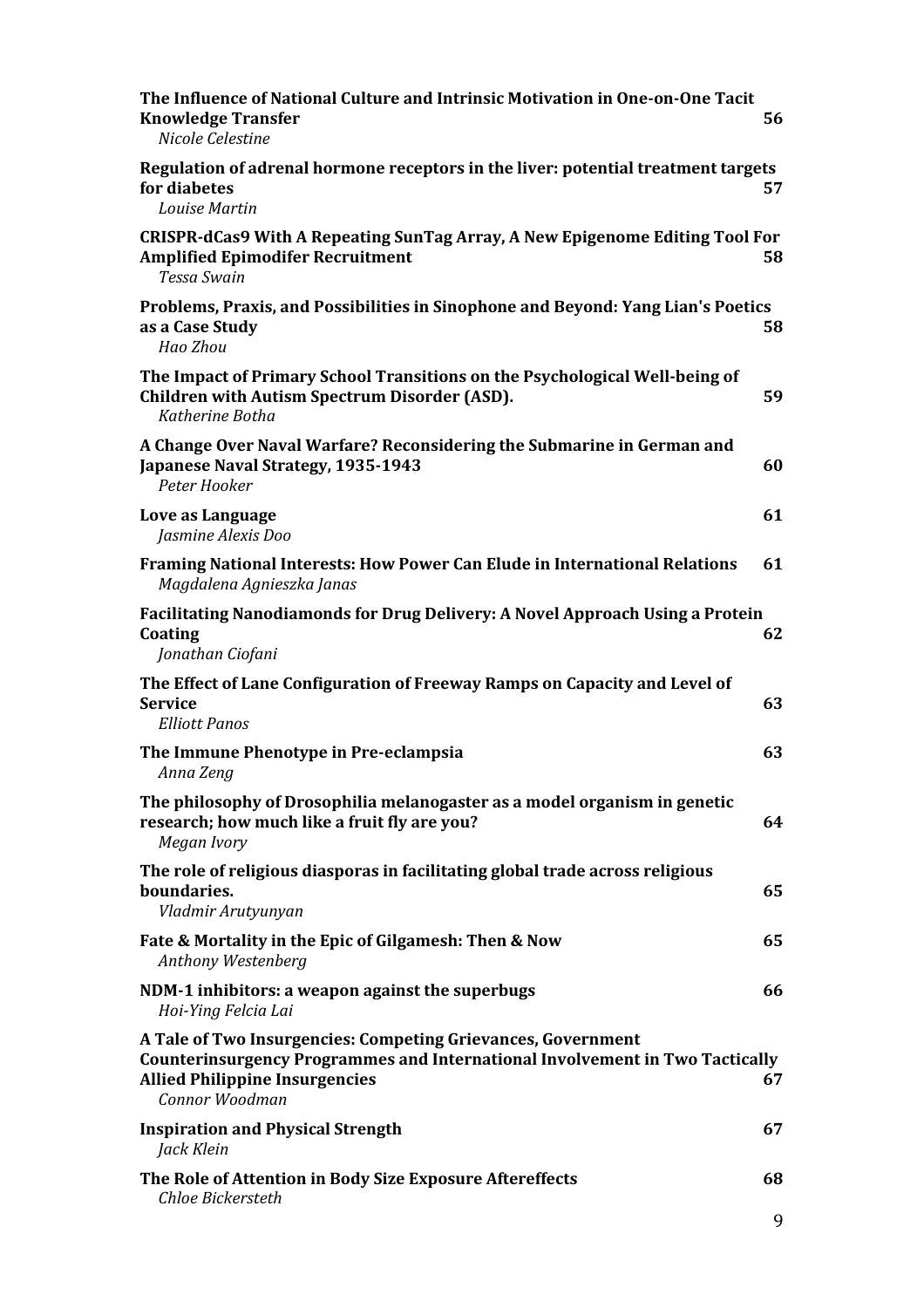| Real-time tracking of objects from a flying drone - making robots "see" and think                                                                                                                                                   | 69 |
|-------------------------------------------------------------------------------------------------------------------------------------------------------------------------------------------------------------------------------------|----|
| Johan Byttner                                                                                                                                                                                                                       |    |
| Going Against the Flow: A Contra-flow Bicycle Lane Evaluation within the City of<br>Adelaide<br>Rachael Nielsen                                                                                                                     | 69 |
| Inhibiting the pro-atherogenic effects of serum amyloid A by pharmaceutical<br>blockade of NFkB<br>Maryam Eghtedari                                                                                                                 | 70 |
| Of Fawnicating and Faunlets: Mourning and Liminal Desire in Lolita and Pale Fire                                                                                                                                                    | 71 |
| Joseph Steinberg                                                                                                                                                                                                                    |    |
| The Immediate Effects of a Short Yoga Class on Stress and Cognitive Performance                                                                                                                                                     | 71 |
| Emma Williams                                                                                                                                                                                                                       |    |
| <b>Ethnic Queers: Border Crossing through Diasporic Desires and Displaced</b><br><b>Intimacies</b><br>Zsuzsanna Ihar                                                                                                                | 72 |
| Is Christianity Homophobic? Exploring LGBQ University Student's Perception of<br>Religion<br>Luis Arturo Aguilar Lopez                                                                                                              | 73 |
| Sparse factor representations and operations for probabilistic graphical models                                                                                                                                                     |    |
|                                                                                                                                                                                                                                     | 74 |
| Albert Chen                                                                                                                                                                                                                         |    |
| Chasing the factor that causes angiogenesis in asthmatic airways<br>Sonia Sawant                                                                                                                                                    | 74 |
| A photographic and illustrative study into the relationship between the novels of<br>Jorge Amado and the cityscape of Salvador, Brazil.<br>Oliver Hall & Rosanna Hiscock                                                            | 75 |
| Controlling organic device structure using light: a computational investigation 76<br>Sophia Ackling                                                                                                                                |    |
| The role of pigment epithelium derived factor in pancreatic beta cell physiology77<br>Nikita Walz                                                                                                                                   |    |
| Shedding Skins: (Re)claiming Cleopatra in the Post-colonial Context<br><b>Billy Barrett</b>                                                                                                                                         | 77 |
| How do Courts, when faced with the extra-judicial appointments of their Justices,<br>ensure that these roles do not undermine public confidence in the Judiciary?<br>Joel Lisk, Rebecca Slimming, Angas van Balen & Jessica Wakelam | 78 |
| <b>Women in STEM at the ANU</b><br>Katie Ward, Allisa Li, Meaghan Powell, Jonathan Tjandra                                                                                                                                          | 79 |
| Testing the Efficiency of Bharati: A Universal Script for Indian Languages with<br><b>Second Generation Indians in Australia</b><br>Deepika Rajamanickam                                                                            | 80 |
| Friend or Foe: Separate Visual Processing for Ingroup and Outgroup Faces<br>Zoe Purcell                                                                                                                                             | 81 |
| Pepper spray, neoliberalism and the law: An analysis of civilian self defensive<br>pepper spray use in Australia<br><b>Aprill Miles</b>                                                                                             | 81 |
|                                                                                                                                                                                                                                     | 10 |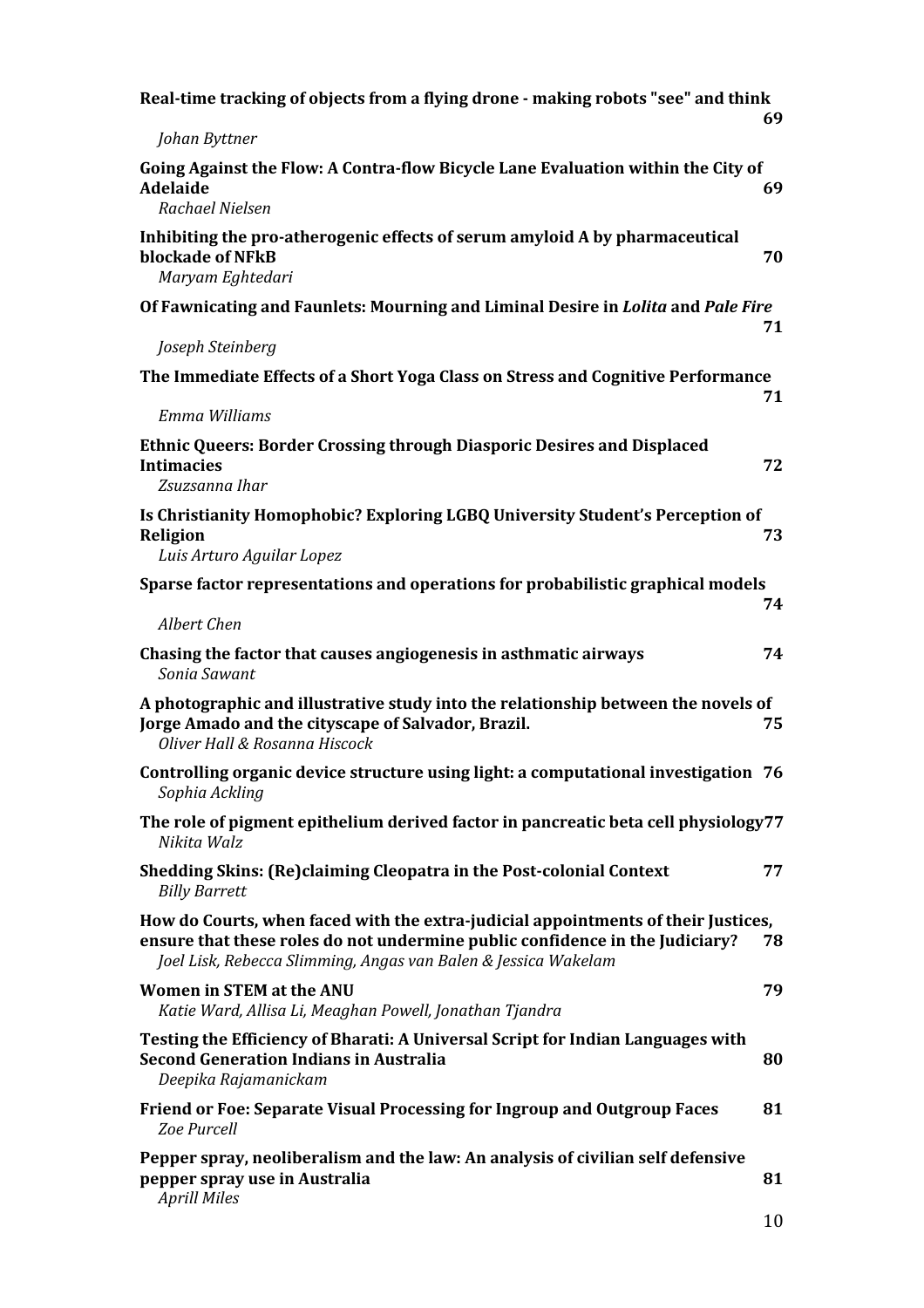| The Battle of Teutoberg Forest and Roman Vulnerability to Ambush<br>Daniel Morgan                                                                                          | 82 |
|----------------------------------------------------------------------------------------------------------------------------------------------------------------------------|----|
| Il prete e il mangia-preti: the unlikely friendship between archaeologist Luigi<br>Pigorini and Bishop Rosendo Salvado (1867-1884)<br>Lucy Davidson                        | 82 |
| A Spell from the Papyri Graecae Magicae: New perspectives on gender relations<br>and justice systems in late antiquity<br>Erica Whye                                       | 83 |
| Delayed release drug delivery from self-assembling peptide hydrogels to treat<br>traumatic brain injury<br>Jonathan McPhail                                                | 84 |
| Dysregulation of Glucose Metabolism in Haemochromatosis Model Mice<br>Robert Harvey                                                                                        | 84 |
| How are authors of Japanese manga revolutionising the use of loan words in<br>Japanese society?<br>Jodie Langford                                                          | 85 |
| The Retention of Tracking Devices on Cassiopea Jellyfish<br><b>Shelby Simpson</b>                                                                                          | 86 |
| How can biomimicry-based computational design support ecosystem-specific<br>innovation in architectural design at Merri Creek?<br>Laura Williams                           | 87 |
| <b>Investigating the Google Scholar Effect</b><br>Jie Zhu                                                                                                                  | 88 |
| Multiple Voices, Multiple Selves: A study of the influence of alternative identity<br>performance on Japanese as a second language learners in Australia<br>Breanna Osborn | 88 |
| Keeping Managers in the Not for Profit Sector: what kind of passion sustains<br>employment?<br>Ronelle Toop                                                                | 89 |
| Migrant residents and neighbourhood belonging<br>Rakan Al-Omari                                                                                                            | 90 |
| Association between popliteal artery wall thickness and early structural knee<br>changes in an asymptomatic cohort of middle-aged women<br>Chloe Dawson                    | 91 |
| A Review of Cultural Training for Engineers in Western Australia<br><b>Temily Leith</b>                                                                                    | 92 |
| Public Legal Aid in Australia and Canada: The Legacy of Federal Ideas and<br><b>Institutions</b><br><b>Gaelen Perrone</b>                                                  | 92 |
| The Neglected Objective: the failure of reintegration with the Dangerous Sexual<br>Offenders Act 2006 (WA).<br>Rachel Robson                                               | 93 |
| Perceptual Distortions of Face and Body: Implications for the Neural Processes<br><b>Underlying Body Image Disturbance</b><br>Leonie Nahhas and Trudy Green                | 94 |
| <b>Residential University Colleges: Learning Communities and Transformational</b><br><b>Aspects of Residential Living</b><br>Julian Coleman                                | 95 |
|                                                                                                                                                                            |    |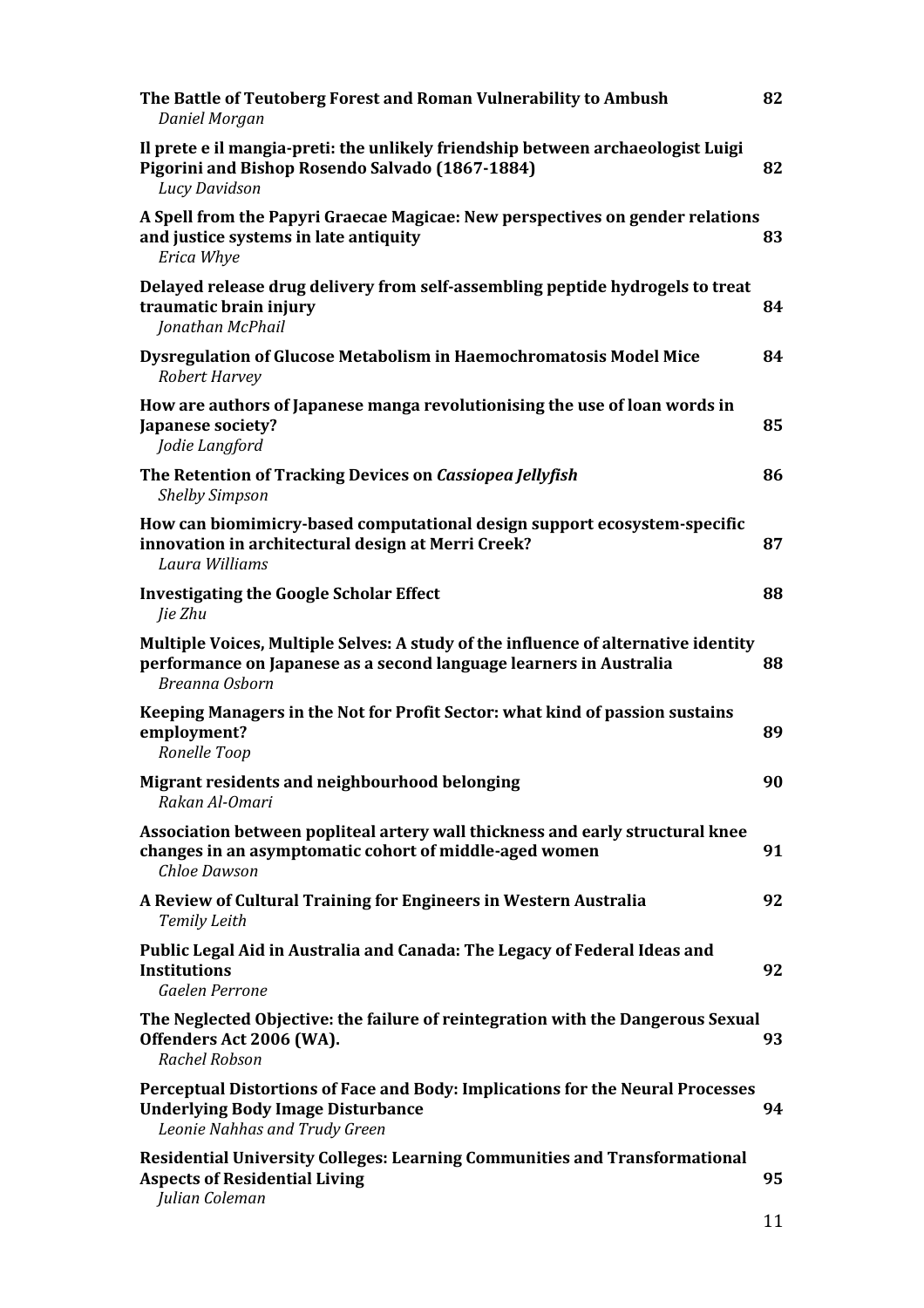| Silent for Fear of Indefinite Incarceration: Reform of the consequences of<br>unfitness to stand trial for Aboriginal youth affected by Foetal Alcohol Spectrum<br><b>Disorder</b><br>Zoe Bush | 95       |
|------------------------------------------------------------------------------------------------------------------------------------------------------------------------------------------------|----------|
| "How Good An Historian Shall I Be?": Engendering Ethics and Social Action<br><b>Through Holocaust Education</b><br>AJ America                                                                  | 96       |
| The Rise of Third Sector as a Provider for welfare services in Australia: The Third<br>Sector and Social and Affordable Housing.<br>Sarla Hallock                                              | 96       |
| Rapid Modeling and Analysis of Risks in Complex Supply Chains by Network<br><b>Theory Approach</b><br>Hewen Wang                                                                               | 97       |
| Third Party Securities and the Personal Property Securities Act 2009 (Cth): Are<br><b>Lenders Better Protected?</b><br>Ryan Kabat                                                              | 98       |
| A case for punishment: a hybrid justification with rule-utilitarianism<br>consequentialism and revenge-based retributivism<br>Neo Xuan Hao Edwin                                               | 98<br>98 |
| <b>Design Thinking in Start-up Business</b><br>Callum Burgess                                                                                                                                  | 99       |
| <b>Bio-Degradable Natural Fibre Composites</b><br>Christopher Lakeser                                                                                                                          | 100      |
| Walking in Consumers' Shoes: reshaping pharmacy student placement curriculum<br>via mystery shopping with feedback<br><b>Emily Soon</b>                                                        | 100      |
| A Newly Discovered Role for Protein Arginine Methyltransferase 5 (Prmt5) in the<br><b>Developing Immune System</b><br>Kieran Allen                                                             | 102      |
| Personality, Mood and Emotion Regulation: Implications of Mindfulness-Based<br><b>Therapy for Functional Gastrointestinal Disorders.</b><br>Kristie McDonald                                   | 103      |
| Why hormones may influence positive reactions to infant cues or stimuli<br><b>Madison Callaghan</b>                                                                                            | 104      |
| Can a model be created to allow assistive technology for short-term disability to<br>be accessible through open source?<br>Paul Bardini                                                        | 105      |
| <b>Changes in Iron Regulatory Gene Expression with Age and Presence of</b><br>Mesothelioma<br><b>Timothy Evans</b>                                                                             | 106      |
| <b>Macroeconomic Globalisation: Implications for Inequality in Japan</b><br>Kazuki Tomioka                                                                                                     | 107      |
| Thinking Big: How Managers' Mental Models Inform Organizational Sustainability<br><b>Responses</b><br>Hanako Frawley                                                                           | 108      |
| Africa's fall into Third World status<br>Kundai Mapfina                                                                                                                                        | 109      |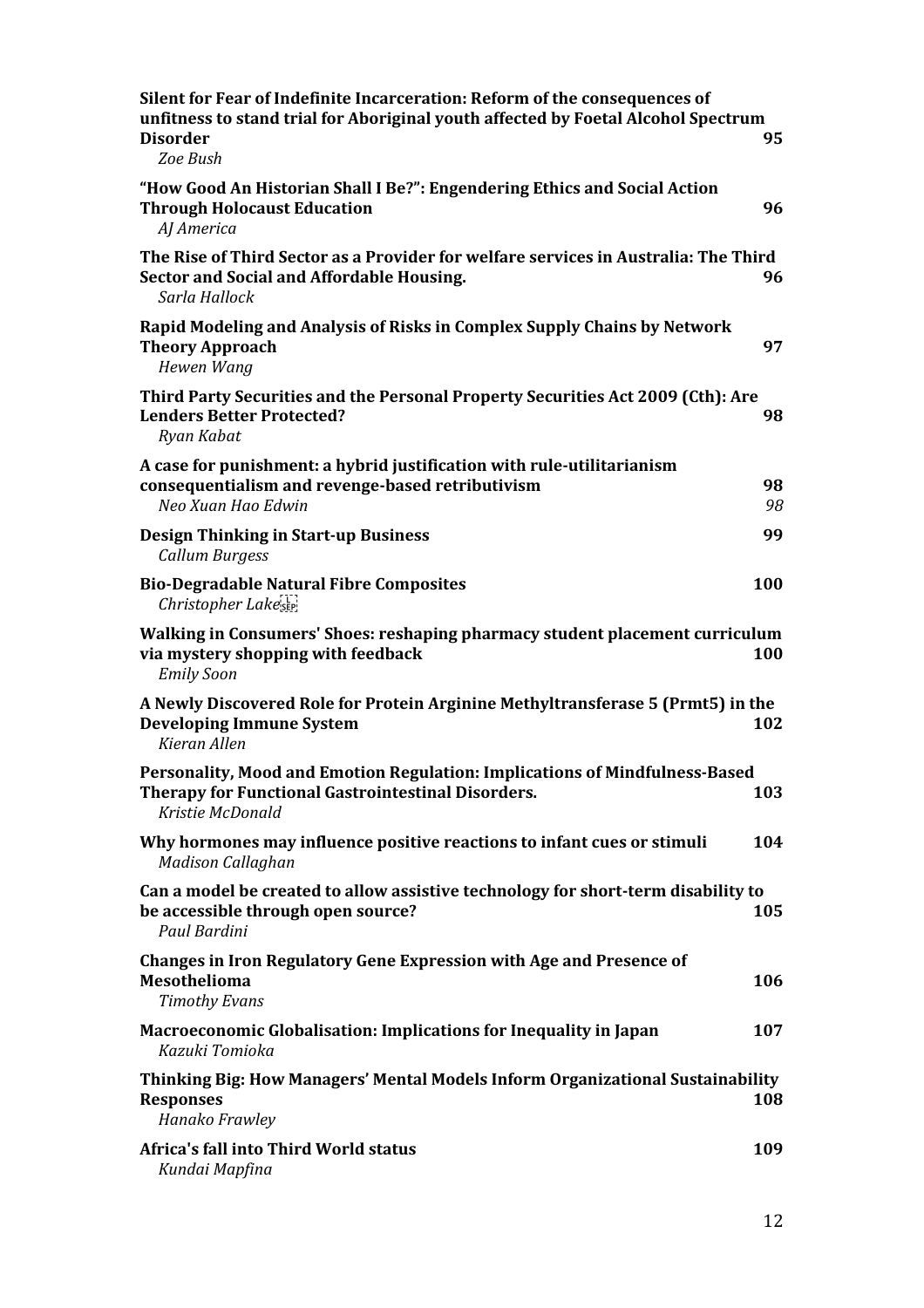# Tuesday 29 September 2015

| <b>Time</b>            | Room 1                                                                                                                                                                                                                | Room <sub>2</sub>                                                                                                                                                                              | Room <sub>3</sub>                                                                                                                                                                                                    | Room 4                                                                                                                                                                                    |
|------------------------|-----------------------------------------------------------------------------------------------------------------------------------------------------------------------------------------------------------------------|------------------------------------------------------------------------------------------------------------------------------------------------------------------------------------------------|----------------------------------------------------------------------------------------------------------------------------------------------------------------------------------------------------------------------|-------------------------------------------------------------------------------------------------------------------------------------------------------------------------------------------|
| 8am - 8.30am           | Registration                                                                                                                                                                                                          |                                                                                                                                                                                                |                                                                                                                                                                                                                      |                                                                                                                                                                                           |
| $8.30am -$<br>8.45am   | Introduction                                                                                                                                                                                                          |                                                                                                                                                                                                |                                                                                                                                                                                                                      |                                                                                                                                                                                           |
|                        | <b>Esmeralda Nel</b><br>The impact of cochlear implants<br>on cognitive functions of<br>postlingually deafened adults<br><b>Sarah Pearce</b><br>Fat replaces muscle in dysferlin-<br>muscular dystrophies - but where | <b>Liam Elphick</b><br>Time to Transform: Adapting<br>Lectures to Maximise Student<br>Learning and Engagement<br><b>Hannah Rapaport</b><br>A novel, paced production<br>paradigm for assessing | <b>Simone Ferrante</b><br><b>Social Comparison Processes:</b><br><b>Contrast and Assimilation</b><br>Effects<br><b>Jichuan Yu and Thomas</b><br><b>Harper</b><br>"Second Skin"                                       | <b>Amreen Hussain</b><br>The importance of language to<br>clinician-patient<br>communication in COPD<br>Yanni Papadopolous<br><b>Investigation of Thermal</b><br>Comfort and Airflow in a |
|                        | did it come from?                                                                                                                                                                                                     | language lateralisation with<br>functional Transcranial Doppler<br>Ultrasound                                                                                                                  |                                                                                                                                                                                                                      | Naturally Ventilated<br>Lightweight House within a<br><b>Bush Fire Prone Area</b>                                                                                                         |
| $8.45$ am -<br>10.15am | Danelia Kok<br>Hearing Aids as a Means to<br>Improve Cognitive Functions in<br><b>Postlingually Deafened Older</b><br>Adults                                                                                          | <b>Nithin Srinivasan</b><br>How transformational is service<br>learning: A study of student<br>perceptions of a service-<br>learning unit at The University<br>of Western Australia            | <b>Ashleigh May McIntyre</b><br>Locating the Real: A Study of the<br>Relationship Between Entropy<br>and Prosaic Writing Style in<br>Haruki Murakami's 1Q84, and<br>How it is Used to Employ the<br>Fear of the Real | <b>Julianne Pascoe</b><br>Preparatory Cueing in the<br>Assessment of Language<br>Lateralization: is Non-Verbal<br>Better?                                                                 |
|                        | <b>Bridget Maguire &amp; Kimberley</b><br><b>Barker (*Monash)</b><br>A practical resource to improve<br>the oral health of people with<br>profound and multiple disabilities                                          | <b>Oliver Rawle</b><br><b>Transformative Outcomes for</b><br>Computer Science Students at<br>the University of Western<br>Australia                                                            | <b>Jen Liu</b><br>Posture Physiology: Optimising<br><b>Musical Performance</b>                                                                                                                                       | <b>Lauren Thompson</b><br>Rheological Behaviour of Smart<br>Thermo-Responsive Hydrogels<br>in Pharmaceutical Formulation                                                                  |
| $10.15$ am -<br>11am   | Morning Tea                                                                                                                                                                                                           |                                                                                                                                                                                                |                                                                                                                                                                                                                      |                                                                                                                                                                                           |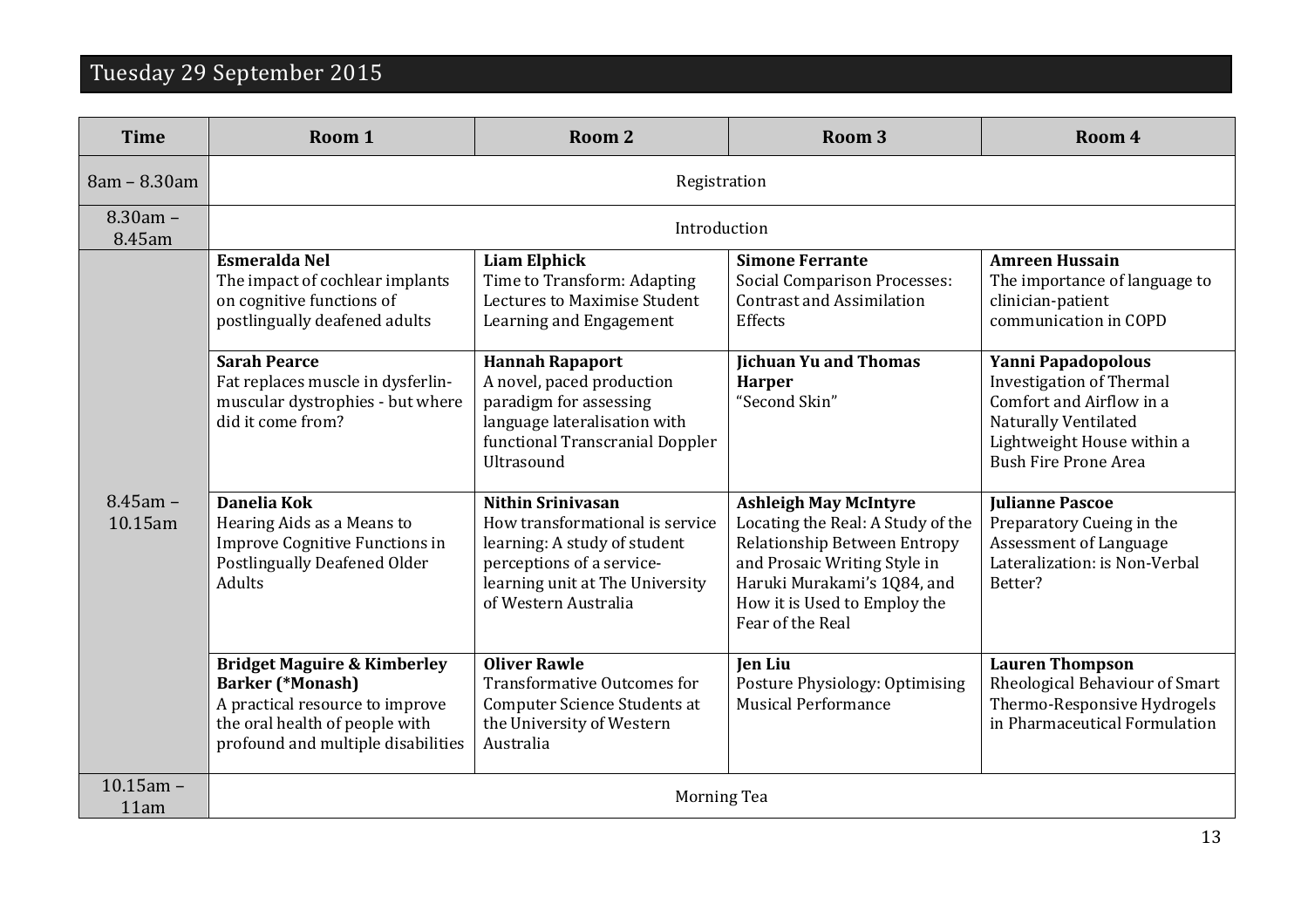| $11am -$<br>12.30pm | <b>Yvy (Karuna) Pham</b><br>The Role of Basement Membranes<br>in the establishment of Polarity in<br>Pancreatic β-cells<br><b>Vincent Lim</b><br>Asphaltene Micromechanical<br><b>Interfacial Force Measurements</b> | Vigneswari A<br>Self before others or others<br>before self: Is there a right way<br>to serve?<br>Afira Zulkifli<br>Flipping the classroom: the<br>extent to which university<br>perceive it as transformative | <b>Caela Welsh</b><br>The effect of population size on<br>rate of word loss and gain in the<br>Indo-European language family<br><b>Reuel Baptista</b><br>The Canary in the Coal Mine -<br><b>Preserving Information Privacy</b><br>in Data Mining | Natasha Parnian<br>A clash of civilisations or a clash<br>of representations? Rethinking<br>the barbarian in the Greco-<br>Persian Wars<br><b>Mariana Hill Cruz</b><br>Spatial Variations in the Fish<br>Assemblage Composition of<br>Princess Royal Harbour |
|---------------------|----------------------------------------------------------------------------------------------------------------------------------------------------------------------------------------------------------------------|----------------------------------------------------------------------------------------------------------------------------------------------------------------------------------------------------------------|---------------------------------------------------------------------------------------------------------------------------------------------------------------------------------------------------------------------------------------------------|--------------------------------------------------------------------------------------------------------------------------------------------------------------------------------------------------------------------------------------------------------------|
|                     | Aidil Zikri (*Monash)<br>Grass activated carbon (GAC): A<br>green alternative adsorbent of<br>Chromium (VI) and Methylene<br>blue.                                                                                   | Akiko Uchio (*Kyushu)<br>Free education in public<br>elementary schools in Uganda                                                                                                                              | <b>Jarem Edwards</b><br>Strategic localization of resident<br>memory T cells in human<br>tissues and their key regulatory<br>cytokines                                                                                                            | <b>Ben Langley</b><br>Elephants watching dragons,<br>the changing perceptions of<br>China in India                                                                                                                                                           |
|                     | <b>Sergio Quach (*Monash)</b><br>Clinical scales used to measure<br>spasticity                                                                                                                                       | Hatsune Kaga (*Kyushu)<br>Future issues about<br>environmental education in<br>Japan                                                                                                                           | <b>Emma Lawson</b><br>A load of (red) bull:<br>psychological factors<br>accounting for energy drink<br>problems                                                                                                                                   | <b>Emily Gallagher</b><br>Mobilising the Grotesque: The<br><b>Anti-war Publications of Ernst</b><br>Friedrich and Frederick A.<br><b>Barber</b>                                                                                                              |
| $12.30$ pm -<br>2pm | <b>Nguyet Duong</b><br>Oxidation of thiol proteins: one<br>step closer to tackle Duchenne<br>muscular dystrophy                                                                                                      | <b>Aaron Tuckey</b><br>A Green Leader's Dirty Habit:<br><b>How Failed Emissions Trading</b><br>Policy Fuelled a Resurgence of<br>Coal in Germany                                                               | <b>Bohao Yao</b><br>An algorithm for finding<br>Hamiltonian Cycles in Cubic<br>Planar Graphs                                                                                                                                                      | <b>Jonathan Ben-David</b><br>Metallic complexation of carbon<br>nanotubes for photovoltaics                                                                                                                                                                  |
|                     | <b>Monica Leslie</b><br>An Upward Spiral? Exploring the<br>Role of Obsessionality in<br>Recovery from Anorexia                                                                                                       | <b>Jessica Smith</b><br>Incentives and Informed<br><b>Consent when Encouraging</b><br><b>Health Behaviours</b>                                                                                                 | <b>Frank Liu-Fu</b><br>High lipid levels in obesity<br>drives adverse outcomes in<br>prostate cancer: an in vitro<br>model                                                                                                                        | <b>Thomas Bradshaw</b><br><b>Empirically Analysing the</b><br>efficacy of parameterized<br>approximation algorithms for<br>finding vertex covers                                                                                                             |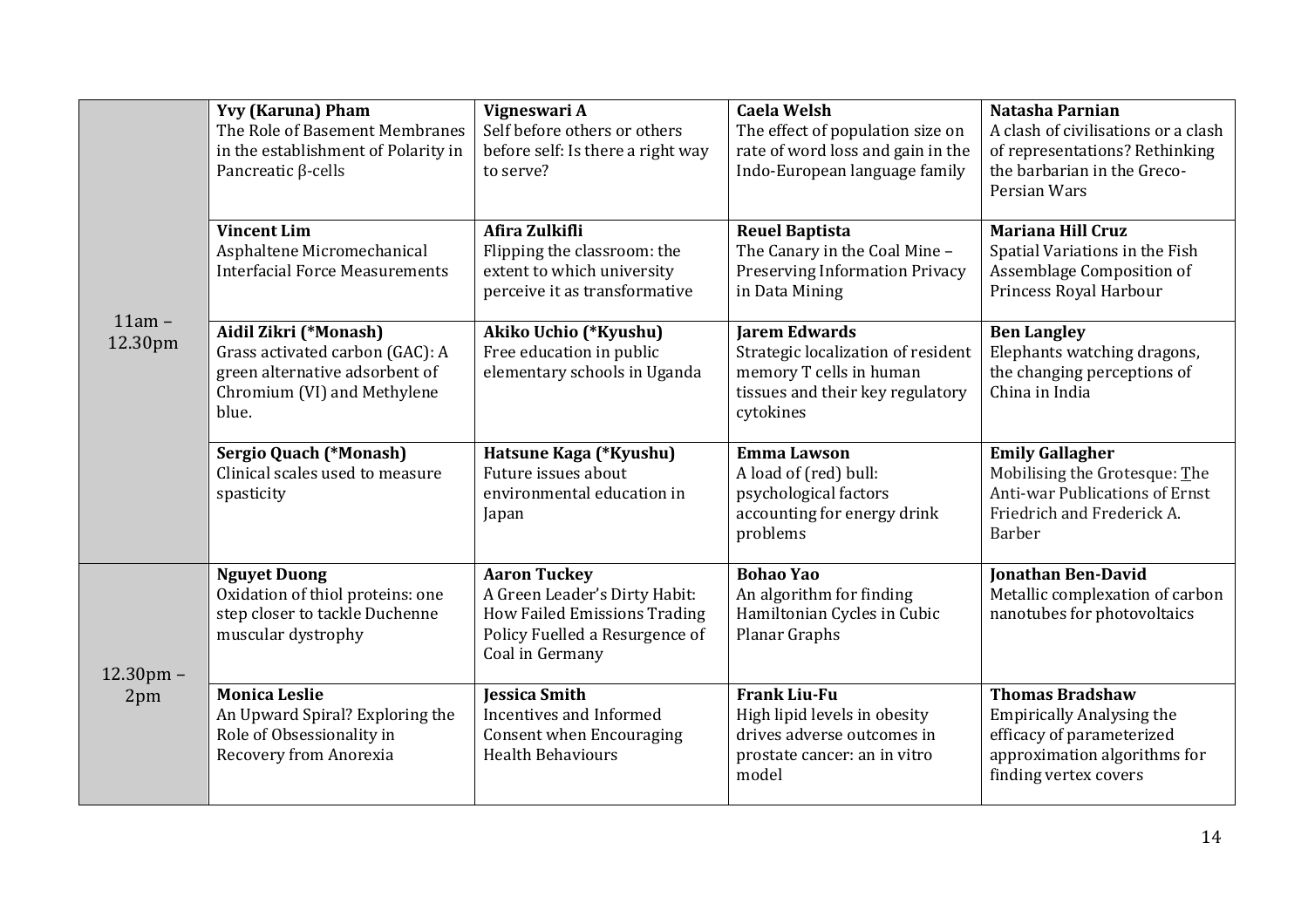|                    | Vanja Todorovski<br>The impact of the residual<br>expression of stem cell factors on<br>tumorigenesis differentiation in<br>liver progenitor cells derived<br>from embryonic stem cells and<br>induced potent stem cells | <b>Aiden Depiazzi</b><br>Does Monetary Policy Affect<br>Consumption in Australia?                                             | <b>Ebony Hutchin</b><br>'Uncovering' the Interviewer:<br>Reflections on Oral Histories<br>and the Hungarian Refugees                                          | <b>Lucy Coles</b><br>Protection from UV-Induced<br>Photoageing by Vitamin D and<br>related compounds                                                                 |
|--------------------|--------------------------------------------------------------------------------------------------------------------------------------------------------------------------------------------------------------------------|-------------------------------------------------------------------------------------------------------------------------------|---------------------------------------------------------------------------------------------------------------------------------------------------------------|----------------------------------------------------------------------------------------------------------------------------------------------------------------------|
|                    | <b>Eliza Bartsch (*Monash)</b><br>Health Inequities within<br>Australia's Indigenous Population.                                                                                                                         | Soon Leqi (*SMU)<br>Can Singapore Remain a<br>Leading Maritime Hub?<br>Attracting and retaining<br>international marine trade | <b>Joanne Rowles</b><br>The effects of Amylin and $\beta$ -<br>Amyloid on bioenergetics in<br>pancreatic $\beta$ -cells in vitro                              | <b>Jarem Edwards</b><br>T cell receptors involved in T<br>cell migration from primary<br>tumours to draining lymph<br>nodes                                          |
| $2pm -$<br>2.30pm  |                                                                                                                                                                                                                          | Lunch                                                                                                                         |                                                                                                                                                               |                                                                                                                                                                      |
|                    | <b>Chloe Dempsey</b><br>Language Immersion as<br>Transformative Learning: The<br><b>UWA China Field Study</b>                                                                                                            | <b>Supervisor Session</b><br>Led by Angela Brew and<br><b>Elizabeth Ambos</b>                                                 | Nataya Branjerdporn<br>Individual patient data meta-<br>analysis of intensive upper limb<br>therapy approaches for children<br>with unilateral cerebral palsy | <b>Laura Wey</b><br><b>Functional Characterisation of</b><br>cyanobacterial bicarbonate and<br>sodium transporters in E.coli<br>for improved plant<br>photosynthesis |
| $2.30$ pm –<br>4pm | <b>Nicole Celestine</b><br>The Influence of National Culture<br>and Intrinsic Motivation in one-<br>on-one Tacit Knowledge Transfer                                                                                      |                                                                                                                               | <b>Louise Martin</b><br>Regulation of adrenal hormone<br>receptors in the liver: potential<br>treatment targets for diabetes                                  | <b>Tessa Swain</b><br>CRISPR-dCas9 With A Repeating<br>SunTag Array, A New<br><b>Epigenome Editing Tool For</b><br>Amplified Epimodifer<br>Recruitment               |
|                    | Hao Zhou (*NTU)<br>Problems, Praxis, and Possibilities<br>in Sinophone and Beyond: Yang<br>Lian's Poetics as a Case Study                                                                                                |                                                                                                                               | <b>Katherine Botha</b><br>The Impact of Primary School<br>Transitions on the Psychological<br>Well-being of Children with<br>Autism Spectrum Disorder         | <b>Peter Hooker</b><br>A Change Over Naval Warfare?<br>Reconsidering the Submarine in<br>German and Japanese Naval<br>Strategy, 1935-1943                            |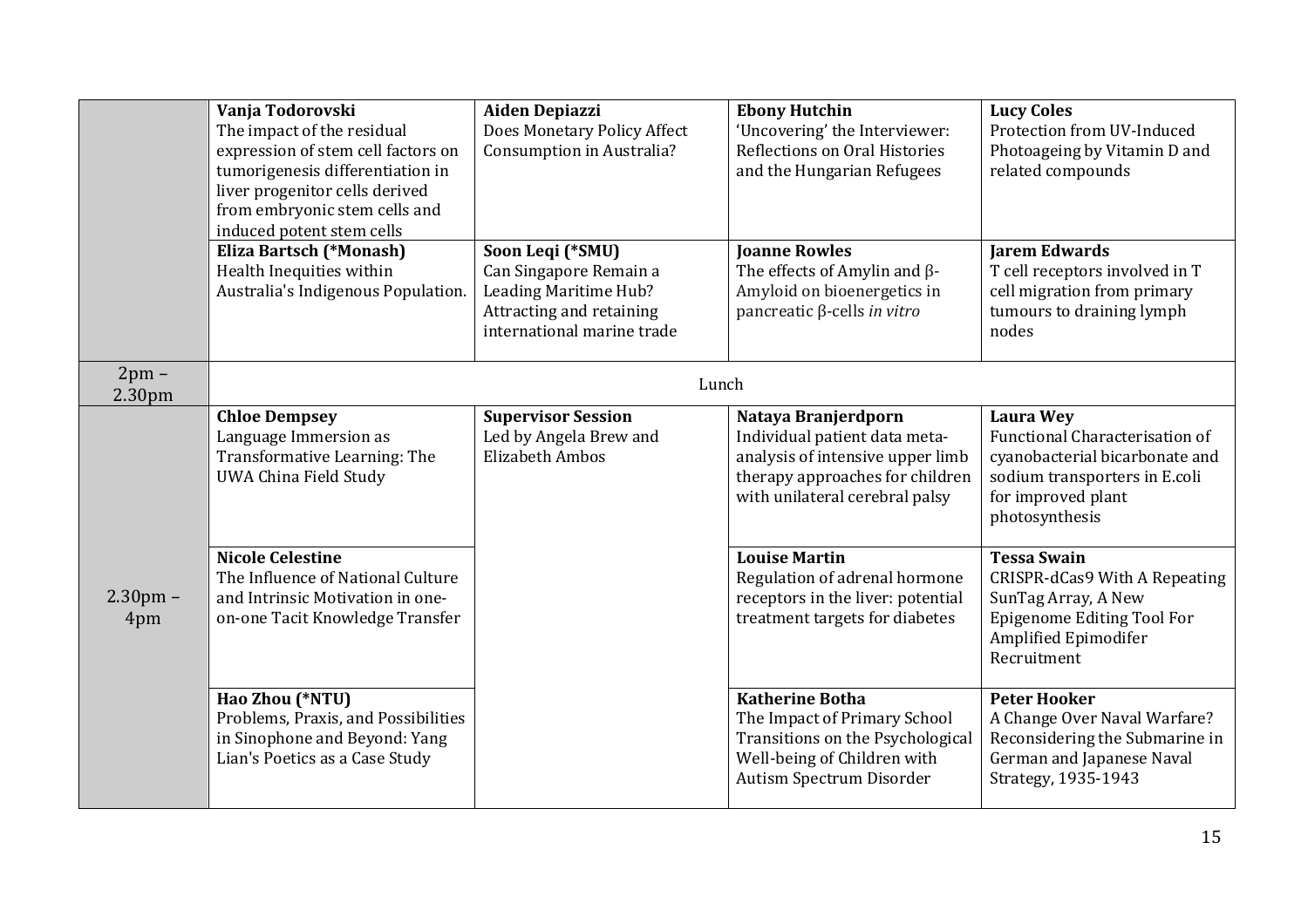|                      | <b>Jasmine Alexis Doo (*NTU)</b><br>Love as Language                                                                                                                                                                               |  | Magdalena Janas<br>Framing National Interests:<br>How Power Can Elude in<br><b>International Relations</b>                   | <b>Jonathan Ciofani</b><br>Facilitating Nanodiamonds for<br>Drug Delivery: A Novel<br>Approach Using a Protein<br>Coating                                |
|----------------------|------------------------------------------------------------------------------------------------------------------------------------------------------------------------------------------------------------------------------------|--|------------------------------------------------------------------------------------------------------------------------------|----------------------------------------------------------------------------------------------------------------------------------------------------------|
| $4$ pm $-$<br>5.30pm | <b>Elliot Panos</b><br>The effect of lane configuration of<br>freeway ramps on capacity and<br>Level of Service                                                                                                                    |  | <b>Anna Zeng</b><br>The Immune Phenotype in Pre-<br>eclampsia                                                                | <b>Megan Ivory</b><br>The philosophy of Drosophilia<br>melanogaster as a model<br>organism in genetic research;<br>how much like a fruit fly are<br>you? |
|                      | Vladmir Arutyunyan<br>(*Warwick)<br>The role of religious diasporas in<br>facilitating global trade across<br>religious boundaries.                                                                                                |  | <b>Anthony Westenberg</b><br>Fate & Mortality in the Epic of<br>Gilgamesh: Then & Now                                        | Hoi-Ying Felcia Lai<br>NDM-1 inhibitors: a weapon<br>against the superbugs                                                                               |
|                      | <b>Connor Woodman (*Warwick)</b><br>A Tale of Two Insurgencies:<br>Competing Grievances,<br><b>Government Counterinsurgency</b><br>Programmes and International<br>Involvement in Two Tactically<br>Allied Philippine Insurgencies |  | <b>Jack Klein</b><br><b>Inspiration and Physical</b><br>Strength                                                             | <b>Chloe Bickersteth</b><br>The Role of Attention in Body<br><b>Size Exposure Aftereffects</b>                                                           |
|                      | <b>Johan Byttner (*Warwick)</b><br>Real-time tracking of objects from<br>a flying drone - making robots<br>"see" and think                                                                                                         |  | <b>Rachael Nielsen</b><br>Going Against the Flow: A<br>Contra-flow Bicycle Lane<br>Evaluation within the City of<br>Adelaide | Maryam Eghtedari<br>Inhibiting the pro-atherogenic<br>effects of serum amyloid A by<br>pharmaceutical blockade of<br><b>NFkB</b>                         |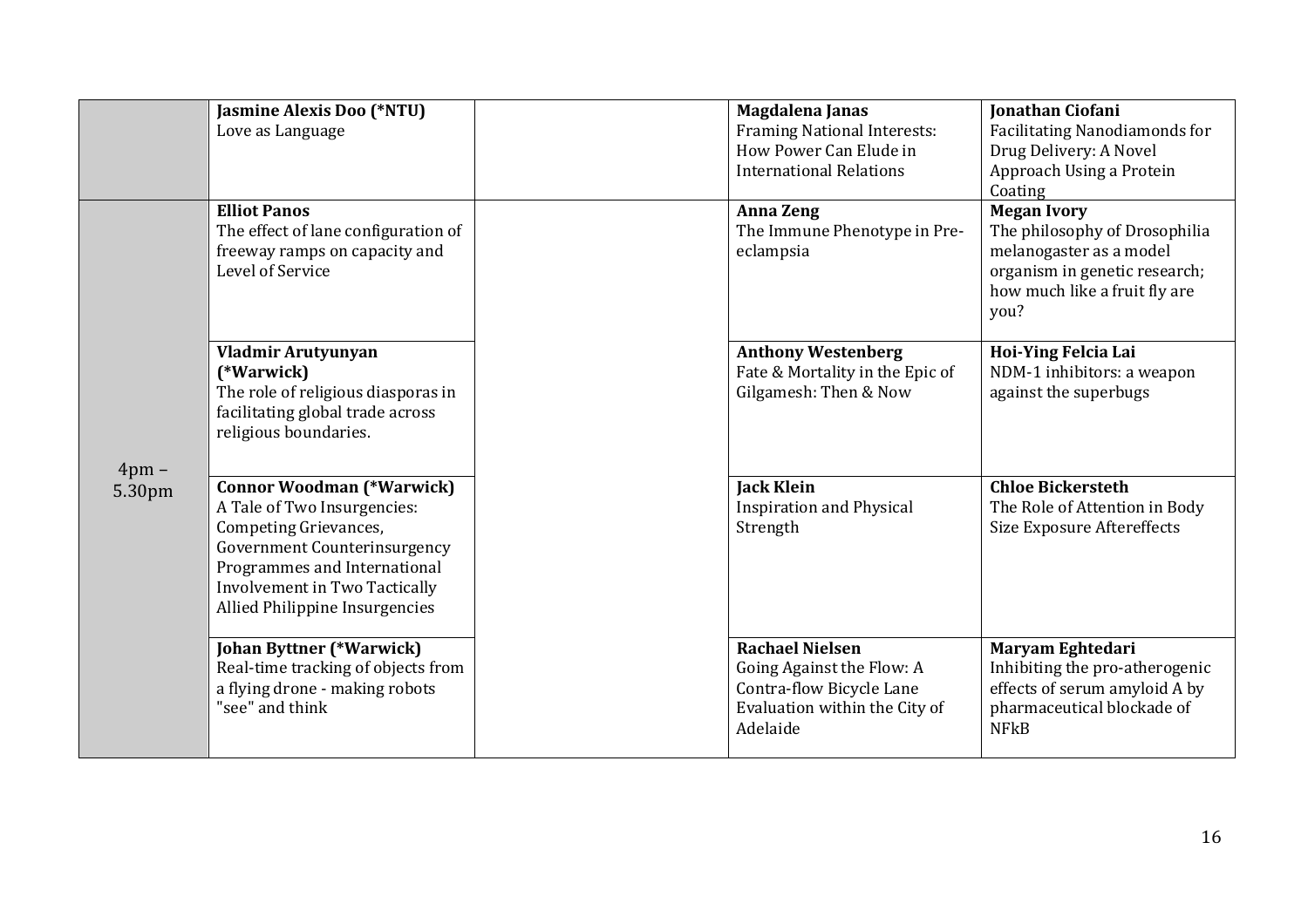| $5.30$ pm $-$<br>7pm | <b>Joseph Steinberg</b><br>Of fawnicating and faunlets:<br>mourning and liminal desire in<br>Lolita and Pale Fire<br>Luis Arturo Aguilar Lopez<br>"Is Christianity homophobic? |  | <b>Emma Williams</b><br>The Immediate Effects of a<br>Short Yoga Class on Stress and<br><b>Cognitive Performance</b><br><b>Albert Chen</b><br>Sparse factor representations                                                                                          | Zsuzsanna Ihar<br><b>Ethnic Queers: Border Crossing</b><br>through Diasporic Desires and<br>Displaced Intimacies<br><b>Sonia Sawant</b><br>Chasing the factor that causes |
|----------------------|--------------------------------------------------------------------------------------------------------------------------------------------------------------------------------|--|----------------------------------------------------------------------------------------------------------------------------------------------------------------------------------------------------------------------------------------------------------------------|---------------------------------------------------------------------------------------------------------------------------------------------------------------------------|
|                      | <b>Exploring LGBQ university</b><br>student's perception of religion"<br>Oliver Hall & Rosanna Hiscock                                                                         |  | and operations for probabilistic<br>graphical models<br>Sophia Ackling                                                                                                                                                                                               | angiogenesis in asthmatic<br>airways<br>Nikita Walz                                                                                                                       |
|                      | (*Warwick)<br>A photographic and illustrative<br>study into the relationship<br>between the novels of Jorge<br>Amado and the cityscape of<br>Salvador, Brazil.                 |  | <b>Controlling Organic Device</b><br>Structure Using Light: A<br>Computational Investigation                                                                                                                                                                         | The role of pigment epithelium<br>derived factor in pancreatic<br>beta cell physiology                                                                                    |
|                      | <b>Billy Barrett (*Warwick)</b><br>Shedding Skins: (Re)claiming<br>Cleopatra in the Post-colonial<br>Context                                                                   |  | Joel Lisk, Rebecca Slimming,<br>Angas Van Balen, Jessica<br>Wakelam<br>How does the Court, when faced<br>with the extra-judicial<br>appointment of its Justices,<br>ensure that these roles do not<br>undermine the public<br>confidence vested in the<br>Judiciary? | Katie Ward, Allisa Li,<br><b>Meaghan Powell, Jonathan</b><br><b>Tjandra</b><br>Women in STEM at the ANU                                                                   |

\*Presentation will be broadcast via live video link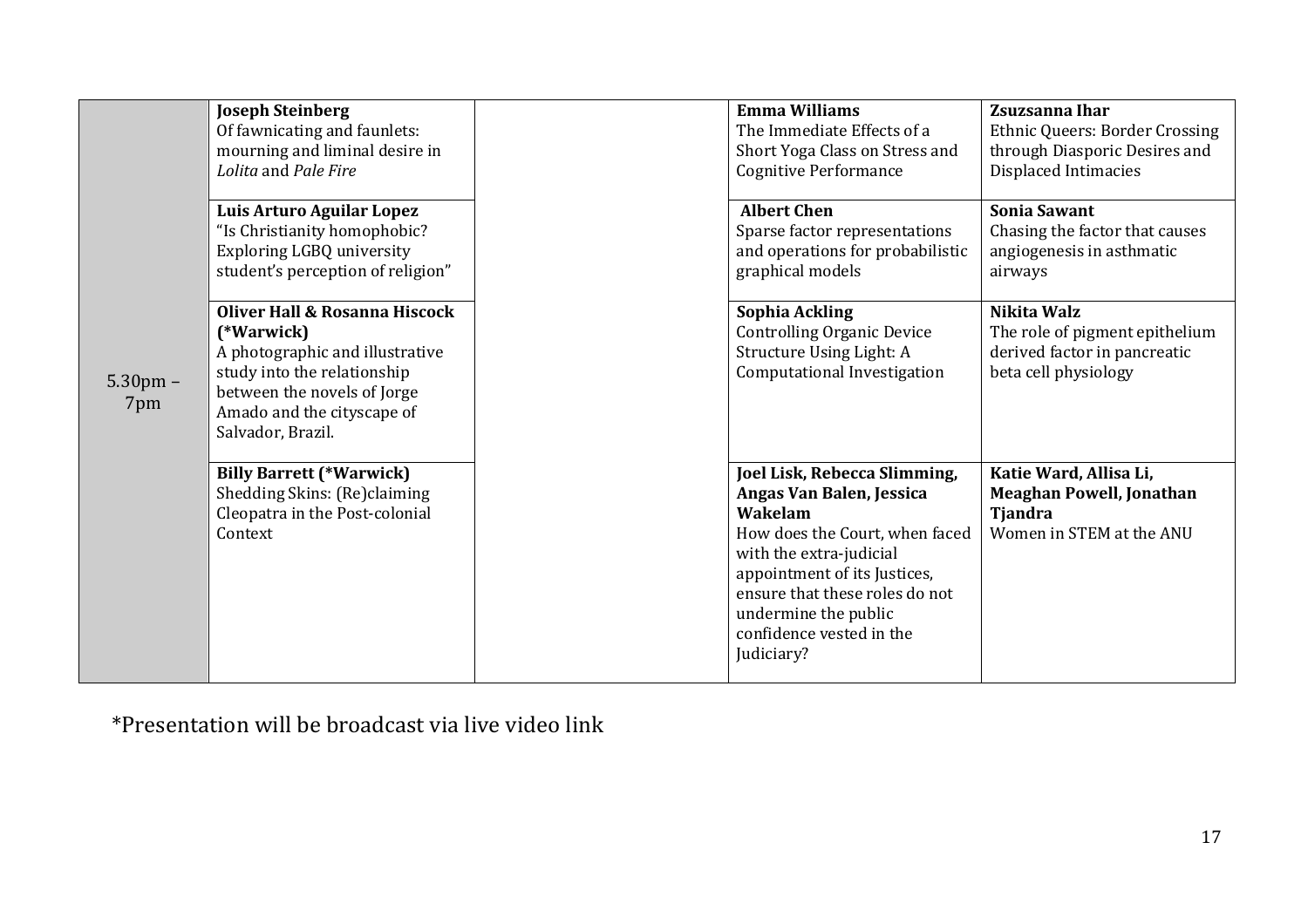# Wednesday 30 September 2015

| <b>Time</b>        | Room 1                                                                                                                                                                                               | Room 2                                                                                                                                            | Room <sub>3</sub>                                                                                                                                                | Room 4                                                                                                                                                                   |
|--------------------|------------------------------------------------------------------------------------------------------------------------------------------------------------------------------------------------------|---------------------------------------------------------------------------------------------------------------------------------------------------|------------------------------------------------------------------------------------------------------------------------------------------------------------------|--------------------------------------------------------------------------------------------------------------------------------------------------------------------------|
| $9am -$<br>10.30am | Deepika Raj<br>Testing the efficiency of Bharati: A<br>universal script for Indian<br>languages with second generation<br>Indians in Australia                                                       | <b>Zoe Purcell</b><br>Friend or Foe: Separate Visual<br>Processing for Ingroup and<br>Outgroup Faces                                              | <b>Aprill Miles</b><br>Pepper spray, neoliberalism and<br>the law: An analysis of civilian<br>self defensive pepper spray use<br>in Australia                    | <b>Daniel Morgan</b><br>The Battle of Teutoberg Forest<br>and Roman Vulnerability to<br>Ambush                                                                           |
|                    | <b>Lucy Davidson</b><br>Il prete e il mangia-preti: the<br>unlikely friendship between<br>archaeologist Luigi Pigorini and<br>Bishop Rosendo Salvado (1867-<br>1884)                                 | <b>Erica Whye</b><br>A Spell from the Papyri Graecae<br>Magicae: New perspectives on<br>gender relations and justice<br>systems in late antiquity | <b>Ionathan McPhail</b><br>Delayed release drug delivery<br>from self-assembling peptide<br>hydrogels to treat traumatic<br>brain injury                         | <b>Robert Harvey</b><br><b>Dysregulation of Glucose</b><br>Metabolism in<br>Haemochromatosis Model Mice                                                                  |
|                    | <b>Jodie Langford (*Monash)</b><br>How are authors of Japanese<br>manga revolutionising the use of<br>loan words in Japanese society?                                                                | <b>Shelby Simpson</b><br>The Retention Tracking Devices<br>on Cassiopea Jellyfish                                                                 | <b>Laura Williams</b><br>How can biomimicry-based<br>computational design support<br>ecosystem-specific innovation<br>in architectural design at Merri<br>Creek? | <b>Jie Zhu</b><br>Investigating the Google Scholar<br>Effect                                                                                                             |
|                    | <b>Breanna Osborn (*Monash)</b><br>Multiple Voices, Multiple Selves: A<br>study of the influence of alternative<br>identity performance on Japanese<br>as a second language learners in<br>Australia | <b>Ronelle Toop</b><br>Keeping Managers in the Not for<br>Profit Sector: what kind of<br>passion sustains employment?                             | Rakan Al-Omari<br>Migrant residents and<br>neighbourhood belonging                                                                                               | <b>Chloe Dawson</b><br>Association between popliteal<br>artery wall thickness and early<br>structural knee changes in an<br>asymptomatic cohort of middle-<br>aged women |
| 10.30am-<br>12pm   | <b>Brunch</b>                                                                                                                                                                                        |                                                                                                                                                   |                                                                                                                                                                  |                                                                                                                                                                          |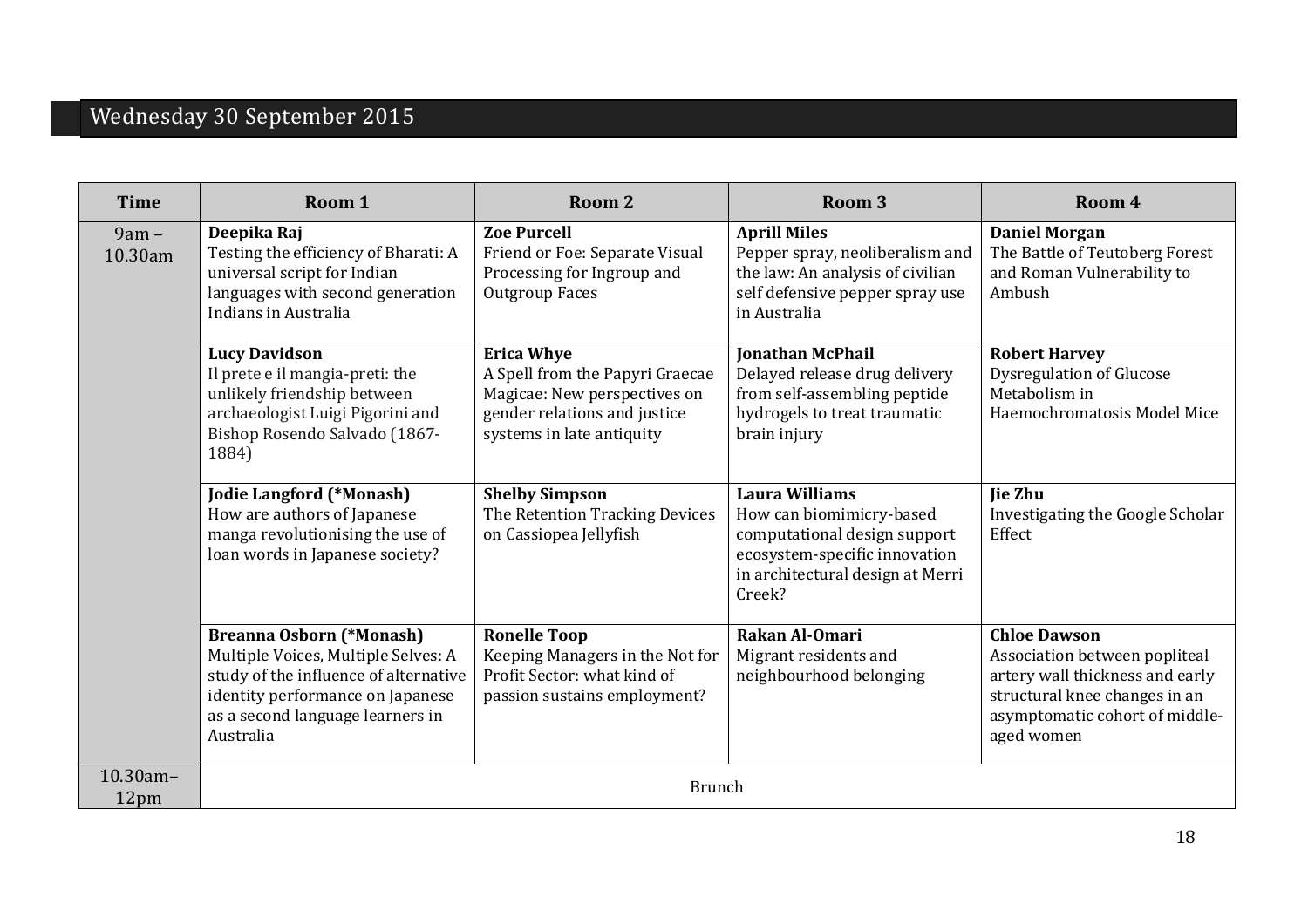| $12pm -$<br>1.30 <sub>pm</sub> | <b>Temily Leith</b><br>A Review of Cultural Training for<br>Engineers in Western Australia                                                                                                                                                                                                                                                                                                                                                                                                                                                                                                                                                                                                                                                                                                                                                                                                                                                                                           | <b>Gaelen Perrone</b><br>Public Legal Aid in Australia and<br>Canada: The Legacy of Federal<br><b>Ideas and Institutions</b>                                                                            | <b>Rachel Robson</b><br>The Neglected Objective: the<br>failure of reintegration with<br>the Dangerous Sexual<br>Offenders Act 2006 (WA) | <b>Leonie Nahhas and Trudy</b><br>Green<br>Perceptual Distortions of Face<br>and Body: Implications for the<br><b>Neural Processes Underlying</b><br><b>Body Image Disturbance</b> |
|--------------------------------|--------------------------------------------------------------------------------------------------------------------------------------------------------------------------------------------------------------------------------------------------------------------------------------------------------------------------------------------------------------------------------------------------------------------------------------------------------------------------------------------------------------------------------------------------------------------------------------------------------------------------------------------------------------------------------------------------------------------------------------------------------------------------------------------------------------------------------------------------------------------------------------------------------------------------------------------------------------------------------------|---------------------------------------------------------------------------------------------------------------------------------------------------------------------------------------------------------|------------------------------------------------------------------------------------------------------------------------------------------|------------------------------------------------------------------------------------------------------------------------------------------------------------------------------------|
|                                | <b>Julian Coleman</b><br><b>Residential University Colleges:</b><br>Learning Communities and<br><b>Transformational Aspects of</b><br><b>Residential Living</b>                                                                                                                                                                                                                                                                                                                                                                                                                                                                                                                                                                                                                                                                                                                                                                                                                      | <b>Zoe Bush</b><br>Silent for Fear of Indefinite<br>Incarceration: Reform of the<br>consequences of unfitness to<br>stand trial for Aboriginal youth<br>affected by Foetal Alcohol<br>Spectrum Disorder |                                                                                                                                          | <b>AJ America</b><br>"How Good An Historian Shall I<br>Be?": Engendering Ethics and<br>Social Action Through Holocaust<br>Education                                                |
|                                | Sarla Hallock (*Monash)<br>The Rise of Third Sector as a<br>Provider for welfare services in<br>Australia: The Third Sector and<br>Social and Affordable Housing.                                                                                                                                                                                                                                                                                                                                                                                                                                                                                                                                                                                                                                                                                                                                                                                                                    | <b>Hewen Wang (*NTU)</b><br>Rapid Modeling and Analysis of<br>Risks in Complex Supply Chains<br>by Network Theory Approach                                                                              |                                                                                                                                          |                                                                                                                                                                                    |
|                                | <b>Ryan Kabat (*Monash)</b><br>Third Party Securities and the<br>Personal Property Securities Act<br>2009 (Cth): Are Lenders Better<br>Protected?                                                                                                                                                                                                                                                                                                                                                                                                                                                                                                                                                                                                                                                                                                                                                                                                                                    | Neo Xuan Hao Edwin (*NTU)<br>A case for punishment: a hybrid<br>justification with rule-<br>utilitarianism consequentialism<br>and revenge-based retributivism                                          |                                                                                                                                          |                                                                                                                                                                                    |
| $1.30pm$ -<br>2.30pm           | <b>Poster Presentations</b><br><b>Callum Burgess - Design Thinking in Start-up Business</b><br>Christopher Lake - Bio-Degradable Natural Fibre Composites<br>Emily Soon - Walking in Consumers' Shoes: reshaping pharmacy student placement curriculum via mystery shopping with feedback<br>Heath Winning - Powers of Two Modulo Powers of Three<br>Kieran Allen - A Newly Discovered Role for Protein Arginine Methyltransferase 5 (Prmt5) in the Developing Immune System<br>Kristie McDonald - Personality, Mood and Emotion Regulation: Implications of Mindfulness-Based Therapy for Functional Gastrointestinal<br><b>Disorders</b><br>Madison Callaghan - Why hormones may influence positive reactions to infant cues or stimuli<br>Paul Bardini - Can a model be created to allow assistive technology for short-term disability to be accessible through open source?<br>Timothy Evans - Changes in Iron Regulatory Gene Expression with Age and Presence of Mesothelioma |                                                                                                                                                                                                         |                                                                                                                                          |                                                                                                                                                                                    |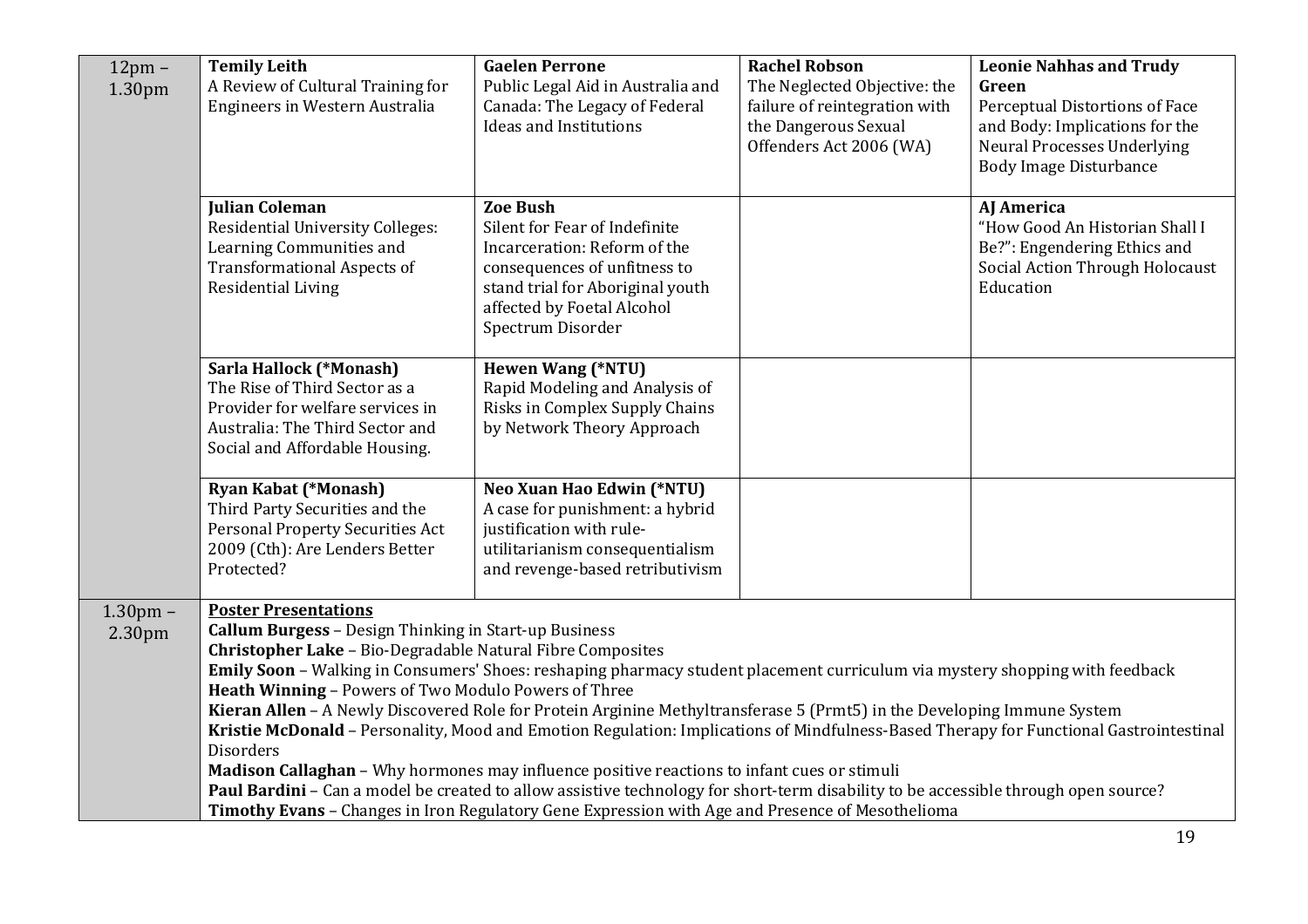| $2.30 \text{pm} -$<br>3.30pm | Closing                                                                                                                                                                                                                                                                                |  |  |  |
|------------------------------|----------------------------------------------------------------------------------------------------------------------------------------------------------------------------------------------------------------------------------------------------------------------------------------|--|--|--|
| $3.30 \text{pm} -$<br>4.30pm | Joint Keynote                                                                                                                                                                                                                                                                          |  |  |  |
| $4.30 \text{pm} -$<br>5pm    | Tea Break                                                                                                                                                                                                                                                                              |  |  |  |
| $5pm -$<br>6.30pm            | Kazuki Tomioka<br>Macroeconomic Globalisation:<br>Implications for Inequality in Japan<br><b>Hanako Frawley</b><br>Thinking big: How managers'<br>mental models inform<br>organizational sustainability<br>responses<br>Kundai Mapfina (*MSA)<br>Africa's fall into Third World status |  |  |  |
| $6.30 \text{pm}$ –<br>9.30pm | <b>Social Dinner Event</b>                                                                                                                                                                                                                                                             |  |  |  |

\*Presentation will be broadcast via live video link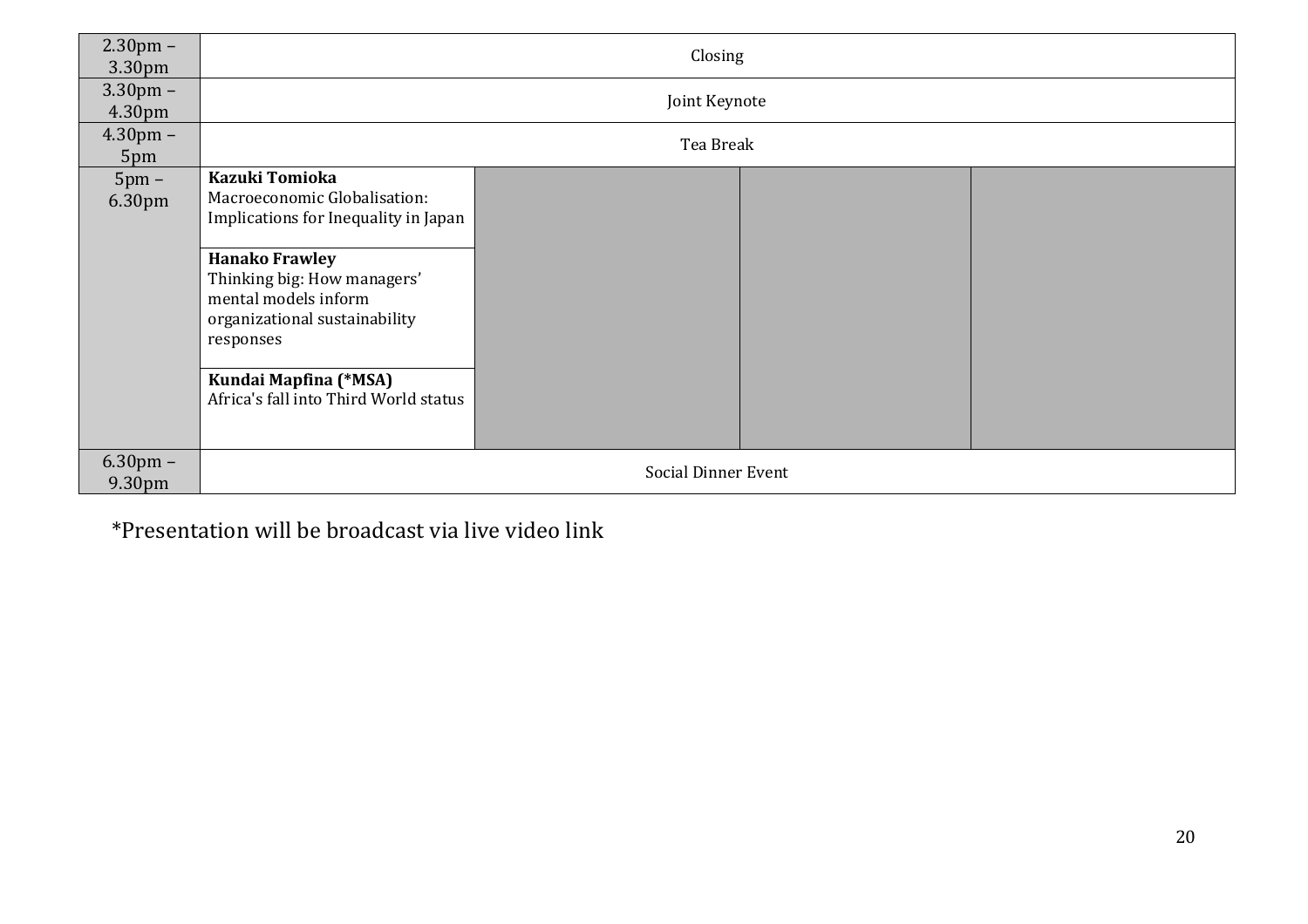# Keynote Speakers

This year's conference welcomes two exciting keynote speakers from ICUR. Representing the Monash-Warwick Alliance: Professor Darrell Evans, Viceprovost (Learning and Teaching) from Monash University and Professor Christina Hughes, pro-Vice Chancellor (Teaching and Learning) from the University of Warwick. Having had successful academic and research orientated careers, they are now responsible for academic leadership in areas relating to strategic teaching and learning activities. Darrell and Christina will share with you their first experiences of research - the impact of those experiences and where they led. They will also talk about leadership and the importance of taking the lead in your own learning and research.



#### **Darrell Evans:**

"My interest in research has been shaped by the wonderment I have had for biology since I was a young teenager. In particular I have been fascinated by the way things form and function and therefore specialised as a developmental biologist for my PhD focussing on the musculoskeletal system. I have loved the opportunity of discovering new things, creating new experiments to test ideas and learning from the great people around me. As I became more interested in teaching and learning, I developed a further research theme all around communicating with different audiences. I have become eager to ensure all our students have the opportunity to develop their communication skills whilst at university - what better way than for our students to be involved in ICUR!"



#### **Christina Hughes:**

"My first introduction to Undergraduate Research was a research methods course I took in the seconds region of my Sociology degree. I then had the chance to practice what I had learnt through my final september dissertation. My dissertation was focused on gender and sexuality. Inspired by anthropological  $\mathbb{E}[\mathbb{F}]$  research, particularly that undertaken by the Chicago School, the methodology drew on a life history<sup>s</sup><sub>E</sub> approach. How much I loved this - so much so that it inspired me to continue into a PhD where I carried  $\overline{\mathbf{F}_{\mathbf{F}}^{[1]}$  on my anthropological approach, this time with stepfamilies. It is through these experiences of how<sub>se</sub> powerful undergraduate research is as a strongly formative learning experience that I care so much about  $\mathbb{E}^{\mathbb{H}}$  it. Research, for me, is always about the passionate engagement that comes from hoping you can change the  $\sum_{s \in \mathcal{S}}^{\{1, \ldots, k\}}$  world through better knowledge. This is not to deny the importance of rigour, validity and reliability in the production of that knowledge. But well-designed research needs to be combined with a commitment to trying to resolve some of the large, and small, issues that confound us. I am so glad that you have the opportunity to experience the thrill, and the challenges, of doing research and I'm looking forward to hearing more during the conference."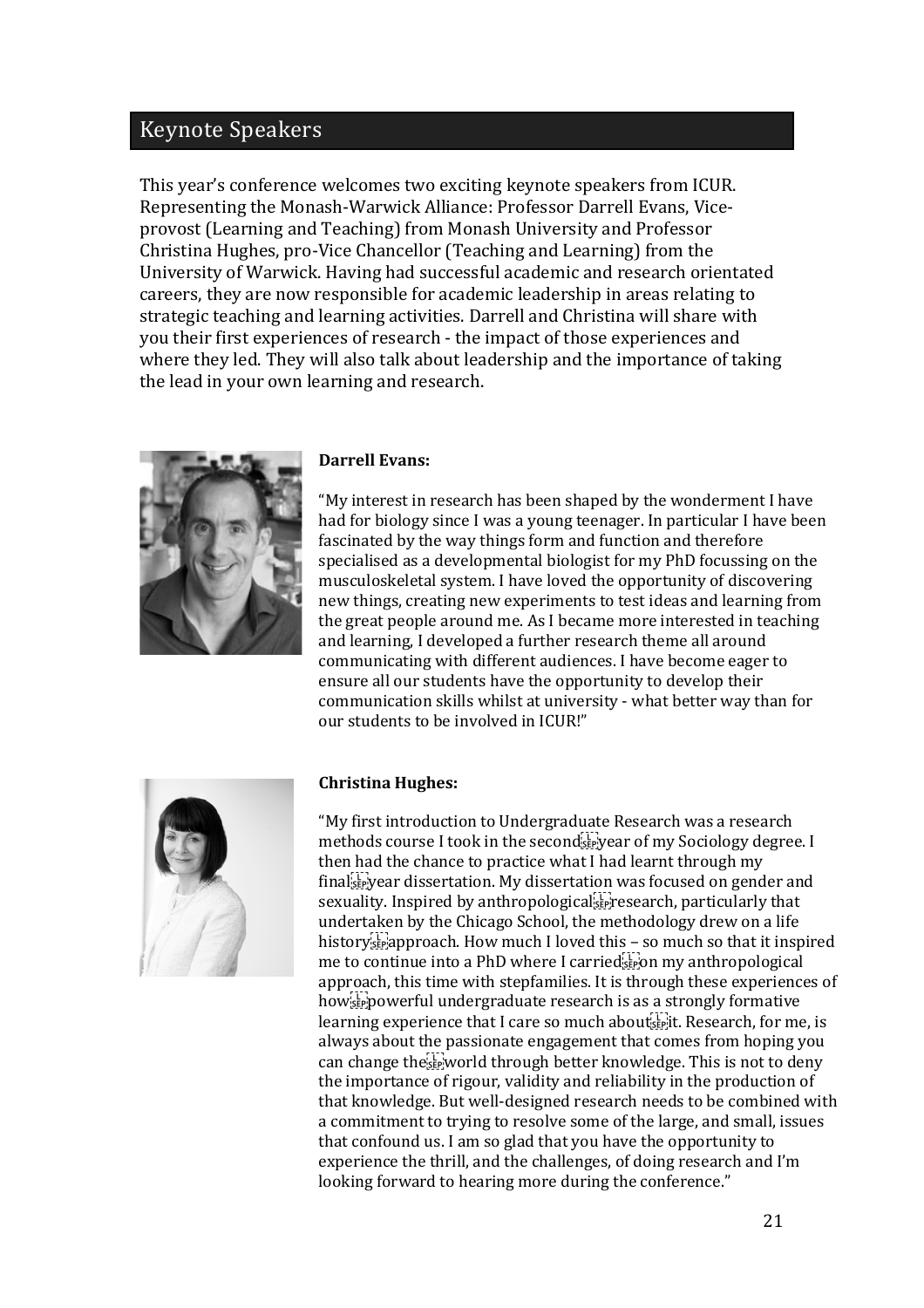# Abstracts

# **The Impact of Cochlear Implants on Cognitive Functions of Postlingually Deafened Adults**

## **Esmeralda Nel**

*The University of Western Australia*

Hearing impairment is a commonly reported problem with 33% of people over the age of 65 affected (Australian Bureau of Statistics, 2009). Hearing impaired individuals find it difficult to communicate effectively and tend to withdraw from social activities (Lin et al., 2013). Cochlear implantation is considered an effective treatment method for individual with severe to profound sensorineural hearing loss (Zeng, 2004). Studies by Lin et al. (2013) reported an accelerated cognitive decline associated with hearing loss. The aim of this study was to explore the association between the treatment of hearing loss and cognitive functions in postlingually deafened cochlear implant (CI) recipients. A battery of computerized tests of memory, attention and executive functions was studied in 20 normal hearing individuals (M = 53.95 years, SD=9.77) and 22 moderately to severely deafened adults ( $M = 50.8$ ,  $SD = 10.77$ ) undergoing CI surgery. Participants were tested at 0 and 3 months pre- and 3 and 6 months post CI surgery. To detect stress, anxiety or depression participants were given the DASS-21 questionnaire. Compared to those with normal hearing CI recipients showed a 13% decrease in memory test scores and a 20% increase in errors relating to tests of executive function. DASS-21 scores for anxiety and stress in CI recipients were increased by 22.25% and 14.25%, respectively, than those among individuals with normal hearing.

# **Time to Transform: Adapting Lectures to Maximise Student Learning and Engagement**

#### **Liam Elphick**

*The University of Western Australia*

Dwindling student attendance and engagement at lectures is a significant concern for higher education institutions worldwide, especially in light of an increasing reliance on online recordings as a substitute for face-to-face teaching. This research explores how transformational teaching, where professors take on the role of intellectual coaches and promote student attitudes towards learning and personal growth, can be used to adapt lectures in order to maximise student learning and engagement. In particular, this research focuses on whether active learning, studentcentred learning, collaborative learning, experiential learning or problem-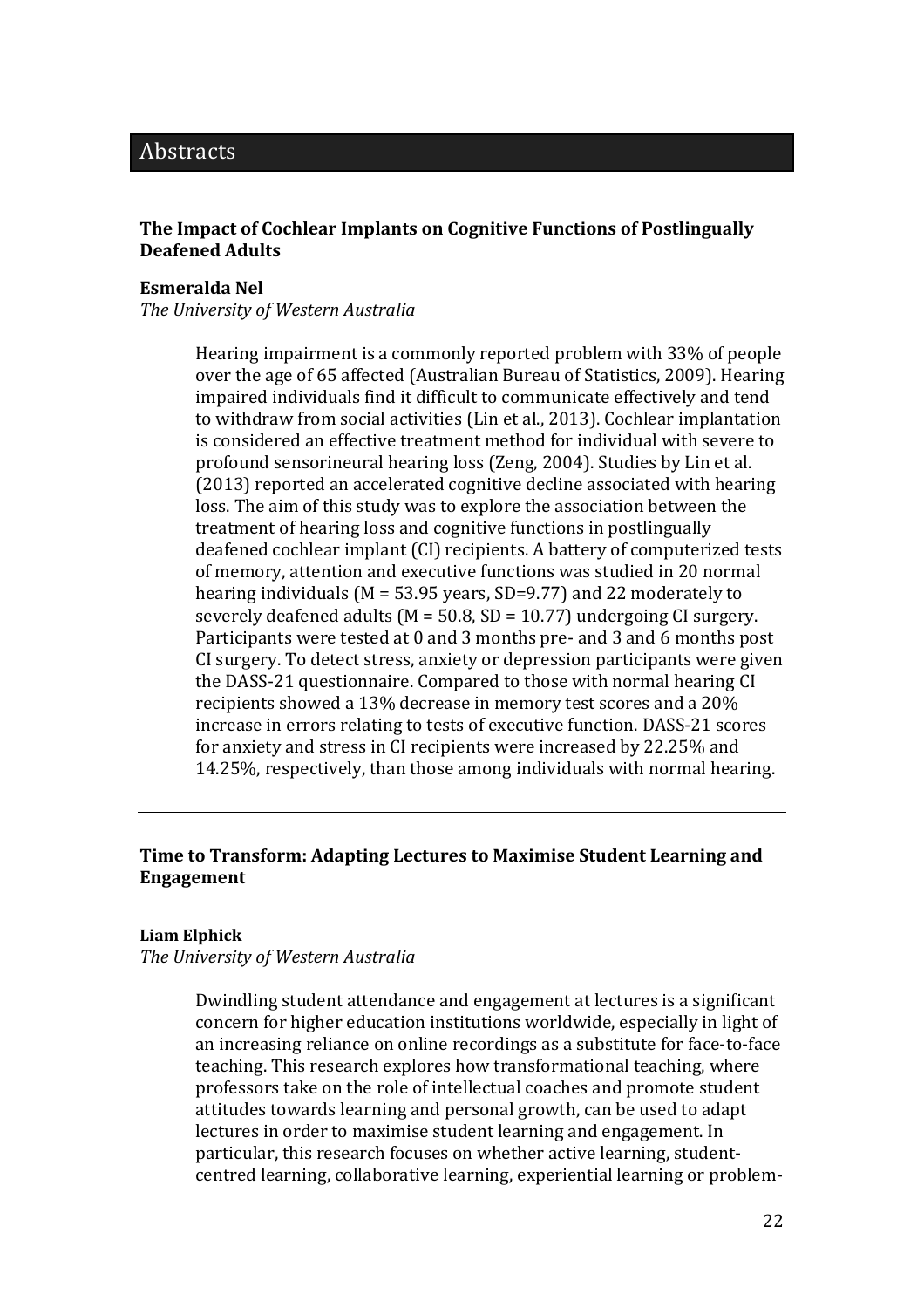based learning would be most effect in achieving this end. Under a twophase mixed method design focused on the University of Western Australia Law School, qualitative and quantitative interview data has been collected from Law Faculty professors and relevant university administrators, while Law students have provided quantitative data through an online survey. These results display a strong desire to change the traditional, speech-style lecture to cater for a generation of students with unprecedented connectivity and access to information, and a thirst for constant engagement; such that students are incentivised to attend and engage with lectures. While a range of adaptions and transformational teaching methods were preferred by UWA Law professors, administrators and students respectively, significant overlap has ensured that there are workable long-term solutions. Such findings can equally be applied to other faculties and areas of teaching and other higher education institutions. It is particularly hoped that this research can provide relevant university administrators and professors with the impetus to begin to make real changes to the delivery of lectures, and motivate academics, students and other stakeholders to undertake further research on how such changes should be made.

# **Social Comparison Processes: Contrast and Assimilation Effects**

#### **Simone Ferrante**

*Macquarie University*

Individuals often compare themselves with others to make accurate selfevaluative judgements (Festinger, 1954). As a result of these comparisons individuals may move their self-evaluation towards the comparison target's standing on the attribute or dimension under comparison (assimilation) or displace their evaluation away from the comparison target (contrast). Assimilation effects are a recent and often debated concept. The present research aimed to clarify these effects by replicating Brown et al.'s (1992; study 3) study and rectifying key methodological limitations. Additionally, the research aimed to ensure that the results of Brown et al.'s (1992) well-cited third study are reliable and replicable. Ninety-seven female participants evaluated heir self-perceived physical attractiveness and later viewed an image of either an attractive or unattractive target. Half of the participants were told they shared the same birthday as the target. Follow up ratings of self- rated physical attractiveness were obtained. Self-evaluated physical attractiveness was assessed using absolute and subjective items. Participants whose birthday matched an attractive target were expected to increase their selfevaluated physical attractiveness (assimilation). Participants whose birthday did not match an unattractive target were expected to increase their ratings of physical attractiveness (contrast). Mixed Model ANOVAs were conducted separately for participants in the attractive and unattractive conditions. The change in pre-task to post-task ratings was different for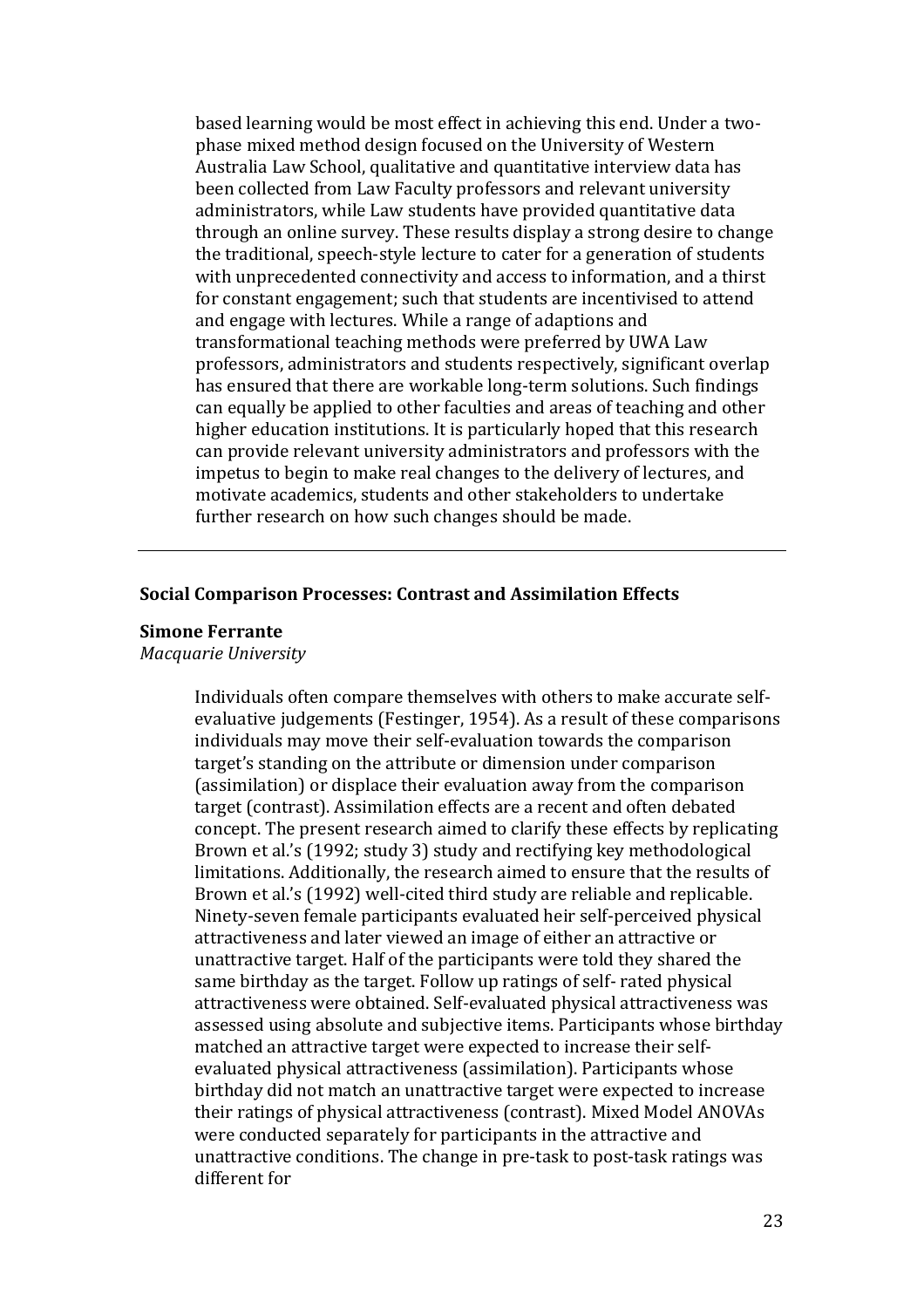participants whose birthdays matched and did not match the attractive target for the absolute item assessing physical attractiveness. Participants in the matched-attractive condition tended to increase ratings of physical attractiveness (assimilation) whereas participants in the unmatchedattractive condition tended to decrease ratings of physical attractiveness (contrast). All participants who viewed an attractive target increased ratings of physical attractiveness on subjective items (assimilation). No significant findings were found for participants in the unattractive conditions however the change in pre-task to post-task ratings for both the absolute and subjective items were in the hypothesised direction.

#### **The importance of language to clinician-patient communication in COPD**

#### **Amreen Hussain**

*Monash University*

An acute 'exacerbation' of Chronic Obstructive Pulmonary Disease (COPD) is used to describe a serious worsening of COPD symptoms and is associated with lung function decline. However, while the term 'exacerbation' is meaningful to clinicians, it is poorly understood by patients. As complex language presents a barrier to understanding of prognosis, treatment and management in COPD, some researchers have called for the rebranding of 'exacerbation' to 'lung attack' - representing an effort to improve awareness of exacerbations and COPD. Methodology: A concurrent mixed methods study was undertaken to identify expressions used by patients with COPD and health professionals to describe acute events and to identify clinician-patient communication issues. Recording of actual clinician-patient encounters has proven to be useful in evaluating communication. The study was conducted with a predominantly qualitative phase of in-depth interviews which enabled a greater understanding of participants' unique perspectives. Patients also completed spirometry, the COPD Assessment Test and a Health Literacy Questionnaire, which were used to confirm diagnosis as well as severity. Participants were recruited from one tertiary urban hospital and included 18 patients with moderate to very severe COPD and 15 health professionals. The research design allowed for qualitative and quantitative approaches to better understand the results of the other. Triangulation of qualitative and quantitative data assisted in the development of a more complete understanding of the most appropriate terms to describe exacerbations.

Outcome/Results: Perceptions of severity, orientation with the medical system, social context and health literacy shaped patients' perceptions of their illness and the language used to describe exacerbations. Neither 'lung attack', 'flare-up' nor 'exacerbation' appeared to consistently describe exacerbations and no other appropriate term emerged. This study highlights the need for improved health literacy, greater awareness of depression/anxiety and COPD overall.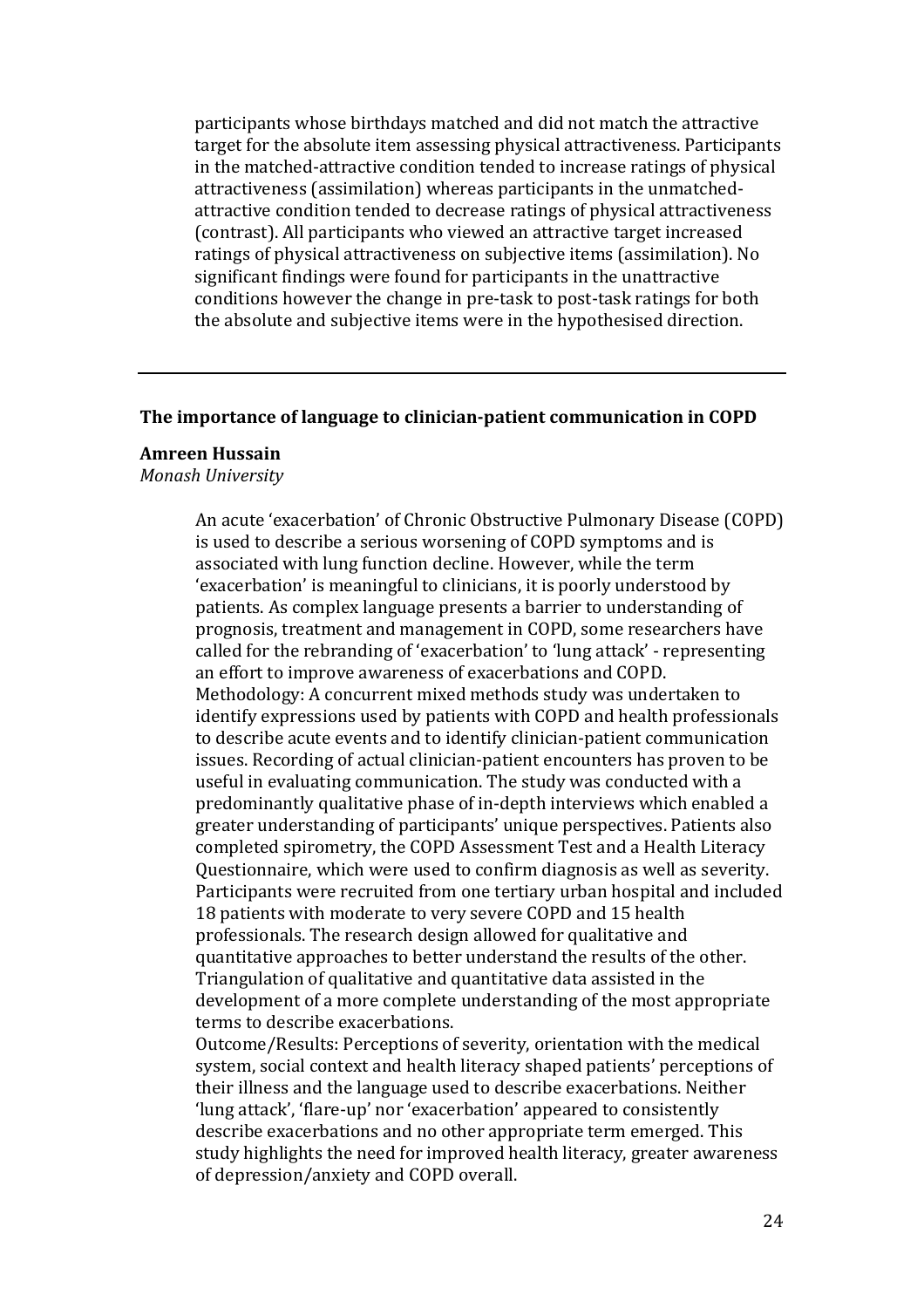# **Fat replaces muscle in dysferlin-muscular dystrophies – but where did it come from?**

# **Sarah Pearce**

*The University of Western Australia*

The muscular dystrophies are a group of genetic disorders that result in progressive skeletal muscle wasting and loss of function. Limb-girdle muscular dystrophy type 2B (LGMD2B) and Miyoshi myopathy (MM) are collectively known as dysferlinopathies and both are caused by mutations in the dysferlin gene. Dysferlin is involved in membrane repair and calcium homeostasis in skeletal muscle; however, its precise function in vivo (and how this contributes to the disease pathology) remains unknown. A peculiar pathological phenomenon in dysferlinopathies is the abundant accumulation of lipid in muscles, and it is becoming evident that this may be central to the disease pathology (Grounds et al. 2014). Adipocytes replace up to 40% of affected muscles in a mouse model of dysferlinopathy (A/Jdysf-/-), and lipid deposition is evident in both mouse-model and human dysferlinopathies. This study focuses on the synthesis of lipid (lipogenesis), the formation of adipocytes (adipogenesis) and the chemical interactions between muscle cells and adipocytes, using tissue culture and cellular response studies in a mouse dysferlinopathy model. We believe this study will provide a better understanding of the cellular and molecular mechanisms leading to excessive fat accumulation in dysferlin-deficient muscle tissue.

# **A novel, paced production paradigm for assessing language lateralisation with functional Transcranial Doppler Ultrasound**

## **Hannah Rapaport**

*Macquarie University*

Language is typically a function of the left hemisphere. The gold standard neuroimaging paradigm for assessing language lateralisation is word generation (WG). Participants are shown a letter and asked to silently generate as many words starting with that letter as possible. The words are silently generated so as avoid artefacts in neuroimaging techniques such as functional magnetic resonance imaging (fMRI). While WG provides a reliable assessment of language lateralisation, it is impossible to know what the participant is doing during the silent word generation period. This is problematic when comparing groups that may differ in language skills (e.g., dyslexia), as it is not known whether one group is producing more words and this production, rather than group membership, may underpin neurophysiological differences. This study reports on a new paradigm (paced production; PP) that overcomes this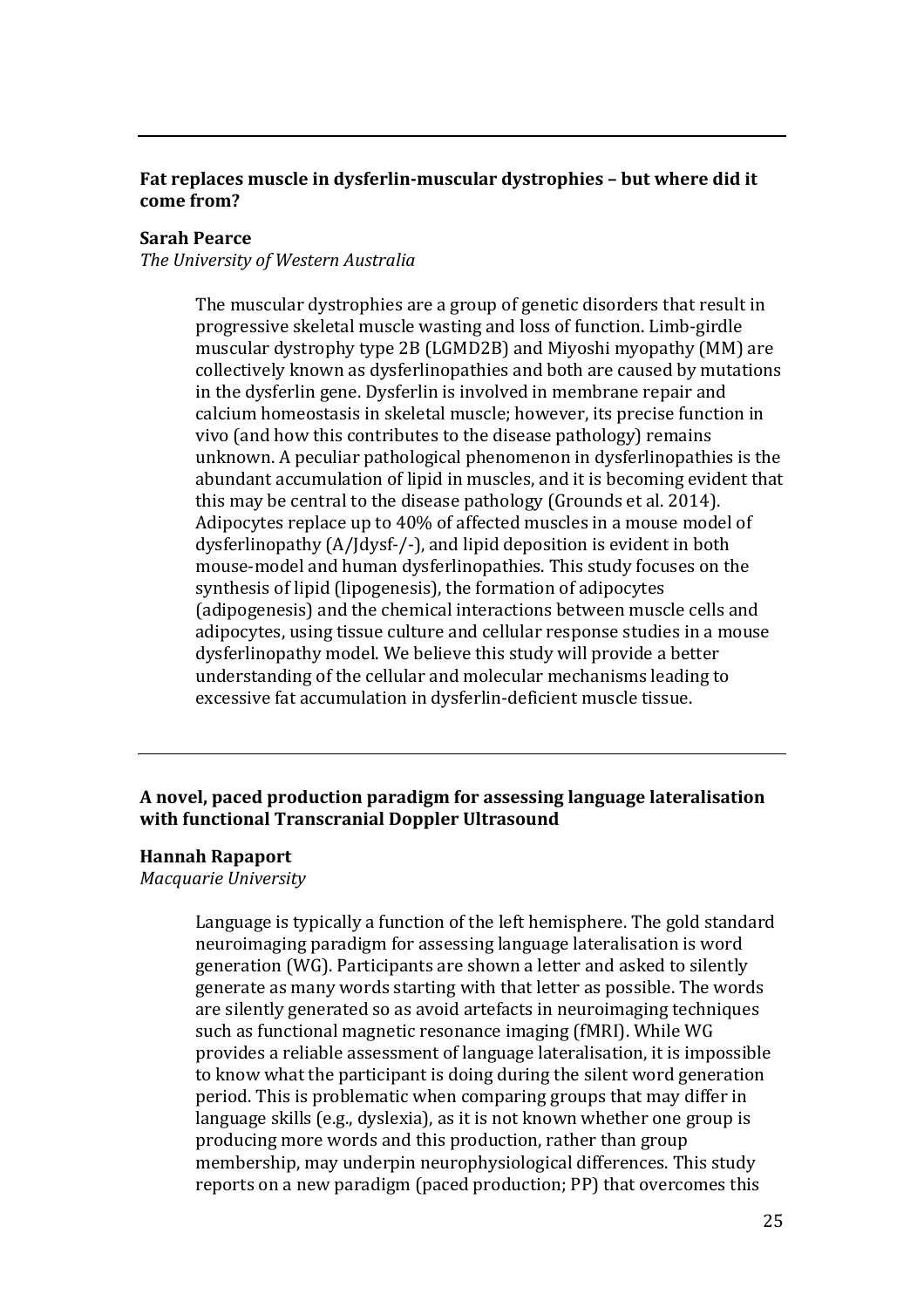limitation. In the PP task, participants are asked to produce words in response to a series of presented letters. To assess language lateralisation for the WG and PP tasks, we used functional Transcranial Doppler Ultrasound (fTCD) to measure the blood flow velocity in the left and right middle cerebral arteries. Overt speech does not interfere with the fTCD recording as it does for fMRI. The preliminary results show a significant positive relationship between WG and PP, r =.90, p = .000. Therefore, PP provides a valid overt language production task for the assessment of language lateralisation.

## **"Second Skin"**

#### **Jichuan Yu and Thomas Harper**

*The University of Melbourne*

This paper presents a collaboratively design project titled Second Skin, undertaken as part of the Bachelor of Environments degree at the University of Melbourne. The students from separate faculties; Architecture and Engineering, collaborated on researching personal space through the creation of a "Second Skin" in the subject Digital Design and Fabrication taught by Paul Loh and managed by Annie Walsh. Research Question: What would a "second skin" need to be able to do in order to influence "personal space"?

Methodology: The project utilized a search methodology (Kalay 2004) where the research question is iteratively tested through digital and physical modelling. Design research involves creative participation as well as the application of creative technique. Responding to the body as context, the initial step was to create a digital model and testing appropriate materials system using section and profile techniques. The collaboration of the two disciplines contributes to the realisation of a digital model as a prototype of a dynamic device, enabling the user to send warning signals to an intruder by adjusting movable spike on the back of the user. The changes shown on the Second Skin are used to show the emotional status of the wearer; potentially leading to the creation of more personal space.

Conclusion: In response to the design brief, the result and final design product of this research display an innovative exploration of both the concepts of personal space, digital design and fabrication. This understanding was enhanced by the collaboration of students from distinct fields and the way in which they utilised their differing perspectives and skill sets to produce a successful outcome.

# **Lightweight Construction for Passive Residential Building Design within Bushfire Prone Areas**

**Yanni Papadopoulos**  *The University of Adelaide*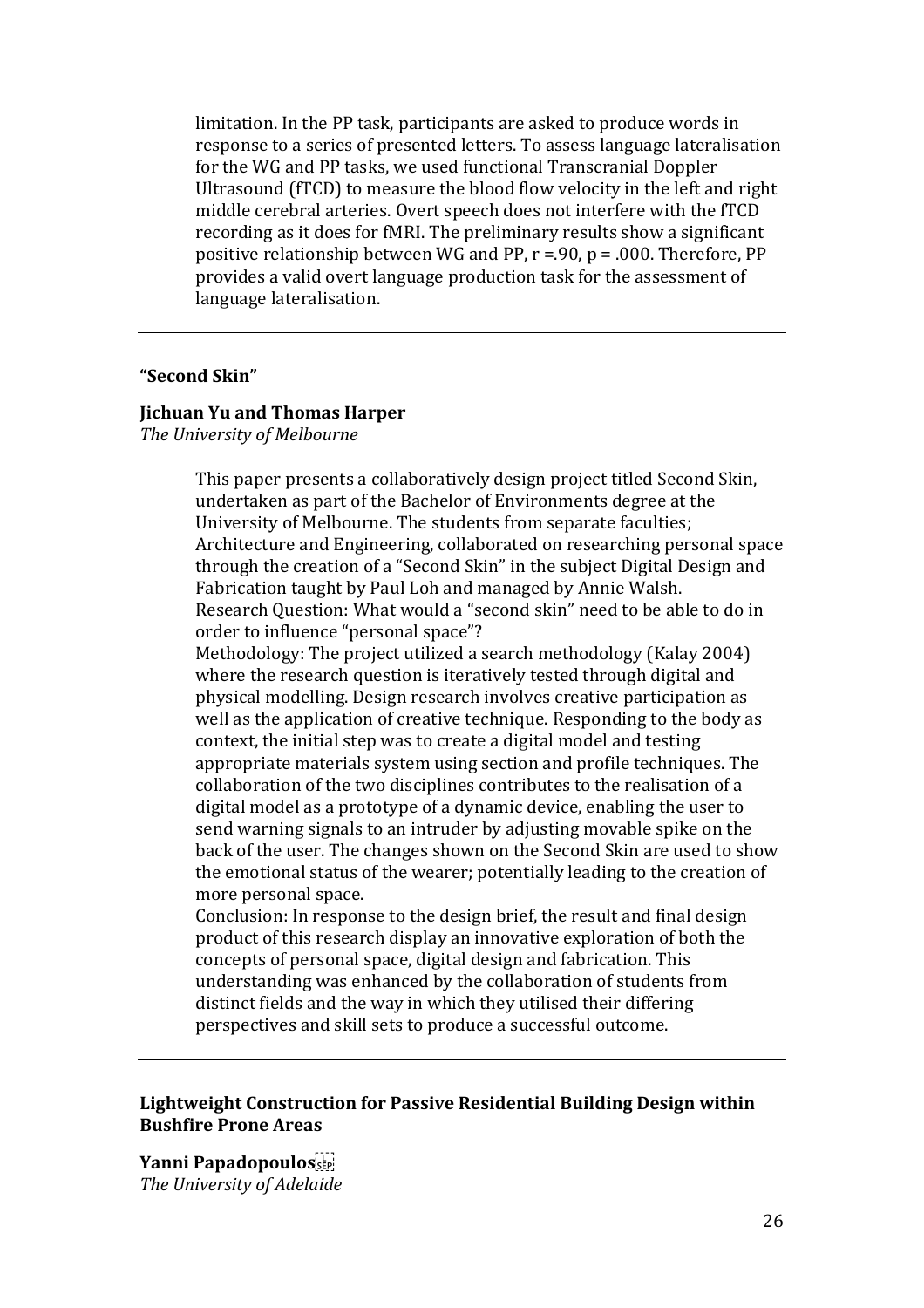A combination of design parameters for residential building design aims to reduce its impact on the environment whilst protecting occupants from potentially Australia's most dangerous natural disaster, bushfires. This research has been conducted to identify the limitations within combining lightweight construction, passive design, and bushfire resistance. This study has stemmed from the 2015 Honours Group Research Project which refined the Solar Decathlon 2014 competition brief as the research scope. The competition aims to create a solar powered home that incorporates 10 elements which three of these have been extracted to form the core focus: construction, thermal comfort, and sustainability.

A literature review presents similar residential building designs and reasoning as to why this combination of design parameters has not been pursued before. A proposed building design solution is used to discuss and identify how these design parameters are achieved and the limitations between opposing requirements. Computer-based building performance simulation has been used to reinforce the discussion of this study and plausibility of the proposed design solution.

Passive design becomes difficult in the absence of conventional thermal mass which is relevant in this case due to lightweight construction (nonheavyweight materials such as concrete and masonry). Phase Change Materials offers a solution providing lightweight thermal mass to the building envelope, however bushfire resistance design strategies introduces additional complexity due to the restrictions of openings within the facade. The main objective of this design solution is to provide some form of bushfire protection whilst pursuing every avenue possible to minimise the impact on the environment which includes implementing fundamental passive design strategies to achieve thermal comfort.

The proposed combination of passive design, lightweight construction, and bushfire resistance is recognised to be plausible and distinctively beneficial to residential areas on the outskirts of suburbia within dense Eucalypt forests.

# **Hearing Aids as a Means to Improve Cognitive Functions in Postlingually Deafened Older Adults**

## **Danelia Kok**

*Murdoch University*

The World Health Organisation estimates that 360 million people worldwide suffer from a disabling hearing loss (WHO, 2012). According to Blue Mountains Hearing Study ( $n = 2956$ ), 44.5% of participants ( $M = 67$ years) were found to suffer from either bi or unilateral hearing loss (Chia et al., 2007). Reports by Lin et al. (2011, 2013) indicate that untreated HL is independently associated with accelerated cognitive decline and an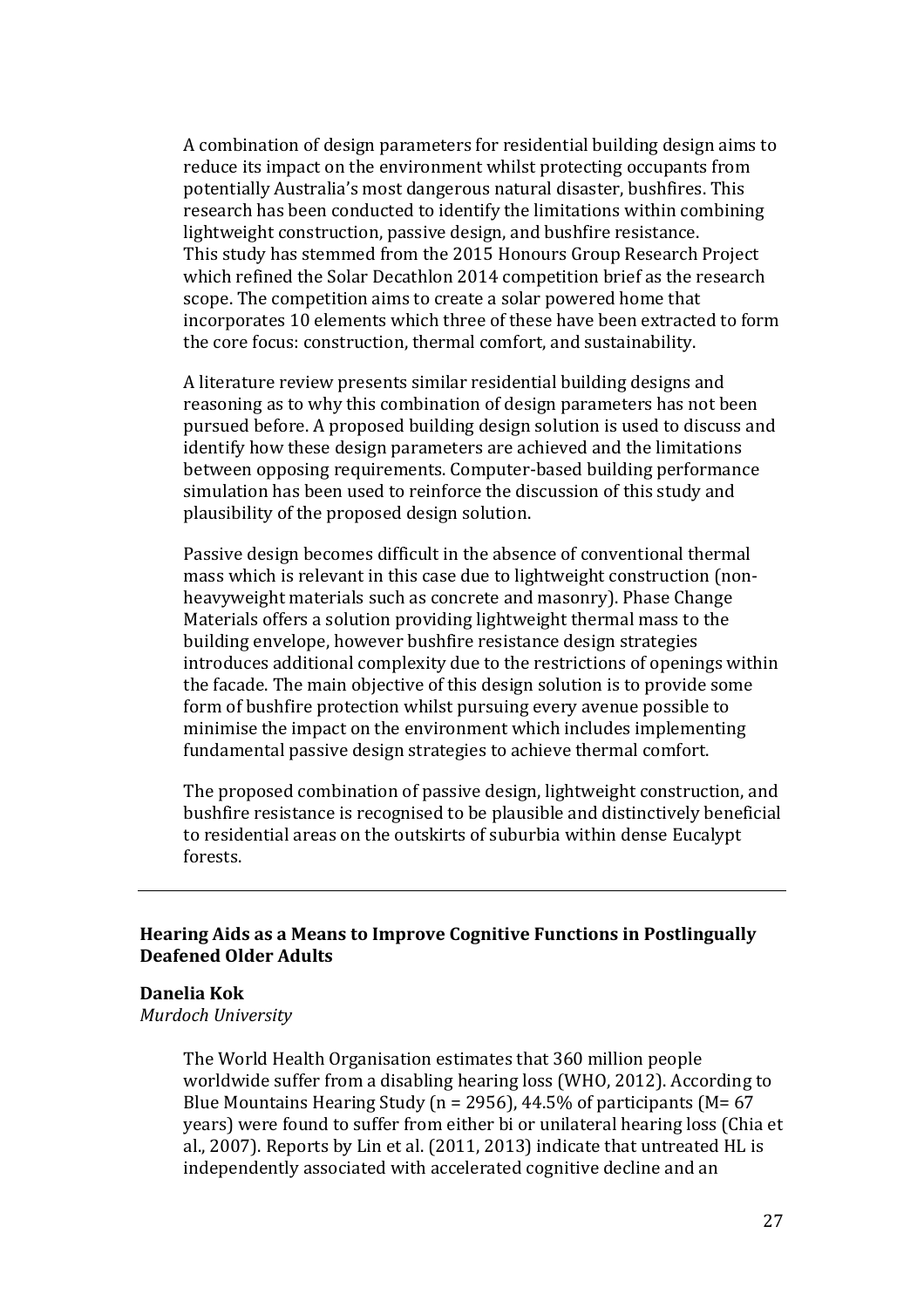increased risk of dementia. The aim of this study was investigate whether hearing rehabilitation using hearing aids would improve cognitive functions in postlingually deafened older adults. Testing was conducted before the participants received their hearing aids, then 3 and 6 months after receiving the hearing aids. Participants completed a questionnaire (DASS 21) on anxiety, stress and depression as a means to obtain the mental state of the participant. In addition, a battery of computerised tests was used to assess cognitive functions. The same tests were completed by a control group of normal hearing participants, and a matching group of participants with similar degree and type of untreated hearing loss. This presentation will highlight the results obtained by hearing aid and control groups in a series of computerised cognitive assessments and DASS questionnaire over a period of time.

# **How Transformational is Service Learning? A Study of Student Perceptions of a Service-Learning Unit at The University of Western Australia**

#### **Nithin Srinivasan**

#### *The University of Western Australia*

Despite the extensive body of research in the UK and the United States on service learning, there has been little exploration of the transformational nature of service learning in an Australian context. Transformational learning is learning that induces more far-reaching change in the learner than other kinds of learning, resulting in a paradigm shift that affects the learner's subsequent experiences. The existing body of Australian research deals with a wide array of issues relevant to transformative teaching and learning. However, there appears to be a research gap in regards to the transformative aspects of service learning. Through a combination of semi-structured interviews, surveys and reflective blogs, this study examines how students involved in a service-learning unit at an Australian university perceive their experience as a transformational one. By exploring student perceptions, this research focuses on the causes and manifestations of transformational learning felt by students enrolled in the service-learning unit. This research will serve as a stepping-stone for future researchers to better understand the transformative aspects of service learning and can help in improving the service learning experience for future cohorts.

# **Locating the Real: A Study of the Relationship Between Entropy and Prosaic Writing Style in Haruki Murakami's 1Q84, and How it is Used to Employ the Fear of the Real**

**Ashleigh May McIntyre** *The University of Newcastle*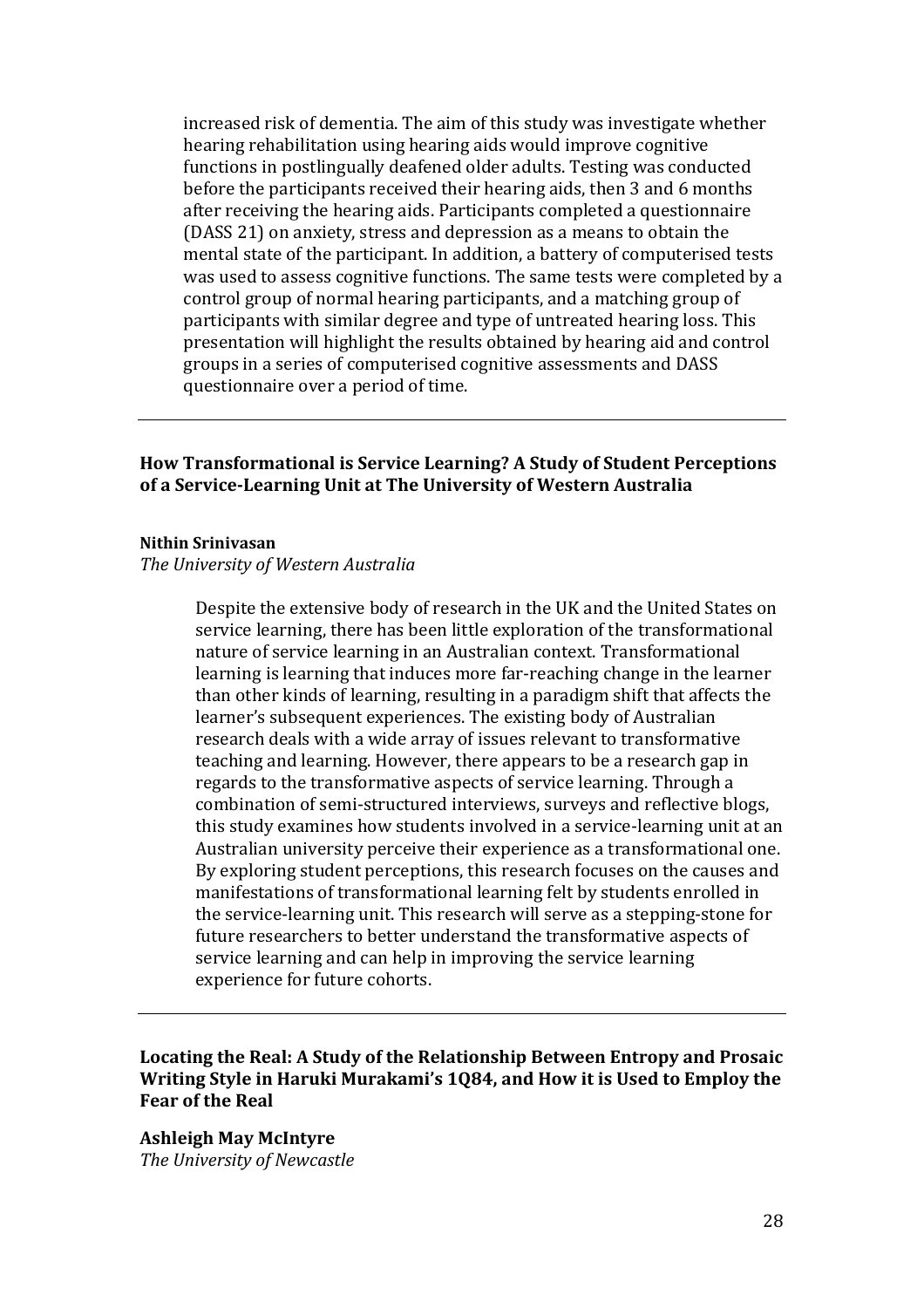This paper uses distant reading methods and psychoanalytic notions of the Real to offer a new and unique reading of Murakami's fiction, specifically focusing on the English translation of his recent publication 1Q84 (2011). In examining the Lacanian theory of the Three Registers and applying it to Murakami's fiction, it becomes apparent that his simple style of prose emphasises the symbolic nature of perceived reality, especially through the way he depicts fantastical themes and ideas. By employing the fear of the unfathomable Real in fantastical contexts, Murakami uniquely explores the fluidity of reality, challenging our preconceived notions of what is real and possible. Jacques Lacan, and later Slavoj Zizek, present the theory of three primary Registers- The Imaginary, The Symbolic and the Real. The Registers theory dictates that the Imaginary and Symbolic Registers formulate our perceivable reality, and are bound intrinsically to our ultimate system of understanding and classification- language. The Real is other, and is everything beyond what we have the ability to recognise and interpret. This paper seeks to identify the way Murakami's use of language challenges its binding nature, paradoxically embracing a more prosaic, less embellished style of prose. Quantitative distant reading methods of comparative analysis of entropy identify a simpler, lower vocabulary in his texts. This illustrates an attempt to make a departure from the technical binds of language by challenging traditions of symbolic embellishments and literary flourishes. Murakami's prose style s repetitive and raw, depicting scenarios that are uncanny in his real-world setting. He effectively harnesses the fear of the Real to allude to, rather than directly illustrate, the unknowable. In this way, my paper seeks to identify the limits of language to represent something outside itself, and how Murakami attempts to circumnavigate these limitations.

# **Preparatory Cueing in the Assessment of Language Lateralization: is Non-Verbal Better?**

#### **Julianne Pascoe**

*Macquarie University*

Word generation is the gold standard paradigm for the assessment of language lateralization. In this paradigm, as a preparatory cue to participants, an auditory tone and the words 'clear mind' are presented prior to each word generation trial. However, 'clear mind' is an ambiguous instruction and may increase activity in the languagedominant hemisphere before word generation has commenced. While an auditory tone has been experimentally compared to no cue, the influence of 'clear mind' has not been examined. This will be done in the current study. Functional Transcranial Doppler Ultrasound (fTCD) will be used to assess language lateralization during word generation with healthy adults. The preparatory cue will be manipulated in a between-subjects design: tone and 'clear mind' versus tone only. Event-related blood flow velocities in the left and right middle cerebral arteries will be compared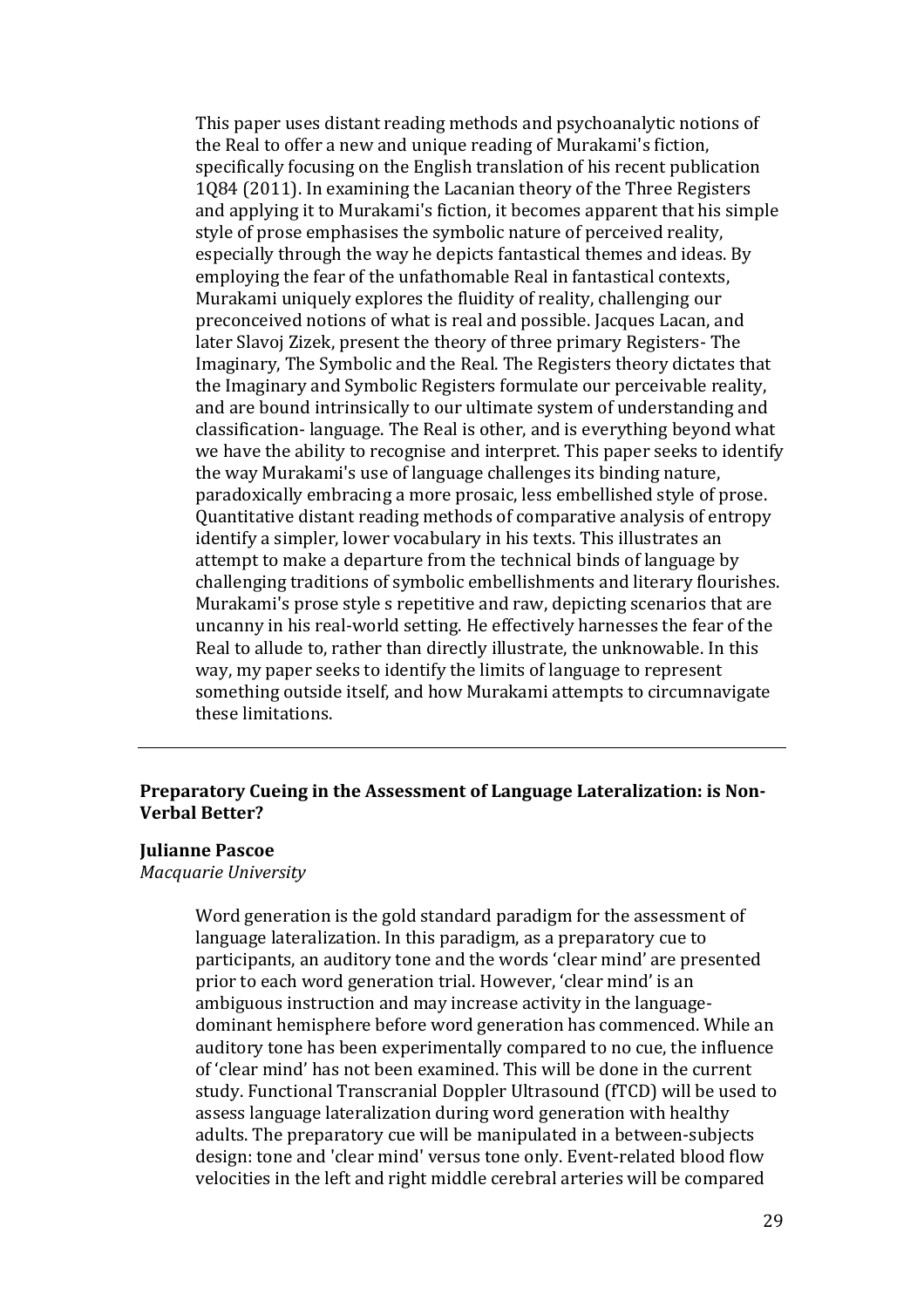to assess language lateralization: typical left-lateralization for language is indicated by relatively faster event-related blood flow in the left middle cerebral artery. It is expected that lateralization during word generation will be stronger and more reliable when a cue tone is presented without the 'clear mind' instruction.

# **A practical resource to improve the oral health of people with profound and multiple disabilities**

# **Bridget Maguire & Kimberley Barker**

*Monash University*

People with intellectual disability have more oral health conditions than the general community and Disability Support Workers' (DSWs) face many barriers when promoting oral hygiene with this population. A survey was distributed to DSWs, highlighting the most challenging selfcare activities for staff. 139 surveys were returned with a response rate of 69%. Respondents ranked 'brushing teeth' as the most difficult activity to assist residents of group homes with.

## Aims

Design and pilot test an oral hygiene training resource for DSWs to increase their capacity to assist with the occupation and improve the oral health care of people with intellectual disabilities.

## Method

A resource has been developed to help DSWs assist residents to complete their oral hygiene routine. The resource includes;

- Practical ideas to improve a resident's oral hygiene.

- Oral hygiene profile template to assist DSWs to produce a summary of the resident's chosen strategies.

- Product directory of tools recommended in the practical ideas.

The resource is guided by evidence-based strategies in which DSWs trial a strategy and note any change in the resident's behaviour. If the resident responds positively to a strategy, the staff member continues to use that strategy and adds it to the resident's profile.

## Findings

Initial feedback indicates the resource is practical for DSWs to assist residents with their oral hygiene routine.

## Conclusion

The resource intends to improve the oral health of residents by minimising the barriers often experienced in accommodation services and provide a template for other activities such as dressing.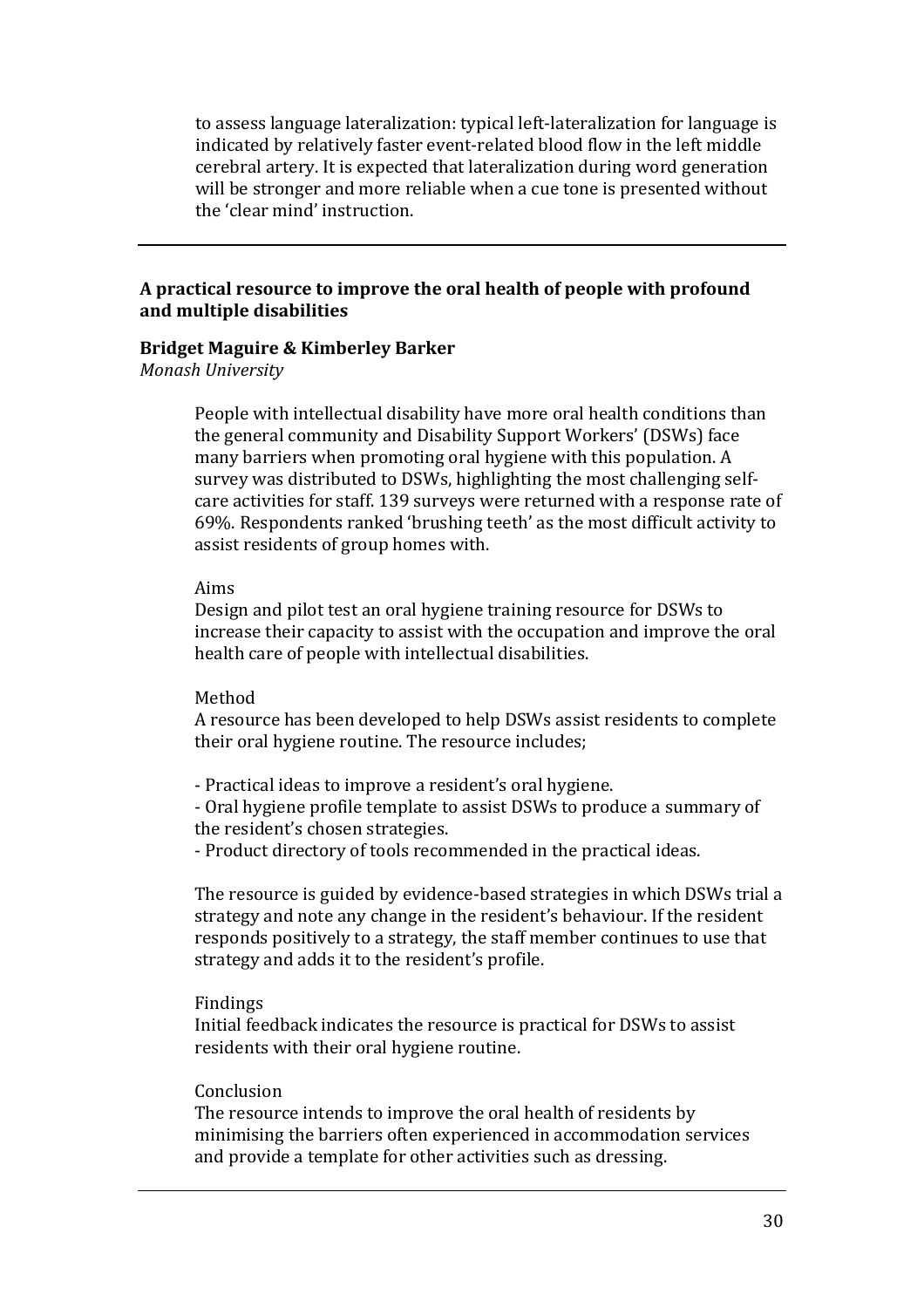# **Transformative Outcomes for Computer Science Students at the University of Western Australia**

## **Oliver Rawle**

*The University of Western Australia*

The relatively new and actively growing bodies of research covering Transformative Learning and Computer Science education are advancing with little overlap. Because of this, there is scarce guidance for institutions committed to providing a transformative Computer Science course. This study used a mixed method approach consisting of a survey and interviews with a collection of Computer Science students at the University of Western Australia. Participation in the study was limited to Computer Science students who were also participating in the university's extra-curricular program centered on competitive programming. The aim of this purposive sample selection was to compare and contrast student's perceptions of the learning experiences of the Computer Science course and the extra-curricular program. In this way, the study identifies aspects of the courses that contribute to transformative learning experiences. Despite their stark differences in nature, analysis of students' perceptions points to a relatively even distribution of transformative learning experiences across both courses. The findings from the study help to inform the development and refinement of transformative teaching methods for Computer Science.

# **Posture Physiology: Optimising Musical Performance**

## **Jen Liu**

*The University of Sydney*

Correct posture is critical for the performance longevity of musicians as incorrect posture can altered muscle memory and result in musculoskeletal injury. Correct posture training remains a challenge in music performance education, however, there are potential technological solutions. We hypothesised that motion tracking technology could provide real-time feedback on postural parameters. This pilot project was a Sydney Medical School summer vacation scholarship in collaboration with the Innovation TechLab and Sydney Conservatorium of Music. The aim was to develop a Kinect-based motionsensing platform to provide real-time feedback system to improve the musician postural awareness.

The main challenges were to develop appropriate technologies, learn the relevant coding language, understand the limitations of the individual solutions and finally test on violinists as our test subjects. The first phase was to prove the capability of the device to track subtle changes in posture. Extensive analysis of motion and posture was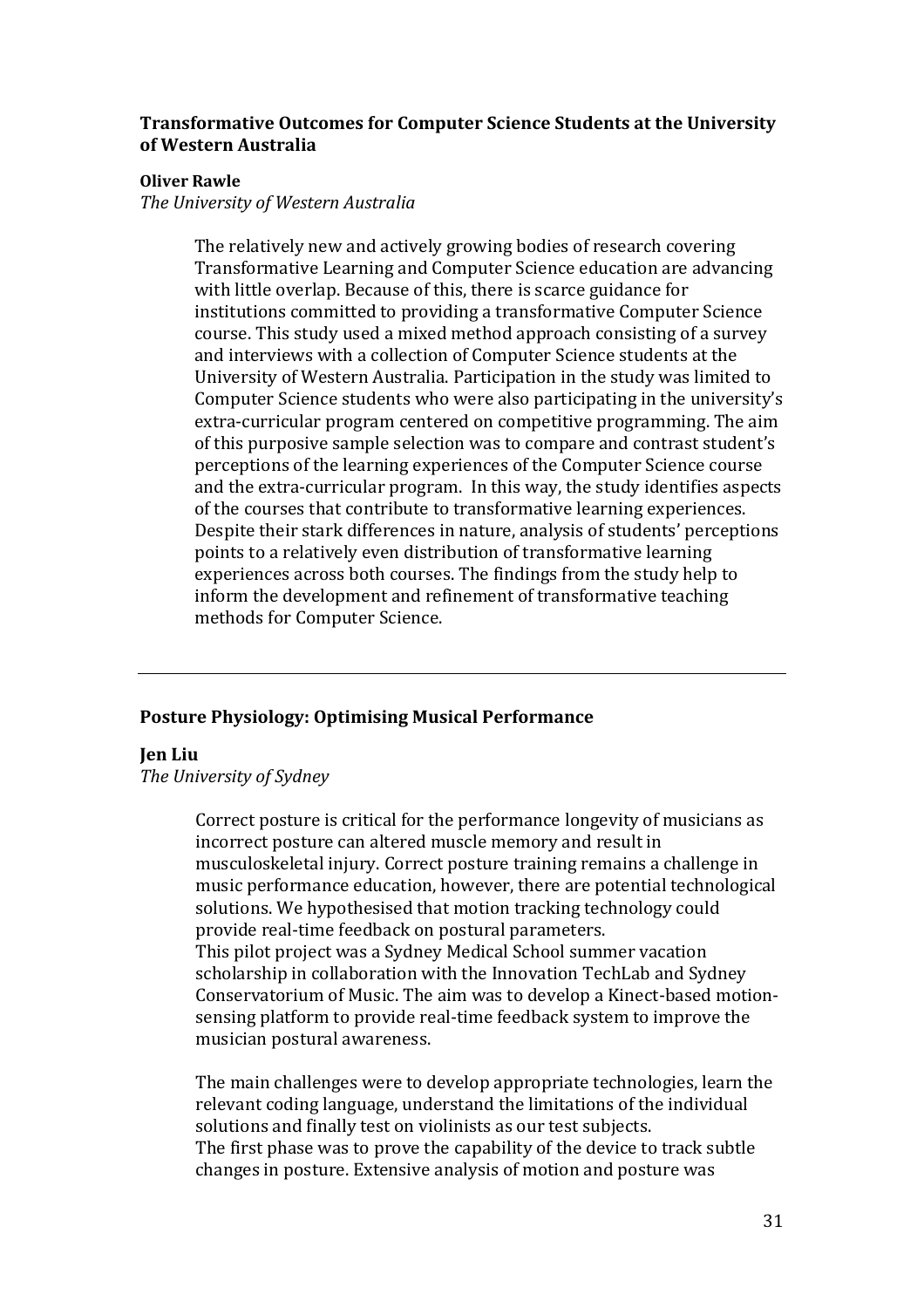performed against a human skeleton and individuals. Refinement of the source code resulted in a comprehensive computational representation of the body motions of a violinist.

The second phase involved working with the Head of Strings at the Conservatorium to define baseline correct posture. This created a clearer definition of the level of accuracy and detail required to nuance feedback. The final phase was preliminary testing of students during master class sessions. The response from both students and instructors was that the platform provided them with a much deeper appreciation of their postural awareness and allowed them to auto-correct in real-time. The Conservatorium has now installed 6 of these units that we developed. Importantly, this technology is being used for woodwind, brass and other instrument disciplines, all of whom see its beneficial potential. The next phase of this study is to do a full evaluation to publish and commercialize the technology.

# **Rheological behaviour of smart thermo-responsive hydrogels in pharmaceutical formulation**

#### **Lauren Thompson**

*The University of Adelaide*

Hydrogels, highly hydrated polymer networks, have been found to be important in pharmaceutical industry applications such as tissue engineering, drug formulation, cosmetics, drug delivery, personal care products, food preservation and many others. The concentrated methylcellulose (MC) solution is a typical biocompatible and biodegradable hydrogel that is thermo-responsive, meaning that it is able to undergo changes in gelation behaviour and mechanical properties by varying external temperature. As temperature is increased to near body temperature, MC is able to transition from a liquid to a gel and thus has been popularly used as a functional biomaterial. This study envisages the influence of the surfactant sodium dodecyl sulphate (SDS) on the gelation behaviours of MC aqueous systems. Various concentrations of SDS were combined with MC solution to alter its gelation properties and were examined through dynamic oscillation rheological studies. The addition of a small amount of SDS is able to enhance the gelation of MC hydrogels, but an excessive amount of SDS will destroy the network structure. The outcome of this study provides new insight into the applicability of MC/surfactant mixtures to biomedical applications, such as tissue engineering and pharmaceutical formulations. In the future, applicable samples may progress to the stage of in vivo testing for tissue engineering, which has not yet been achieved.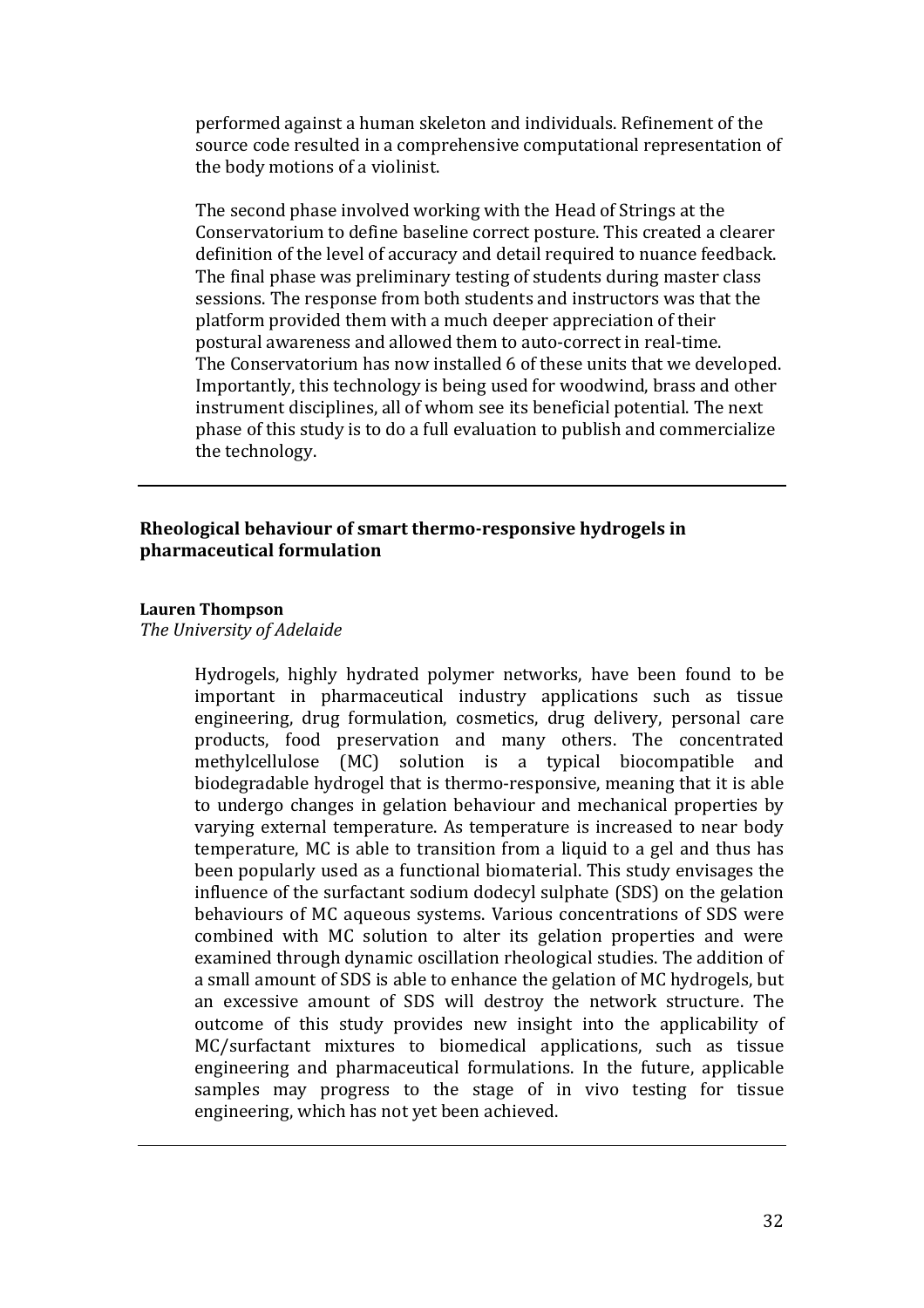# **The Role of Basement Membranes in the Establishment of Polarity in Mouse Pancreatic β-cells**

# **Yvy (Karuna) Pham**

*The University of Western Australia*

Mature beta-cells isolated from the C57 mouse were used to confirm the presence of polarity determinants and define the relationship between different basement membrane cell cultures and polarity. We have reported that insulin is selectively secreted towards the vasculature where there is an enrichment of a synaptic scaffold protein, RIM2. Herein, we report the presence of two polarity determinants, Par3 and Dlg, where Par3 is located away from the vasculature and Dlg is located around the cells. Different culture conditions (Gelatin, Matrigel, and laminin) affected polarity. Laminin demonstrated the highest protein intensity in the respective localizations of the polarity determinants, followed by Matrigel and Gelatin in this order. These findings provide morphological evidence of beta-cell polarity in situ and validate laminin as the major protein promoting polarity-like effects in Matrigel.

# **Self before others or others before self: Is there a right way to serve?**

# **Vigneswari A**

*The University of Western Australia*

Overseas community service in lower economically developed countries has been an increasingly common phenomenon, with several advocates (including governments and schools) strongly encouraging youths to undertake such projects. There are two ways in which community service manifests itself overseas, with each model focusing on different deliverables and objectives. This paper aims to compare and discuss how does the two models of overseas community service (international service-learning and community development) offer different transformative experiences for youths who take part in these projects, Using the case-study of Singapore where these two models have been employed in various overseas community service projects, the paper attempts to dissect the primary differences in focus and goals between these two models, which consequently affects the way the youths are impacted.

Furthermore, it is interesting to note that while there is substantial literature about transformative experiences in international service-learning, there is no accessible literature about transformative experiences in community development projects. This paper will thus play a crucial role in contributing to literature in this area. Data collection is done qualitatively through interviews with various students from the National University of Singapore (NUS) who have participated in different projects that adopt either of these model.

This research aspires to show that the community development model, that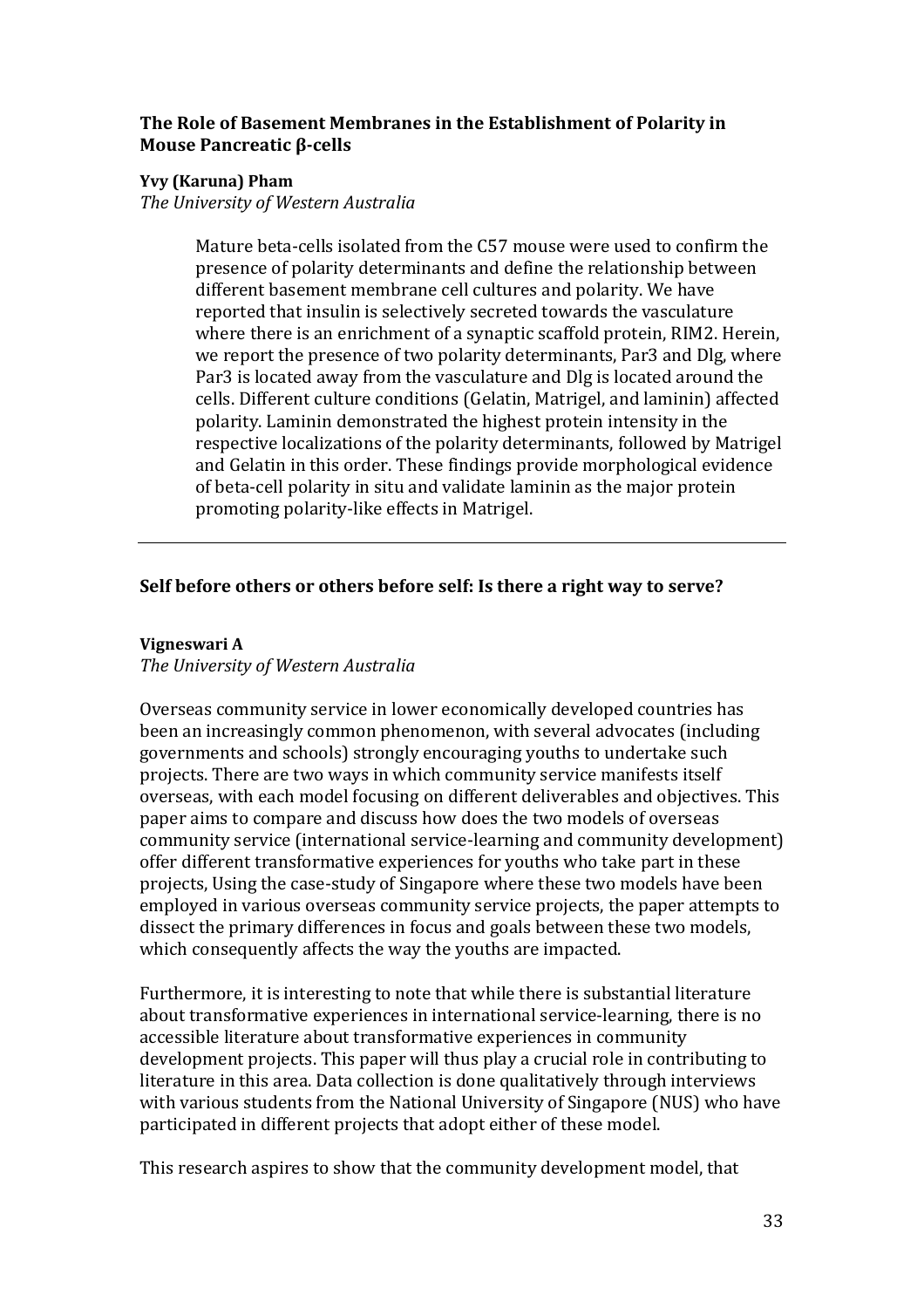focuses on the community at large instead of personal development, has the potential to transform a participant's experience to a greater extent than the international service-learning model.

# **The effect of population size on the rates of word loss and gain in the Indo-European and Austronesian language families**

#### **Caela Welsh**

#### *Australian National University*

Languages change over time, and the evolution of languages is similar in many ways to biological evolution. But are all patterns predicted by evolutionary theory also seen in language evolution? One well-known biological pattern is that smaller populations tend to lose genetic diversity, but the effect of population size on language evolution is highly debated. Do small populations lose language complexity, or do small populations maintain strict language transmission and prevent the loss of language elements? I test these hypotheses using phylogenetic methods adapted from biological research. Using a database of 210 words of basic vocabulary from 28 Indo-European and 90 Austronesian languages, I compare the rates of gain of new words and loss of shared words in pairs of closely related languages that differ in speaker population size. The findings will not only be important for understanding the forces shaping the rate of language evolution; they may also have practical implications for conserving language diversity.

# **A clash of civilisations or a clash of representations? Rethinking the barbarian in the Greco-Persian Wars**

#### **Natasha Parnian**

*Macquarie University*

The themes of freedom and slavery, democracy and despotism, civilization and barbarism dominate the narrative of the Greco Persian wars of the 5th century BCE. This study will examine these narratives and demonstrate they are a result of the over reliance of Hellenocentric sources. It will primarily challenge an accepted paradigm in modern scholarship that views the opposition of Greeks and Persians as a fundamental conflict between East and West by critiquing the way Greek sources have been used. The study will examine the origins of these narratives through an analysis of the notion of the 'barbarian' in 5th century Greek sources, primarily Herodotus' *The Histories* and Aeschylus' *The Persians.* Whilst these sources differ in purpose, they are both a product of the 5th century and utilize similar definitions of the 'barbarian.' I will be building on the work of many scholars who view the polarization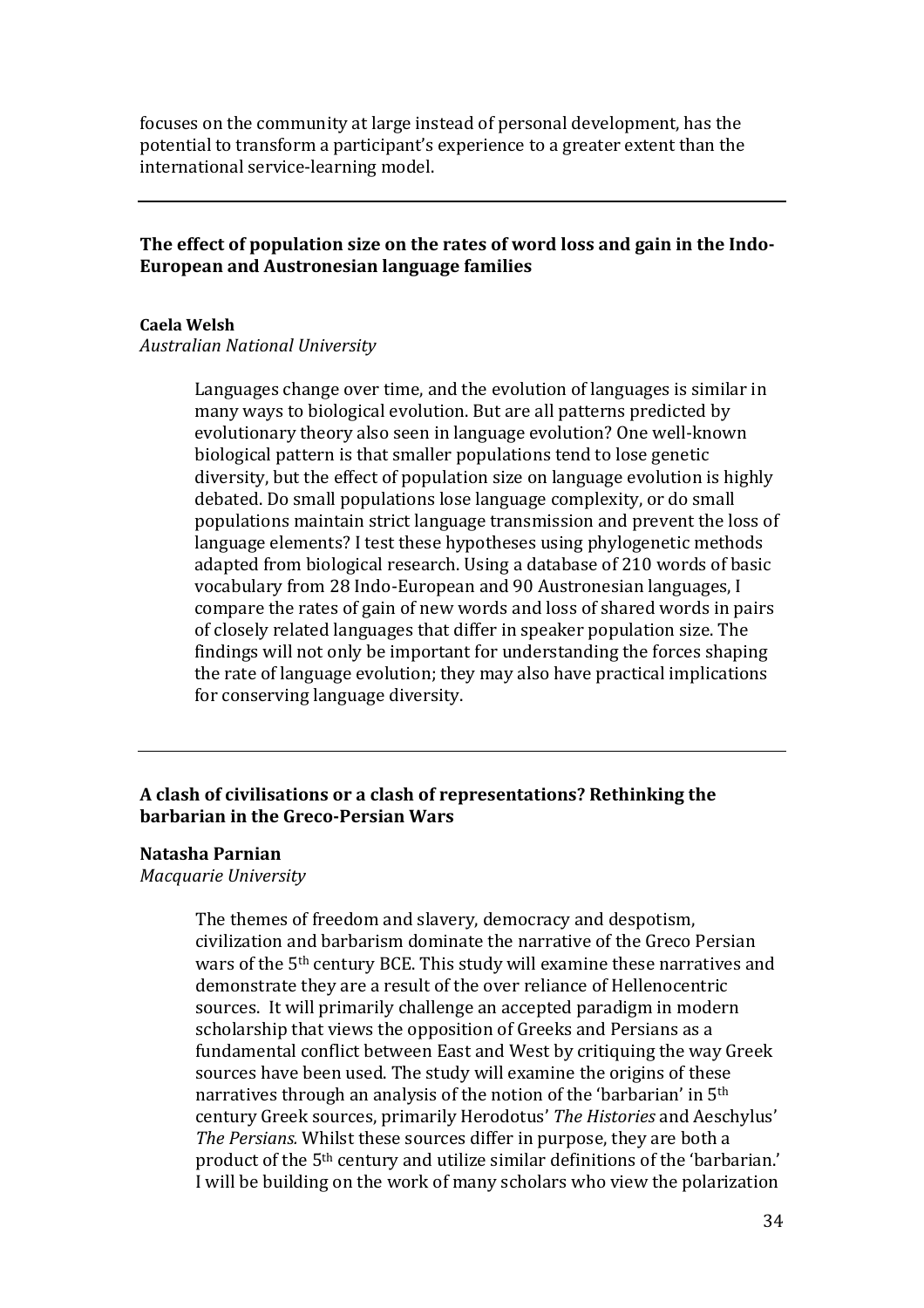of Greek culture in relation to Persia was created in specific historical circumstances of the 5th century.

The paper employs a historicist theoretical approach, examining primary literary sources within their broader context. By doing so, the paper reviews the reductive frames of analysis established by historiographic traditions that have found authorisation in Greek sources and thus contributed to a distorted and unbalanced view of the Greco-Persian wars. The study argues the 'clash of civilisation' discourse has been manufactured ahistorically and in order to see there was no such 'clash of civilisations' rather a 'clash of representations', the paradigm must be contested to allow for a more interconnected approach to the study of the Greco-Persian wars.

#### **Asphaltene Micromechanical Interfacial Force Measurements**

#### **Vincent Lim**

#### *The University of Western Australia*

The discipline of flow assurance involves the transportation of oil and gas from reservoir to the processing facilities, with the management of operational challenges that result from multiphase flow and solids formation. One of the major problems encountered is the formation of clathrate hydrates and asphaltenes, which can precipitate and agglomerate in subsea pipelines and eventually lead to blockages in the pipeline. Unlike hydrates, there are no proposed mechanisms on how asphaltenes aggregate and agglomerate in crude oil systems. It is important to understand the cohesive and adhesive forces between the produced solids; these forces can be directly measured through the Micromechanical Force Apparatus (MMF). Asphaltenes from different dead crude oils have been precipitated and the first baseline measurements of their cohesive force have been taken. This work presents the first evidence that asphaltenes cohere through a sold-solid cohesion mechanism. In liquid cyclopentane and at preload force of 1.7 mN/m the asphaltene cohesive force is measured to be  $0.2 \pm 0.13$  mN/m; this measured cohesive force is an order magnitude lower than the cohesive forces for cyclopentane hydrate in cyclopentane and asphaltenes in air. The adhesive force between asphaltene and hydrate particles is found to be  $3 \pm 2.4$  mN/m, which is between the hydrate and asphaltene cohesive force.

# **Flipping the Classroom: The Extent to which University Students Perceive it as Transformative**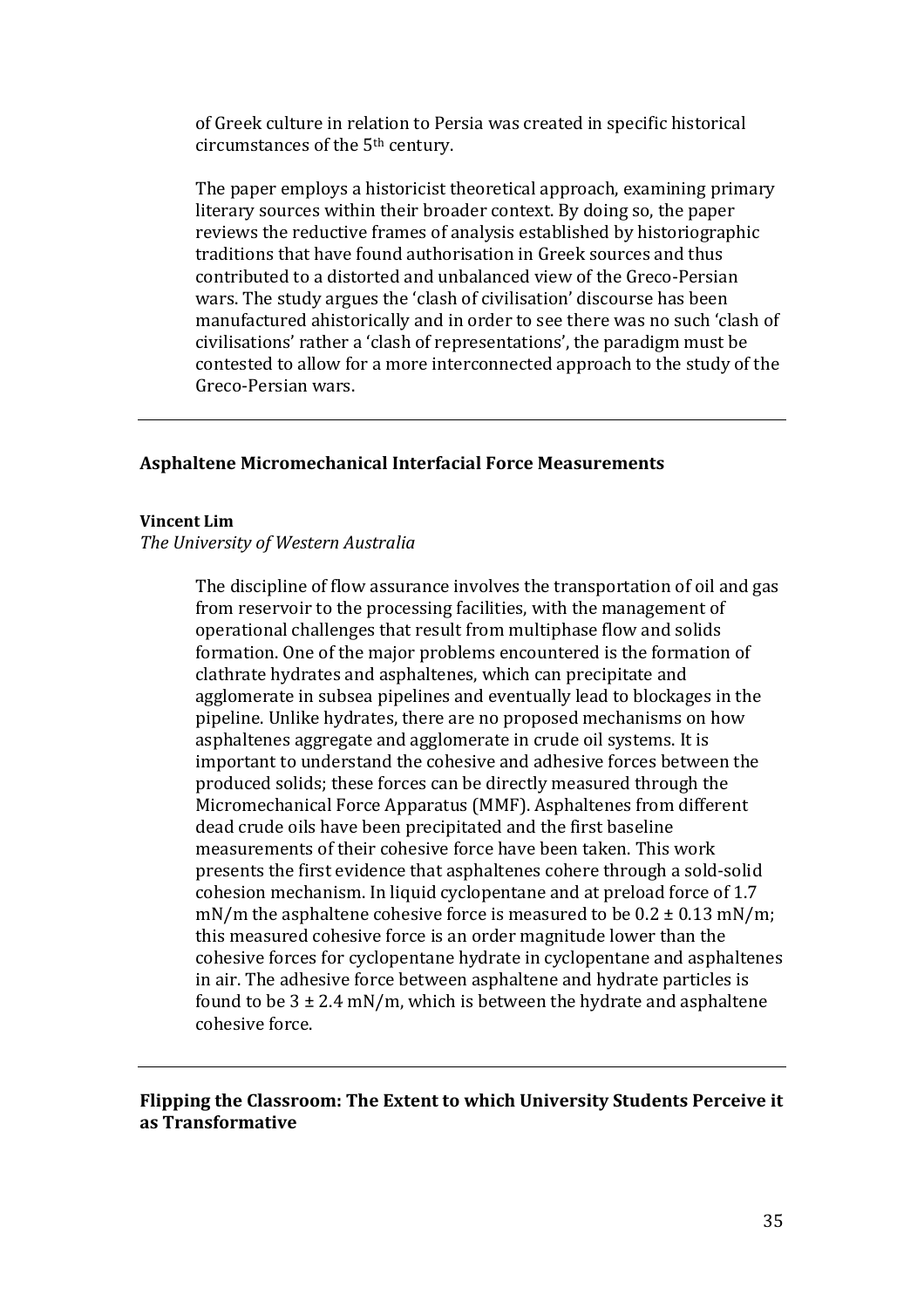#### **Afira Zulkifli**

*The University of Western Australia*

There is a considerable amount of institutional focus given to identifying and developing teaching practices that deliver a transformative learning experience to students, particularly at a tertiary level. The flipped classroom has been described as a novel and effective teaching approach that delivers student-centered curricula in the face of increasing student numbers and funding cuts. There is a minimal amount of academic research on flipped classrooms in tertiary education, particularly in an Australian context. Furthermore, there is a complete lack of research on the ability of flipped classrooms to foster a transformative learning environment for students. This study examined the perspectives of students from four "flipped" units at The University of Western Australia through a survey and semi-structured interviews. The unit coordinators were also interviewed to gain an understanding of their reasoning behind adopting this teaching practice and their expectations of student experiences in the flipped classroom. A greater understanding of these experiences can elucidate the specific aspects of the flipped classrooms can that lead to student transformation. This understanding could also aid future implementations of flipped classrooms across universities to make them more transformative and potentially inform course structures in general.

# **The Canary in the Coal Mine – Preserving Information Privacy in Data Mining**

#### **Reuel Baptista**

*The University of Auckland*

With the unprecedented amount of digital data gathered in our connected world, organisations are turning to data mining in order to utilise this information. For instance, data mining an individual's credit card purchase history might reveal their preference for certain products, facilitating targeted advertising. It is data mining's predictive capability that poses risks to individuals' information privacy. This paper assesses whether New Zealand's privacy law can adequately respond to these risks and protect individuals' information privacy.

The paper commences by identifying the main risks that data mining poses to information privacy. The subsequent analysis reveals that lacunae in the three components of New Zealand's privacy law – statute, tort and contract – render it unable to respond effectively to these risks. The paper discusses how these issues can be resolved using a variety of legal tools sourced from New Zealand and overseas jurisdictions. It also examines how other countries have addressed these information privacy risks. Three solutions are distilled from this discussion: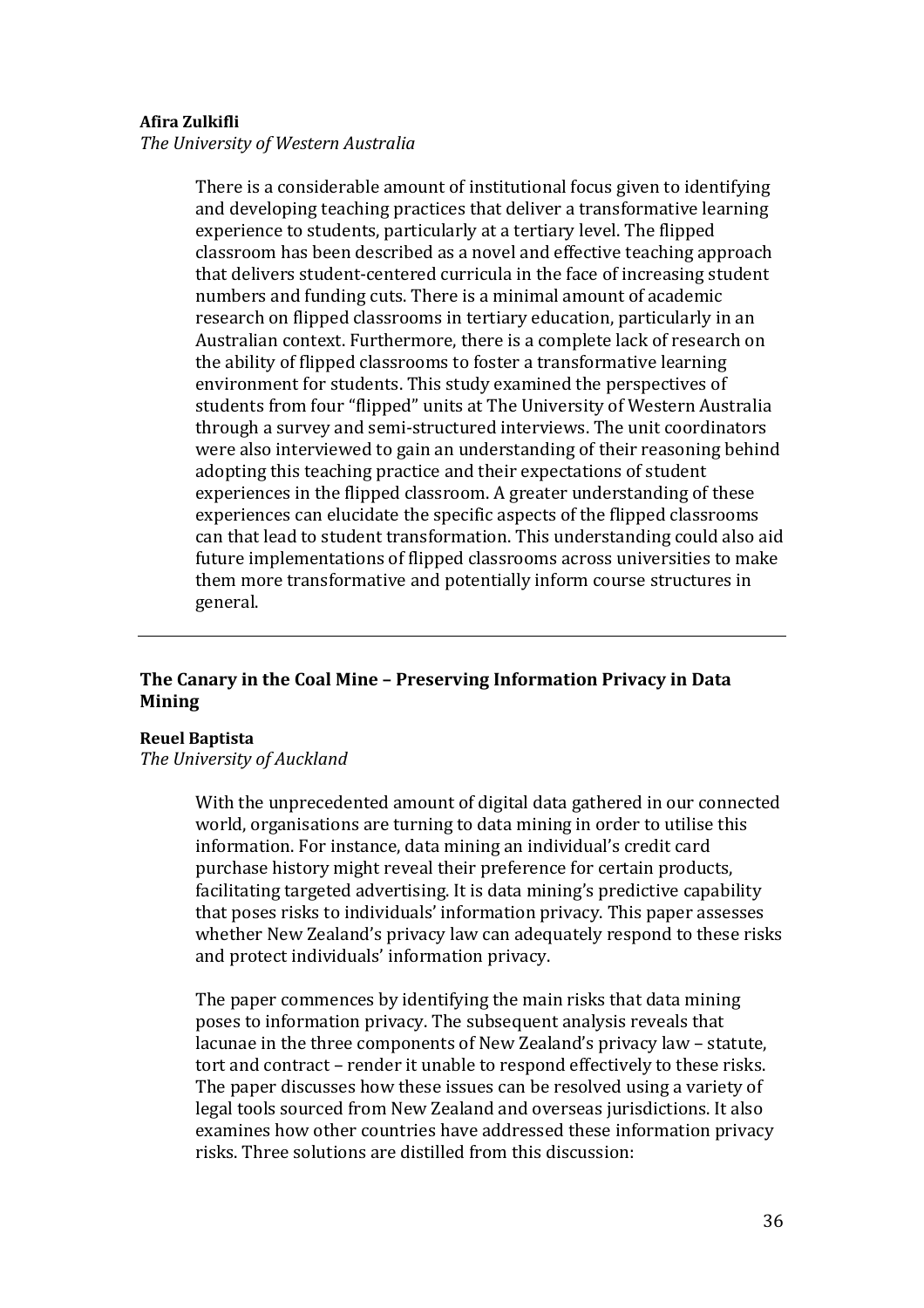- Creation of a data mining code of practice by the Privacy Commissioner.
- Introduction of an appropriation tort to complement the existing privacy torts.
- Introduction of basic privacy protections for individuals contracting with businesses.

The paper concludes by exploring ways to incorporate these solutions within New Zealand's privacy law. This will improve the law's response to the identified risks and enable it to better protect individuals' information privacy. On a wider scale, it is hoped that this paper will assist countries that are formulating their response to similar information privacy risks.

# **Spatial Variations in the Fish Assemblage Composition of Princess Royal Harbour**

# **Mariana Hill Cruz**

*The University of Western Australia*

Ports are associated with negative impacts to the environment such as habitat loss, collisions with whales, noise pollution and chemical and physical pollution. Structures in ports such as jetties are known to attract a high diversity of fish. However, a large amount of recreational fishing pressure is also associated with these structures. The Port of Albany in Western Australia is situated in Princess Royal Harbour. A complete fishing restriction within the port's boundaries was implemented in 2013. We aimed to assess the effect of the fishing restriction by comparing assemblages inside the port to outside. Some of the targeted species in the port are open water species as well. We also looked whether or not distance from the mouth of the harbour affected the abundance of open water species in the assemblage. Baited Remote Underwater Video Systems were used to estimate the relative abundance and richness of fish along two distance gradients: one in the port and the other one in a control site outside the port. Higher total abundance, targeted species and open water species abundance, and species richness were found in the port than in the open area. Open water species presented an abundance gradient in the port, with the highest abundance closer to the mouth of the harbour. Few species, including at least one targeted species, preferred the area outside the port. Habitat inconsistence between the port and the control site limited the interpretation of the results. Despite this problem, the results of this study suggest that the port is likely to have a positive effect on the abundance of fish in the harbour. Distance from the mouth of the harbour also had an effect on the assemblage, which is advised to be considered in future studies carried out in harbours.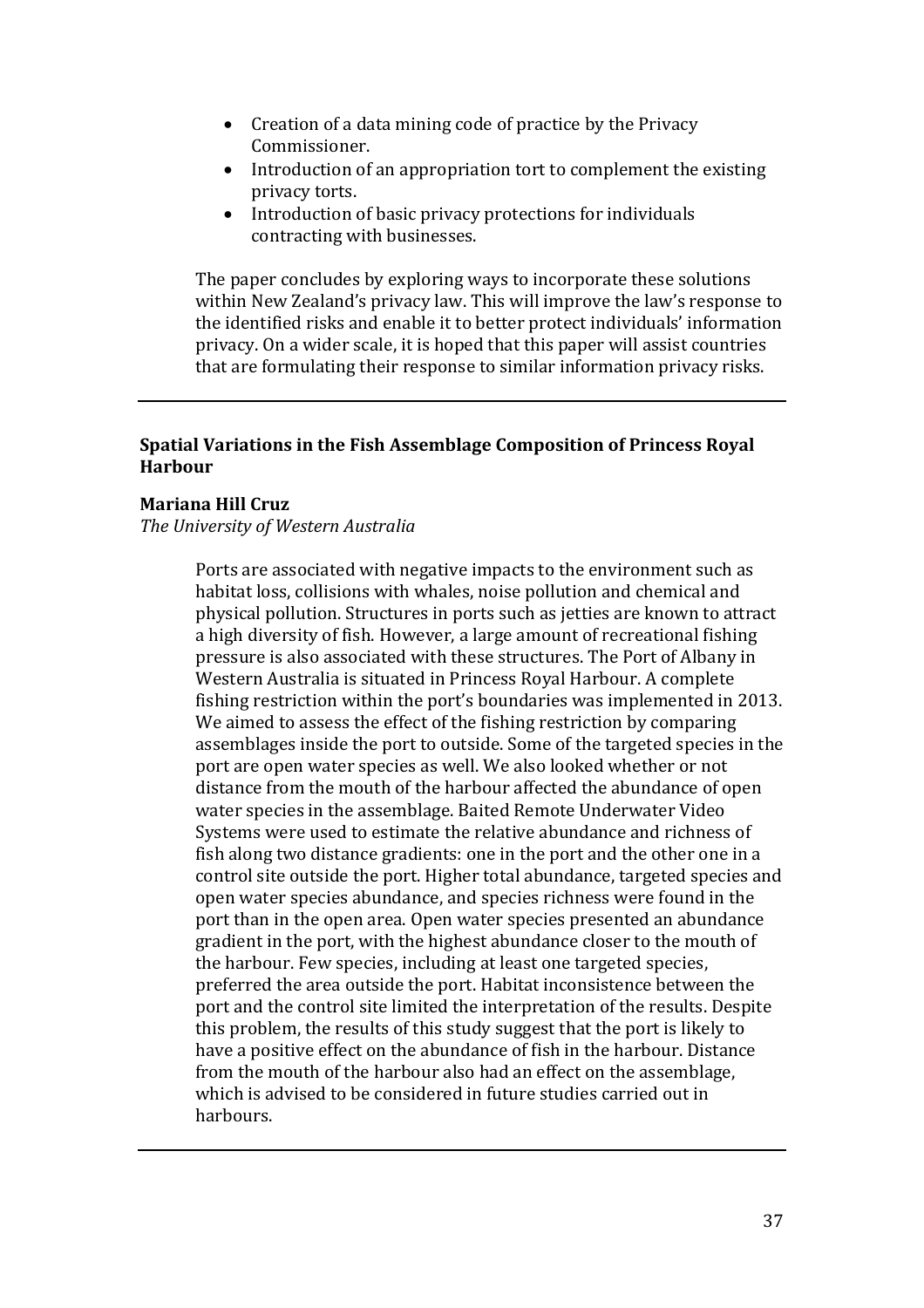# **Grass activated carbon (GAC): A green alternative adsorbent of Chromium (VI) and Methylene blue.**

# **Aidil Zikri**

*Monash University*

Grass (*Imperata Clyndrica*) has been selected as an environmental source of raw material for producing activated carbon to adsorb methylene blue (MB) dye and heavy metal ion such as chromium ion due to its abundance and ease of growth. This detailed study is carried out to circumvent the global waste water issues riddling most countries whereby most of the heavy metals and dyes are not easily degraded and would remain in the effluent for a long period of time. Initially, moisture in the grass samples was removed by drying, followed by carbonisation and physical activation at 350 $\degree$ C for 5 minutes at a heating rate of 10 $\degree$ C/min while being passed through carbon dioxide to induce pores enlargement. After physical characterisation, grass activated carbon (GAC) adsorbent was tested with different concentrations of chromium ion and methylene blue aqueous solution ranging from 20 to 100 mg/ L through a batch experiment. The equilibrium data for methylene blue (MB) dye and chromium ion were best represented by the Langmuir and Freundlich isotherm models, respectively. The efficiency of adsorption is studied through a comparison of removal efficiency of methylene blue (MB) dye and chromium ion at different concentrations. The highest percentage of methylene blue (MB) dye and chromium removal at 20 ppm were attained at 88/44% and 94.78%, respectively. This study not only suggests that grass could be considered as a potential alternative source to produce activated carbon adsorbent but also paves the way for an economical and environmentally friendly development of activated carbon adsorbent for different dyes and heavy metals.

# **Free education in public elementary schools in Uganda**

## **Akiko Uchio**

*Kyushu University* 

In 1997, free education started in public elementary schools in Uganda. The percentage of children attending school was 76% from 1990 to 1996, but the school attendance rate was rapidly rising in 1997. Now that is 107% in 2013. However there are some problems. For example, the children whose parent or parents died of AIDS. Someone of them cannot go to elementary school because of the uniform fee or the living expenses. There are not also enough teachers in Uganda. At CIUP, I will talk about basic information, education system and the problems in Uganda.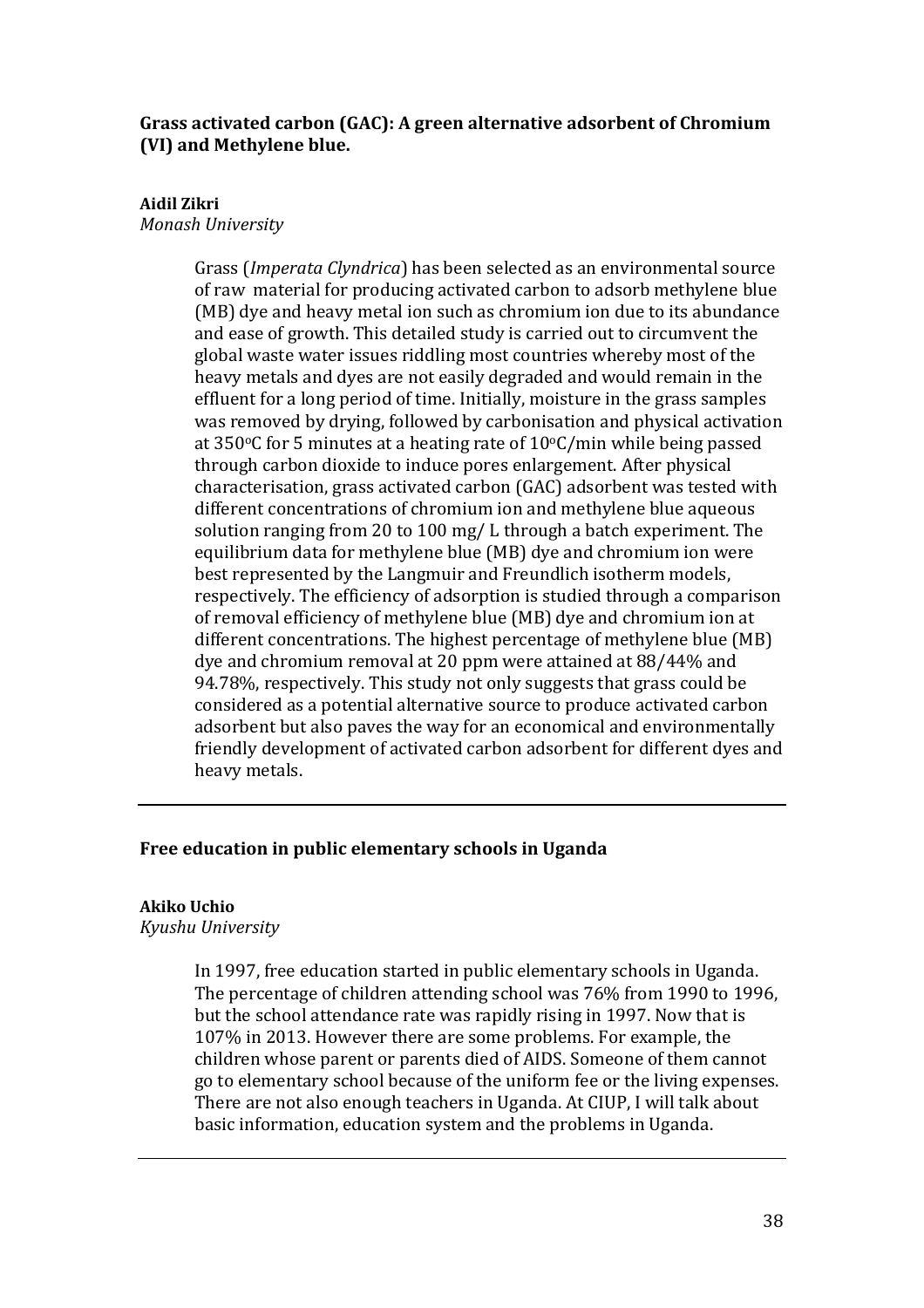# **Strategic localization of resident memory T cells in human tissues and their key regulatory cytokines**

## **Jarem Edwards**

*The University of Sydney*

One of the hallmark achievements of modern medicine has been the development of vaccines that provide lasting protection against human disease. Successful vaccines have to date, relied almost solely upon generating circulating antibodies. Recently however, attention has turned to designing cell-mediated vaccines for diseases like Epstein Barr Virus (EBV), HIV and tuberculosis.

One particular immune cell that scientists hope to exploit for this purpose is a newly discovered subset of the T cell repertoire, termed resident memory T cells (Trm). Previously, it was thought that T lymphocyte populations in tissues were largely maintained by the continuous circulation of memory T cells. However, recent studies in mice challenged this concept by showing that a proportion of memory T cells in tissues do not enter circulation. These non-circulatory cells were also superior at protecting against reinfection when compared to their circulating counterparts. There is however, limited information on whether these cells exist in humans. We recently identified resident memory T cells in different human tissues. The purpose of my study was twofold. Firstly, to identify the location of Trm T cells in human lymphoid tissues by immunohistochemistry. Sections from human tonsils and spleens were stained with antibodies to different Trm T cell markers and examined by fluorescence microscopy. This revealed the localization of Trm T cells at sites of possible antigen encounter. Secondly, we examined the effects of cytokines on circulating memory T cells for the development and maintenance of Trm T cell phenotype. To this end, peripheral blood lymphocytes were stimulated with various cytokines and the resulting phenotypes examined using flow cytometry. From these studies we identified a crucial cytokine that could be a key regulator of Trm T cells in human tissues. Ongoing work will determine the potential application of this in vaccine development.

# **Elephants watching Dragons :The Changing perceptions of China in India from 1947 to the present day.**

## **Ben Langley**

*Australian National University*

India's relationship with China is one of the key issues that will shape the twenty-first century's development. However, little work has been done on the nuances of Indian domestic opinion about China. This thesis seeks to help fill this gap by examining how India's perception of China has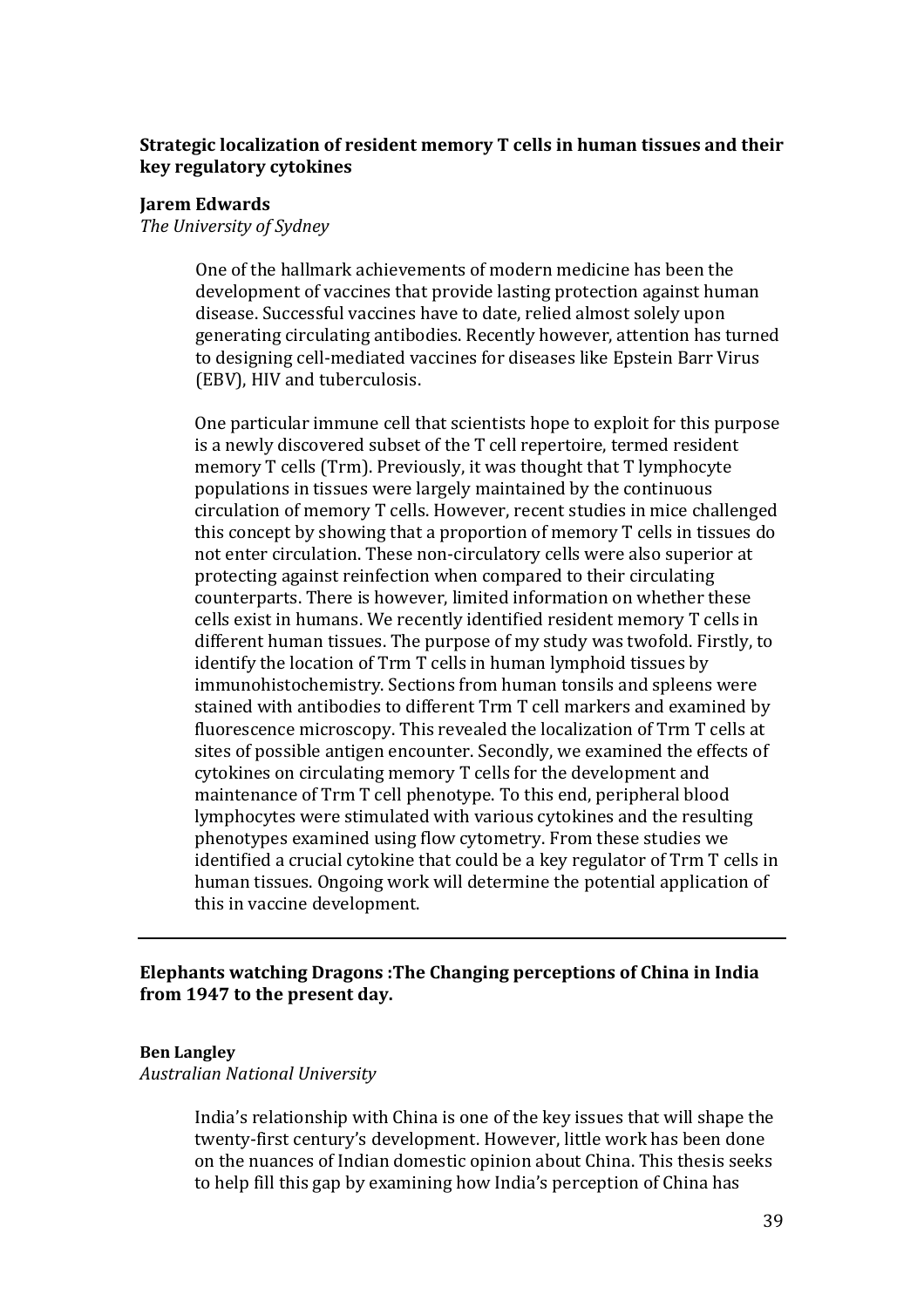changed from the initial displays of warmth at independence to the ambivalent distrust of the present day. This research primarily consists of an in depth review and subsequent statistical analysis of the coverage of China in four newspapers during five key periods in Indian history: 1954- 56 (the Bandung conference), 1961-63 (the Sino-Indian border war), 1974-76 (incorporating both the first Indian nuclear test and the beginning of Emergency Rule), 1990-92 (incorporation India's economic crisis and the beginnings of China's economic rise) and 2011-14 (the 'present day'). This data set was then contextualized with secondary sources published both within and outside India and then compared to how the relationship has been portrayed in the media and academic literature.

The analysis of this contextualised data shows that Indian public's perceptions of China are more complex than it is portrayed by studies focused predominantly on Indian government policy. In particular the data shows that there was a significant undertone of scepticism in the popular discourse about Sino-India friendship during the 1955-1962 'heyday' of cordial relations, and after 1962 there was strong resistance in popular culture to any attempt to recast the Sino-Indian relationship in a positive light. The findings of this study point to a weakness in using Indian government policy and rational actor theory in isolation to explain and extrapolate Sino-Indian relations. Instead this thesis posits that an Andersonian model of an imagined community that feels existentially threatened by Chinese border activity more aptly explains how India's democratically elected government interacts with China

## **Clinical scales used to measure spasticity**

#### **Sergio Quach**

## *Monash University*

Spasticity is one of the components of upper motor neurone syndrome (UMNS) and is a possible symptom following a neurological injury. In multiple sclerosis the prevalence of spasticity has been reported to be as high as 84%. The prevalence of spasticity in an ambulant population of 93 people following TBI was 63%. It remains high. Spasticity has traditionally been considered as an impairment that is associated with poor outcomes in the areas of motor function, pain levels, rehabilitation length of stay and long-term mobility outcomes. It is thus imperative clinicians are able to effectively assess spasticity levels in patients in order for appropriate treatment to commence. However, these clinical scales must be reliable and valid outcome measures in order for them to guide clinical decision making and reflect functional capacity of patients. Currently, there is lacking research evidence to support the validity and reliability of these clinical scales and therefore is a current research issue. There is conflicting evidence across many studies regarding the intra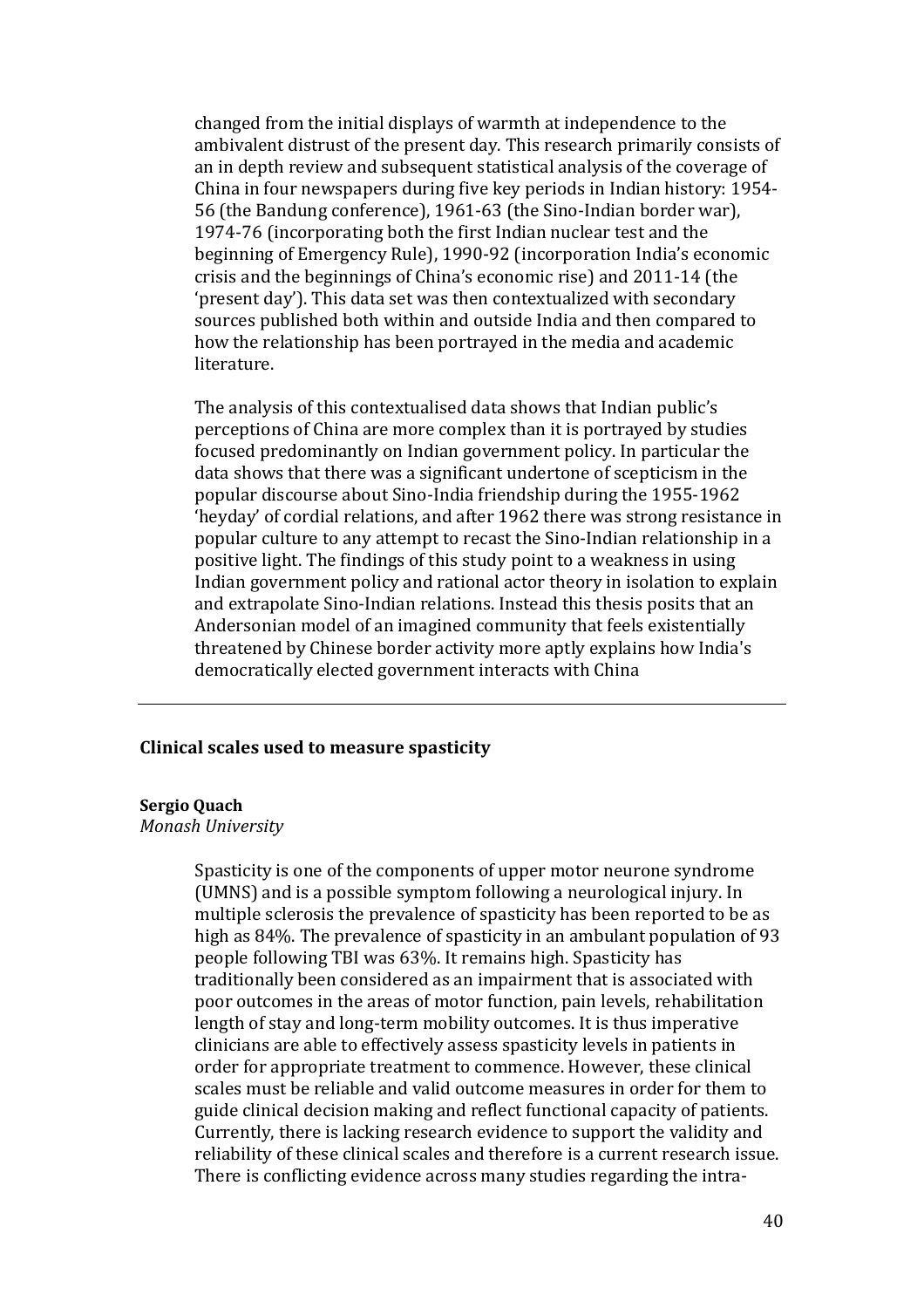rater, inter-rater reliability of these scales as well as the criterion validity. This makes it hard for clinicians to appropriately measure and treat this impairment in a neurological population. More time is needed to invest in developing a new clinical scale (standardised) or teaching clinicians in appropriately using an existing one.

## **Future issues about environmental education in Japan**

### **Hatsune Kaga**

*Kyushu University*

The environmental education has been getting more attentions all over the world as global warming causes some issues and it is necessarily for us to know and learn how nature and our daily lives relate to each other. The environmental education is still new academic field in japan and its current policy is basically copying other developed countries such as Germany and Sweden. However Japan need to establish its own environmental education style since it has different social system and unique history over pollution nuisances. In order to form a new style of environmental education which fits Japanese society and increase people's awareness of environmental issues, these three points needed to implement: 1) increase interactive programs about nature and current environment issues; 2) increase subsidy to support environmental NGOs; 3) educate teachers , especially teachers at elementary school, because most of teachers do not have any knowledge about environment problems.

# **A load of (red) bull: psychological factors accounting for energy drink problems**

### **Emma Lawson**

*Macquarie University*

Young people's use of alcohol mixed with energy drinks (AmEDs) has become widespread, with up to 39% of university students reporting AmED consumption at least monthly. There is a growing research consensus that AmED users experience more negative alcohol-related consequences (ARCs) than individuals who consume alcohol only. As such, various Australian, Canadian and American health organisations have released reports warning about caffeine's apparent propensity to enhance alcohol-related risks. However, there is little consensus in the literature regarding the psychological factors influencing this association. Therefore, the current study examines the influence of perceived intoxication and drinking motives in possibly moderating the AmED-ARC relationship, in a sample of undergraduate university students. Participants completed an in-person modified Timeline Followback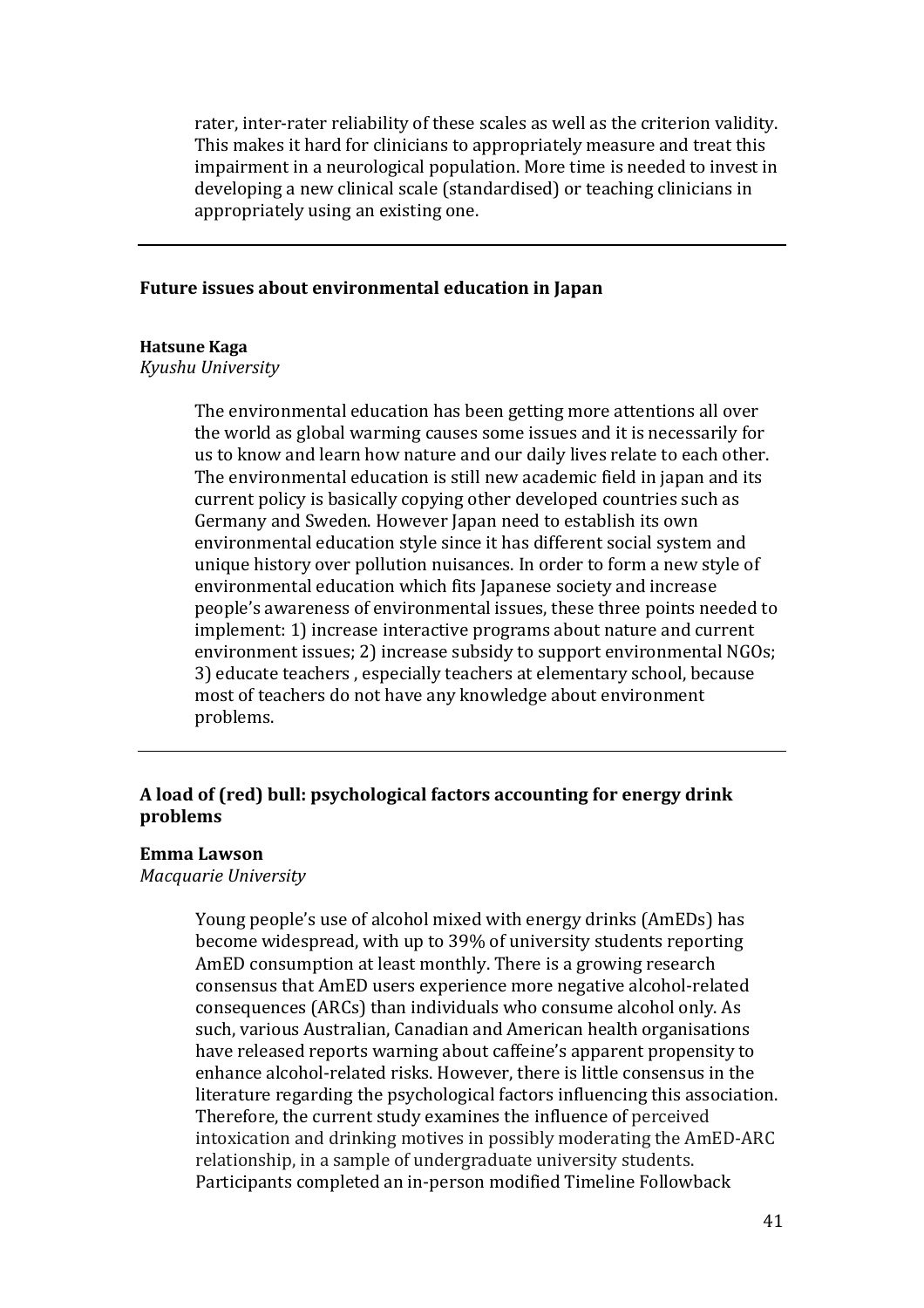interview, which systematically assessed alcohol and AmED use, ARCs, perceived and actual blood alcohol content (BAC), and motives for drinking for each drinking occasion over the 90 days prior to testing. To date, 194 undergraduate students have completed the interview. It is expected that AmED users will report more ARCs than non-AmED users, and that AmED users would experience more ARCs during occasions when they mix alcohol with energy drinks compared to occasions where drank alcohol alone. Additionally, it is expected that perceived BAC and enhancement motives will account for these differences over and above estimated BAC. Lastly, it is expected that perceived BAC will be significantly larger than estimated BAC amongst AmED drinkers compared to non-AmED drinkers. Recruitment will cease after 200 participants have completed the study and analyses will begin shortly thereafter.

# **The Mobilising Force of the Grotesque: In the anti-war publications of Ernst Friedrich and Frederick A. Barber**

#### **Emily Gallagher**

*University of Notre Dame*

Emerging as a prominent area of debate in anthropological, social and historical fields, constructions of victimhood are being discussed as active national frameworks of identity and memory. Within this school of thought, the use of grotesque war photography has been largely neglected. This paper argues that grotesque war photography is not only implicated in constructions of identity, but can be used to institutionalise victimisation rhetoric. Through a comparative case study on Ernst Friedrich's *War against War!* [1924], and Frederick A. Barber's *The Horror of it: Camera Records of War's Gruesome Glories* [1932], this paper will explore the intentional use of the grotesque as a visual tactic to reconstruct the 'subject' of victimhood narratives. It is argued that the attractiveness of the grotesque as a platform to reconstruct victimhood identities is realised in the objective realism of photography and the confronting nature of the grotesque form.

# **Oxidation of Thiol Proteins: One Step Closer to Tackle Duchenne Muscular Dystrophy**

### **Nguyet Duong**

*The University of Western Australia*

Duchenne muscular dystrophy is a devastating progressive disease that leads to the premature death of 1 in 3500 boys. Unfortunately, there is no current cure or effective treatment for the disease due to a lack of understanding of the exact molecular mechanisms that lead to the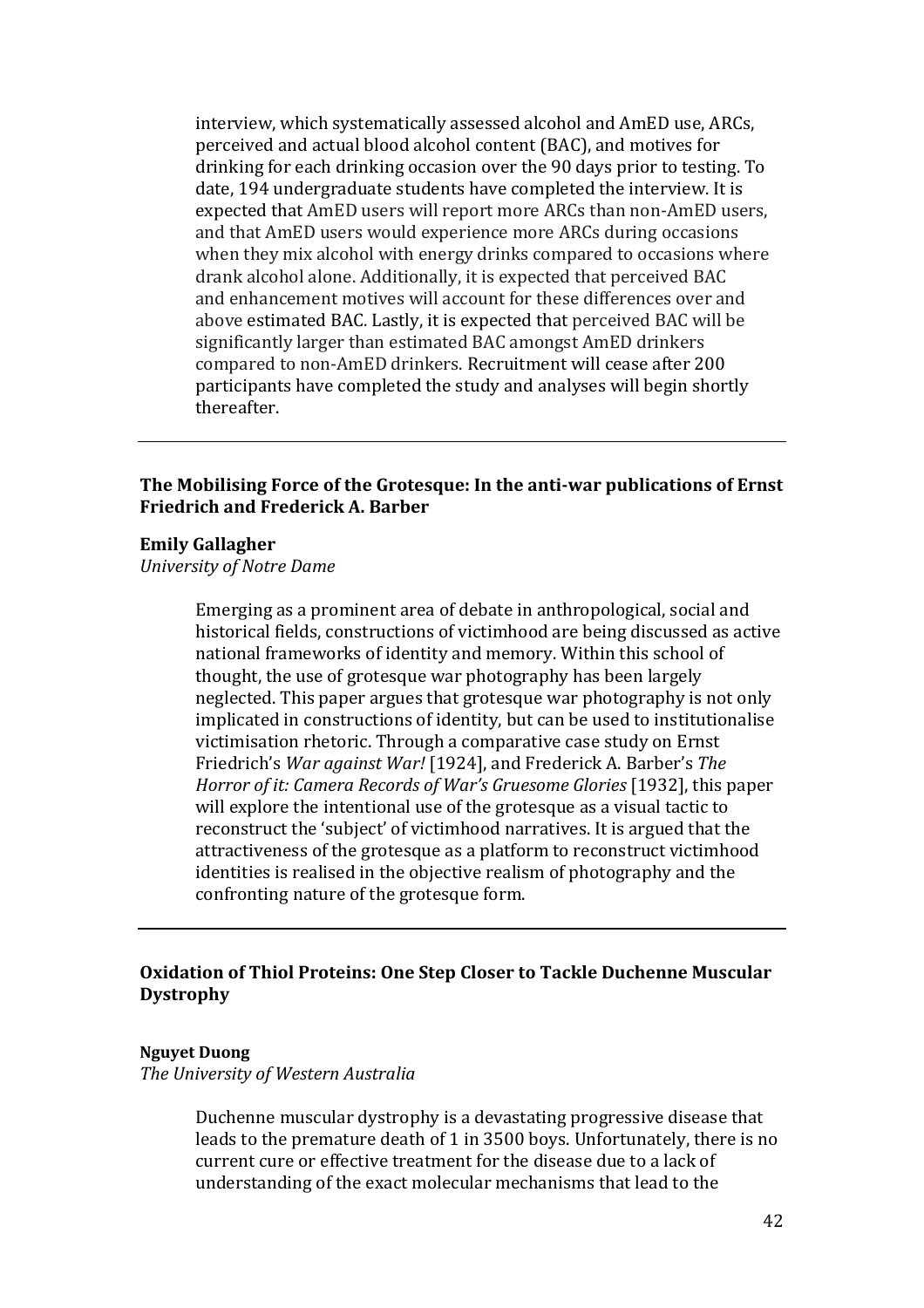symptoms of the disease. One known important factor is oxidative stress, which may cause irreversible damages or reversible modifications to the cells. There are debates about which of these aspects is mainly responsible for the symptoms of Duchene muscular dystrophy. It is arguable that the reversible oxidation on the protein chemical groups called "thiol groups" may provide the answer to the disease mechanisms. Thiol group oxidation is extensively involved in the signalling network of the cells in our body and has been found to be significantly increased in dystrophic mice and dogs. My research project aims to identify and locate which specific proteins have their thiol groups oxidised in dystrophic dog muscles. I plan to apply the novel two-tag gel technique to label these thiol groups and measure the extent of oxidation via the highly sensitive mass spectrometry technique. The results are expected to provide a more detailed picture of how thiol oxidation plays a role in the disease progress, thereby encouraging more targeted drugs development to treat Duchenne muscular dystrophy.

# **A Green Leader's Dirty Habit: How Failed Emissions Trading Policy Fuelled a Resurgence of Coal in Germany**

## **Aaron Tuckey**

*The University of Western Australia*

As both a nation with a highly advanced industrial economy and a notably environmentally conscious civil society, Germany is often regarded as one of the key leaders in pursuing a low-carbon future in both the EU and globally. Observers point to its large-scale uptake of renewable energy, which now accounts for over a quarter of energy generation. Yet despite this, Germany continues to have a strong reliance on carbon-intense coal. Lignite, or brown coal, the dirtiest grade of coal, makes up 27% of German energy production, whilst black coal is another 20%. Despite an increase in the use of renewables and a decrease in domestic consumer demand over the same period, emissions relating to coal-fired generation in Germany increased by 7% between 2010 and 2013.

It is widely reported that Germany's coal 'renaissance' is due to the Fukushima nuclear disaster and Chancellor Merkel's subsequent nuclear phase-out; the recent shale gas revolution's effect on world coal prices; or some combination of the two. However, I suggest that these claims overlook the long-term planning involved in plant commissioning. The investment decisions of all of Germany's recent new coal fired plants can be traced to the initial years of emissions trading in Europe (2005-2008). As I explain, this is no mere coincidence. Rather, Europe's emissions trading scheme somewhat paradoxically severely distorted investment incentives in favour of coal due to the generation of windfall profits, especially in Germany. I show that whilst other trends and events have played supplementary roles in supporting coal's survival in Germany, it is the generally neglected role of the failed emissions trading policy that explains coal's expansion.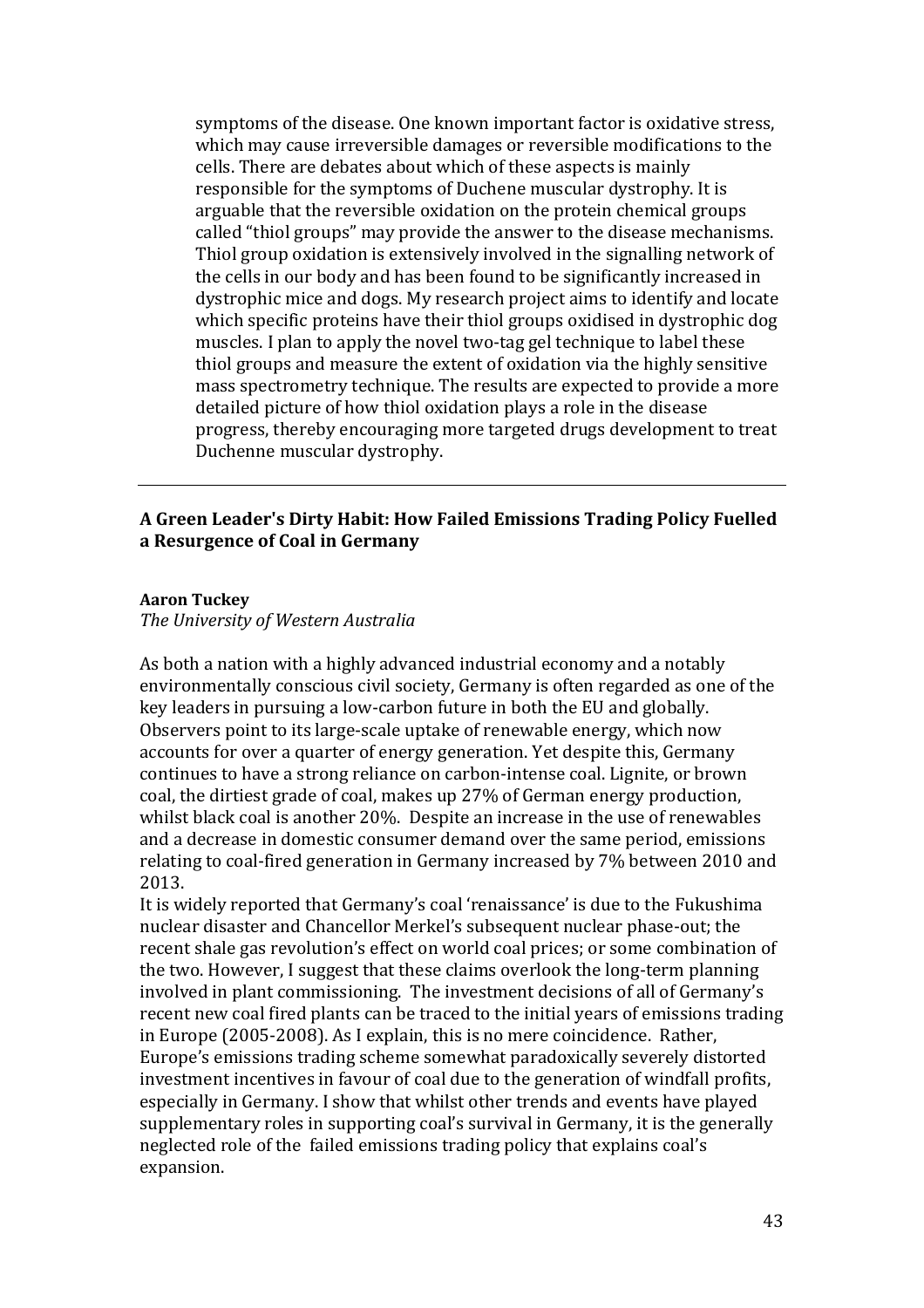# **An algorithm for finding Hamiltonian Cycles in Cubic Planar Graphs**

### **Bohao Yao**

*The University of Melbourne*

A graph is a set of vertices (nodes) joined together by edges (lines). A Hamiltonian cycle is a cycle that passes through every vertex in the graph exactly once. Determining whether a graph has a Hamiltonian cycle is an NP-complete problem. Many approaches to solving the Hamiltonian cycle problem involve brute force methods which have exponential timecomplexity. The key challenge is to find algorithms which are efficient. An efficient (polynomial-time) algorithm for solving any NP-complete problem would solve the so-called "P versus NP problem", which is a major unsolved problem in mathematics. In our research, we focus specifically on finding Hamiltonian cycles in cubic planar graphs. A cubic graph is a graph with exactly 3 edges incident to all of its vertices. A planar graph is a graph that can be drawn without any intersecting edges. It has been shown that even in cubic planar graphs, the Hamiltonian cycle problem remains NP-complete. Our approach to this problem is to first start with a cycle and then continuously expand it into a larger cycle. Restrictions on how to expand the cycle, such as preventing a vertex from being used twice, are imposed. We then prove a theorem that relates this method of finding a Hamiltonian cycle to that of finding a certain tree in the dual graph. We use this to design a new algorithm which, although still has exponential complexity, reduces the run-time by a factor of one half over the naive brute force method.

## **Metallic complexation of carbon nanotubes for photovoltaics**

#### **Jonathan Ben-David**

*Flinders University*

Current commercial silicon solar panels cannot meet energy demands due to being limited in terms of usability and electricity production. New solar cells utilising carbon nanotubes (CNTs) address these limitations as they are highly conductive, lighter, transparent and flexible, allowing for use in more versatile applications, and ultimately allow greater energy supply. However there is a compromise between the amount of light transmitted resulting in current formed in the cell and the transportation of this current using CNT films, as they suffer from reduced conductivity due to poor charge transfer between the nanotubes. Enhancing the CNT film to allow more light to penetrate the cell, yet still conduct higher currents, will consequently produce more efficient solar cells. Metals which were shown to bond to CNTs by forming a coordination complex (with the nanotubes bonding as ligands) were used to link the nanotubes together in order to increase conductivity. The resistance and transparency, which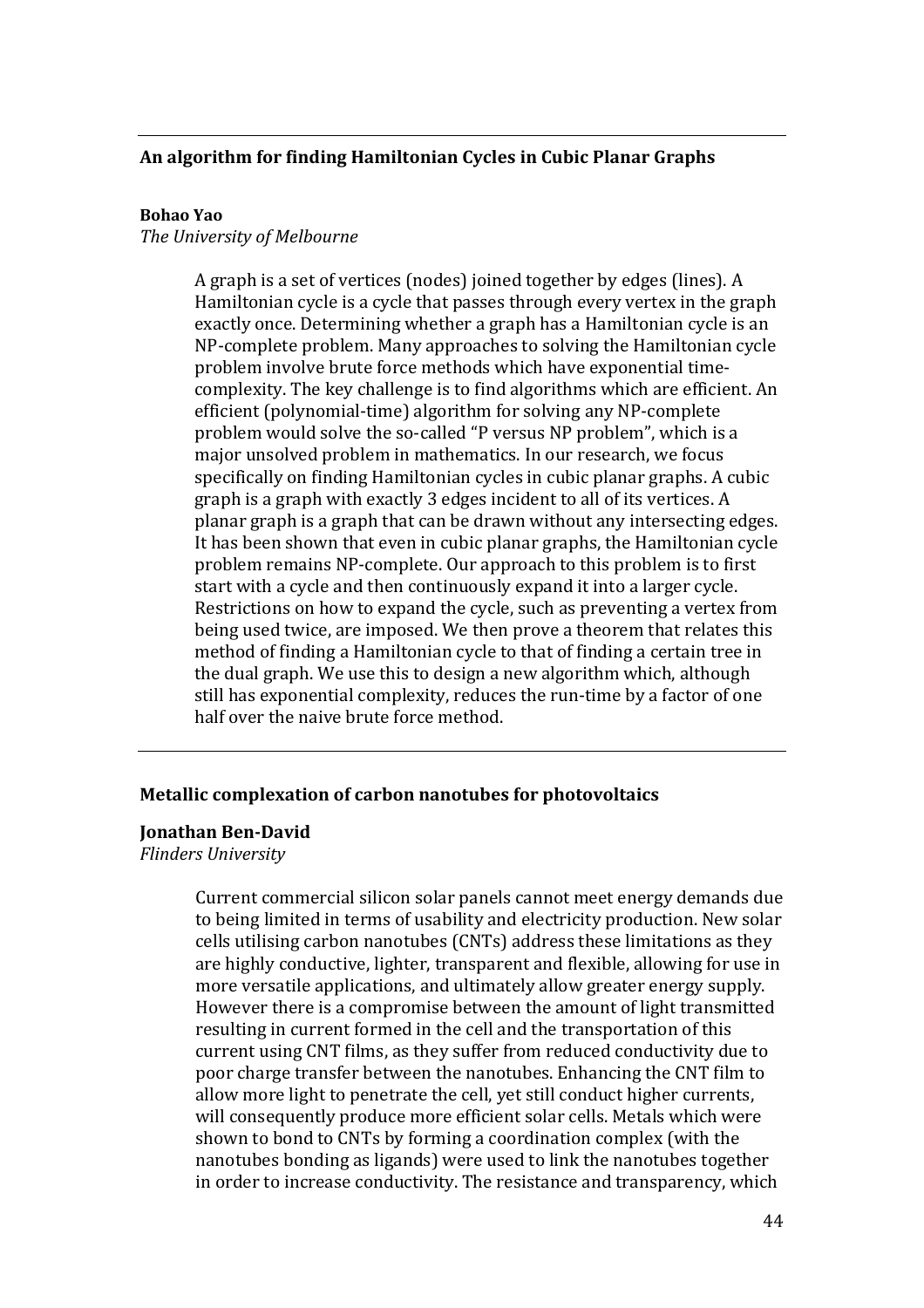relates to the thickness of the films, was measured and compared to standard unreacted CNTs. CNTs reacted with iron and magnesium resulted in more conductive films yet were also thicker. Lead treated CNTs resulted in more conductive films however a similar film thickness and light transmittance to the unreacted CNTs was observed. Based on these results, the employed technique shows potential for the enhancements of the CNT films as they can be made thinner allowing more light to enter a device and produce more electricity. Solar cells that utilise these films will be able to harness more of the suns energy with reduced loss of electricity resulting in more efficient and versatile solar cells.

# **An Upward Spiral? Exploring the Role of Obsessionality in Recovery from Anorexia**

### **Monica Leslie**

*The University of Western Australia*

The cognitive-interpersonal maintenance model of anorexia nervosa (AN) predicts that obsessionality maintains AN. The current study examined this relationship using data collected from the Strong Without Anorexia Nervosa study: a randomised controlled trial comparing the efficacy of three outpatient psychological treatments (Enhanced Cognitive Behavioural Therapy [CBT-E], the Maudsley Anorexia Nervosa Treatment for Adults [MANTRA], and Specialist Supportive Clinical Management [SSCM]). Participants were 120 adult outpatients with AN (95.8% female). Obsessionality was measured using the Vancouver Obsessional Compulsive Inventory (Thordarson et al., 2004). Eating disorder psychopathology was measured using the Eating Disorder Examination (Fairburn & Cooper, 1993). The current findings replicated those of Olatunji et al. (2010), revealing that reductions in obsessionality significantly mediated reductions in eating disorder psychopathology (indirect effect = -0.10, 95% CI [- 0.19, -0.03], standardised indirect effect = -0.07). However, there was a greater indirect effect of time on obsessionality, as mediated by symptom remission (indirect effect =  $-2.26$ , 95% CI [ $-3.13$ ,  $-1.58$ ], standardised indirect effect =  $-$ 0.21). These findings may reflect the existence of a reciprocal bidirectional relationship between changes in obsessionality and changes in eating disorder psychopathology. These findings have potential clinical implications, suggesting that it may be more effective to target the symptoms of eating disorders directly rather than targeting broad obsessional tendencies. However, future research is required in order to ascertain the nature of directionality between obsessionality and eating disorder psychopathology.

### **Incentives and Informed Consent when Encouraging Health Behaviours**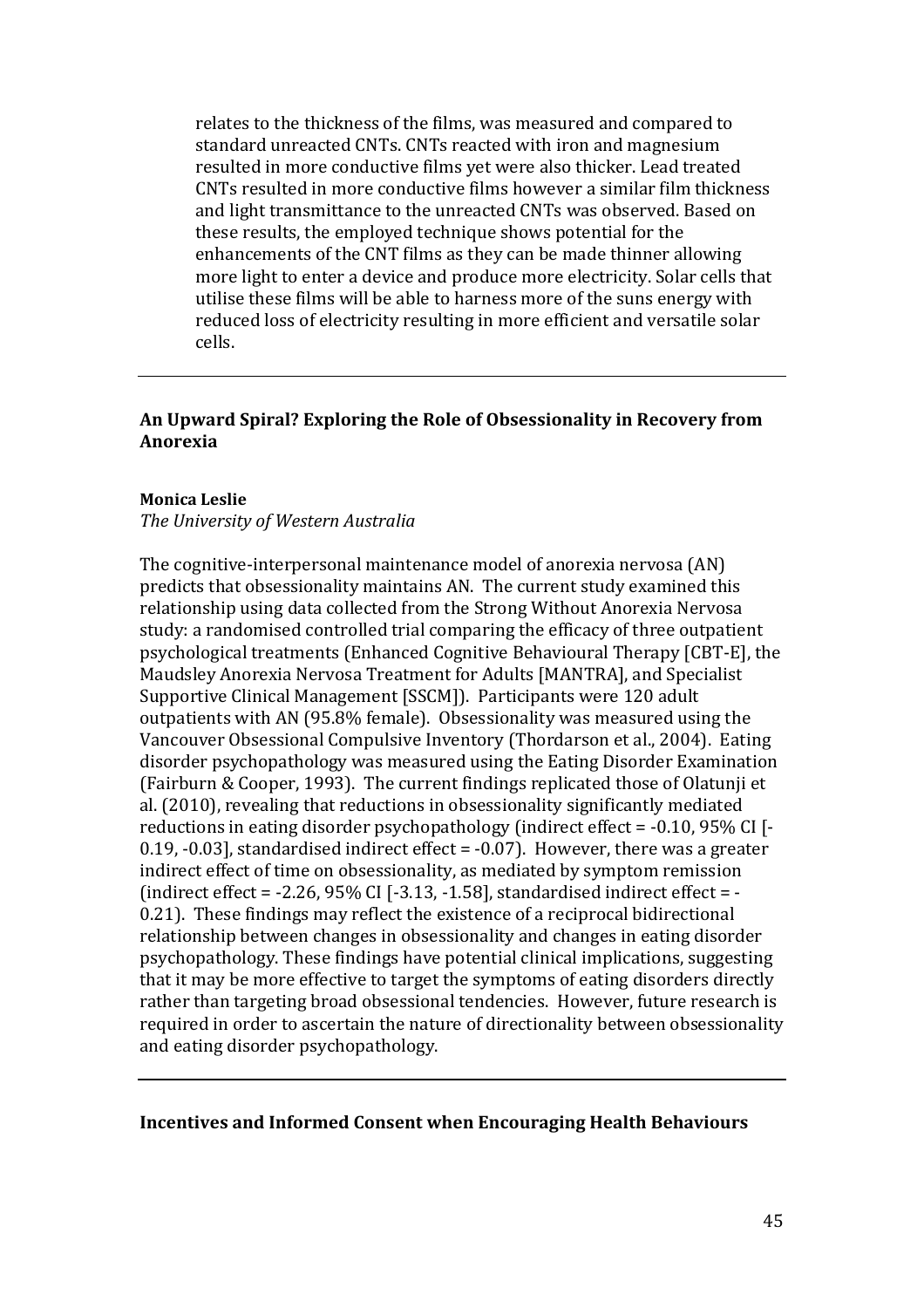#### **Jessica Smith**

*The University of Western Australia*

The provision of incentives such as Conditional Cash Transfers to encourage participants to pursue health behaviours, such as attending health check-ups or vaccination programs, is an increasingly used technique used in development field research. Proponents of the technique posit that the costs of recommended health behaviours outweigh the potential benefits, and so individuals in least developed countries make a rational choice to not pursue these health behaviours. The provision of incentives can increase the benefits to outweigh the costs, thus improving health behaviours. However, there remains minimal discussion in the literature about the potential ethical considerations of their use with regard to influencing recipient consent. This presentation examines five case studies to discuss two potential sources of undue influence: the size of the financial incentive provided, and the relationship between the funder and recipient. Some incentives may be so large that they preclude individuals from making choices in their own best interest, while others may mask a problematic relationship where the recipient feels unable to decline due to other pressures from the funder. I argue that more attention must be paid to using incentives in encourage health behaviours as it is possible that in these two circumstances the autonomy of the individuals is abused. This not only represents a serious ethical violation but raises concerns about the validity of the ˜success stories" of incentive provision on health outcomes.

## **High lipid levels in obesity drives adverse outcomes in prostate cancer: an in vitro model**

### **Frank Liu-Fu**

*The University of Sydney*

Prostate cancer (PrCa) and obesity are two increasingly common health problems in the developed world. Associated with this is evidence that obese individuals who are diagnosed with PrCa experience significantly worse cancer outcomes such as reduced survival times and more frequent cancer spread compared to non-obese individuals with PrCa. Obese individuals have also been found to possess more metabolically active fat surrounding the prostate, suggesting that lipid contained in this fat may supply PrCa to act as a key source of energy that drives the cancer's malignancy. The present study aimed to assess the effect of high lipid availability on PrCa metabolism and biology in order to model PrCa progression under obese conditions.

The PrCa cell line PC-3 was treated with 0-450μM of the monounsaturated fatty acid (FA) oleate, a common FA in western diets, to simulate lipid concentrations in obese individuals. Biochemical analysis found that higher oleate availability increased lipid storage, in the form of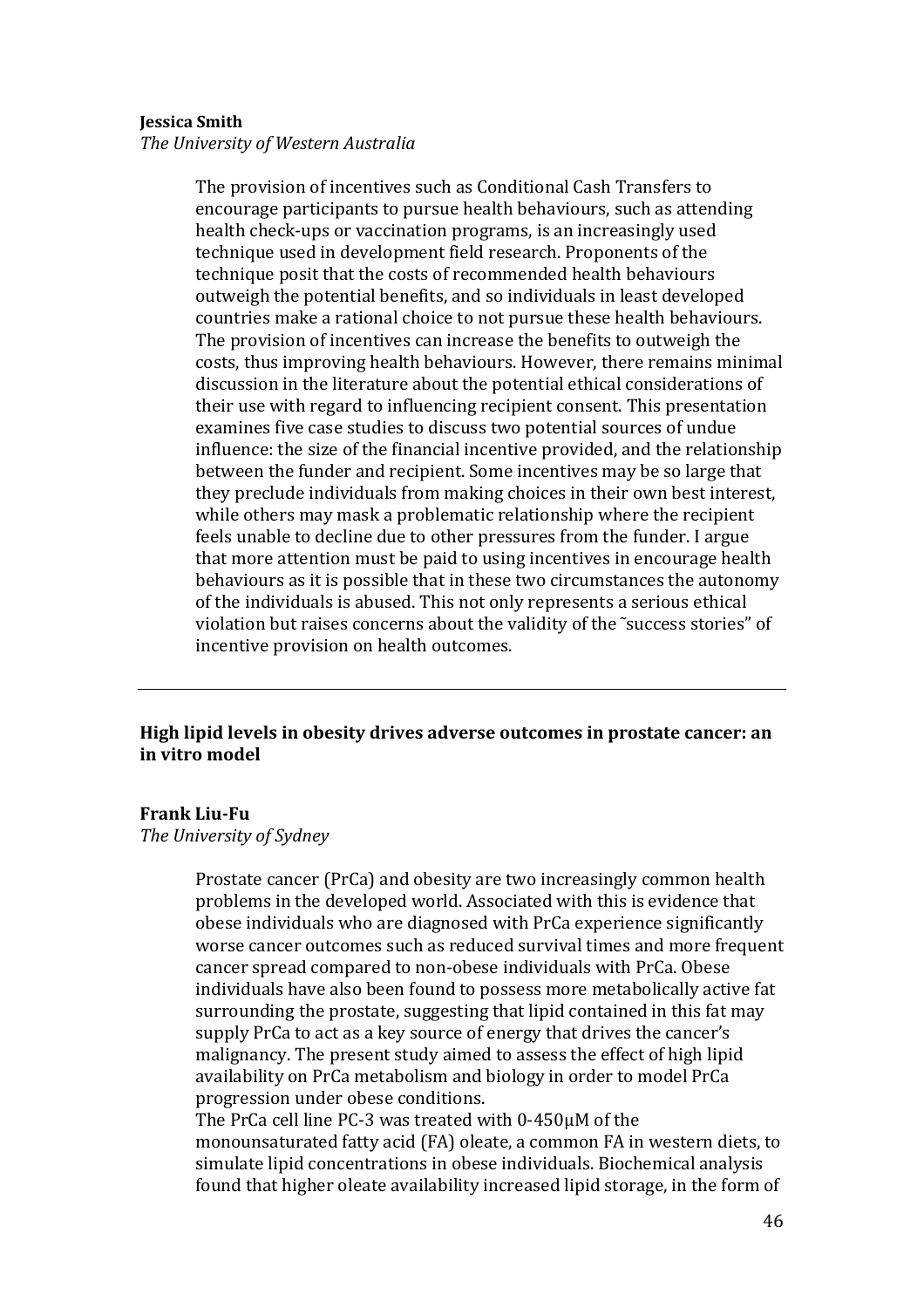triglyceride, inside PrCa cells in a concentration dependent manner. The breakdown of intracellular triglyceride into free FA and use of the freed FA for energy production were both higher in cells given obese concentrations of oleate. Assessment of PrCa biology by measuring rates of cell division, migration and survival under serum nutrient starvation, all of which are reflective of cancer malignancy, found that all three parameters were increased in cells treated with obese oleate concentrations.

Taken together, these findings suggest that a lipid rich environment increases the ability of PrCa cells to store and metabolise lipids. This in turn appears to fuel the cancer to become more malignant and spread, likely accounting for the worse PrCa outcomes seen in obese patients. Further research into potential pharmacological modulation of lipid metabolism may thus be explored to inhibit PrCa progression.

# **Empirically Analysing the efficacy of parameterised approximation algorithms for finding vertex covers**

### **Thomas Bradshaw**

*The University of Newcastle*

Computation, the act of using computing power to process data, is becoming increasingly important. It is used in many disciplines; protein folding simulations in medicine; planetary discovery and cataloguing in astronomy and high fidelity simulations in engineering. Looking to the future, autonomous vehicles must process large amounts of data to adequately analyse the traffic state.

Of the many different computing problems not all are simple or quick to run. A basic desktop computer can perform millions of complicated divisions in a short period of time. However, finding a route through every city in Australia and then back to your point of origin, commonly referred to as the travelling salesperson problem, requires vast amounts of both time and computational power. The first problem has ways of being solved quickly while the second does not.

Two common ways of reducing time and resource cost in these solutions are approximation and parametrisation. Approximation algorithms aim to be very fast at the cost of accuracy. Parametrisation algorithms depend on a parameter that isn't input size as this can become prohibitively large. The input size for a travelling salesperson problem would be the number of cities. An alternative parameter might be the maximum possible tour length. This can, in some cases, improve speed without sacrificing accuracy.

There is a growing field of interest in the hybridisation of these solutions. These 'parametrised-approximation' algorithms balance between the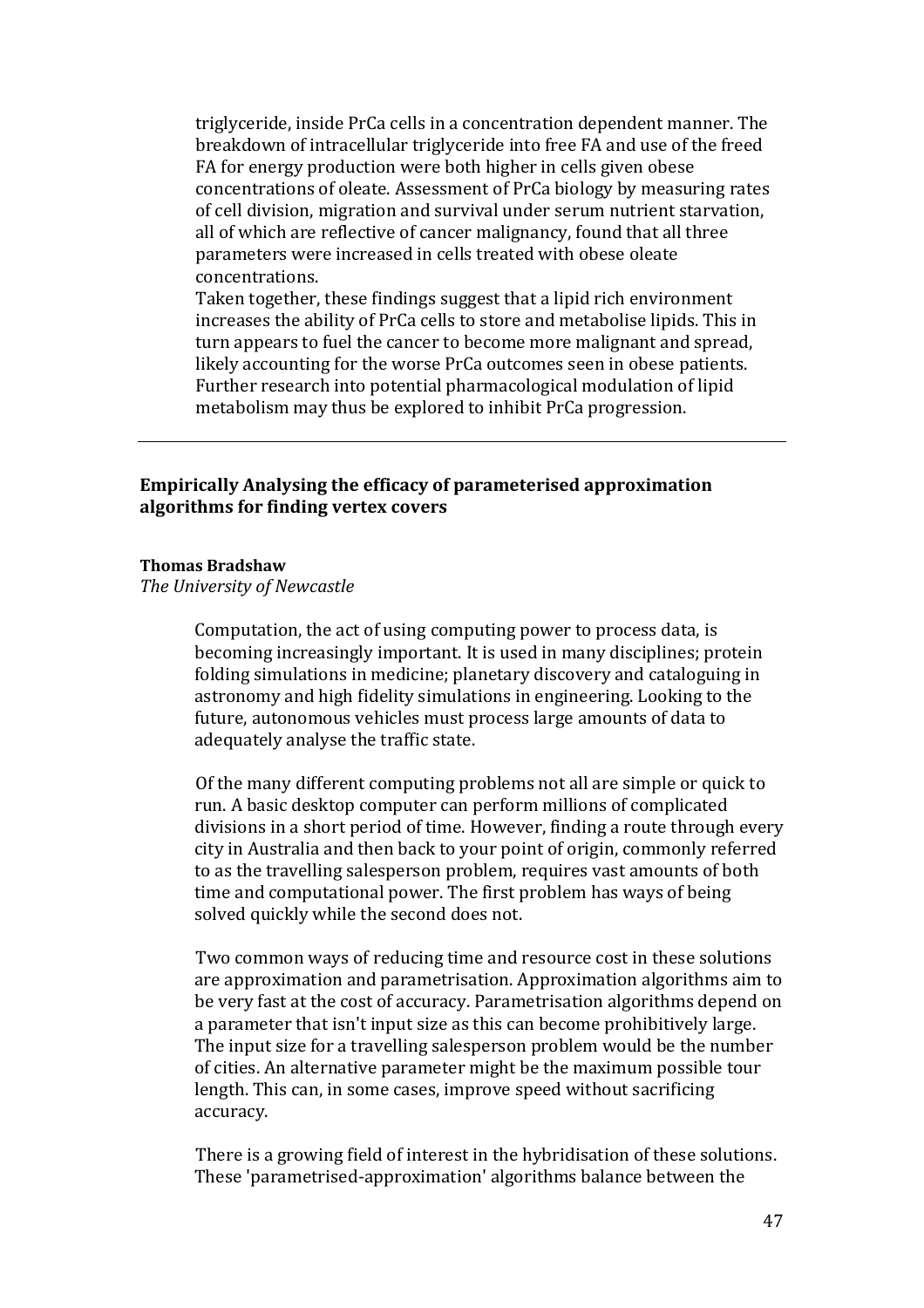speed of approximation algorithms and the accuracy of parametrised algorithms.

Such algorithms have been theoretically analysed in the worst case. However, these algorithms could perform very well in practical situations. Thus it is important to empirically test them to understand their efficiency in a non-theoretical environment.

We aim to test two parametrised approximation algorithms proposed by Brankovic and Fernau. These will be compared to two other algorithms which employ only approximation or only parametrisation. It is our expectation that Brankovic and Fernau's algorithm will be faster than the parametrised algorithm and give a more accurate solution than the approximation algorithm.

## **The Impact of the Residual Expression of Stem Cell Factors on Tumorigenesis and Differentiation in Liver Progenitor Cells Derived from Embryonic Stem Cells and Induced Pluripotent Stem Cells**

#### **Vanja Todorovski**

*The University of Western Australia*

The liver is a vital organ, crucial in maintaining homeostasis, plasma protein synthesis and drug detoxification. Following acute liver injury, liver regeneration occurs through hepatocyte proliferation. During chronic or severe liver injury, where there is impairment of hepatocyte proliferation, liver progenitor cells (LPCs) are activated and assist liver regeneration by differentiating into hepatocytes. For patients with endstage liver disease (ESLD) the only current effective treatment is liver transplantation; the shortage of donor livers focuses attention on cell therapy approaches. Initial attempts involving infusion of primary hepatocytes into patients with ESLD had poor outcomes, including short hepatocyte life span, loss of hepatocyte function and immune rejection. The use of LPCs may extend the period of efficacy; however it is still subject to immune rejection. LPC-like cells have been successfully derived from embryonic stem cells (ESCs) as well as induced pluripotent stem cells (iPSCs) which are generated through expression of the four Yamanaka factors; Oct 3/4, Sox2, Klf4 and C-myc. iPSCs circumvent issues associated with ESCs, including immune rejection and ethical issues, thus are a more favourable alternative. However, several studies have associated high expression of Yamanaka factors, with the development of tumours. The aim of this study is to determine the level of residual expression of Yamanaka factors in LPC-like cells and to compare their differentiation and tumorigenesis with LPCs isolated from mouse liver. It tests the hypothesis that a high residual expression of Yamanaka factors may favour tumour formation and mitigate differentiation.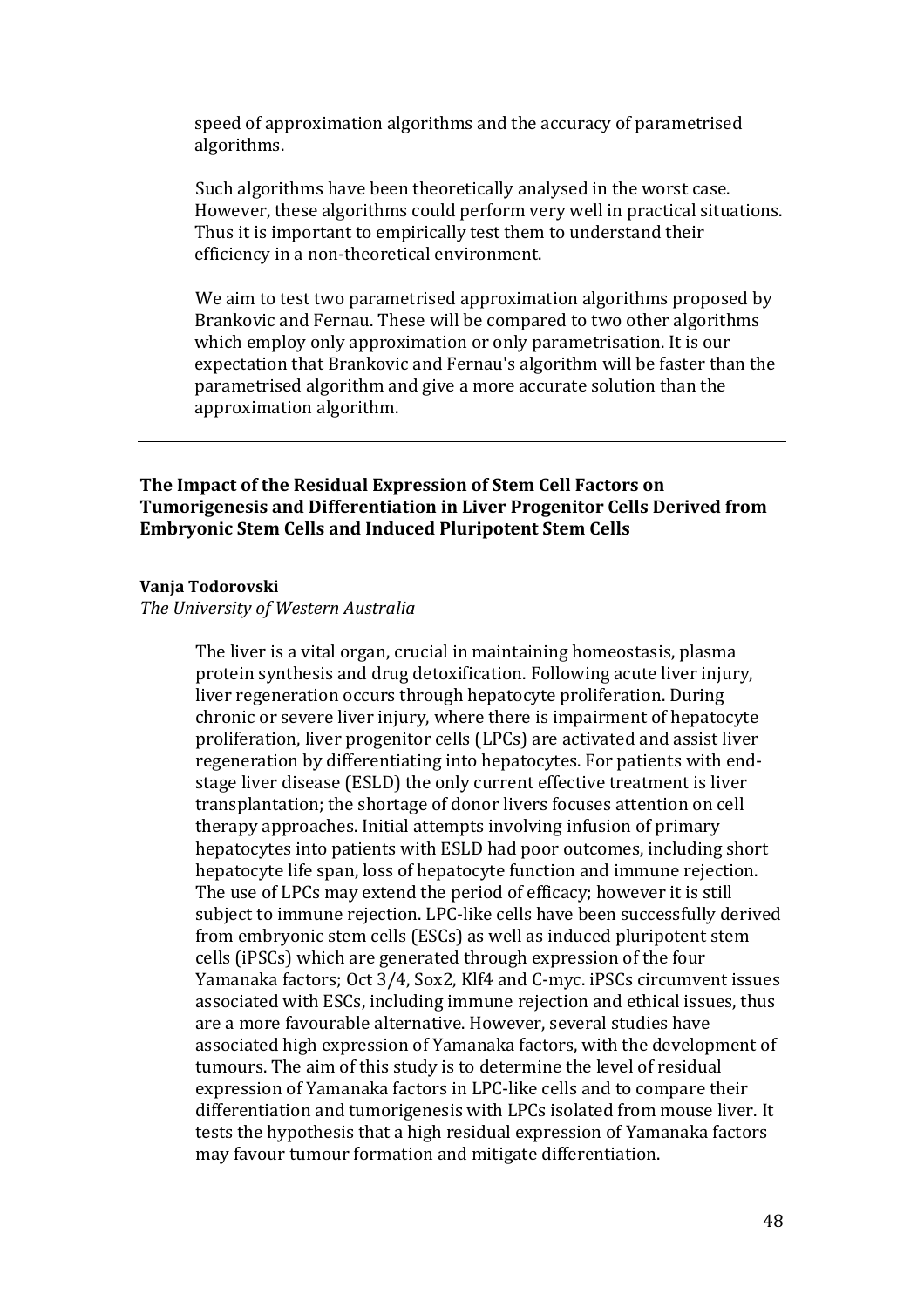## **Does Monetary Policy Affect Consumption in Australia?**

## **Aiden Depiazzi**

*The University of Western Australia*

The transmission effect of monetary policy on consumption is generally modelled in an intertemporal Euler equation that forms the basis of the New Keynesian IS curve (NKIC). To determine whether and to what degree consumer expectations of the ex-ante real interest rate, in turn affected by monetary policy decisions, impact consumption, the elasticity of intertemporal substitution (EIS) is generally estimated from the NKIC. However, this estimation is plagued by problems of weakly identified parameters and structural breaks in the data. In this paper, the methods of Stock and Wright (2000) and Magnusson and Mavroeidis (2014) are implemented to estimate the EIS using econometric techniques robust to weak instruments and to structural breaks. This methodology is applied to this problem using Australian data for the first time. Robustness to structural breaks is of critical importance; if the EIS is time-variant, it is possible that the transmission effect of monetary policy has been diminished by the unprecedented impacts on the international monetary system resulting from the Global Financial Crisis. Finally, specifications of the NKIC that are extended to a small open economy and that allow habits to contribute to consumption decisions are tested as well.

## **'Uncovering' the Interviewer: Reflections on Oral Histories and the Hungarian Refugees**

#### **Ebony Hutchin**

*The University of Newcastle*

This presentation will explore the nature and usefulness of oral histories recorded in the form of interview transcripts. Many of the so-called 'Fifty-Sixers', refugees displaced by the 1956 Hungarian Revolution, were interviewed extensively upon exiting Hungary, predominantly through Columbia University's Research Project on Hungary (CURPH). Their oral histories were considered an invaluable source of information on the previously sealed Stalinist Eastern Bloc.

This paper was born of a broader research project which sought to disrupt the dominant discourse on the role of writers in the Hungarian Revolution through an analysis of interviews with Hungarian Refugees from the CURPH Donald and Vera Blinken Collection. During the process of this analysis, the utilities and challenges of oral histories recorded in interview transcripts became increasingly evident.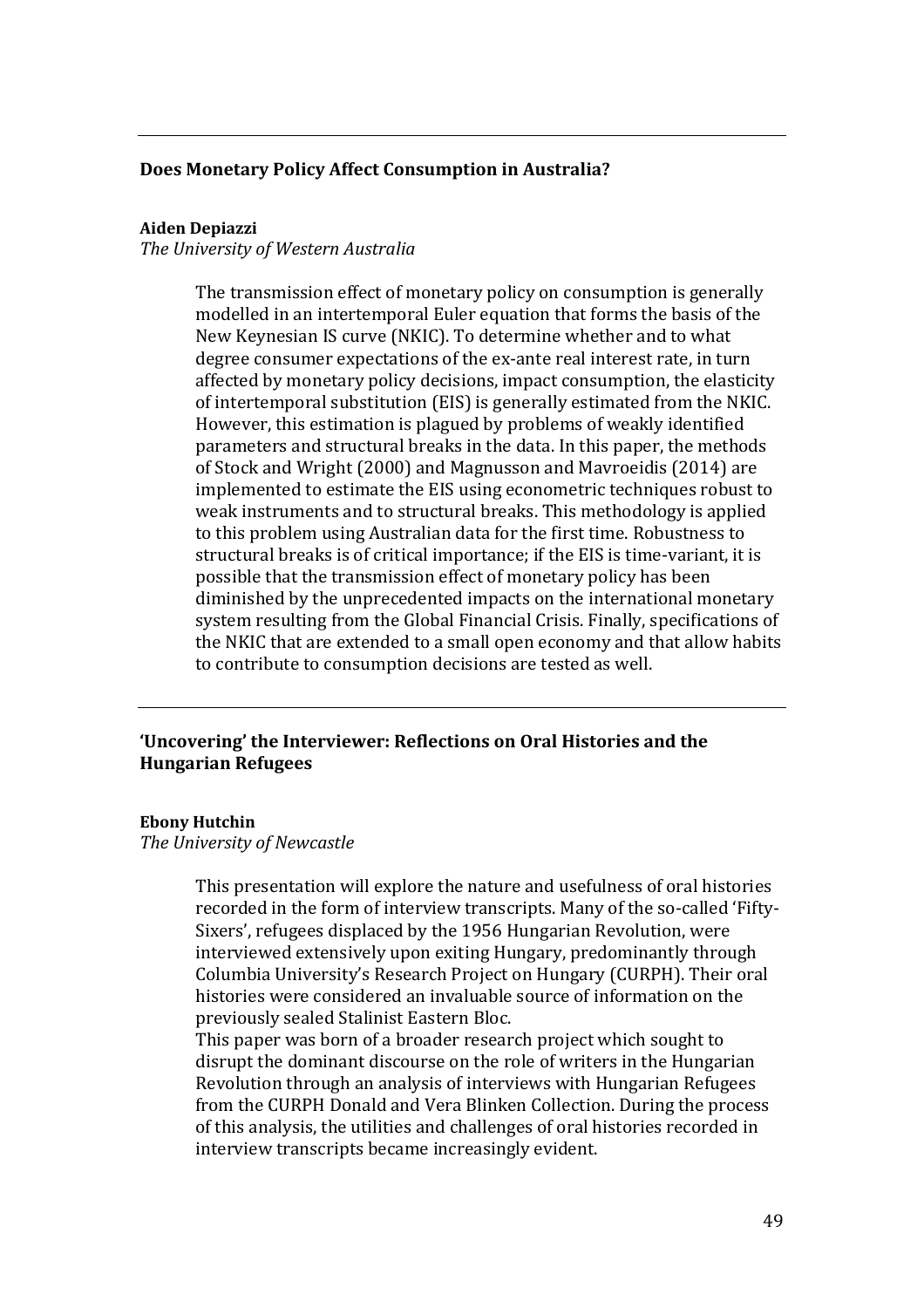Having examined 53 interview transcripts from the Donald and Vera Blinken Collection, one particular interview, transcript No. 407, stood out as providing an unusual and unique opportunity to closely analyse the relationship between interviewer and interviewee in the construction of oral historical sources. This transcript contains the interviewer's detailed notes interspersed between, and sometimes within, the respondent's answers. Close analysis was performed by examining sections of text where the interviewer intrudes explicitly or implicitly, and where dialogue between the respondent and interviewer is recorded, in order to uncover details about our anonymous interviewer, and the tensions of the relationship that emerges between the two participants. It transpires that the interviewer was Romanian and the interviewee Hungarian, and in the course of the interview we see played out an interesting case study of inter-ethnic interactions in the wake of the Hungarian Revolution. Thus, this transcript emerges as the written record of an oral history enacted in the very relationship of interviewer and respondent. This small case study is indicative of broader implications, and an impetus for further research, regarding the ways in which interview transcripts and oral histories may prove useful for historical research not as unadulterated testimony, but as dialogic, constructed accounts of the past.

## **Protection from UV-Induced Photoageing by Vitamin D and related compounds**

### **Lucy Coles**

## *The University of Sydney*

Many changes occur in the skin following exposure to ultraviolet radiation (UVR). These include the production of Vitamin D but also damage to the cells and structural tissue of the skin. This damage results in skin cancer (photocarcinogenesis) and photoageing, which is the premature ageing of the skin. Although Vitamin D is best known for its role in calcium absorption, research by this group has shown that the active hormone, 1,25dihydroxyvitamin D3 (1,25(OH)2D3), can reduce DNA damage when applied topically following UV irradiation. However, 1,25(OH)2D3 application causes hypercalcaemia and there is evidence that other Vitamin D metabolites may have similar photoprotective benefits without this notable detriment. Whether 1,25(OH)2D3 or related compounds reduce photoageing is unclear.

Mice were irradiated five times per week for ten weeks with solarsimulated UVR, and 1,25(OH)2D3 and 20hydroxyvitamin D3 (20(OH)D3), a Vitamin D metabolite produced by an alternate pathway, were applied topically to their skin following each irradiation. Skin sections were collected forty weeks after the start of UVR. Previous studies examined the effects of these compounds on photocarcinogenesis. This study investigates their effects on markers of photoageing. Skin was stained for mast cells; elastin fibre degradation; thickening of the outermost layer, the epidermis; and matrix metalloproteinase-1 (MMP-1), which degrades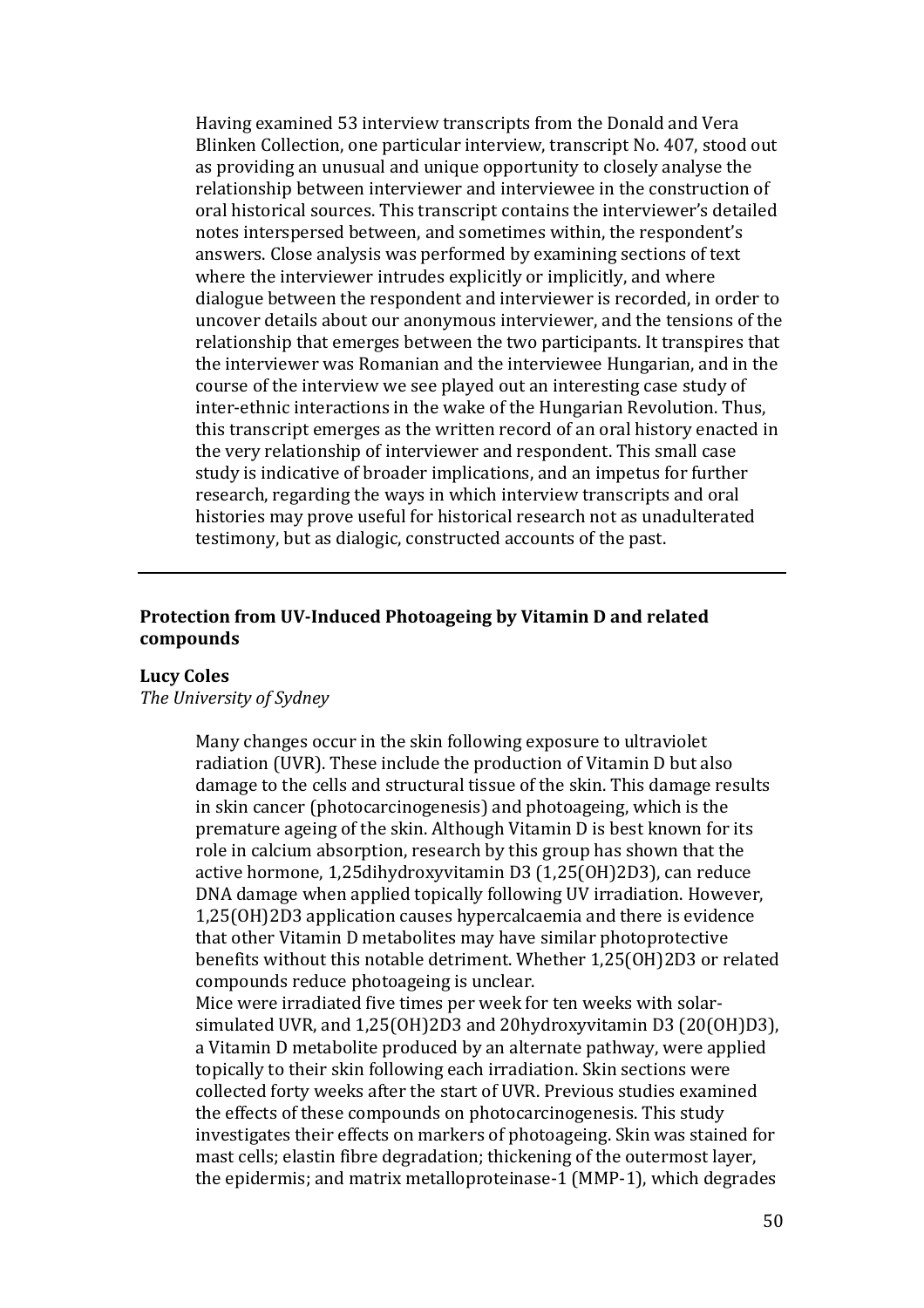collagen, a protein important in providing structural support. These markers were quantified with Metamorph image analysis software. Results show that, in addition to reducing DNA damage, the topical application of 1,25(OH)2D3 protects from UVR-induced epidermal thickening and the degradation of elastin fibres, which are responsible for the skin's elasticity. Additionally, 20(OH)D3 protects against these markers of photoageing and does not cause hypercalcaemia at pharmacological doses. These studies indicate that, as well as reducing UV-induced DNA damage, these compounds could be useful to reduce markers of photoageing, if included in sunscreen or after-sun products.

## **Health Inequities within Australia's Indigenous Population**

## **Eliza Bartsch**

*Monash University*

The prevalence of health inequity for Australia's Aboriginal and Torres Strait Islander (ATSI) population is greater when compared to any other social or cultural group within Australia. The ATSI population are recognised as the most vulnerable population within this nation. The objective of this study was to highlight health inequities, discuss their impact, and explore possible causes for these disparities.

Methods: A literature search was conducted through Medline, PubMed, CINAHL and Google Scholar databases. The search was limited to between 2005 – 2015 as previous literature reviews dated back to 1788 and before European settlement.

Results: Vulnerability for the ATSI population has a number of factors. This population suffer extreme health inequity due to a variety of factors such as isolation, poverty, lifestyle factors, racial discrimination and disconnection from their traditional homeland. Life expectancy of the average Indigenous Australian is 11.5 years less than a non-Indigenous Australian. Over 25% of the ATSI population have insufficient funds to pay for a nutritious daily meal, live in isolated rural settings where limited access to equitable healthcare is apparent. This results in lack of access to both contiguous and culturally appropriate healthcare. Coupled with attempted forced closure of Aboriginal communities, equitable and quality health care for ATSI populations is a major concern.

Conclusions: This literature review demonstrates the profound inequities the ATSI population faces. Findings demonstrate there is a need to raise awareness that building equitable and culturally appropriate healthcare programs is essential for the ATSI community.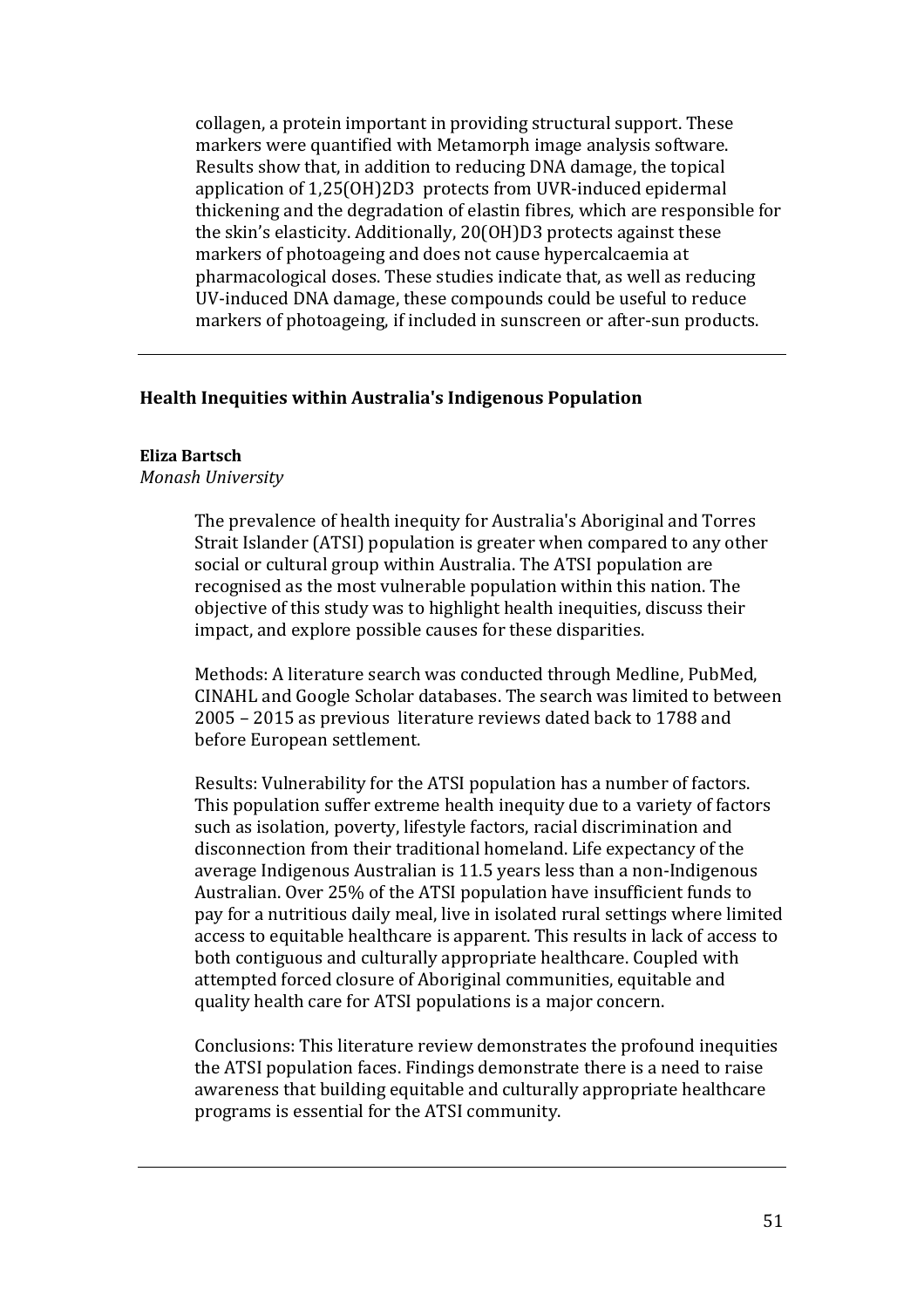# **Can Singapore Remain a Leading Maritime Hub? Attracting and retaining international marine trade**

# **Soon Leqi**

Singapore has the world's 2nd busiest port, with some 120,000 vessels calling on its port annually. The crux of Singapore's success lies in the value added services it provides and high end infrastructure allowing it to manage large ships passing through the region. Within the last decade, ports in the Asia-Pacific region have upscaled their port infrastructures significantly in order to gain a portion of the market pie in maritime trade. Consequently, the development of these ports pose a threat to Singapore as a maritime hub. This paper argues that Singapore's maritime industry can achieve continued success even when faced with the intense competition from China and other regional competitors. For perspective, this paper examines the onshore and offshore talent situation across the main global maritime hubs and reasons why should marine companies continue to relocate or expand into Singapore. I will examine and benchmark Singapore's maritime port infrastructure and services against other regional ports to assess Singapore's maritime trade outlook, and together with industry trends predict and explain the sustainability of Singapore as a maritime hub.

**The effects of Amylin and β-Amyloid on bioenergetics in pancreatic β-cells**  *in vitro*

# **Joanne Rowles**

## *Curtin University*

**Introduction:** Misfolding, aggregation and deposition of peptides in vital tissues, referred to as Amyloidosis, has been linked to chronic diseases, including Type 2 Diabetes Mellitus (T2DM) and Alzheimer's disease (AD). Research demonstrates that the amyloidogenic peptides (those prone to misfolding) negatively affect cell viability, predominantly via negatively affect cell viability, predominantly via mitochondrial dysfunction. Recent evidence indicates T2DM and AD are related including shared risk factors, demographics and co-localisation of shared amyloidogenic peptides. This investigation analysed the effect of these shared peptides, Islet Amyloid Polypeptide (IAPP) and β-Amyloid (Aβ) peptides on pancreatic β-cell functionality. **Materials/Methods:** The BRIN-BD11 pancreatic β-cell line was treated with soluble aggregations of IAPP or Aβ at low concentrations. An insulin ELISA examined insulin secretion, while the Seahorse XF<sup>e96</sup> flux analyser investigated cell bioenergetics. Western blot analysis determined protein expression. **Results:** Cell viability remained unchanged after exposure, and apoptosis was not detected. Insulin secretion showed decreasing trends, but was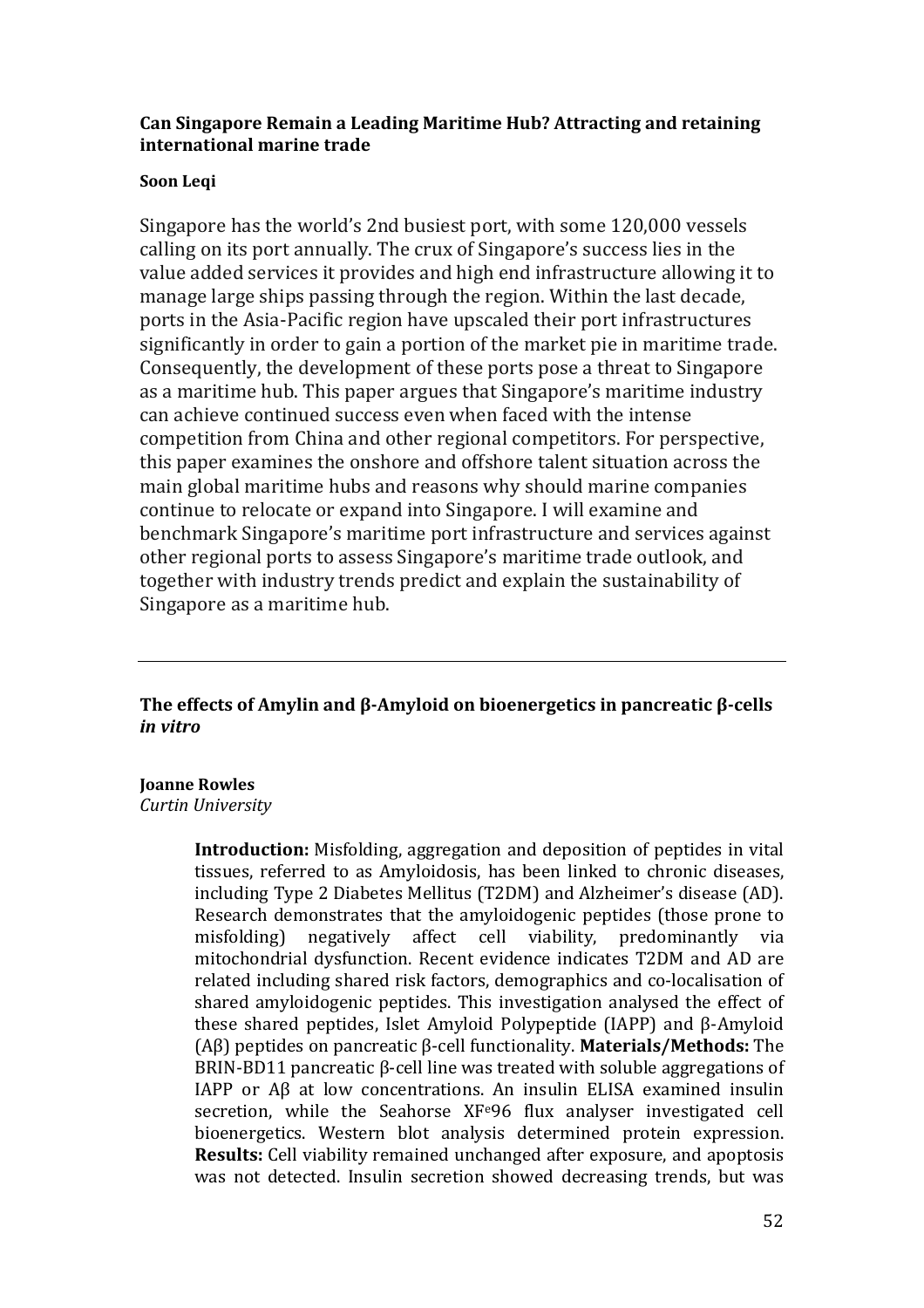not statistically significant. Cellular bioenergetics also showed decreasing trends, but were not statistically significant. Aβ & IAPP exposure correlated with a decrease in expression of COXIV. **Conclusions:** IAPP and Aβ did not cause alterations in β-cell function or bioenergetics at these concentrations and exposure times. Changes in COXIV expression was observed; indicating exposure to amyloidogenic peptides may alter protein expression of key metabolic hubs without impacting significantly on  $\mathbb{Z}$ -cell functionality. These data do not exclude the possibility that exposure to elevated levels, or prolonged exposure to amyloidogenic oligomers could alter  $\mathbb{Z}$ -cell functionality.

# **T cell receptors involved in T cell migration from primary tumours to draining lymph nodes**

## **Jarem Edwards**

## *The University of Sydney*

Although much is known about how the immune system responds to "foreigners" such as microbes, viruses and protozoans, relatively little is understood about the interplay between cancer cells and immune cells. Studies in the field have shown that certain immune cells, such as T cells, can have both pro-tumour and anti-tumour functions depending on the tumour microenvironment. The purpose of such studies is to ultimately discover innovative immunotherapies to treat and retard the metastasis of cancer.  $\sum_{s \in \mathcal{S}} Q(s)$  laboratory is interested in characterizing cells that regulate immune responses towards primary tumours. Recently, we have discovered that tumour conditioned T cells are capable of emigrating from primary tumours to the draining lymph node. Preliminary work suggests that they function there to modulate immune responses against the tumour. However, the mechanism by which these T cells emigrate from tumour to draining lymph nodes is yet to be determined. The purpose of my study was to identify the receptors responsible for this migration.

Photoconvertible Kikume transgenic mice were utilized in order to track T cells at the site of tumourgenesis to the draining lymph nodes. These mice ubiquitously express the coral-derived fluorescent protein Kikume, and natively fluoresce green. They can however, be irreversibly converted to red fluorescence by exposure to violet light thus allowing us to label tumour-infiltrating cells. Kikume transgenic mice were challenged by ear injection with tumourigenic cancer cells and then administered with blocking antibodies specific for particular T cells receptors. The tumour site was photoconverted by exposure to white light and the mice were sacrificed 24 hours later. Photoconverted red T cell subsets in the draining lymph nodes were quantified using multi-parameter flow cytometry to determine whether blocking particular receptors inhibited T cell migration from the tumour to the draining lymph node. Pilot experiments show that different receptors are responsible for migration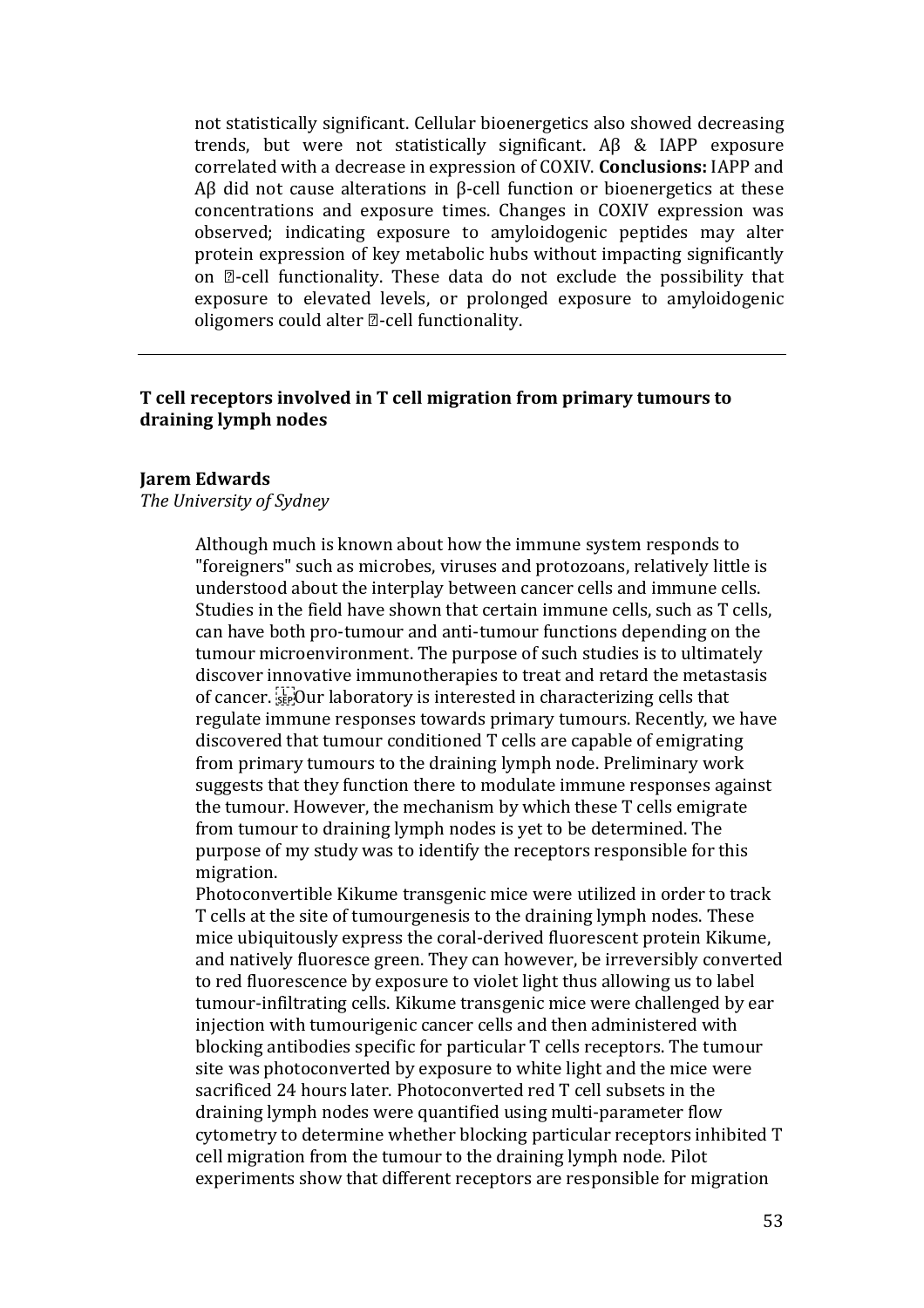of different T cell subsets. Further work will help determine the importance of controlling T cell migration to draining lymph nodes in order to modulate the spread and metastasis of cancer.

# **Language Immersion as Transformative Learning: The UWA China Field Study**

## **Chloe Dempsey**

*The University of Western Australia*

Despite the large amount of research that has been done in the subject of transformative experiences in relation to the two discrete areas of travel and language learning respectively, there remains a dearth of understanding of the student experience when the two are combined. The University of Western Australia (UWA) China Field Study provides students the opportunity to spend two months in China, studying Mandarin, living on campus, and undertaking cultural immersion activities. Through extensive survey of past participants of the Field Study, combined with in-depth semi-structured interviews, this research examines student experiences and associated reflection. The surveys and interviews allow for qualitative understanding of student perceptions, and case study examples. This data looks at students' awareness of the effect of the Field Study on their personal behaviour and observed changes in perspective, exploring areas of transformative learning. Building on research done in the areas of travel and language learning respectively, the study combines the two to understand how students perceive their experiences and whether they were transformational. In an age of tertiary education's greater engagement with transformative learning methods and an emphasis on cultural literacy, the importance of understanding the impact of immersive language learning programs is paramount to the ongoing investment tertiary institutions make in them. The research provides insight into the tangible outcomes students obtain from such programs and can be used to inform future structure and development of this type of program.

# **Individual patient data meta-analysis of intensive upper limb therapy approaches for children with unilateral cerebral palsy**

### **Nataya Branjerdporn**

*The University of Queensland*

For children with unilateral cerebral palsy, impaired upper limb function adversely affects independence in daily activities and quality of life. To improve such outcomes, a range of upper limb therapy models are available. The association between study effect size and patient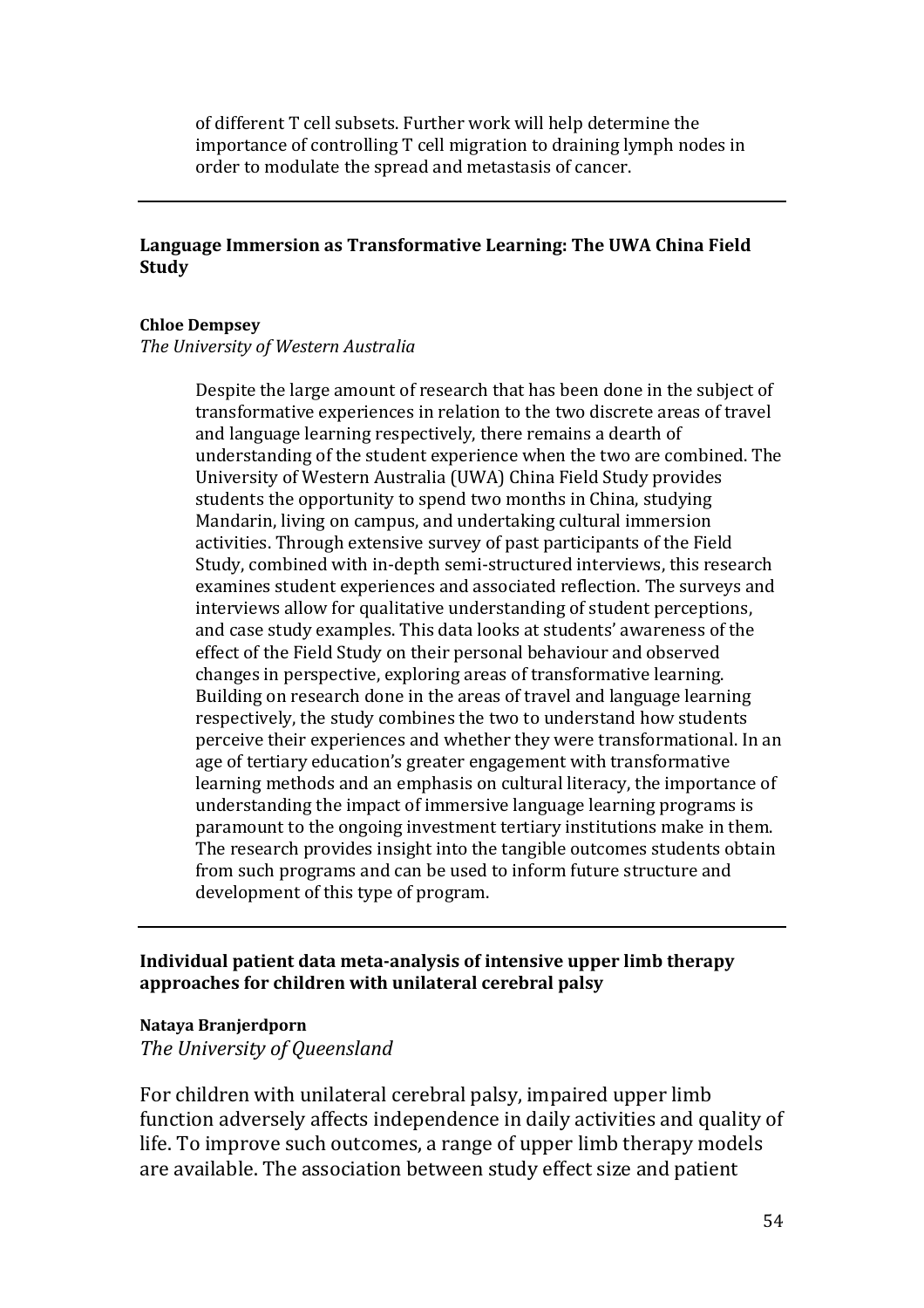characteristics is yet to be investigated. This study aimed to 1) investigate the efficacy of hybrid or modified constraint induced movement therapy (CIMT), compared to bimanual occupational therapy (BIM), to improve upper limb function in children with unilateral cerebral palsy (UCP), and 2) explore subgroup differences on treatment outcomes.

Study Design: Individual patient data from three trials using singleblind randomized comparison designs comparing CIMT to BIM for children with UCP (5-16yrs, n=128). Method: Bimanual performance, unimanual capacity and movement efficiency were compared immediately and 26wks post intervention. Secondary analysis examined influence of age  $\leq$ 9yrs  $\geq$ ), baseline (BL) bimanual hand-use, dose (hrs) and duration of therapy delivery on outcomes.

Results: Characteristics of participants in CIMT (n=68) and BIM (n=60) were equivalent at BL. There were comparable immediate improvements across both groups on bimanual performance and movement efficiency. At 26 weeks, BIM was favoured for sustained bimanual performance improvements, and both groups retained similar gains for movement efficiency. Regarding subgroup relationships, dose (30-60hrs) and therapy duration did not influence outcomes. Immediately post intervention, CIMT was superior to BIM to improve quality of movement for older children, and participants with poorer BL bimanual hand-use. BIM was superior to CIMT for children with higher BL bimanual hand-use, in influencing significantly improved 26wk bimanual performance outcomes.

Conclusion: The use of either CIMT or BIM is supported to improve bimanual performance and movement efficiency. CIMT was favourable for children with poorer BL bimanual hand-use and older children to improve unimanual capacity. Sustained gains in bimanual performance were associated with higher BL bimanual hand-use and BIM.

**Functional Characterisation of cyanobacterial bicarbonate and sodium transporters in E.coli for improved plant photosynthesis**

# **Laura Wey**

*Australian National University* 

The United Nations advises that food production must double by 2050 to meet projected population growth. One strategy to contribute to solving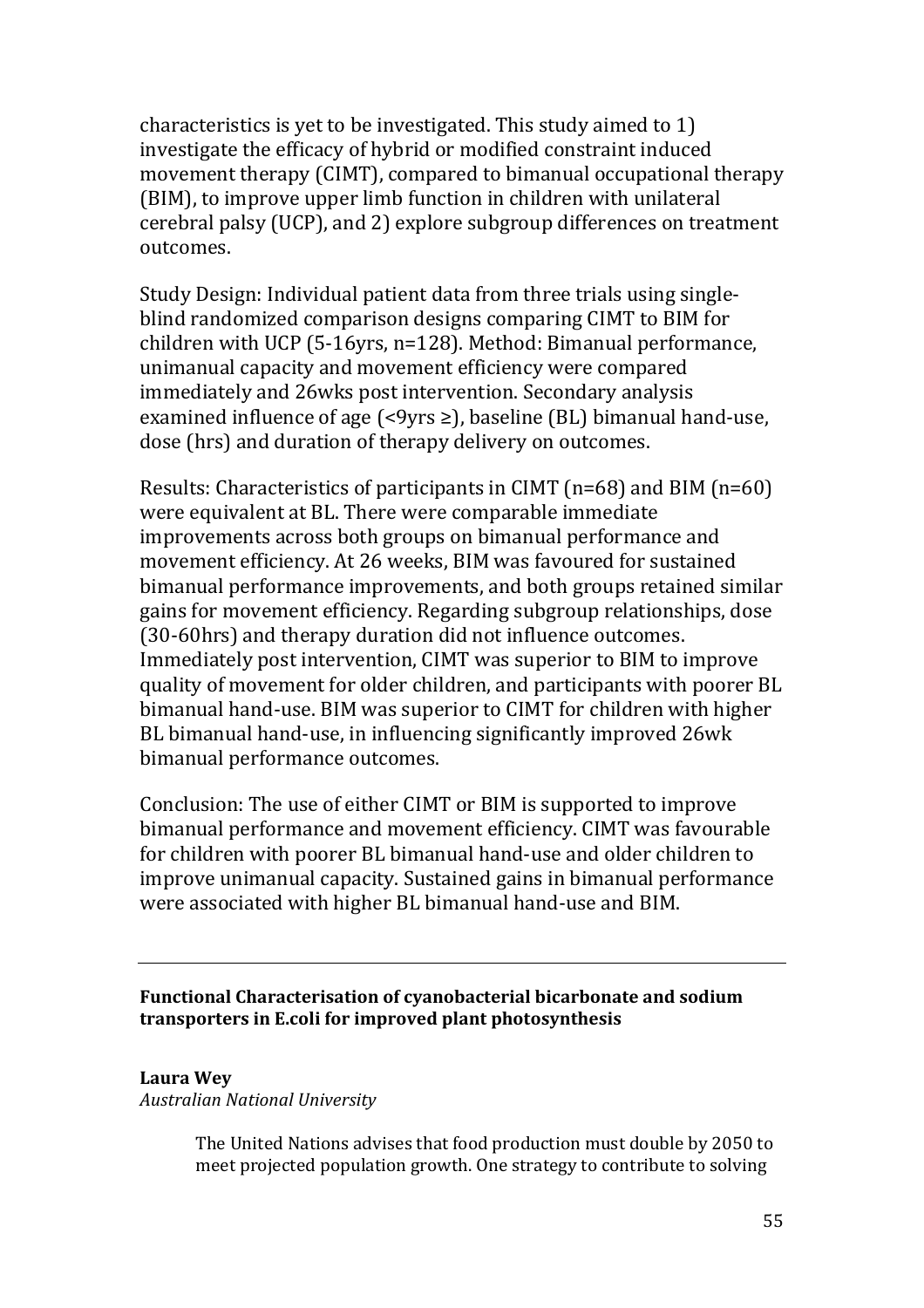food security aims to improve the photosynthetic  $CO<sub>2</sub>$  fixation rate in key C3 crop plants, such as rice and wheat, to increase crop biomass and yield. This could be achieved by integrating components of the CO2 concentrating mechanism from photosynthetic cyanobacteria (blue-green algae) into chloroplasts. The first genetic engineering step, towards which my research project contributes, is to integrate cyanobacterial sodiumdependent bicarbonate transporters (SbtA) into the chloroplast inner envelope by genomic expression and chloroplast targeting. Cyanobacterial Na+/H+ antiporters (NhaS3) need to accompany SbtA to generate the driving Na+ gradient. Modelling indicates that a 5-15% improvement in photosynthetic CO2 fixation rate is feasible from this genetic modification. My research aims to characterise SbtA and NhaS3's function in *Escherichia coli* expression systems using complementation experiments and 14C-bicarbonate uptake assays. In particular, I am investigating the regulation of SbtA by SbtB companion protein using immobilized metal affinity chromatography followed by immunological detection. I have constructed *E. coli* double knock-outs and established these mutants as suitable expression systems. I have conducted initial functional characterisation of SbtA and NhaS3. Preliminary results of SbtA and SbtB interaction suggest a role of phosphorylation and small effector molecules, which will be further elucidated in the rest of my honours year. The end goal is to ready SbtA and NhaS3 candidates for active, functional expression in the chloroplasts of  $C_3$  crop plants. The next stage is to transplant these candidates into tobacco before advancing onto  $C_3$ crop plants, completing the first genetic engineering step towards improving photosynthesis and solving food security.

# **The Influence of National Culture and Intrinsic Motivation in One-on-One Tacit Knowledge Transfer**

### **Nicole Celestine**

*The University of Western Australia*

Given the increasing amount of capital being invested by multinational corporations across borders,there is a clear inclination for these firms to engage in practices that facilitate the maintenance of a sustainable competitive advantage in these foreign, competitive environments. In the interest of better understanding how to cultivate such a sustainable advantage, the strategy literature has drawn heavily from the recent surge of knowledge management research, due to the acknowledgement that motivating employees to transfer their unique, inimitable bodies of tacit knowledge – a strong basis for sustainable competitive advantage – is strategically desirable. However in doing this, the western-derived theories of motivation need to be reassessed to determine if they actually hold in non-western contexts when applied in relation to knowledge transfer.This paper aims explore how individually espoused dimensions of national culture serve as key determinants of tacit knowledge transfer,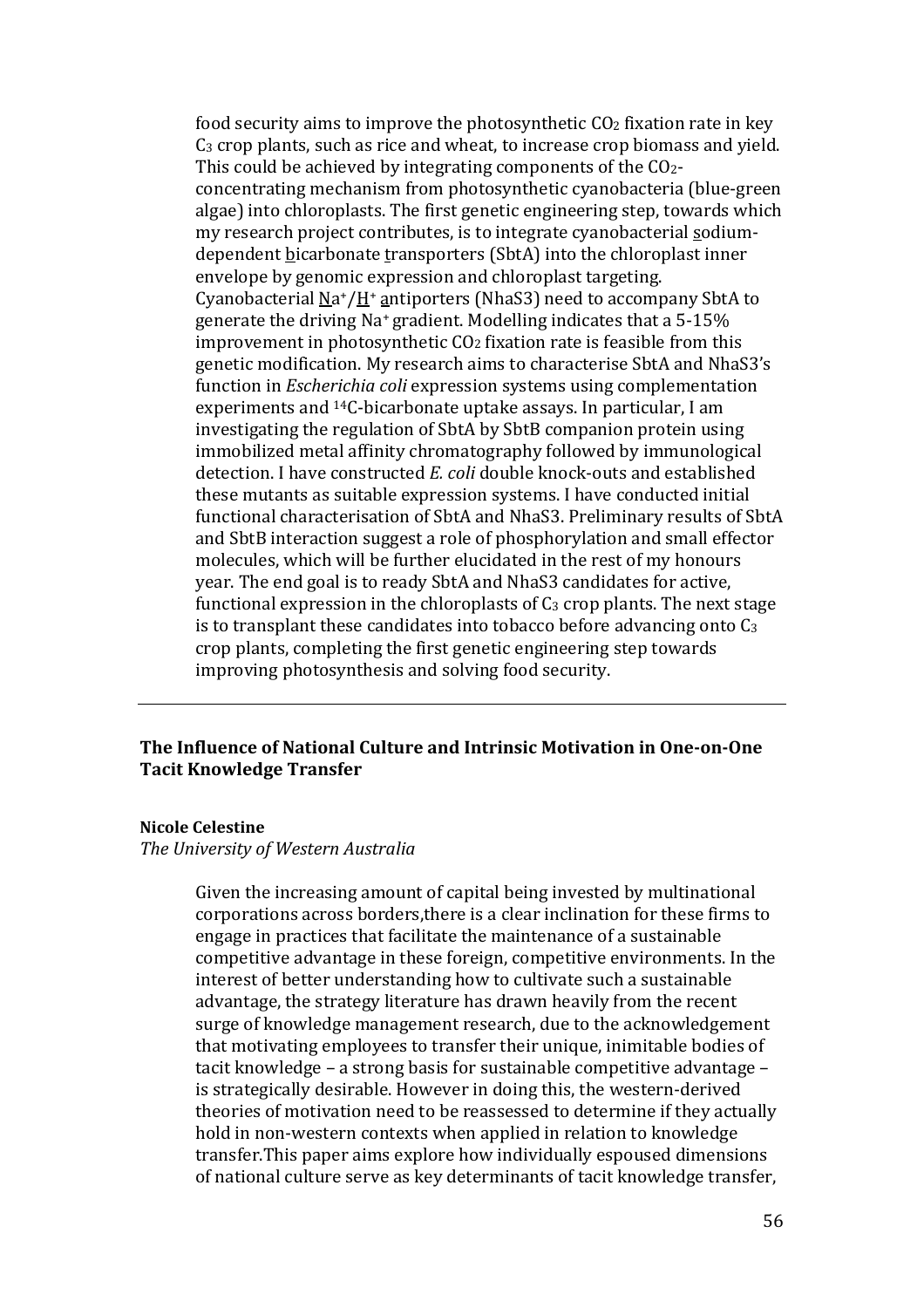and also aims to deviate from the extant literature by focusing on the individual unit of analysis, as opposed to the macro-level. A moderated multiple regression technique is used to analyse questionnaire data collected from a sample of knowledge coaches (knowledge providers) and protégés (knowledge recipients) from firms in Australia, UK, Indonesia, Japan, Sweden, Norway and Denmark. It is hypothesised that three dimensions of national culture: Long Term Orientation, Individualism/Collectivism and Power Distance will have moderating effects on the path between intrinsic motivation and perceived skill acquisition. Given that the existing research in this area is still in the exploratory phases, this study has the potential to make a significant contribution and support the findings of prior qualitative studies.

# **Regulation of adrenal hormone receptors in the liver: potential treatment targets for diabetes**

#### **Louise Martin**

*The University of Sydney*

Diabetes is the fastest growing chronic disease and has been labelled an epidemic. People with diabetes continue to have an increased risk of premature death. The significant health and social burden is not limited to medical expenses, but also the individual and their families. Therefore it is becoming increasingly important to understand the molecular mechanisms in order to help prevent disease progression, engineer more effective treatments or possibly find a cure. Although there is major research focus for preserving function of the pancreas due to its key role in the regulation of blood glucose levels, the liver plays a key role in glycogen metabolism. Adrenal steroid hormones interacting with their receptors, like keys opening a lock, trigger key enzymes for glycogen metabolism. How this interaction is regulated during diabetes is not known. Animal models simulating human disease such as diabetes, allow us to directly identify the molecular mechanisms involved. The aim of the current research project was to determine whether expression levels of the specific adrenal hormone receptors, the mineralocorticoid receptors (MR) differed in an animal model of Type 2 diabetes (T2D), the Zucker diabetic fatty rat, which develops similar features of human T2D. Their heterozygous littermates (Lean Zucker diabetic rat) remain lean and euglycaemic. Using immunohistochemical techniques, we compared expression levels of MR in paraffin-embedded liver sections from diabetic rats to their lean littermates. Preliminary results are very interesting and novel, indicating levels of MR expression are down-regulated in diabetic rats. Further studies are planned to identify the molecular mechanisms involved and how these contribute to disturbed glucose metabolism during diabetes. By taking an integrated approach to research and considering different targets and mechanisms involved, we may gain a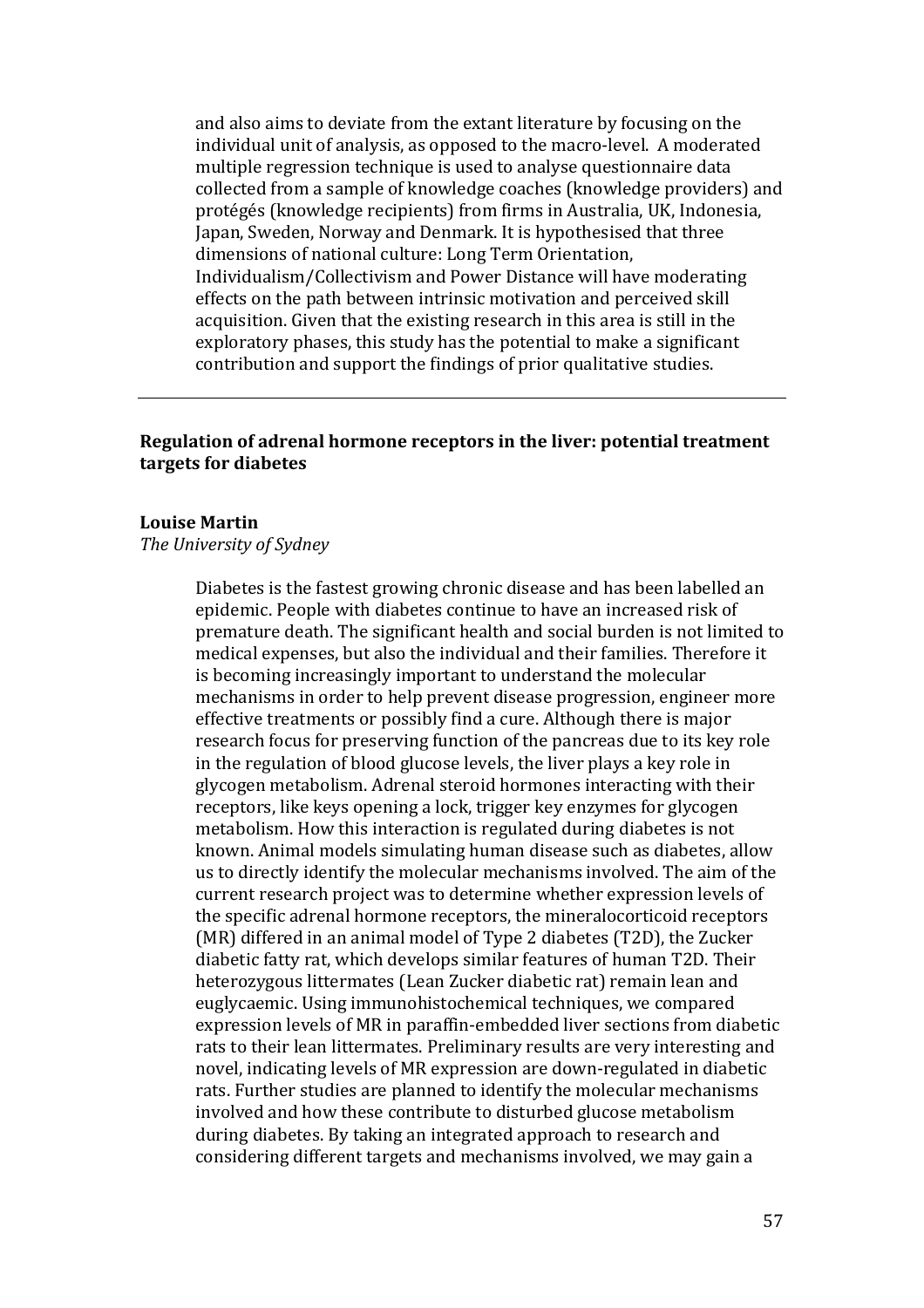better understanding of the pathophysiology of diabetes and eventually development of targeted treatment strategies for people with diabetes.

## **CRISPR-dCas9 With A Repeating SunTag Array, A New Epigenome Editing Tool For Amplified Epimodifer Recruitment**

## **Tessa Swain**

*The University of Western Australia*

DNA, the genetic blueprints that guide the creation of every cell in every living creature, has a layer of instructions overlaying it. This layer is called the epigenome. It is in part made up of chemical markers that play a vital role in regulating how our DNA is read. In a number of cases, disruptions to the placement of these chemical markers are associated with various disease states, including cancer. Providing a means to be able to edit the epigenome is thus of critical importance in order to tackle these disruptions. So far, targeting a single modifying molecule to DNA regions of interest has only achieved modest changes to the epigenome. Here, I hope to amplify these effects by recruiting multiple modifying molecules to the same DNA region and thus provide a new tool for amplified epigenome editing. This is being achieved by linking a chain of ten small molecules to a targeting molecule that binds DNA at specified regions. This small chain acts like a docking station, attracting up to ten modifying molecules to the DNA region of interest where they can then have their amplified effect on the epigenome. Functioning in a similar fashion to a train engine (the DNA targeting molecule) having multiple carriages attached (chain of ten small molecules) that can transport up to 10 passengers (the modifying molecules) all to the same destination. Various sequencing techniques are being utilized to determine the effectiveness of this new editing tool. With these measures I aim to show that multiple of the same or different modifiers can be recruited to a DNA target site to attain highly specific epigenome editing and hopefully provide a future means of tackling disease states associated with disruptions to the epigenome.

# **Problems, Praxis, and Possibilities in Sinophone and Beyond: Yang Lian's Poetics as a Case Study**

#### **Hao Zhou**

*Nanyang Technological University*

Over the past decade, the emergence of Sinophone studies has galvanized scholars of various fields into discursive debates and expanding new research grounds. While the term gained rapid prominence across the pacific, it is not without criticisms and problems. Firstly, the inherent ambiguity of the term persists, engendering from different definitions by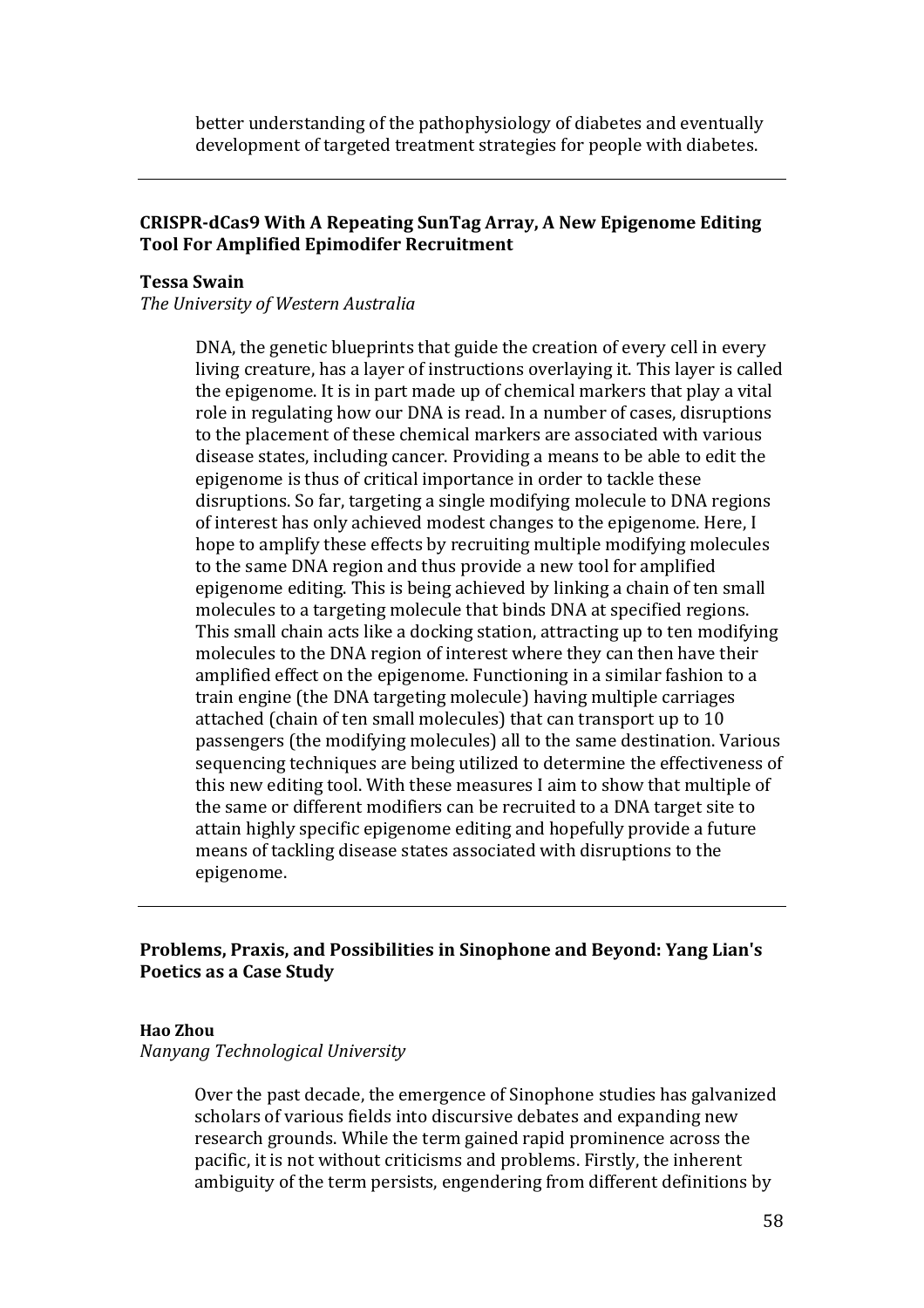various scholars, problematizes what Sinophone essentially embodies and encompasses. Secondly, much discussion has been on Sinophone as a theoretical and analytical framework, but comparatively scant on its application to a specific writer. This paper seeks to first delineate the theory of Sinophone, by drawing insights from three notable scholars in the field: Shih Shu-mei, David Wang Der-wei and Jing Tsu, juxtaposing their rhetoric and perspective in an attempt to shade light on the contours and constrains of Sinophone studies. Applying these understandings, I then scrutinizes the Chinese diasporic poet Yang Lian in the context of Sinophone. Born in Switzerland and raised in Beijing, Yang was associated with "Misty Poets" and "Searching for Roots School". After leaving China in 1986, Yang sojourned in Australia, New Zealand, Europe, and America. His poetry transcends routes and boundaries across geopolitical locations, converging to the enunciation of the human condition and roots in Chinese culture. Yang's "poetic space" encapsulated by a concentric circle, draws Sinophone literature into dialogue, questioning the latter's assertion of a "place-based", anti-centric articulation, and stretches beyond it as a multi / inter-disciplinary inquiry into the literary production and identity politics of Chinese writers in diaspora.

## **The Impact of Primary School Transitions on the Psychological Well-being of Children with Autism Spectrum Disorder (ASD).**

#### **Katherine Botha**

*The University of Adelaide*

#### *Purpose*

Autism Spectrum Disorder (ASD) is a developmental disorder resulting in socialisation, communication and learning difficulties. With early diagnosis, support for children with ASD is able to increase psychological well-being, including support offered in the school environment. For example, previous research has shown that positive relationships with teachers in the early years are predictive of adaptive developmental outcomes, including peer relationships in adolescence, and overall levels of well-being. However, transitions into school pose challenges for children with ASD, particularly due to the disruption of existing routines and support systems. As such, this research aimed to examine the impact of primary school transitions on the psychological well-being (defined as a multidimensional construct incorporating emotional regulation, abilities to form social relationships and cognitive development) of children with ASD.

#### *Design/Methodology*

A qualitative, interview-based research design was utilised due to the pilot nature of the research, and the context-specific nature of definitions of well-being. Given that the study focussed on levels of well-being within the school environment, participants included teachers and counsellors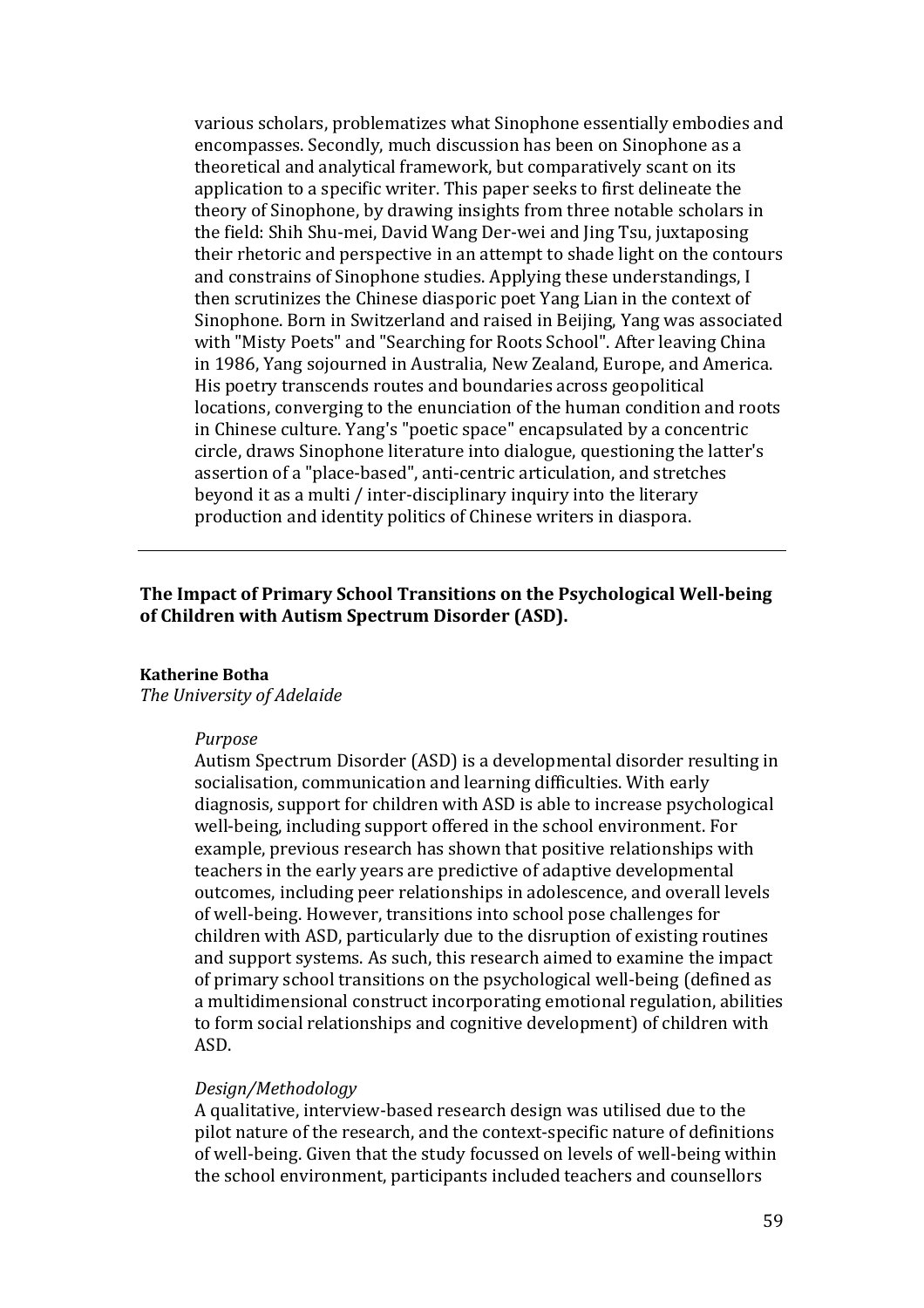currently working in primary schools in South Australia. Interviews were conducted with eight teachers and four counsellors, teaching in Public, Catholic and Independent schools. Interview questions focussed on participants' definitions of psychological well-being and the impact of primary school transitions for children with ASD.

#### *Findings*

Preliminary themes include the need for the child's parents to be supportive of their diagnosis, and ensuring that the child's peers understand what ASD is and how they can support their classmate. In addition, the findings indicate that teachers place most importance on social abilities when defining psychological well-being for children with ASD.

#### *Originality/value*

Given the lack of previous research in this area, it is hoped that this research will aid the development of appropriate support practices that will maximise psychological well-being for children with ASD when transitioning within the primary years of school.

# **A Change Over Naval Warfare? Reconsidering the Submarine in German and Japanese Naval Strategy, 1935-1943**

### **Peter Hooker**

## *The University of Newcastle*

The submarine has since the First World War become a fundamental element in maritime strategy, with the Second World War involving the largest deployment of submarines in history. In the interwar period, despite its effectiveness during the First World War, the submarine was relegated to a role which augmented surface fleets, the traditional harbingers of maritime power. Since 1935 Germany, and soon to be ally Japan, began to implement respective doctrines to challenge the superior surface fleets of Britain and America. Though innovative, these doctrines were based on the capability of surface fleets and surprisingly failed to appreciate the game changing potential of the submarine to maritime strategy. Only late into the Second World War, in 1943, was this realisation made. Why did both powers ignore the potential of the submarine for so long since 1935, and what were the consequences of this belated realisation? A re-examination of primary material illustrates the formulation and later effectiveness of naval strategy. Official documents and post-war recollections highlight the subservient role of the submarine to the surface fleet, as well as the circumstantial evolution in maritime strategy during the war that re-prioritized the submarine as a war-winning weapon by 1943. The German and Japanese submarine designs further indicate the role the vessels were envisaged to play in the event of war. Pre-war strategy thus accorded the submarine a subservient role and only belatedly was this notion challenged, too late for the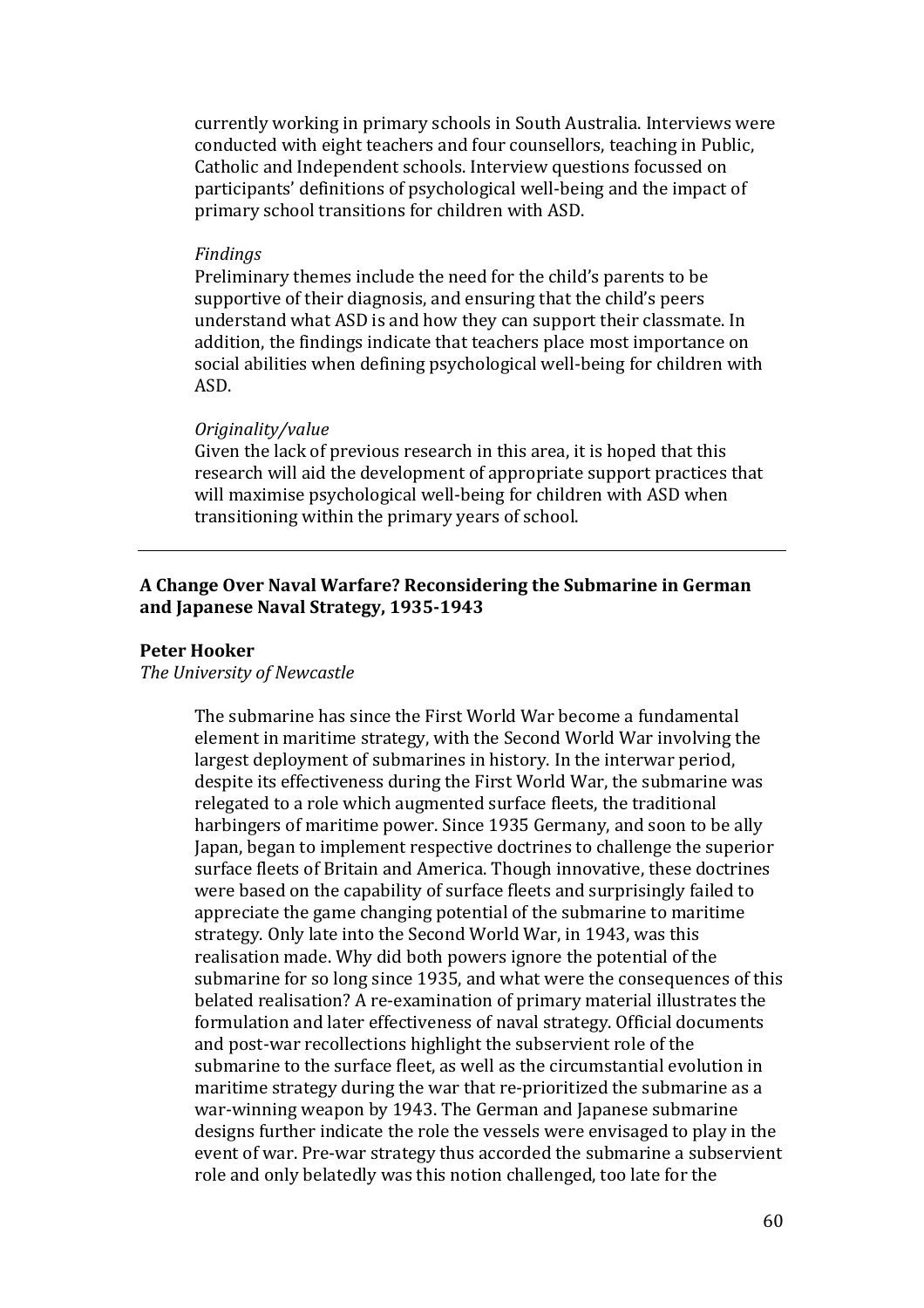submarine to be effective to the outcome of the war. A broad comparative study can provide unique insights concerning naval development during this time. It emphasises the need for a reconsideration of pre-war strategy, with the conclusion that, ultimately the strategies of the Germans and Japanese suffered from a lack of planning that took into account the potential of the submarine.

### **Love as Language**

#### **Jasmine Alexis Doo**

#### *Nanyang Technological University*

Love is traditionally thought of as a state of being in which one conceives of more than oneself, entering into the mental, emotional and physical union with another. In doing so, lovers express their desire to know and possess the other. Yet, such knowledge and possession ultimately seems impossible, and lovers are never fully satisfied, always left wanting more. This fundamental inability to truly grasp the other is not an insufficiency of effort or capacity on the part of the lover, but rather, is a condition of the solipsistic nature of existence. This paper therefore posits how love is analogous to language, for both are inherently solipsistic and consist in projecting self-reflexive perceptions that endlessly gesture toward, but never attain the satisfaction of final meaning.

Specifically, this essay looks at Roland Barthes' A Lover's Discourse and T. S. Eliot's "The Love Song of J. Alfred Prufrock" to show the textually structural character of love. By illustrating self-conscious structural analyses of linguistic conventions of love, Barthes' text offers itself as "a discursive site: the site of someone speaking within himself, amorously, confronting the other (the loved object, who does not speak)." Meanwhile, Eliot's poem ruminates on the phenomenological conditions of asking and answering, rather than the questions and answers themselves, thus selfreflexively pondering on indirection and gesture, that which govern both love and writing. This paper therefore demonstrates how both texts simulate the act of loving, thereby revealing love itself to be a simulation of linguistic gestures, inescapably self-contained and self-insisting.

## **Framing National Interests: How Power Can Elude in International Relations**

#### **Magdalena Agnieszka Janas**

*Monash University* 

This presentation explores the power balance within businessgovernment relations in social and political institutions, and how they can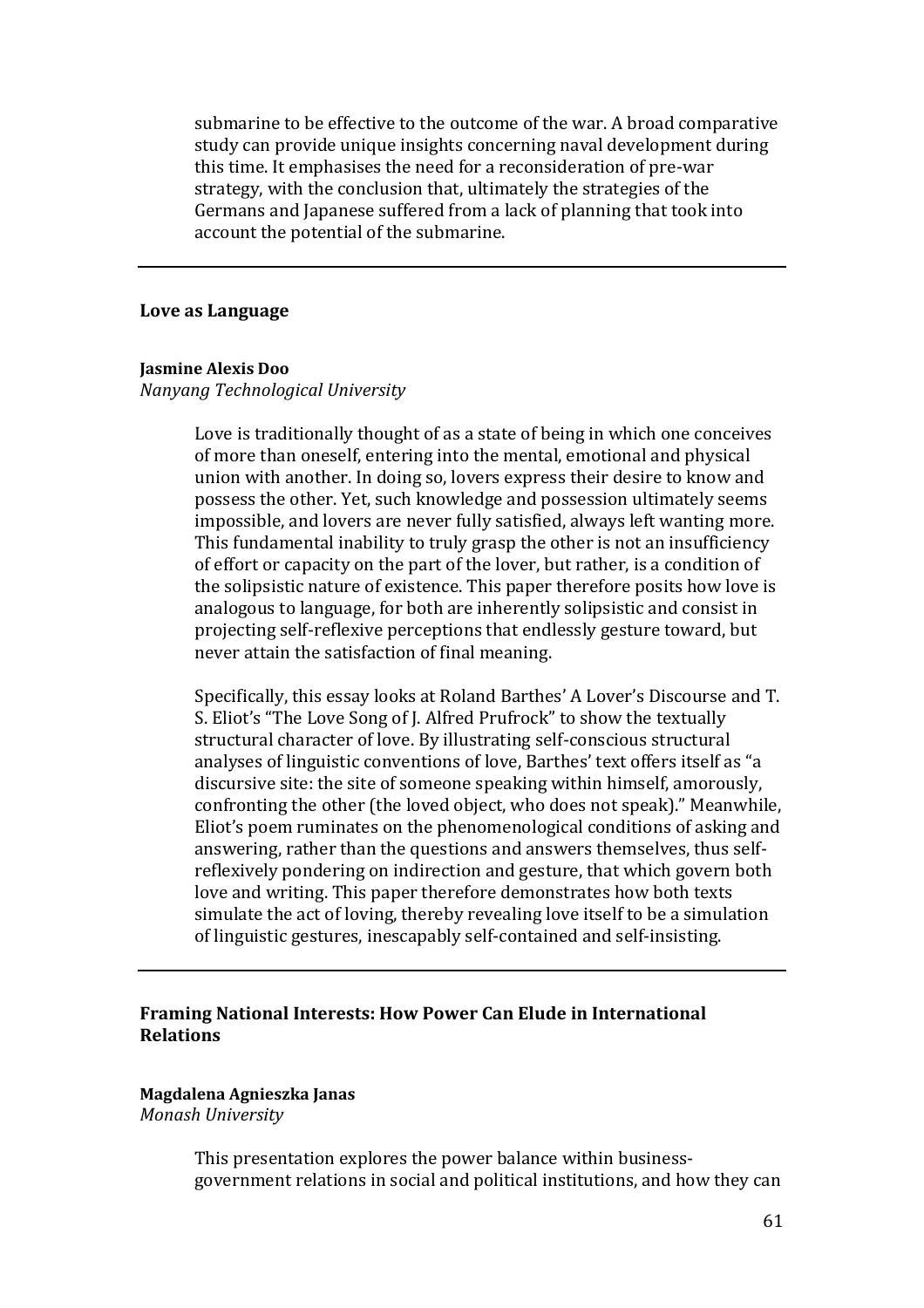shape national interest. This is achieved through a multi-frame analysis, which looks at how power intersects at different levels of government: state, national and international.

The introduction explores notions of power in International Relations, borrowing from Stephen Lukes' frames of analysis, and placing the study of business-government relations in context. It then focuses on government and business relations at a state level in Victoria, in parallel with relations at an Australian level. The second case study explores the evolution of CSR Europe, a former European Union institution, and its experience of business pressures within the EU framework, in contrast to Australian institutions. These case studies address two aims. The first is to question the implications of business-government relations for legitimacy and democracy, within the context of power and privilege in the democratic system. The second aim is to challenge traditional notions of power in the international system by reframing how we think of national interest, given how it can be shaped by democratic, and undemocratic, processes.

In conclusion, an overview is provided of the benefits found in multiframe analysis, allowing further insight into policy-making, and accounting for the way in which power shapes international relations. The presentation suggests that although the somewhat symbiotic relationship between business and government is well acknowledged, it is far from integrated into the International Relations framework.

# **Facilitating Nanodiamonds for Drug Delivery: A Novel Approach Using a Protein Coating**

## **Jonathan Ciofani**

*The University of Sydney*

Despite the reliance of the medical world on effective therapeutics, less than 1% of drugs which enter clinical trials are approved for clinical use due to safety concerns and a lack of efficacy. However, recent advances in the field of nanomaterials have now opened the possibility of using many of these previously non-viable drugs. In particular, much interest has surrounded nanodiamonds, which have shown promise for highly regulated and targeted delivery of chemotherapeutics. Much development, however, is still needed, as nanodiamonds have a tendency to aggregate and cause severe immune responses in humans. One proposed solution is to use non-immunogenic proteins to coat and functionalise nanodiamonds. Hydrophobins are fungal proteins which, in nature, spontaneously assemble into a layer that coats fungal spores and can prevent their detection by the immune system. This project aims to investigate the use of hydrophobins to coat nanodiamonds and to improve their dispersion properties in aqueous solutions. Production of hydrophobins was achieved through expression in bacteria, followed by protein refolding and purification. Protein quality control was monitored using gel electrophoresis, mass spectrometry, fluorescence-based assays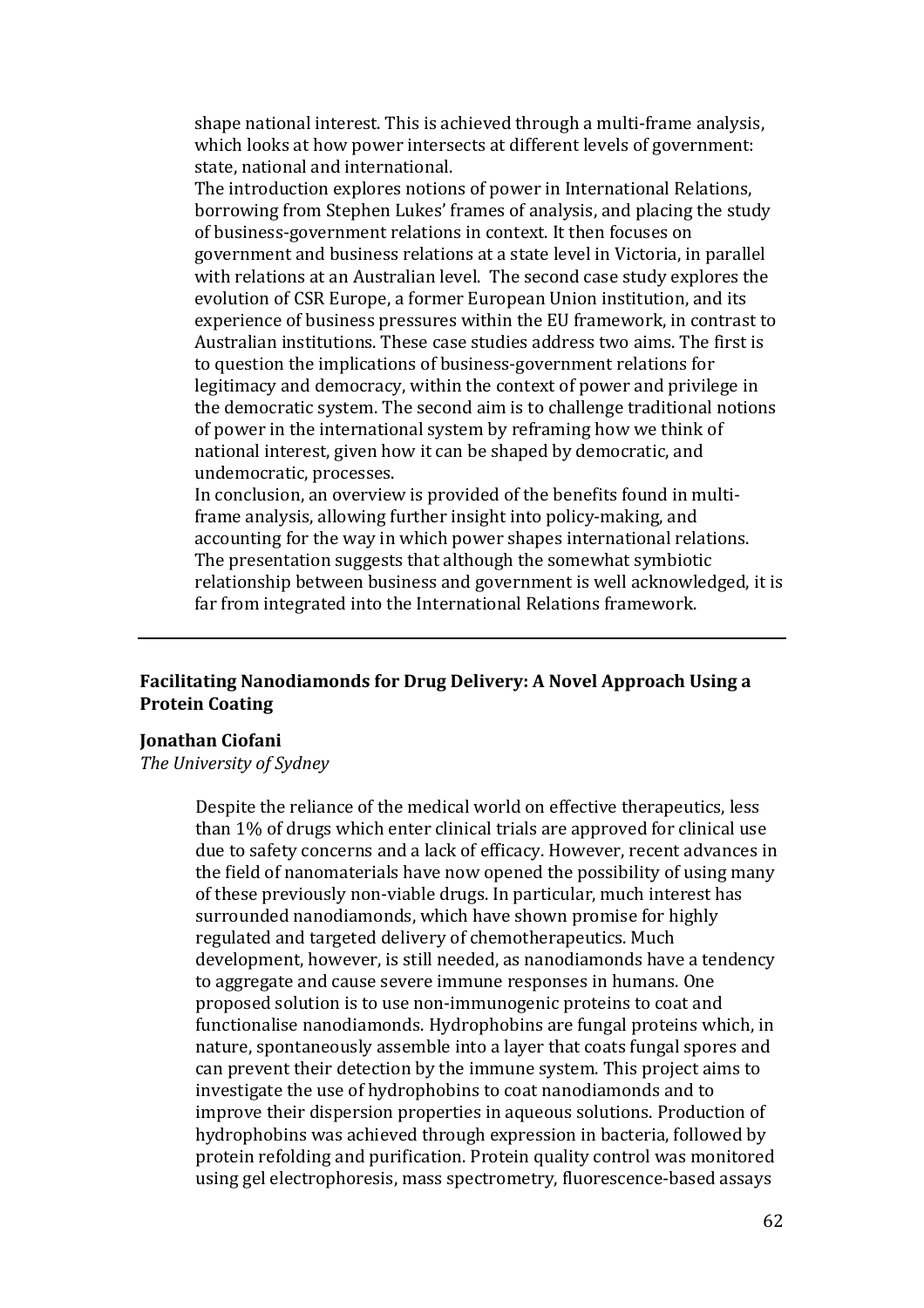and spectroscopic methods (NMR and UV-Vis spectroscopy). The ability to disperse nanodiamonds was assessed using gel electrophoresis and spectroscopic methods. Preliminary results have demonstrated that nanodiamonds can be coated by hydrophobins leading to a reduction in their agglomeration tendency. Thus, with concurrent advances in our understanding of nanomaterials and hydrophobins, hydrophobin-coated nanodiamonds may one day add to the therapeutic armamentarium of medical practitioners.

## **The Effect of Lane Configuration of Freeway Ramps on Capacity and Level of Service**

### **Elliott Panos**

## *The University of Western Australia*

The trap lane and option lane configurations (the intersection between a freeway facility and its connecting on- or off-ramp) are evaluated against various performance measures at a selection of sites along the Mitchell Freeway, located in Perth, Western Australia. To determine the impact that lane configuration has on freeway performance, both a theoretical and an empirical analysis are undertaken to assess the current freeway conditions. Both these analyses show that changes to lane configuration can have an impact on freeway performance, as the vehicle demand is in excess of capacity during peak times and below capacity at other times. Prior research considered ramps only in isolation, and used capacity as a sole measure of performance. Results from a microsimulation model showed that for a high-volume environment, a trap lane configuration offered better average travel times. Changes in lane configuration can provide improvement to the Level of Service of a freeway facility, although other factors exist which can affect the performance of a freeway.

## **The Immune Phenotype in Pre-eclampsia**

## **Anna Zeng**

*The University of Adelaide*

Pre-eclampsia (PE) is the most common medical complication of pregnancy affecting 2-8% of pregnancies. PE pathogenesis is multifactorial, including alteration of the tolerogenic immune phenotype of normal pregnancy, with a "rejection" type response against the semiallogeneic fetus. Aim: To determine the immune phenotype and function of women with and without PE in the third trimester and post-partum, using assays targeting key pathways of immune tolerance and activation. Methodology: Patients were recruited from the Women's and Children's Hospital (Adelaide, Australia). Flow cytometry was used to quantify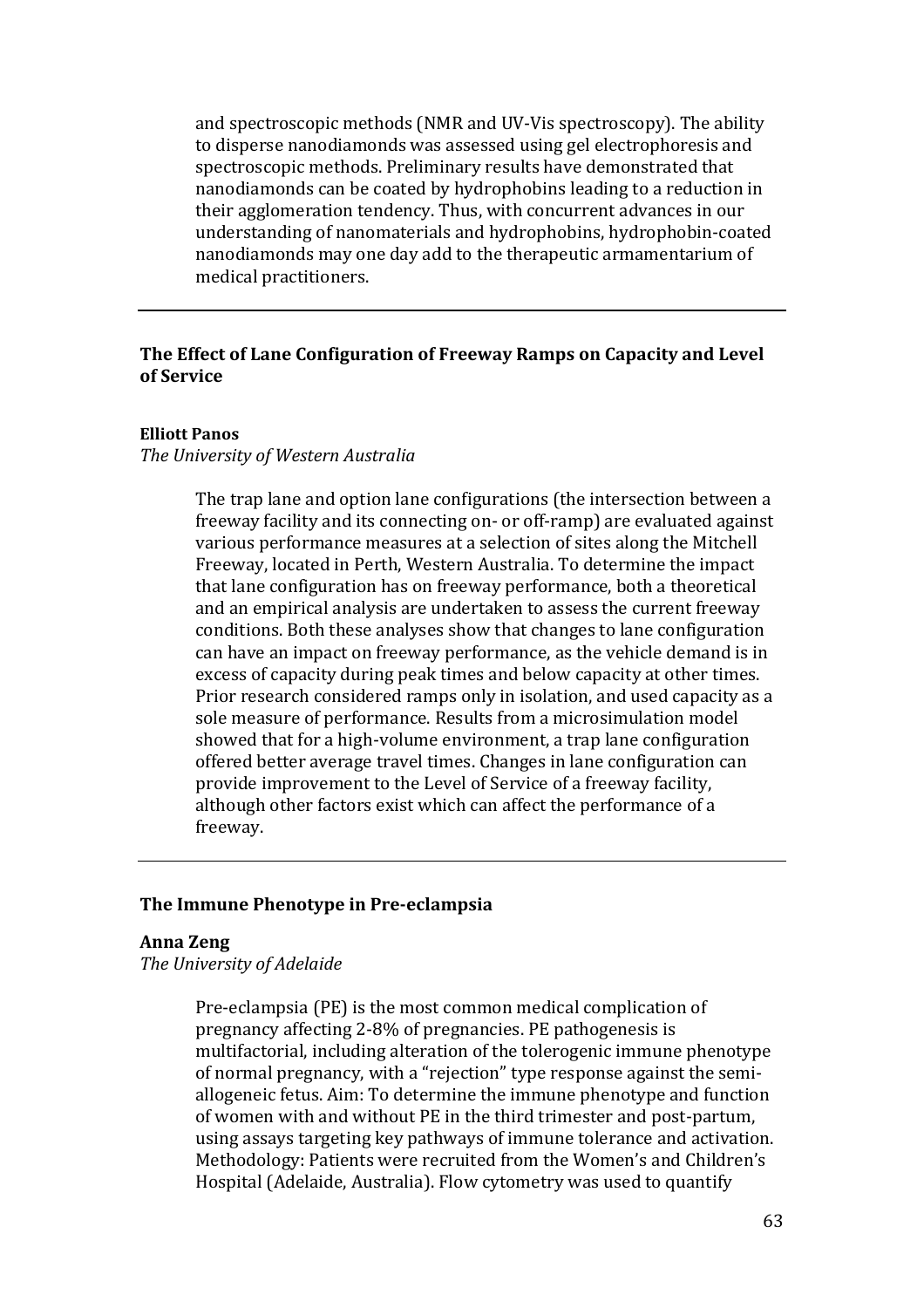numbers of regulatory T (Treg) cells (CD4+ Foxp3+) and NK cells (CD56+ CD16+) in peripheral blood. NK cell cytotoxicity was determined via Lactate dehydrogenase(LDH) release assay. IFN-gamma release from T cells, which reflects maternal allo-immune responses, was measured by Enzyme-linked ImmunoSpot assay.

Results: Compared to 15 normal pregnant controls, 10 pre-eclamptic patients had increased Treg numbers (21/uL ±11 vs. 16/uL ±11) and NK cells numbers  $(124.0/uL \pm 79$  vs.  $69.5/uL \pm 26$ ). NK cytotoxicity was higher in PE patients compared to normal pregnant controls (14.31% vs. 12.82% of maximum lysis), however both were lower than non-pregnant controls (53.55%). Higher IFN-gamma release (1106 spots per 3x105 PBMC) was also found in PE patients compared to normal controls (985.5 spots per 3x105 PBMC).

Research implications: This preliminary data suggests that pre-eclamptic patients may have lack of suppression of innate NK cell function and an increased T cell allo-response against the fetus. The increase in Treg cell number may be a compensatory response for deficient immune tolerance in PE.

# **The philosophy of Drosophilia melanogaster as a model organism in genetic research; how much like a fruit fly are you?**

#### **Megan Ivory**

*The University of Sydney*

The bane of kitchen bins everywhere, the tiny fruit fly, *Drosophila melanogaster* (DM), is a big player in genetic research. This presentation explores the philosophical beliefs that underpin the use of organisms such as the fruit fly as model organisms in genetic research. Following the arguments of many famous twentieth century philosophers such as Nancy Cartwright, it explores the epistemic status of such modelling in biology to experiments conducted in physics. DM clearly does not share many of the outward characteristics of *Homo sapiens* yet DM is used to inform scientists about human genetics, and its use in genetic research is standard practice for researching and extrapolating to a range of organisms. Through this exploration of the fruit fly, DM's role in blurring the lines between biology and physics, and its place at the forefront of a new scientific discipline, biophysics, is revealed. Thanks, in part to its manipulability DM has recently found itself on the cutting edge of this field, by providing quantum mechanical explanations for biological functions such as olfaction. DM is now being used to explain how organisms employ quantum mechanics in their sense of smell to differentiate between chemicals that appear identical. The ability of researchers to control and change features of DM, and to do so quickly has been key to the popularity of the DM*,* but does this high level of manipulation abstract the organism so far away from the wild type that results are so theory laden that they are unable to realistically model for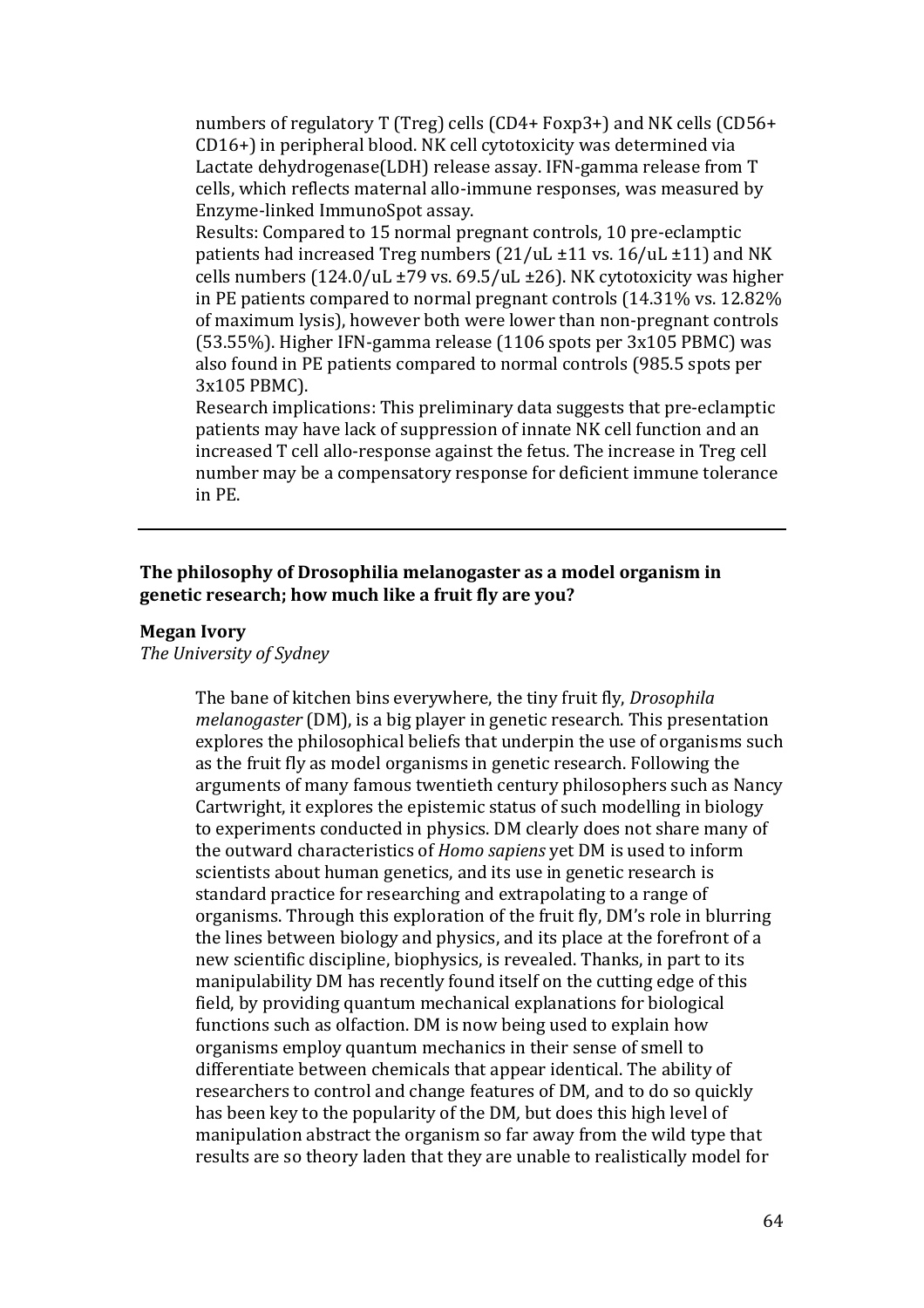other organisms? I show how this humble organism is now taking biology and physics into exciting new territory.

# **The role of religious diasporas in facilitating global trade across religious boundaries.**

#### **Vladmir Arutyunyan**

*The University of Warwick*

The role of trade Diasporas can be examined on a global scale through their interactions across religious boundaries. Focusing on several case studies spanning from the trade node of New Julfa, during the 17th Century, (located in modern day Iran) to the migrant diaspora established in Lemberg, Poland near the end of the 16th Century. The aim is to convey the many unique attributes Armenian Diasporic merchants had in order to successfully connect Euro--Asian trade, with an in depth focus on the tight hold they had over Iranian Silk. Attention will also be drawn to the Western Coast of Africa (Cabo Verde Islands) and the Tuscan Diaspora of Jewish merchants, during the 16th and 17th Centuries respectively. A detailed view on the progressive reforms of the Medici in order to attract Jewish merchants to the area, should display their (Jewish Merchants) prestige as gatekeepers to the Middle Eastern markets. Diaspora presence resulted in the development of Governmental control over economic and societal factors. The Civil freedom granted to Diasporas (as well as their civil limits) provides a fascinating study of early modern multiculturalism and the problems that they faced in intolerant societies, the privileges given to Armenian and Jewish nations demonstrate a mixture of capitalism and liberalism during times of persecution. The seemingly natural ability these nomadic merchants had in the field of assimilation was exemplified in the actions of both the Jewish and Armenian merchants, whose trade networks were a testament to their own success.

## **Fate & Mortality in the Epic of Gilgamesh: Then & Now**

## **Anthony Westenberg**

*Macquarie University*

The ancient Assyrian and Babylonian poem, The Epic of Gilgamesh, is the story of how the king and hero Gilgamesh seeks fame and immortality. Although the epic is not as widely known as other epics, modern authors have retold the epic in a variety of formats, from novels to comics or even operas. In the story, the driving force behind Gilgamesh's quest is his desire for immortality, whether through immortal fame as a hero or through actual immortality. This struggle is against the fate of mortal humans, as decreed by the gods, and leads to ill consequences for Gilgamesh, before he finally learns to accept his fate and his mortality.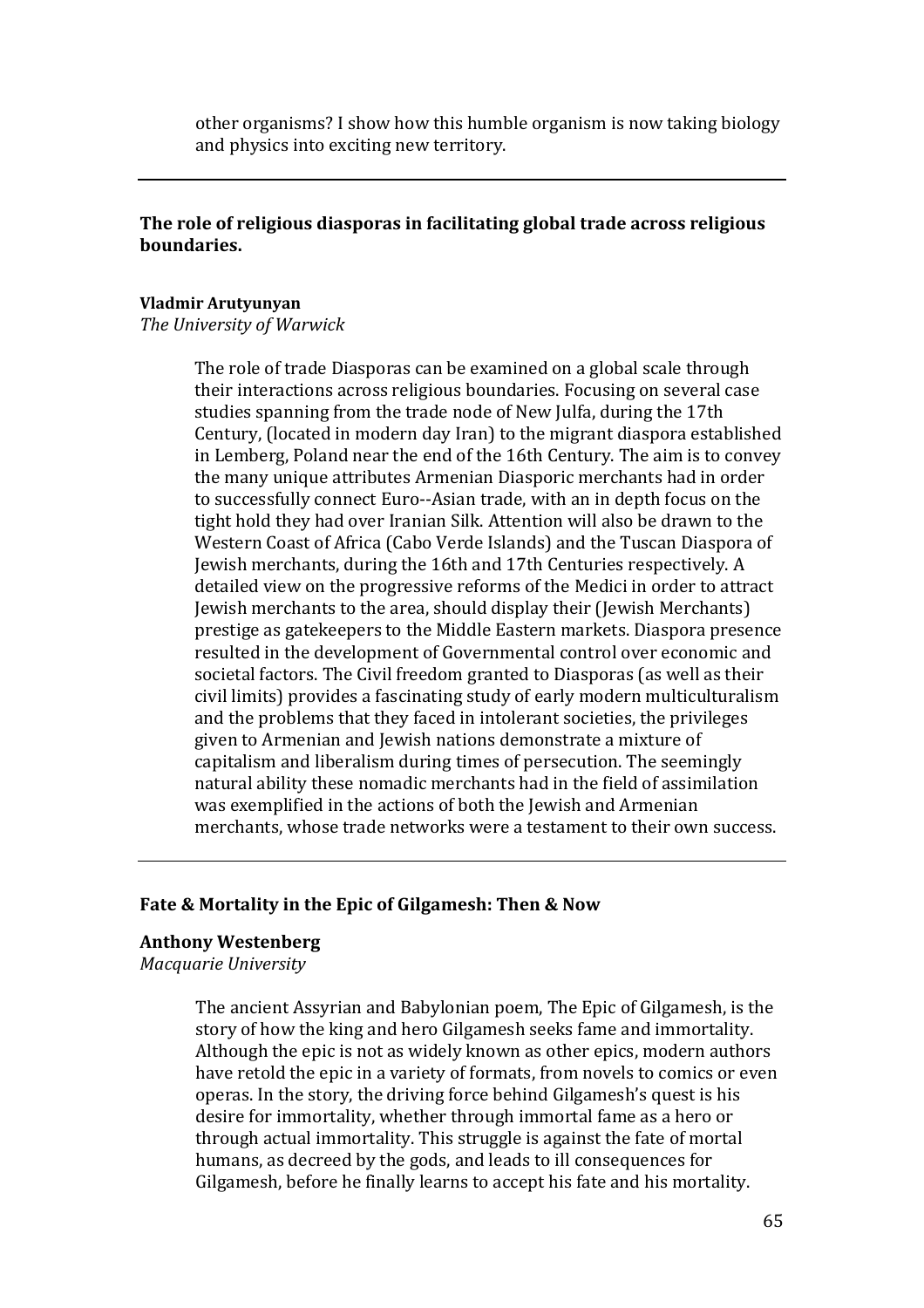Fate was depicted as unchangeable, although humanity still had the choice of whether to accept it or struggle against it. Mortality, and the mortal life, was shown as being good, and acceptance of this mortality was shown to be better than vainly struggling for immortality. This paper argues that the epic was thus, in a sense, a didactic work, seeking to teach the people to accept their mortality and their lives, instead of struggling for what was beyond their reach. The ancient Mesopotamian view will then be contrasted with how fate and mortality are used in two modern interpretations of the epic, Never Grow Old and Gilgamesh II. These modern versions show that, although it is better for Gilgamesh to accept his mortality, the struggle for immortality is a good and heroic goal. Fate, as well, is shown to be mutable, and thus that humanity is not bound by the gods' decrees. This thus highlights the differing mindsets between the ancient Assyrians and the modern day.

### **NDM-1 inhibitors: a weapon against the superbugs**

### **Hoi-Ying Felcia Lai**

*The University of Sydney*

Emerging multi-drug resistant bacterial infections pose a significant burden to healthcare systems and the public worldwide. Common bacterial pathogens of the *Enterobacteriaceae* family, such as E. coli, *Klebsiella pneumonia* or Salmonella, have efficiently evolved resistance mechanisms against most of the known β-lactam antibiotics (*e.g.* penicillins and cephalosporins), including one of the last resorts, the carbapenems. One of the main causes of this resistance is the production of β-lactamase enzymes, such as New Delhi Metallo-β-lactamase-1 (NDM-1), which efficiently degrade these agents before they can inhibit bacterial growth (by interfering with their cell wall construction). The inhibition of NDM-1 enzymatic activity by novel drugs could help recover the efficacy of existing β-lactam antimicrobials, such as meropenem and ampicillin. In our project we have designed a series of potential NDM-1 inhibitors *via* the structural modification of the known inhibitor captopril (known to cause serious side effects), in order to achieve decreased cytotoxicity and enhanced NDM-1 inhibition. We have employed computer-based drug design and the known 3D structure of the active site of NDM-1 to design captopril analogues (1, 2), which were synthesized and characterized. A cytotoxicity assay in a human cell line suggested that these compounds would have no harmful effects on a mammalian host, while antibiotic synergy tests on NDM-1 producing E. coli in the presence of meropenem showed moderate restoration of the effectiveness of this antibiotic by both inhibitors.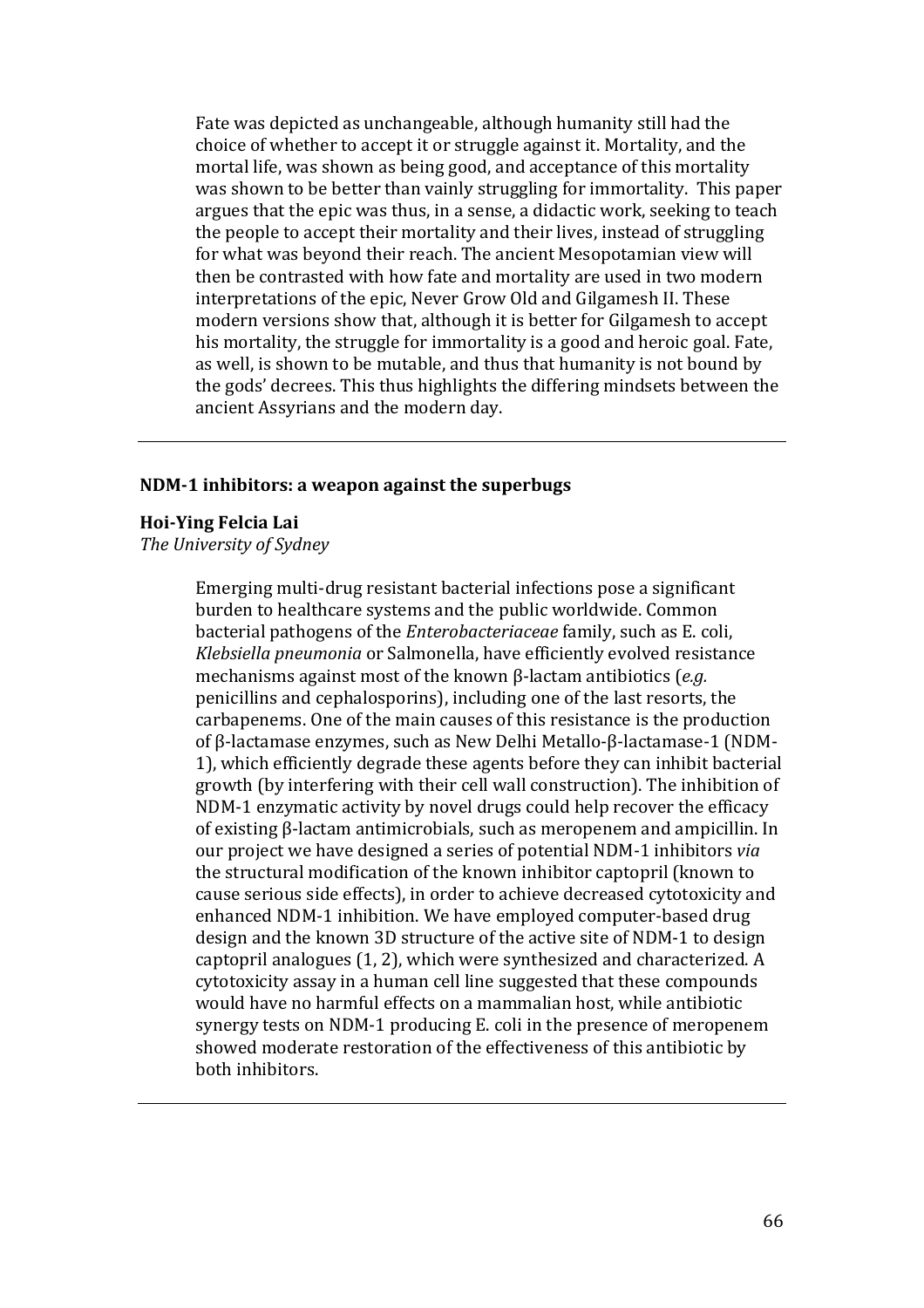# **A Tale of Two Insurgencies: Competing Grievances, Government Counterinsurgency Programmes and International Involvement in Two Tactically Allied Philippine Insurgencies**

### **Connor Woodman**

*The University of Warwick*

Partly undertaken with a grant from the URSS, the research examines and compares the differing grievances underlying two long-running insurgent movements in the Philippines: that of the nationwide Maoist insurgency headed by the New People's Army, and the Moro-based independence movement in the south of the country, led once by the Moro National Liberation Front, then by the Moro Islamic Liberation Front. It considers the similarities and differences in their emergence, both in the early 70s, finding that whilst the tactics, military organisation, rhetoric and claims to legitimacy differ between the two insurgencies, the underlying causes of the armed conflict possess striking parallels: repression by the central Philippine state, underdevelopment, and lack of land reform. The ability of the insurgents to sustain their rebellions stems from articulating clear (if fundamentally different) explanations and ideological frameworks for the problems facing the peasant class, and developing military strategies able to resist government counterinsurgency plans, most recently President Arroyo's Oplan Bantay Laya and President Aquino's Oplan Bayanihan. The research included 6 weeks of field work in the Philippines and 6 weeks of academic research in the UK. The bulk of URSS research analysed secondary source material from scholars in the Philippines and Western world, data collected and arguments deployed by campaign groups on the ground in Mindanao, and the literature put out by the insurgent groups (the MNLF and then MILF, and the NPA). The NPA's role as the armed wing of the Communist Party of the Philippines resulted in a wealth of source material for understanding the NPA's grievances and military strategy, since the Party's analysis stems from the writings of a former University of the Philippines Professor and re-founder of the CPP, Jose Maria Sison.'

## **Inspiration and Physical Strength**

# **Jack Klein**

*Macquarie University*

How many times has a sports team been trailing at half-time, only to hear their coach's inspirational speech and rally for a late win? The present study seeks to experimentally test whether inspiration improves task performance, specifically in the area of physical endurance. Inspiration had only recently become the subject of scientific investigation, with current conceptualisations depicting it as a two-part process (Thrash &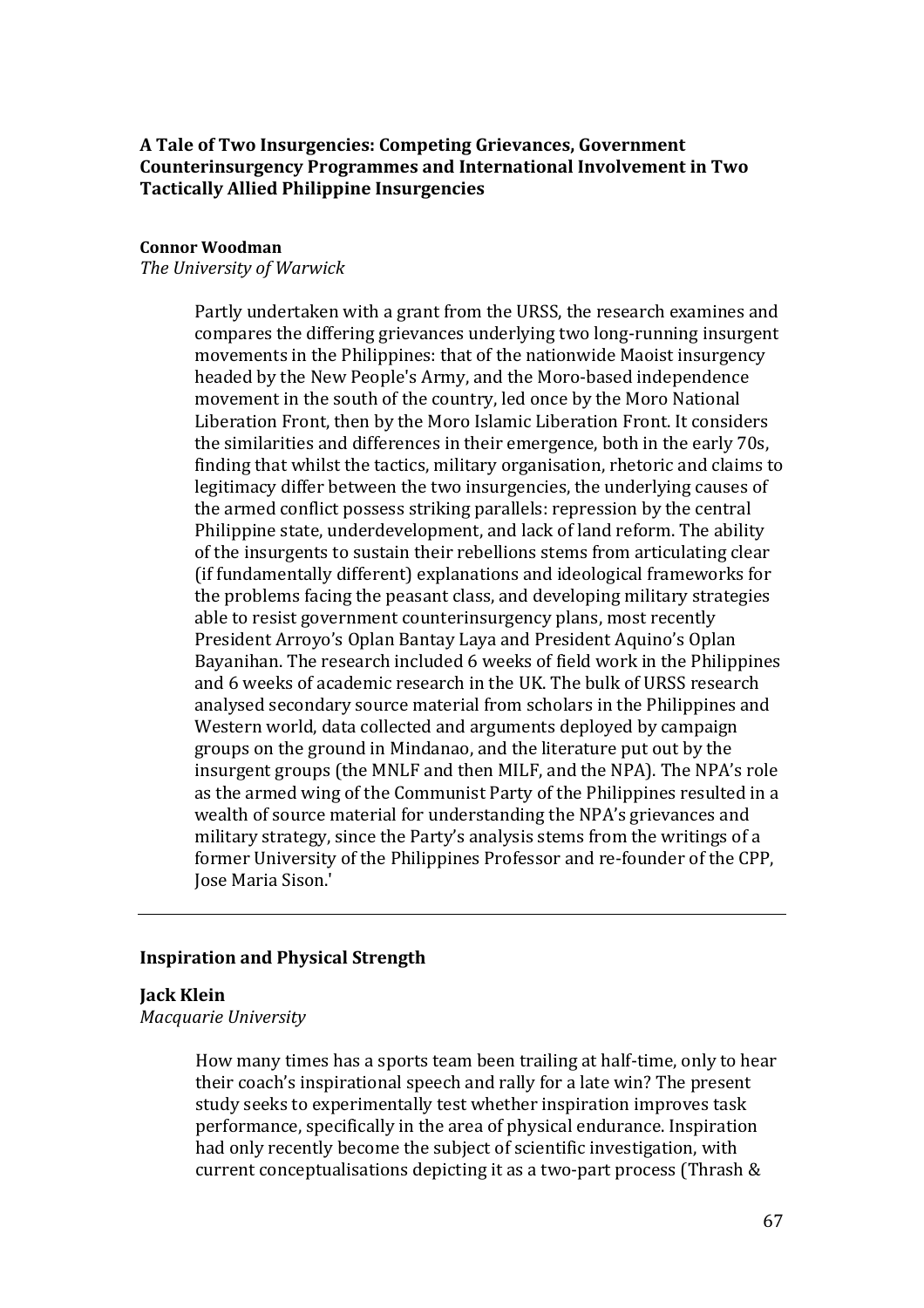Elliot, 2004). Inspiration's a-process refers to the perception of an object which elicits revelation and new insights, accompanied by a positive emotional state. The b-process refers to the subsequently elicited approach motivation, wherein an individual acts on their inspirational urges. Inspiration hence involves a cognitive and behavioural component, differentiating it from similar emotions, such as awe, which lacks the motivational b-process. To date, there have been almost no experimental attempts to manipulate inspiration. A notable exception is Steele (1977) which found that people exposed to inspirational speeches reported increased levels of power. Similarly, participants in this experiment are exposed to inspirational videos and then complete a handgrip task as an assessment of physical endurance. It is hypothesised that those who are exposed to an inspirational video (versus a neutral video) will be inspired to hold the handgrip for longer. The concept of extension, wherein an object is inspirational in a totally unrelated context, is also tested. In other words, this study examines whether an inspirational video has to be specifically related to the task at hand to have an effect. This will be tested by comparing participants who watched a video specific to physical endurance (athletes training) to those who watched a generic inspirational video (a man overcoming poverty). It is predicted that participants who watch the specific video will perform better at the handgrip task than those that watch the generic video.

## **The Role of Attention in Body Size Exposure Aftereffects**

### **Chloe Bickersteth**

#### *Macquarie University*

Concerns about body size affect many individuals and are particularly prevalent in those with eating disorders. Prolonged laboratory exposure (known as "adaptation") to thin bodies causes an aftereffect, altering the perception of body shape such that normal bodies now appear fat. This effect mirrors the real-world body image disturbances that are thought to result from exposure to representations of the "thin ideal" in the mass media. However, it is not known why these media images, to which everyone is exposed, lead to significant body image dissatisfaction in only a minority of observers. This study aims to explore the possibility that increased attention to certain image properties may moderate the magnitude of body misperception aftereffects, and provide a partial explanation for these individual differences. Standardized photographs of subjects were transformed to simulate higher or lower weight using established image manipulation software (PsychoMorph). Baseline measurements of the Point of Subjective Normality (PSN) – the body size perceived to be normal – were taken. Observers were then randomly assigned to an adaptation condition and asked to rate the bodies of males and females based either on their gender typicality or their body size, during exposure to either thin or fat body stimuli. Post-adaptation PSNs were established to measure aftereffect magnitude. If attention to certain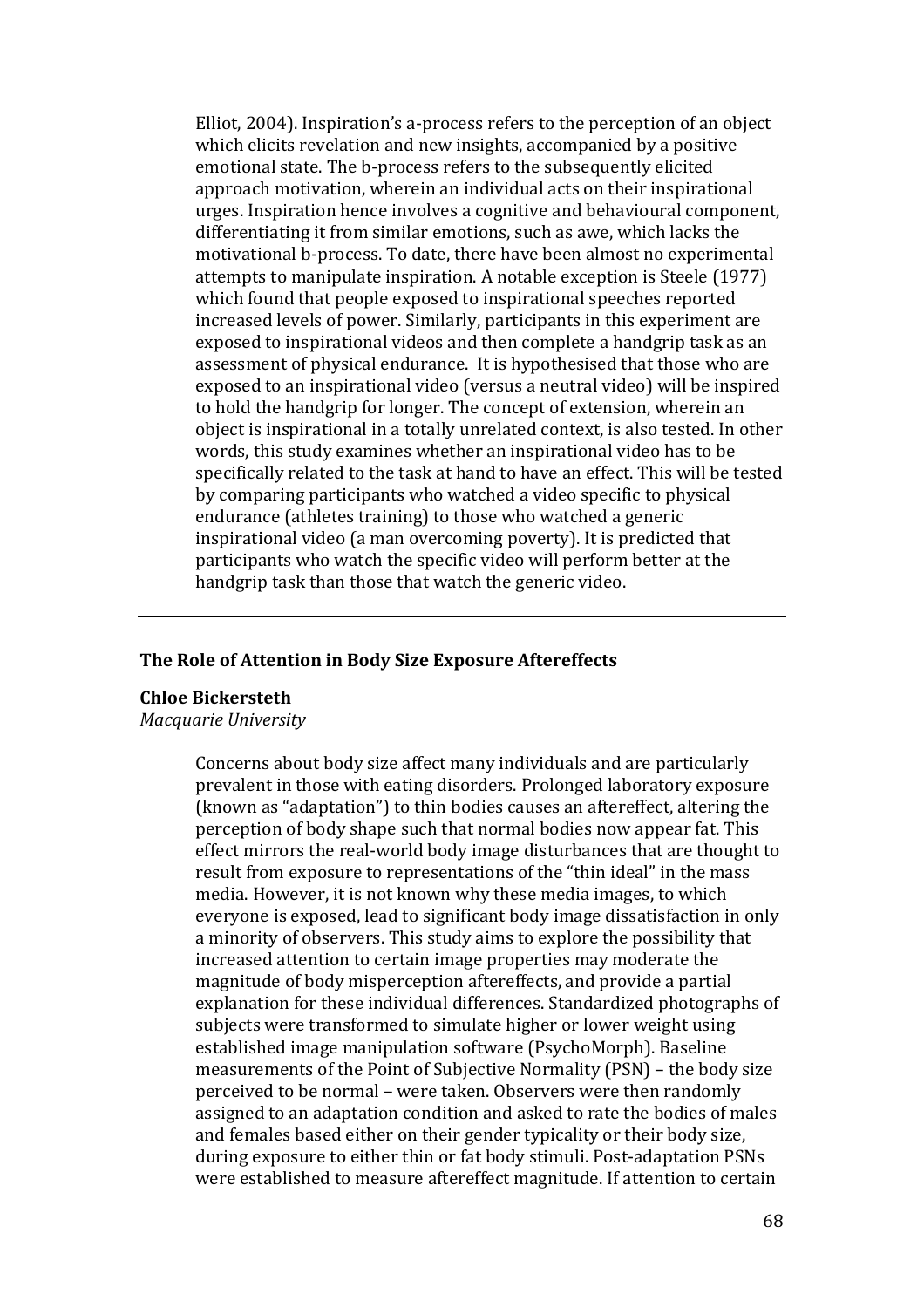attributes (e.g. size/gender) of body shape is a significant factor in the body size aftereffect, then we expect the adaptation effect to be stronger for those who attended specifically to body size than for those who attended to the masculinity or femininity of the body. However, equal magnitudes of adaptation for these two groups would suggest that the body size adaptation effect is immune from the effects of attention. Results will be discussed in the context of contemporary models of body perception.

# **Real-time tracking of objects from a flying drone - making robots "see" and think**

### **Johan Byttner**

#### *The University of Warwick*

Flying drones are very capable units for surveillance and tracking using on-board cameras and sensors. Currently image analysis is done postflight and drones are manually flown or have a pre-programmed route. Therefore, drones cannot act on what they see. Drone identifying objects, such as people, in real time and locally would allow drones to dynamically make decisions even when outside control range.

This project uses the Doppia pedestrian tracking code library, for surveillance cameras, to identify humans and Michigan VisionLab's Multi-Target tracking algorithm to follow detections through image frames. The system runs at 100 Frames Per Second on a laptop, demonstrating that real-time detection and tracking is accessible and effective. A computer system can run both the tracking and control code whilst being carried by the drone. Along with detection-based control algorithms, the drone can now operate autonomously and change its flight path as needed.

A drone that acts independently can perform tasks such as tracking crime suspects as they are fleeing a scene or deciding how best to avoid obstacles in its path. Further technical development is needed to ensure that this technology can be controlled and regulated. In particular, drones need to communicate their positions to authorities and since autonomous drones can operate far away from controllers, techniques are needed to take over or disable drones that are used for malicious purposes.

# **Going Against the Flow: A Contra-flow Bicycle Lane Evaluation within the City of Adelaide**

**Rachael Nielsen**  *The University of Adelaide*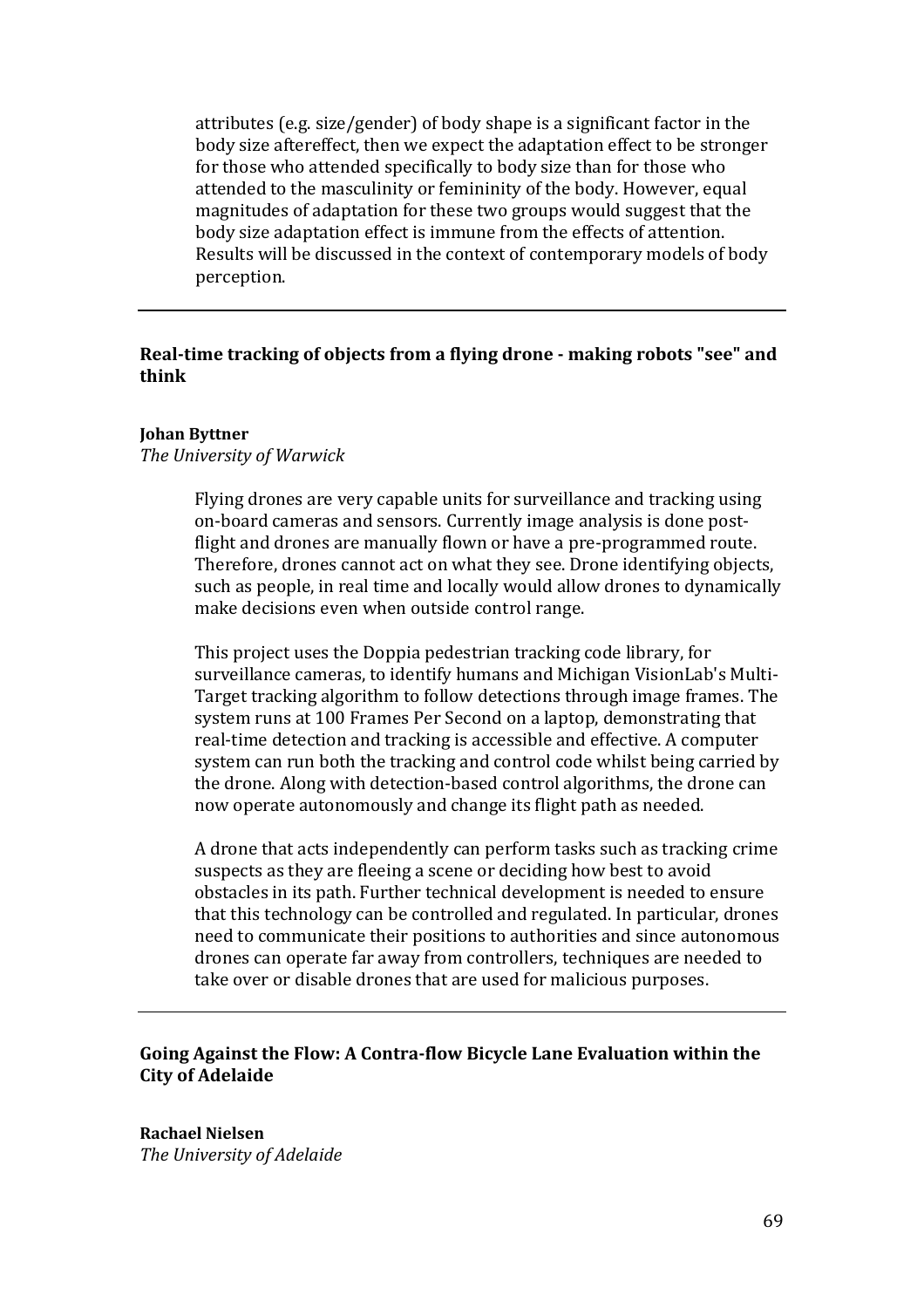The implementation of effective cycling specific infrastructure has the potential to improve the safety and appeal of cycling in urban areas. This paper evaluates the infrastructure treatment of two 'contra-flow' bicycle lanes implemented within the City of Adelaide by the Adelaide City Council. Roads configured with a contra-flow bicycle lane are designated one-way streets which allow cyclists to travel in both directions. Urban one-way streets serve primarily to channel motor vehicle traffic in a desired direction, for bicycle traffic however, they interrupt what can be direct connections and make the use of low-traffic local streets more difficult. The study engaged with quantitative and qualitative research methods to first observe cyclists and motorists at two contra-flow locations in Adelaide City, and second to conduct cyclist surveys. The findings of this study were very much in line with the international research: Contra-flow bicycle treatments do not pose a safety risk to pedestrians, cyclists or motorists. Contra-flow serves to increase access for cyclists by diverting them from busier, high traffic roads as an efficient infrastructure treatment. Furthermore, the treatment is highly supported and perceived to be extremely safe by the majority of cyclists.

## **Inhibiting the pro-atherogenic effects of serum amyloid A by pharmaceutical blockade of NFkB**

### **Maryam Eghtedari**

*The University of Sydney*

The acute phase protein serum amyloid A (SAA) is a biomarker of inflammation. Elevated circulating SAA is associated with endothelial dysfunction and the earliest stages of atherosclerosis. SAA stimulates cells through binding the receptor for advanced glycation end-products, formyl peptide receptor-like-1, and toll-like receptors-2/4. Binding of SAA to these receptors leads to increased production of mRNA encoding tumor necrosis factor (TNF), tissue factor (TF), and vascular endothelial growth factor (VEGF); the corresponding proteins produced by these genes display pro-inflammatory, pro-thrombotic and pro-angiogenic activities, respectively. Pharmaceutical blockade of receptors for SAA, either alone or in combination, only partially inhibits SAA-mediated endothelial dysfunction. Activation of NF<sub>K</sub>B appears to be centrally involved in SAAmediated endothelial cell dysfunction. Aim: Demonstrate that targeting  $NFKB$  with the specific inhibitor BAY11-7082 will effectively inhibit SAAmediated endothelial dysfunction. Methods: Human carotid artery endothelial (HCtAE) cells were cultured to high-density and pre-incubated (1.5 h; 37 $^{\circ}$ C) with 0, 1, 10 or 100  $\mu$ M BAY11-7082 or vehicle (control) followed by  $10\mu$ g/mL SAA (4.5 h; 37°C). Results: In the absence of BAY11-7082, both VEGF and TNF protein

expression increased following incubation with SAA. In the presence of various dosages of BAY11-7082, this SAA activity was inhibited and VEGF showed greater sensitivity to BAY11-7082 than TNF. In addition, TF mRNA increased markedly in HCtAE cells following SAA stimulation,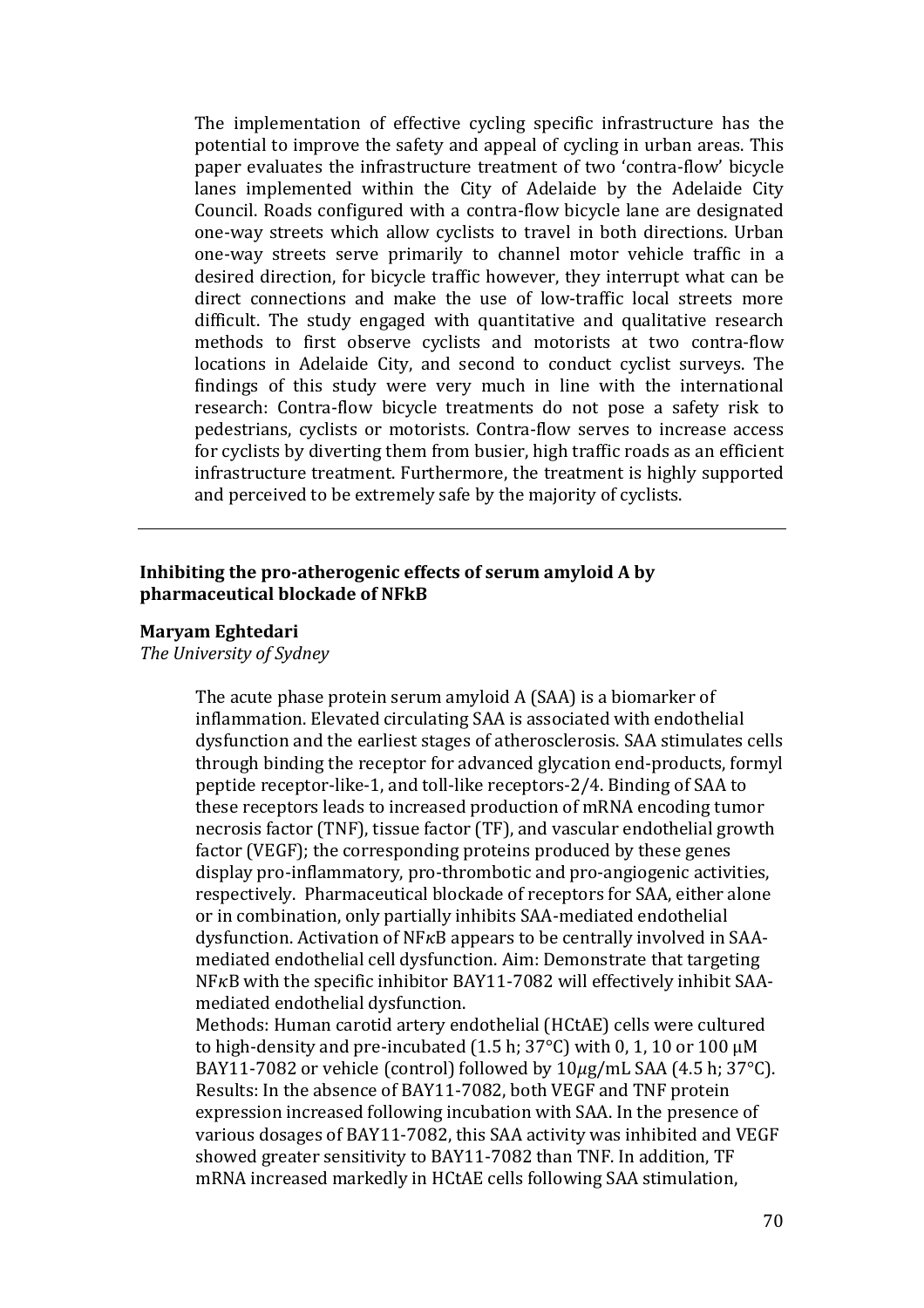whereas pre-treatment of cells with BAY11-7082 mitigated TF mRNA to levels similar to that in HCtAE in the absence of SAA. Conclusion: Our data show that inhibition of NFκB activation with BAY11-7082 decreases production of pro-inflammatory (TNF) and pro-angiogenic (VEGF) proteins in HCtAE cells and inhibits SAA-mediated TF gene expression. Together, these data suggest that inhibition of NFκB activation may protect the endothelium from the action of SAA by inhibiting proinflammatory and pro-thrombotic pathways.

## **Of Fawnicating and Faunlets: Mourning and Liminal Desire in** *Lolita* **and**  *Pale Fire*

### **Joseph Steinberg**

## *The University of Western Australia*

Most famous for his novel Lolita, which maintains a popular reputation as subversive, erotic, or even pornographic, questions of sex and seduction have become something of a cliché in Nabokovian scholarship. Readers and critics of Lolita are often so horrified by the paedophilia at the core of the novel, or so seduced by the narratorial flourishes of Humbert Humbert, that they tend to adopt the kind of didactic response Nabokov himself cautioned against. By discussing Lolita alongside another of Nabokov's novels, Pale Fire, I seek to complicate some of the interpretations leveraged against Nabokov's work by feminist and queer scholars, and thereby contribute to the discourse a formulation of desire in Nabokov as, for all its spectacle, an absent presence: the act of yearning inseparably tied to that of mourning. Both texts reconstruct reality as imagined by their narrators: the fantastical realms of kings, knights, and palaces. But these fantasies are repetitively warped by desire that is neither contained by nor exists outside of language. The tragedy of Nabokov's work is that this desire, the state of yearning, is always already dead: memory, rather than a means of immortalising or affixing the past, is petrification. Beneath the provocative spectacle of lust, seduction and erotica Nabokov's fiction mourns the sterility of memory. In short, I discuss how the memory of desire permeates Lolita and Pale Fire, and how the narrators' frustrated attempts to transfix desire between fantasy and reality culminate in petrification: in the frozen language of yearning as an act of perpetual, proleptic mourning.

# **The Immediate Effects of a Short Yoga Class on Stress and Cognitive Performance**

**Emma Williams** *Macquarie University*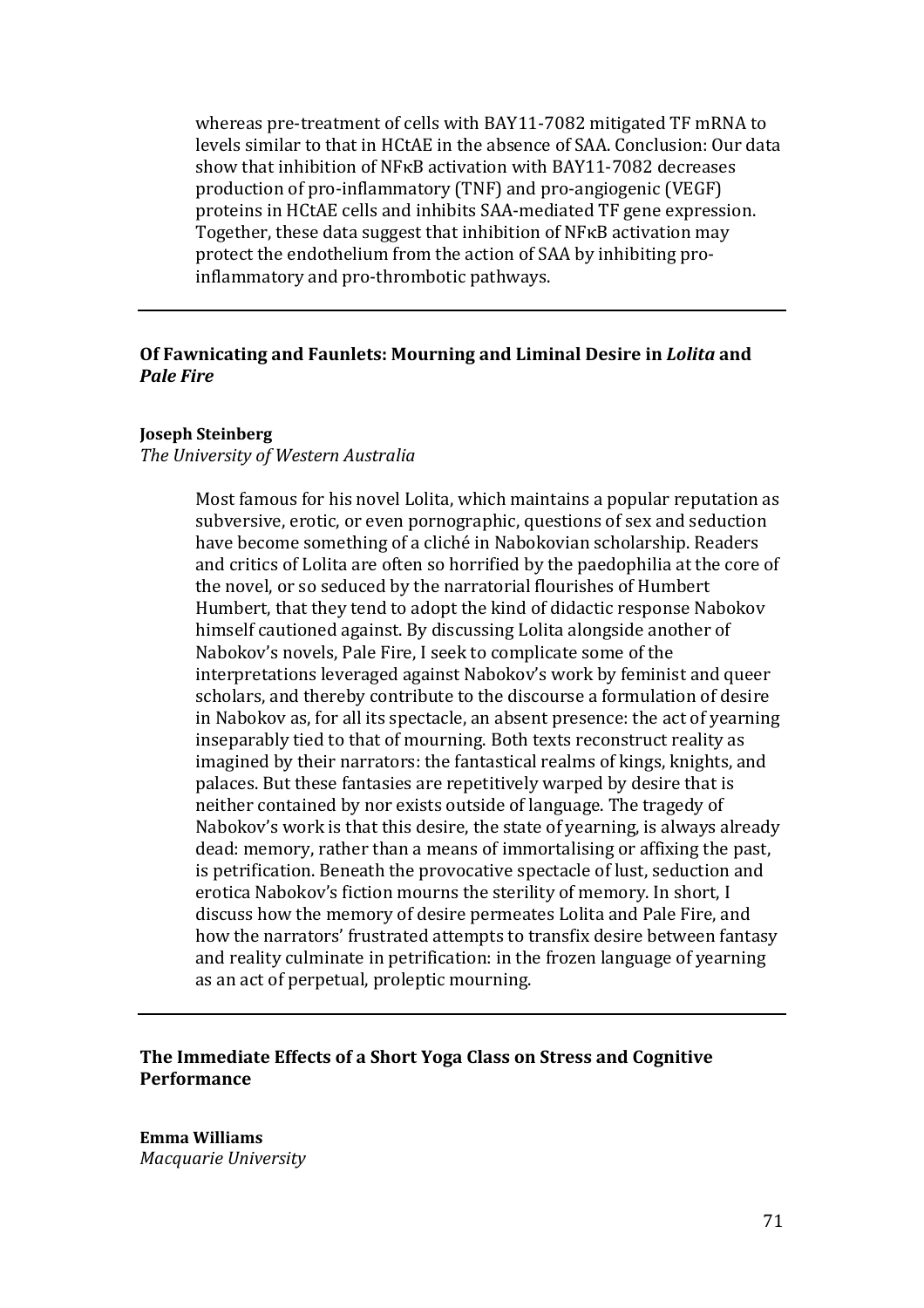Previous research has found marked cognitive and affective changes following yoga classes as short as 20 minutes (Gothe, Pontifex, Hillman, & McAuley, 2013; Kiecolt-Glaser et al., 2010; Subramanya, & Telles, 2009). However, most of this research has involved small samples, nonreplicable methods and inappropriate control groups. The reliability and generalisability of much of the existing research to Western populations requires verification. The present study will investigate whether a single video-administered yoga class can improve stress and cognitive performance over and above passive relaxation. We will recruit 40 participants with yoga experience (practiced approximately one or more yoga classes per week over the last 12 months) and 40 age matched yoga novices (practiced less than 5 yoga or meditation classes ever). Participants will complete a 20-minute yoga class or a 20- minute passive relaxation. Watching a David Attenborough nature video was chosen as a passive relaxation familiar to Western cultures. Participants will also complete pre and post-intervention measures of stress and cognitive performance. Stress will be assessed using the Positive and Negative Affect Schedule and State-Trait Anxiety Inventory. Attention and working memory will be assessed using the Digit Span Forwards and Backwards and inhibitory control will be assessed with the Flanker task. We hypothesise that participants in the yoga intervention will show decreased stress and increased scores on cognitive measures following the experimental intervention, compared to the relaxation control group. In addition, we hypothesise that experienced participants will show decreased stress and increased scores on cognitive measures compared to novice participants.

# **Ethnic Queers: Border Crossing through Diasporic Desires and Displaced Intimacies**

#### **Zsuzsanna Ihar**

*The University of Sydney*

From the overcrowded housing quarters of Romanian migrant workers in the UK, where camaraderie and alternate systems of exchange lessen the friction of being exposed to an oft-jarring Anglo-centric landscape, to the narrow domestic parameters of life within a single bedroom Panelák in Beograd co- inhabited by two single, immigrant mothers, intimacy becomes articulated in clandestine and often counter-intuitive ways within the Balkans & its diasporic tendrils. These contextual realities, alongside the psychic and topographical scarring leftover from the Yugoslav Wars, and a history of Soviet and Ottoman colonialism & imperialism, become incompatible with the current wave of transnational feminism, so commonly deployed by Western academics. The homogenisation of the 'European' experience allows an aggressive form of whitewashing and eurocentrism to materialise, erasing the class/race/ethnocultural specifics of the Balkans. The post-colonialist theory, which forms a vital link between critical-race and queer theory in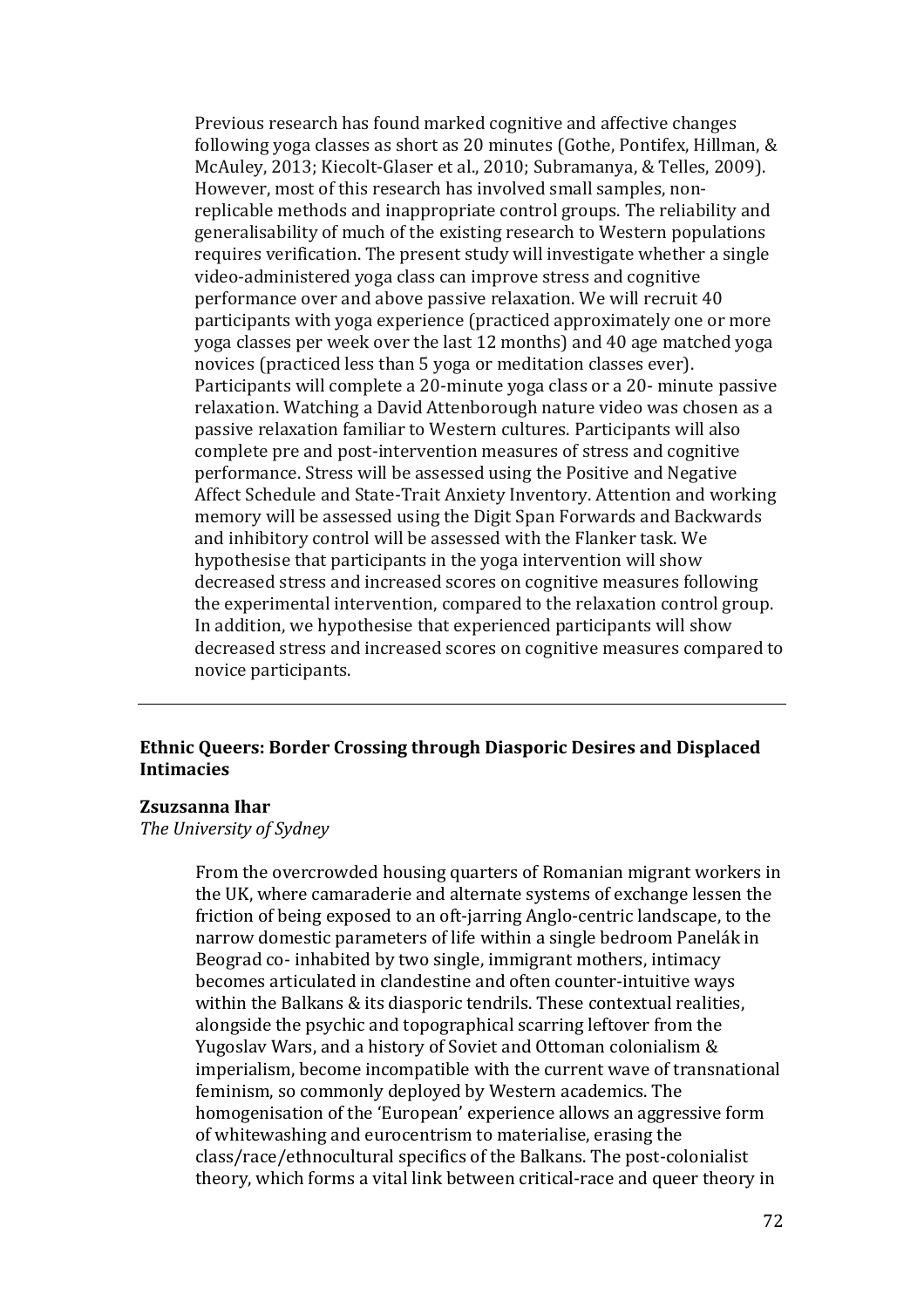the West, does not correspond to the Balkan narrative, based upon a postcolonised experience. Thus, any potential queer theoretical engagement or LGBTQI+ activism originating from transnational feminism ends up perpetuating a form of settler homonationalism and maintaining a racialised and sexualised iron curtain over ethnic queers, cultivating contemporary marginalisation within the EU. Through an autoethnographic mode, this paper advocates for the use of Diaspora as a framework which provides the tender space needed to examine the Balkan potential for queerness from 'the outside of the outside'. However, this model could be applied to other regionalities attempting to introduce queerness into spaces heavy with historical weight and trauma. Double marginalisation, as both a Balkan ethnic, and a diasporic migrant, has the potential to form a nomadic gender which unsettles and makes porous the rigid borderings around nations, bodies, intimacies and sexualities. Through considering ethnocultural and racial experiences and its effects on gender configuration, this nomadic gender model could function as a fertile site of merging and interlinkage between queer and critical race theory. Ultimately, this paper aims to suggest that the emotional and affective work which goes into building new lives, post- war, postcommunism and post-exile, in the Balkans and along its Diasporic capillaries, can also be channelled into the birth of queer communities. The praxis of intimacy, recovery and survival, which lay behind the iron curtain, has the power to melt through historical and political heaviness, and reveal a window of new possibilities.

## **Is Christianity Homophobic? Exploring LGBQ University Student's Perception of Religion**

### **Luis Arturo Aguilar Lopez**

*The University of Western Australia*

The relation between lesbian, gay, bisexual, transsexual, and queer (LGBTQ) sexual orientations and organised religion in Australia has been mostly characterized in public discourse as fraught. This tension is further reflected in the predominant non-religion affiliation pattern by the LGBTQ population, which strikingly differs from the general Australian population that mostly identifies with the Christian tradition. While research has been done in the area of religious affiliation, there is a gap in knowledge of the reasons behind this difference. In this project I explored LGBQ Australian university students' perception of religion particularly looking at organized forms of Christianity – to fill the qualitative gaps on the tensions between LGBQ sexualities and Christianity, and how they are being played out at the individual level. To inform this study qualitative research methods were used which included online questionnaires and semi-structured follow up interviews. Research found that most participants did not identify with a specific religious tradition - many having alienated from the faith they grew up with as the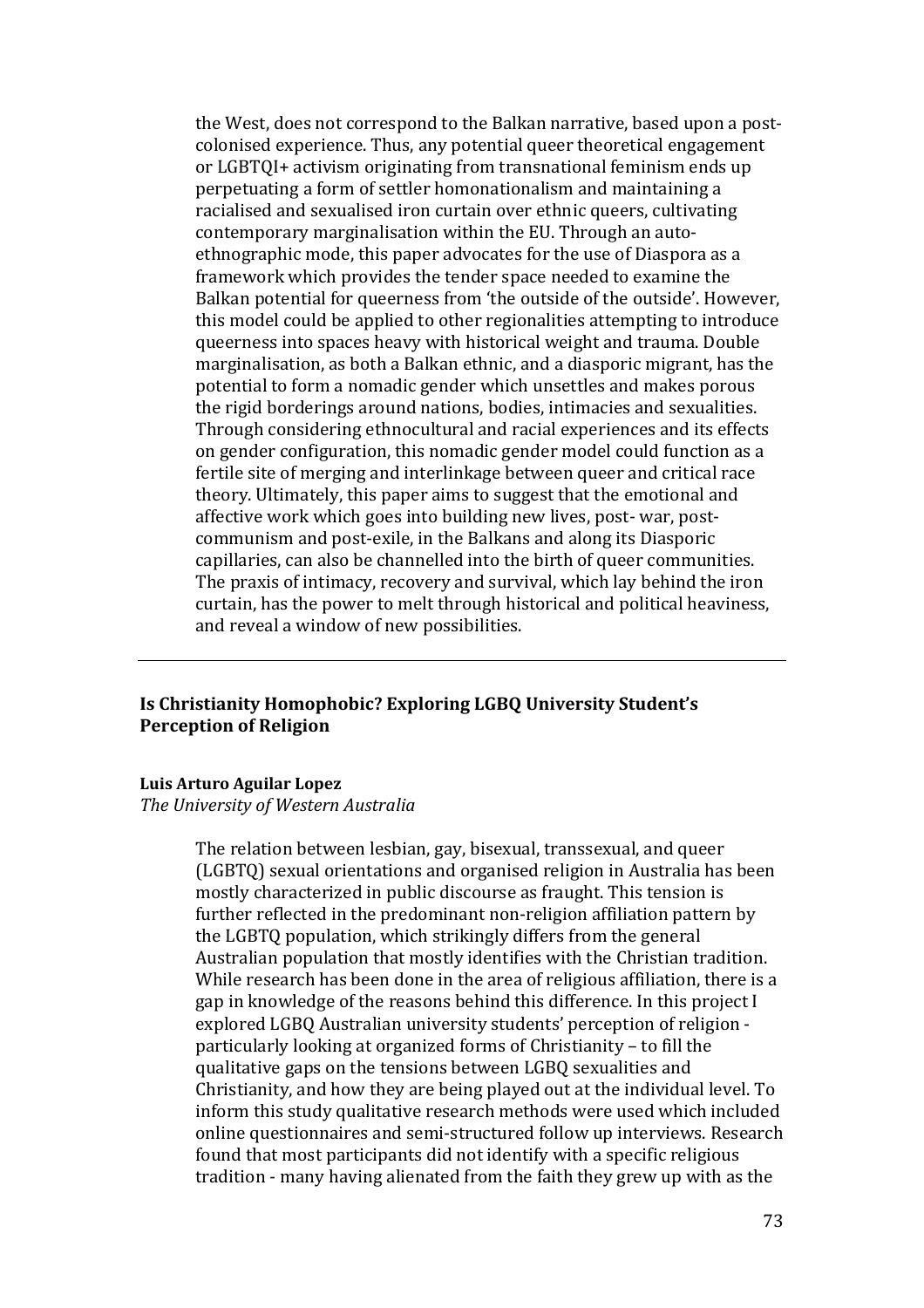result of its anti-gay stance - and that they perceived many aspects of major Christian traditions as antithetical to LGBQ sexual orientation. However, 'core' Christian values were seen as compatible with LGBQ sexual orientations and many of the participants had developed their own spiritual understanding of the Christian doctrine. This ambivalent relation between organized religion and a personal understanding of faith reflects the complex interaction of religious belief in the 21st century and the current secularisation trend in Australia.

## **Sparse factor representations and operations for probabilistic graphical models**

## **Albert Chen**

#### *The University of Melbourne*

Probabilistic graphical models (PGMs) encode large probability distributions without a high cost while capturing the dependencies between large numbers of variables. Such properties make them suitable for modelling problems in a variety of situations involving uncertainty. Examples are bioinformatics (classifying biological samples), natural language processing (part-of-speech tagging) and computer vision (object recognition). One ongoing challenge is to develop efficient algorithms for performing inference (working out the most probable state of the hidden world) and learning (selecting parameters and models). This paper discusses the relationship between the amount of memory used to represent a conditional Markov random field (CRF), which is a type of PGM, and the resulting time needed to perform particular types of algorithms. Coordinate format is used to represent the data in this model to take advantage of sparsity. This reduces space for the Rosetta protein data set by two to three times but results in factor operations running an order of magnitude slower than the existing implementation. Storing the data in a more expressive way and further algorithmic improvements should result in algorithms that make use of these operations running at faster speeds.

#### **Chasing the factor that causes angiogenesis in asthmatic airways**

#### **Sonia Sawant**

*The University of Sydney*

Asthma is a chronic inflammatory disease of the airways, pathologically characterised by airway remodelling. This includes: the thickening of the basement membrane, airway smooth muscle (ASM) hypertrophy and/or hyperplasia, changes in the extracellular matrix and angiogenesis. The excessive angiogenesis in asthmatic airways is hypothesised to be due to an imbalance between anti-angiogenic and pro-angiogenic factors.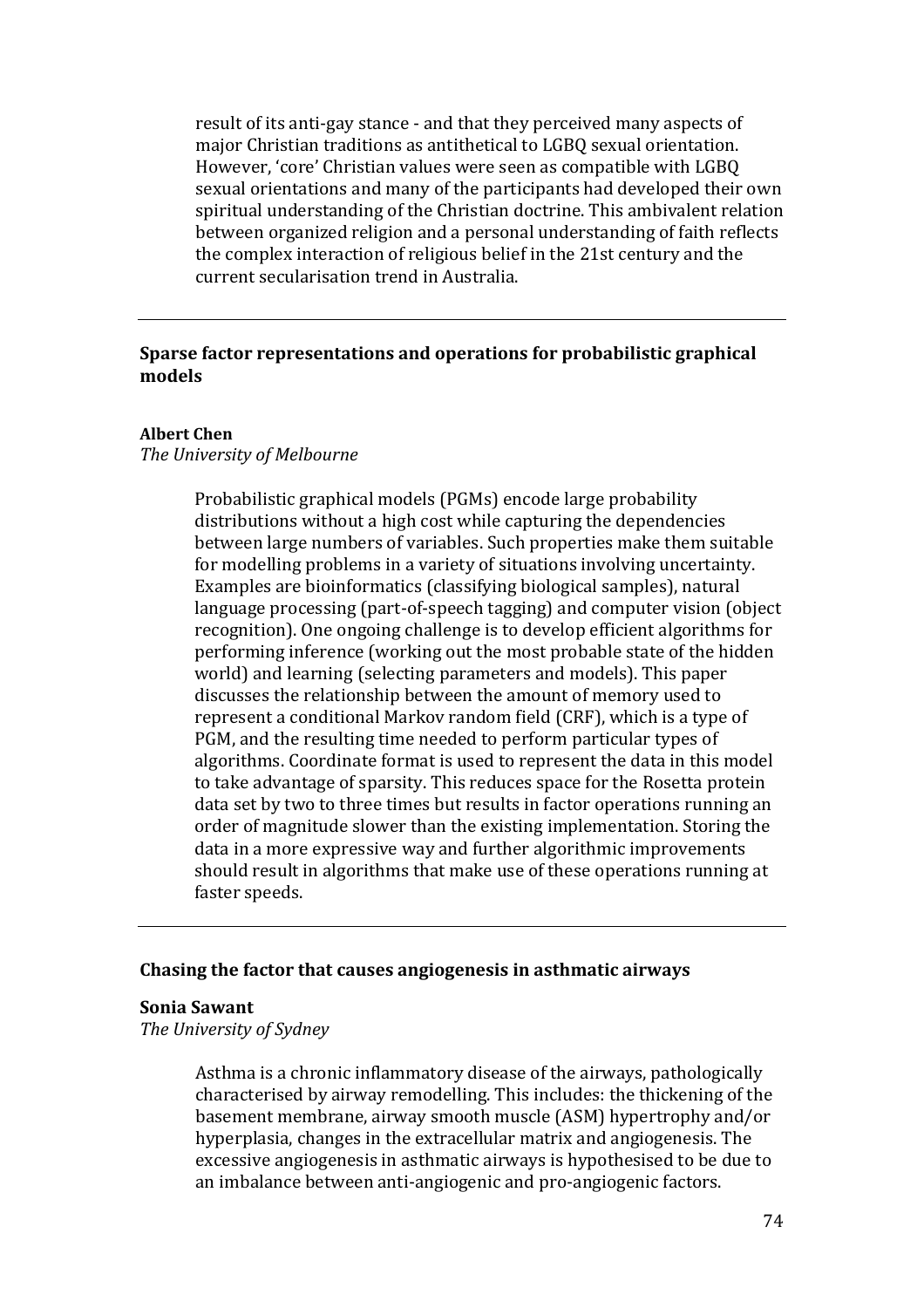Connective tissue growth factor (CTGF) is a pro-angiogenic factor that is increased in asthma. Recent preliminary data at the Woolcock Institute of Medical Research suggests that CTGF regulates angiogenesis in concert with another factor. Slit3, a cysteine knot protein, is a recently identified potential co-regulatory partner. This study aims to characterise the role of slit3 in asthmatic angiogenesis. Asthmatic and nonasthmatic primary ASM cells were grown in the presence and absence of transforming growth factor (TGFβ). RNA was extracted over a period of 72 hours. CTGF and slit3 mRNA expression were quantified using reverse transcription Real Time-Polymerase Chain Reaction. CTGF mRNA expression was significantly greater in asthmatic cells, and peaked at 12 hours. Slit3 mRNA expression did not differ between asthmatic and nonasthmatic cells, or change in response to TGFβ over time. It has been established that CTGF protein is overexpressed in asthmatic tissue. Immunohistochemical staining conditions have been optimised to characterise the expression of slit3 protein in asthmatic and nonasthmatic airway tissue, and the potential colocalisation with CTGF. Excessive CTGF levels in asthmatic primary ASM cells, coupled with unchanged levels of slit3 mRNA suggest a dysregulation of the angiogenic regulatory balance which may lead to CTGF activity in asthmatic airways being the predominant pro-angiogenic signal. By defining the role of slit3 in angiogenesis, we will gain a better understanding of the regulation of angiogenesis in airways. This will enable us to develop therapies that target pathways causing excessive angiogenesis in asthma.

## **A photographic and illustrative study into the relationship between the novels of Jorge Amado and the cityscape of Salvador, Brazil.**

#### **Oliver Hall & Rosanna Hiscock**

*The University of Warwick*

The aim of this research is to explore the relationship between the novels of Jorge Amado and the city of Salvador in Brazil, a primary focus within Amado's texts. This study will be undertaken in the city itself, where we will chart the impacts of Salvador's cultural heritage upon its contemporary socio-political situation both internally and within a wider global system. We are particularly interested in how the novels 'Jubiabá' (1935) and 'The Tent of Miracles' (1969), written at key moments in Brazil's contemporary history, comment of the Afro-Brazilian history of the city and its subsequent development. Through our study we hope to contribute to the current debate of how literary criticism can engage with, and react to, the sphere of 'global literature'. Works by authors such as Moretti and, more recently, the Warwick Research Collective suggest that new methods of analysis are required to tackle this issue. In attempting to contribute to this debate we intend to supplement a rigorous academic assessment of our subject with a range of other forms, notably illustration and photography. It is hoped that such an approach will broaden the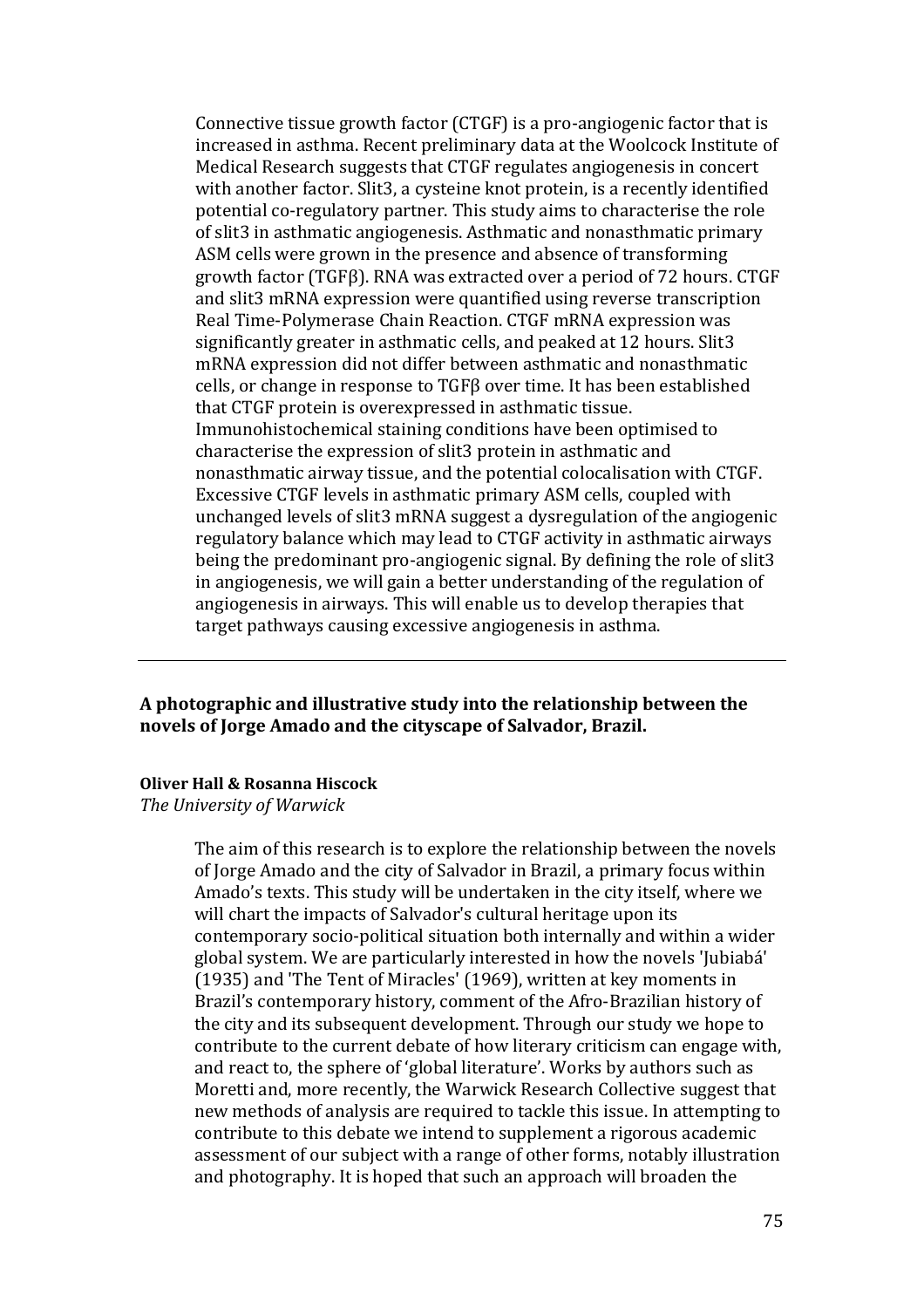contextual placement of our research, allowing us to situate it in a global context, as well as making our results more easily accessible.

## **Controlling organic device structure using light: a computational investigation**

#### **Sophia Ackling**

*University of Adelaide*

#### *Purpose*

The development of organic electronics has been subject to substantial research efforts in recent years. Organic devices, such as polymer solar cells and organic light-emitting devices, exploit the semiconducting properties of certain polymers. These devices show promise over their silicon counterparts in cost, flexibility and ease of production. Organic device fabrication depends on the ability to control the structure of the material on the micro- and nanoscale. Recent experimental research has found that this structural control is possible in one particular system due to an apparent change in solubility of the polymer under irradiation of light when in the presence of a dopant molecule. This change in solubility is thought to occur due by light-induced electron transfer between polymer and dopant.

### *Methodology*

The body of work presented here used computational modelling to explore the molecular mechanism underlying this light-induced charge transfer process and its consequent impact on solubility. The system studied was analogous to the semiconducting polymer P3HT combined with the strong electron acceptor dopant molecule F4TCNQ, which was<br>the prototypical system used for light-controlled patterning. A the prototypical system used for light-controlled patterning. computational technique called density functional theory was used to model the system.

#### *Findings*

Non-integer spontaneous charge transfer was observed to occur between a polythiophene molecule and an F4TCNQ molecule. The charge-neutral geometry was found to be higher in energy than the charge-separated state. The impact of polymer size on charge transfer and intermolecular distance was studied, and a longer, methyl-substituted polythiophene molecule was found to produce simulated absorption spectra that best matched experimental results. Inclusion of an implicit solvent was observed to induce near-integer charge transfer while still replicating experimental absorption spectra.

#### *Value*

This work begins to explain the light-induced charge transfer process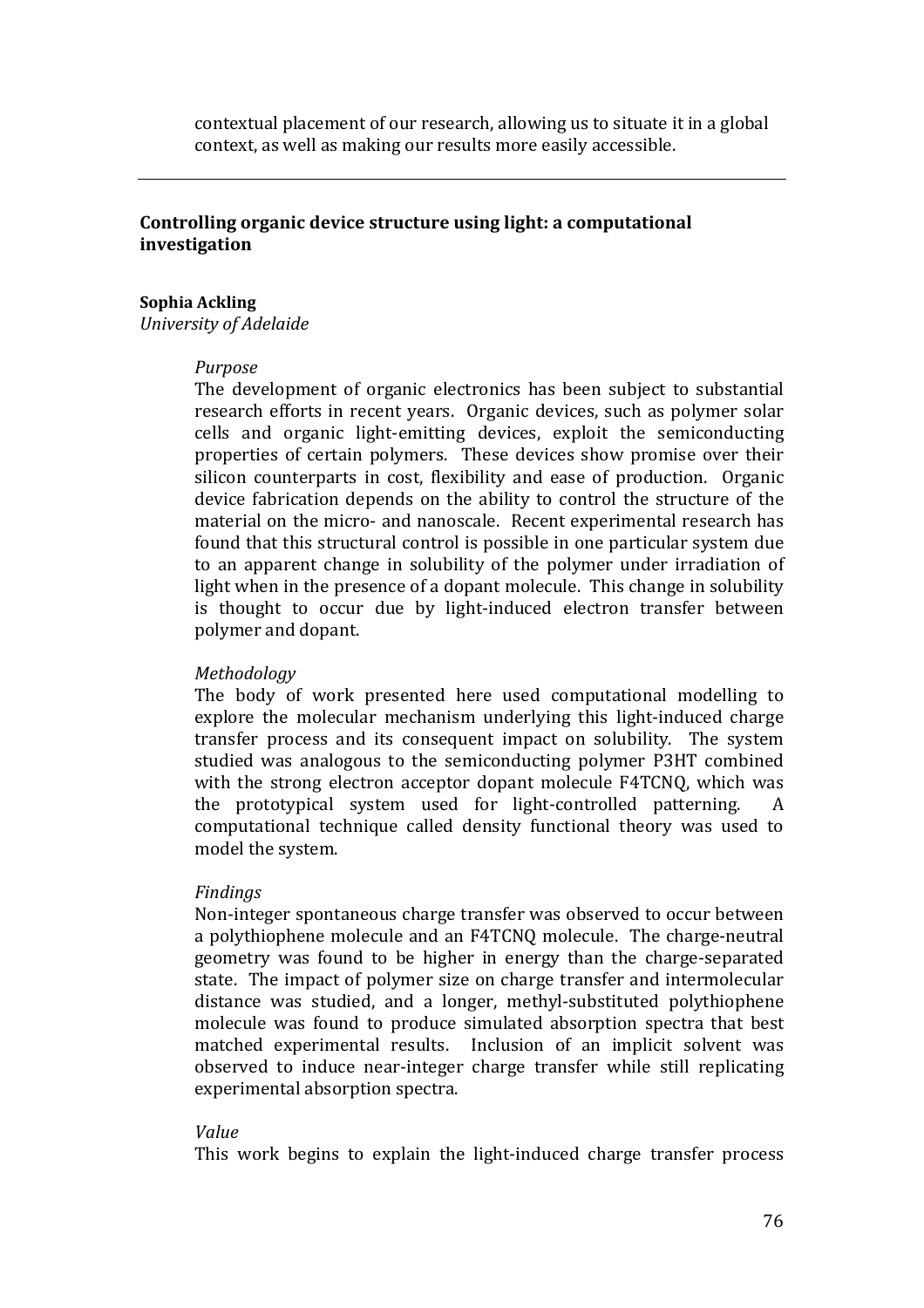between P3HT and F4TCNQ. Exploiting this process could lead to improved design of organic solar cells and light-emitting devices.

## **The role of pigment epithelium derived factor in pancreatic beta cell physiology**

## **Nikita Walz**

*Curtin University*

Pigment epithelium derived factor (PEDF) is a naturally occurring protein in the human body. It has several properties including cellular protection, via anti-inflammation and anti-oxidation properties. Diabetes mellitus is a major world health issue with an estimated 336 million individuals worldwide affected by this disease. Impaired insulin secretion by pancreatic β cells is a major contributing factor in type 2 diabetes. PEDF is associated with type 2 diabetes as it alters lipid metabolism and promotes insulin resistance. However the role of PEDF within the pancreas is unclear. In this study, we used rat pancreatic  $\beta$  cells to investigate the role of PEDF in insulin secretion, glucose and lipid metabolism. Materials & Methods: BRIN-BD11 cells were incubated for 24 hours, PEDF was added and the cells were cultured for a further 24 hours. We quantitated several parameters including insulin secretion, glucose consumption, and glycerol secretion (an indication of lipolysis). We performed a Western Blot to identify the presence of PEDF receptor at the protein level. Finally we measured glycolytic enzyme gene expression using qPCR. Results: Preliminary data indicated that administration of PEDF (100 nM) significantly increased chronic (24hr) insulin secretion compared to control group however there was no significant change at 10 nM concentration or supra-physiological levels. There was no significant increase in glucose consumption or expression levels of glycolytic genes, however there was a significant increase in glycerol secretion following PEDF treatment. In addition, we identified the presence of the PEDF receptor ATGL in BRIN-BD11 cells. Conclusion: PEDF can increase insulin secretion and lipid metabolism in β-cells, however glucose metabolism was not altered. PEDF shows promise, given its multifunctionality, to provide therapeutic intervention within the pancreas but also other organs and tissues in various diseases. A full appreciation of PEDF action could be lead to development of novel therapeutics.

## **Shedding Skins: (Re)claiming Cleopatra in the Post-colonial Context**

**Billy Barrett**  *The University of Warwick*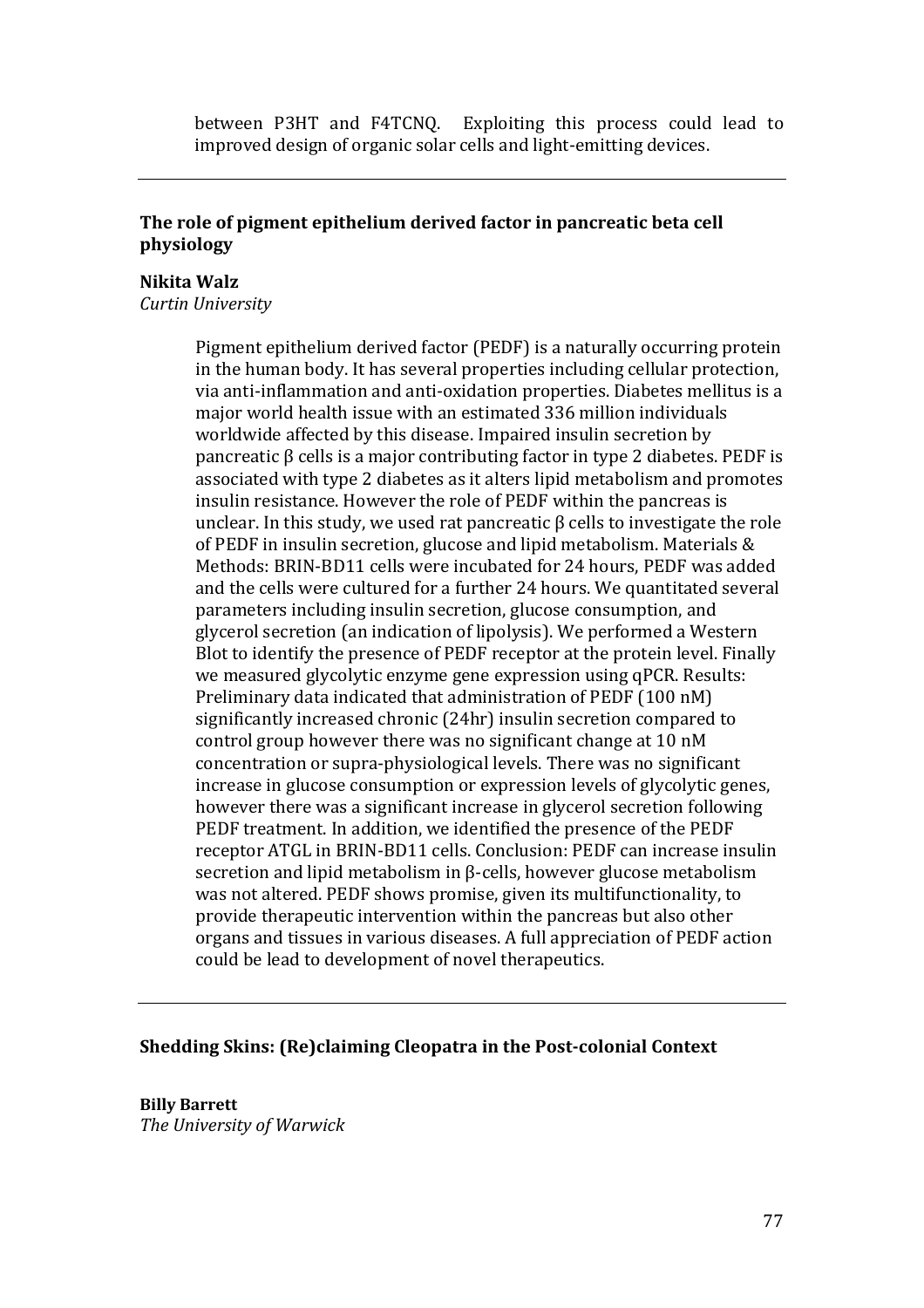This paper examines British theatre's practice of casting white performers as Cleopatra in Shakespeare's Antony and Cleopatra, despite critical evidence that he wrote her black.

I begin with the play-text, positing the queen as a site through which early modern anxieties about women and foreigners are performed through proto-orientalist tropes. Citing its racial signifiers and the era's association of Egypt with blackness, I suggest that this Other-ing is raced.

I demonstrate that the subsequent "blanching" of Cleopatra in performance has been legitimated through claims to historical authenticity, but shares a symbiotic relationship with her co-option as a white cultural icon in mass media. I contrast this with the simultaneous claim that diasporic black culture stakes to the queen in its own representations.

Finally, I consider how Tarell McCraney's 2013 production at the RSC – in which Joaquina Kalukango played the theatre's first black Cleopatra – operated as a post-colonial response to the play-text, its performance history, and the culture wars over the last pharaoh. I argue that in resetting the play in colonial Saint-Domingue during the Haitian Revolution, McCraney foregrounded its racial tensions and contributed towards opening the title role to black actors. However, I counter that this directorial concept was framed with the discourse of novelty and unique authorial vision – ultimately containing and re-Other-ing black Cleopatra. I propose that mainstream theatre should embrace a custom of reserving the role for black performers, to better serve the play-text and for a more inclusive practice of representation.

**How do Courts, when faced with the extra-judicial appointments of their Justices, ensure that these roles do not undermine public confidence in the Judiciary?** 

**Joel Lisk, Rebecca Slimming, Angas van Balen & Jessica Wakelam** *The University of Adelaide*

## **Purpose**

Public confidence in the Judiciary is essential for the effectiveness of Courts in upholding the rule of law. Maintaining respect for the Justices and Courts in which they serve is essential to the Australian legal system.<sup>[17]</sup> It is common practice for the members of State and Federal Courts to be appointed to extra-judicial roles, commonly known as *persona designata* appointments. This paper examines how the Courts scrutinise the extra-judicial appointments of Judges to determine whether these roles could undermine the public confidence vested in the judiciary, invalidating those appointments which do.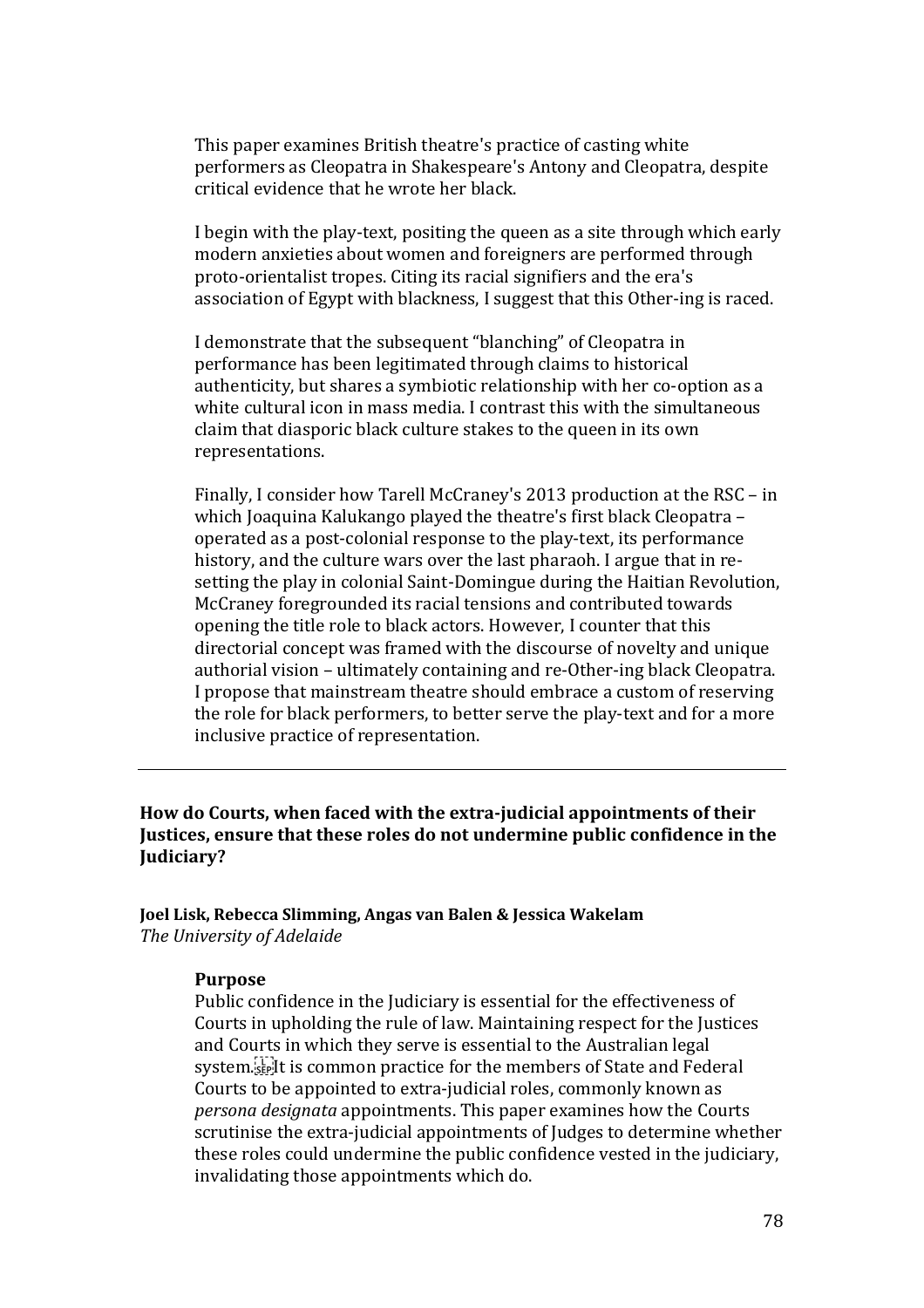### **Methodology**

This paper examines and critiques the Court's reasoning in decisions resolving challenges to the appointment of Justices to *persona designata*  roles, and analyses the opinions of public law academics and practitioners in order to define the strengths and weaknesses of current approaches.

#### **Findings**

Our analysis suggests that there are robust criteria for determining whether an extra-judicial appointment will undermine the public confidence in the Court at a Federal level. The State level is much more ambiguous. A unification of the State and Federal principles would solidify the test for public confidence in the Judiciary and better protect the rule of law in Australia.

### **Social Implications**

If extra-judicial appointments are not scrutinised, the ability of Courts to enforce the rule of law may become compromised by a loss of public respect, reducing their capacity to make reputable determinations and to administer the law. This is what these tests seek to prevent.

### **Originality/Value**

The paper critiques and compares the two approaches (Federal and State) to extra-judicial appointments, providing an analysis of the legal merits and failings of each, while giving insight into the area of *persona designata*  and how public confidence in the Courts is protected by the Courts themselves.

## **Women in STEM at the ANU**

# **Katie Ward, Allisa Li, Meaghan Powell, Jonathan Tjandra**

*Australian National University*

The perceptions, attitudes and experiences of students regarding the gender culture in STEM (science, technology, engineering and mathematics) subjects at the Australian National University were investigated in order to improve the student experience. Results were collected through quantitative data analysis and a qualitative survey was distributed throughout ANU. The quantitative survey showed that the gender distribution varied across STEM subjects. There was an approximate gender balance (equal male and female students) enrolled in environmental science, chemistry and science communication. There were more female than male students in biology and psychology subjects where as in mathematics, physics, computer science and engineering, there were more male students than female students, with approximately a ratio of 80% male to 20% female. A qualitative survey was conducted and distributed to all the ANU students as well as other universities to investigate the perceptions and attitudes of the students enrolled in these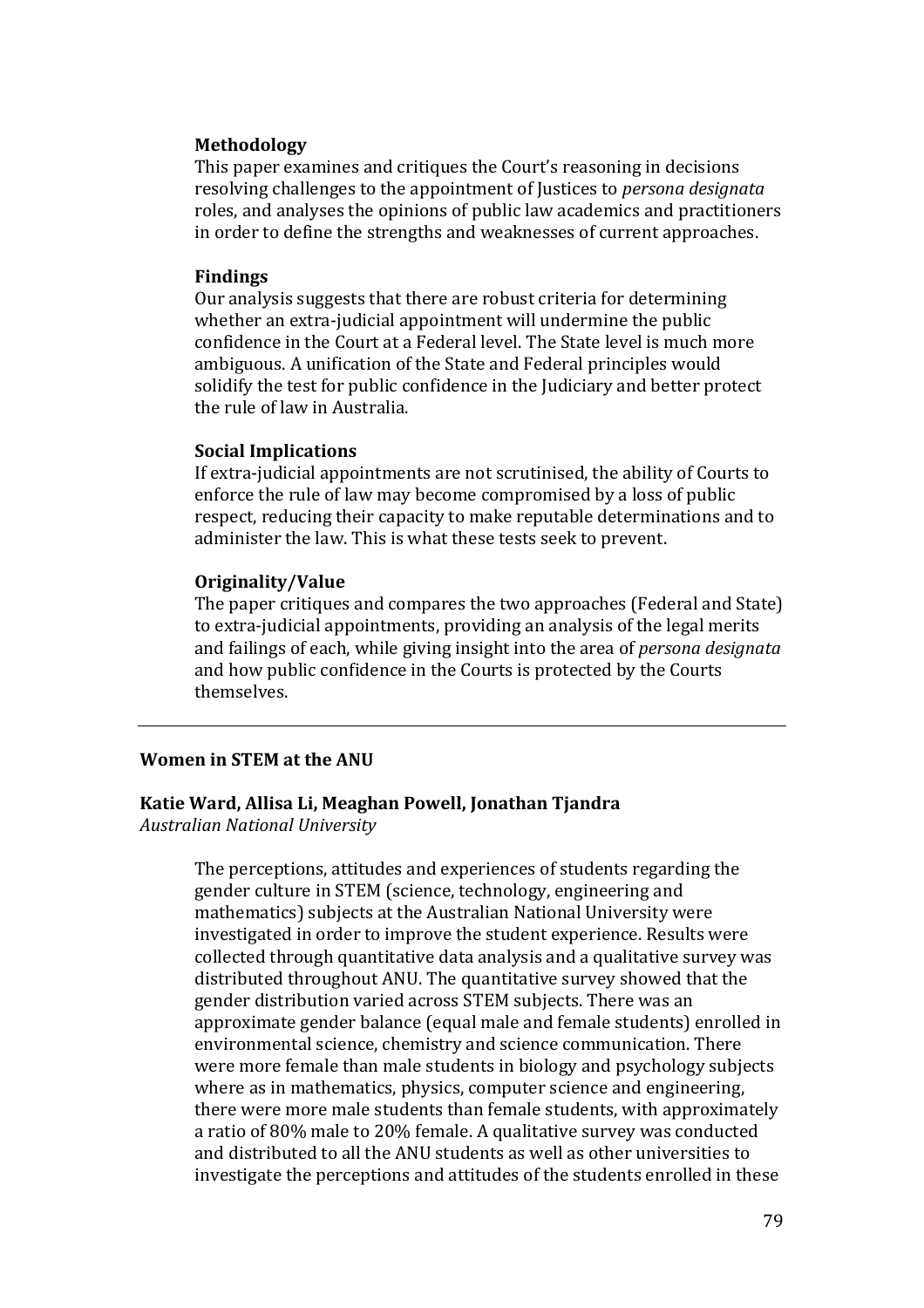courses. The survey was distributed via social media and the ANU email and received over 1000 responses, 95% of which were from the ANU. The survey showed that almost 50% of female students have felt uncomfortable or isolated in their study environments due to their gender as opposed to males in areas that were typically more male dominated. Short responses written by students revealed that there is a serious issue of sexism and passive harassment within STEM courses at the university. Three strategies are recommended to the university to improve the STEM student experience to actively recruit, promote and retain females in STEM. First, introduce support networks for women in STEM to enable students to interact with each other, role models and mentors. Secondly, achieve a gender balance in STEM lecturers and tutors. Thirdly, introduce initiatives such as STEM challenges that are aimed at high school students so to recruit the younger generations.

## **Testing the Efficiency of Bharati: A Universal Script for Indian Languages with Second Generation Indians in Australia**

#### **Deepika Rajamanickam**

*The University of Western Australia*

India, a country that epitomizes multiculturalism is known to teach in 58 different languages at schools using a dozen major scripts. Though the country once boasted about this linguistic complexity, people have since found that it poses barriers to effective communication. To overcome this, a unified script that can convey information in all Indian languages should be put to use as picking one script out of the existing scripts can be difficult due to serious political and social barriers. Bharati is a simple, unified script for most Indian languages developed by Chakravarthy, a neuroscientist. Bharati characters are designed that their visual form strictly reflects their phonetic identity, unlike other Indian alphabet systems where the phonetic identity of characters is not strictly reflected in their visual form. The present study aims to show the efficiency of Bharati over Devanagari scripts (Hindi) in a second generation Indian population in Australia. These participants will be taught Bharati and Hindi in two training sessions. The correctness in capturing the sounds and the increment in performance over two training sessions will be analyzed to compare the efficacy of both scripts. It is hypothesized that the Bharati script can be learned quicker and more accurately than the conventional Devanagari script. If the hypothesis is supported, the design principles of Bharati can be utilized for the unification of other South Asian languages. The results will also be presented to the Indian Education ministry, proposing the introduction of Bharati script in Indian schools.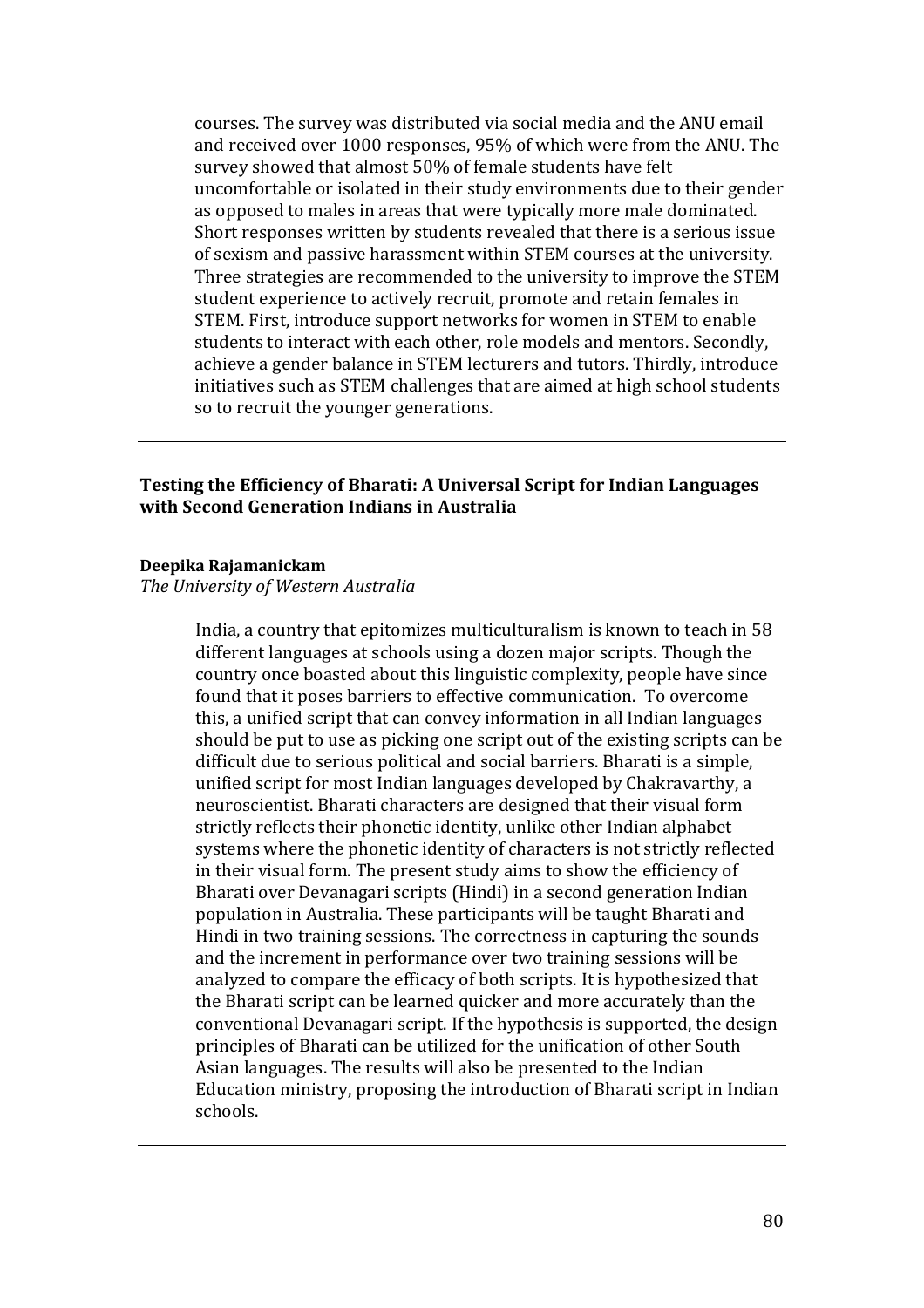## **Friend or Foe: Separate Visual Processing for Ingroup and Outgroup Faces**

## **Zoe Purcell**

*Macquarie University* 

Visual adaptation is a non-invasive technique used to examine the neural processes underlying visual phenomena. Adaptation studies have demonstrated that we process faces of people from our own race separately to faces of people from other races. However, categorising faces by race typically involves both physical and social differences. The present study therefore examined whether contingent adaptation can occur for faces that are categorised using only social information. The study demonstrated that categorising faces as belonging to one's ingroup or outgroup can facilitate separate neural processing.

## **Pepper spray, neoliberalism and the law: An analysis of civilian self defensive pepper spray use in Australia**

## **Aprill Miles**

*Macquarie University*

In recent years there has been much academic discussion on the use of pepper spray by police, especially analysis of its legal status. However there has been scarce analysis of this same issue in regards to civilian uses; even though there is evidence from legal records that civilians do seek to possess and use pepper spray for personal self defence. This paper seeks to address this lack of analysis by assessing whether or not pepper spray is legal for civilian self defensive use in New South Wales and the consequences of legal weaponised self defence. The methodology that has been utilised reflects the two part structure of the paper. The first part comprises of a comparative legal analysis focussed on weapons legislation and case law concerning pepper spray use in New South Wales and Western Australia. The case law comparison is based on the cases of Taikato v R (1996) 186 CLR 454 and Hall v Collins [2003] WASCA 74; as they demonstrate the legally dichotomous positions of self defensive pepper spray use by civilians in New South Wales where it remains illegal, and Western Australia where it is legal. The second half of the paper utilises a literature review that explores the neoliberal politics surrounding weaponised self defence and its consequences, particularly the issues of victim blaming and continued responsibilisation of the citizenry in terms of crime prevention. With these issues in mind, it is clear that it may not be wise to legalise pepper spray for general civilian use. However should any new cases of self defence with pepper spray appear in New South Wales courts, the Western Australian position on the criteria for self defence should be applied!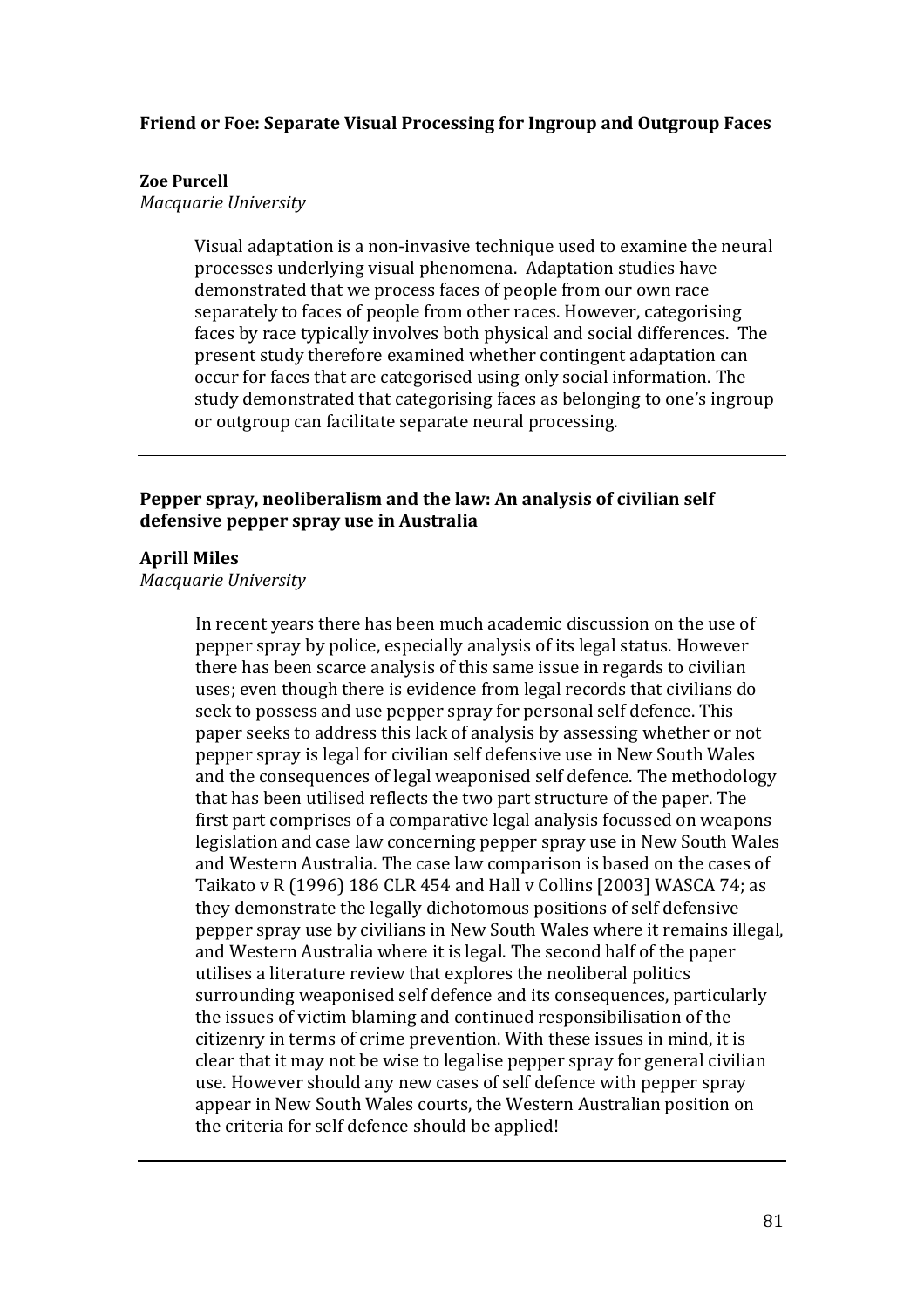## **The Battle of Teutoberg Forest and Roman Vulnerability to Ambush**

### **Daniel Morgan**

*The University of Newcastle*

Centuries since they faded from existence, the Roman legions still retain a reputation as one of the most effective fighting forces in history. However, they did suffer the occasional defeat. One of the most notorious of these was the total annihilation of a field army under Publius Quinctilius Varus, governor of Germania, in AD 9. This defeat not only affected the morale of the Emperor Augustus and the imperial family, but it had a permanent effect on Rome's imperial policy in Germania, as it seriously curtailed its expansion across the Rhine for the rest of the Empire's existence. Varus was blamed by Augustus for the debacle, but there were a range of factors, aside from poor leadership, that might have contributed to the defeat. There are several earlier examples of major defeats of Roman legionaries in similar settings: by the Samnites at the Caudine Forks in 321 BC, by the Boii during the Punic Wars, by the Eburones in 54 BC, and there were reversals in Germania itself prior to AD 9. By setting the defeat of Varus in a broader context of Roman military losses through ambush, I will show that his defeat was perhaps not entirely unexpected, as there was a specific set of circumstances under which the Romans were susceptible to less sophisticated foes. To expose these, I will focus on aspects of accounts of several Roman defeats as depicted by major ancient writers (e.g. Polybius, Caesar, Velleius Paterculus, Livy, Tacitus, and Cassius Dio), and I will also make reference to archaeological and topographical evidence.

# **Il prete e il mangia-preti: the unlikely friendship between archaeologist Luigi Pigorini and Bishop Rosendo Salvado (1867-1884)**

### **Lucy Davidson**

*The University of Western Australia*

This paper explores the interaction between the Australian missionary project and 19th century European science, by examining the correspondence between Bishop Salvado, founder of New Norcia mission in WA, and Italian scientist Luigi Pigorini, a leader in the nascent discipline of prehistoric archaeology in Italy.In 1846, Spanish monk Rosendo Salvado arrived in the recently formed Swan River colony on the west coast of Australia. He lived nomadically with the Aboriginal Yued people, before founding a mission, which became internationally renowned for its almost unique success. In this period, Luigi Pigorini was emerging as the central figure of the new science of prehistoric archeology in Italy, a field of great political and ideological significance, especially regarding the legitimisation of the Italian nation.Pigorini's archaeological work led him to propose a novel, controversial theory of prehistoric human migration and cultural development on the Italian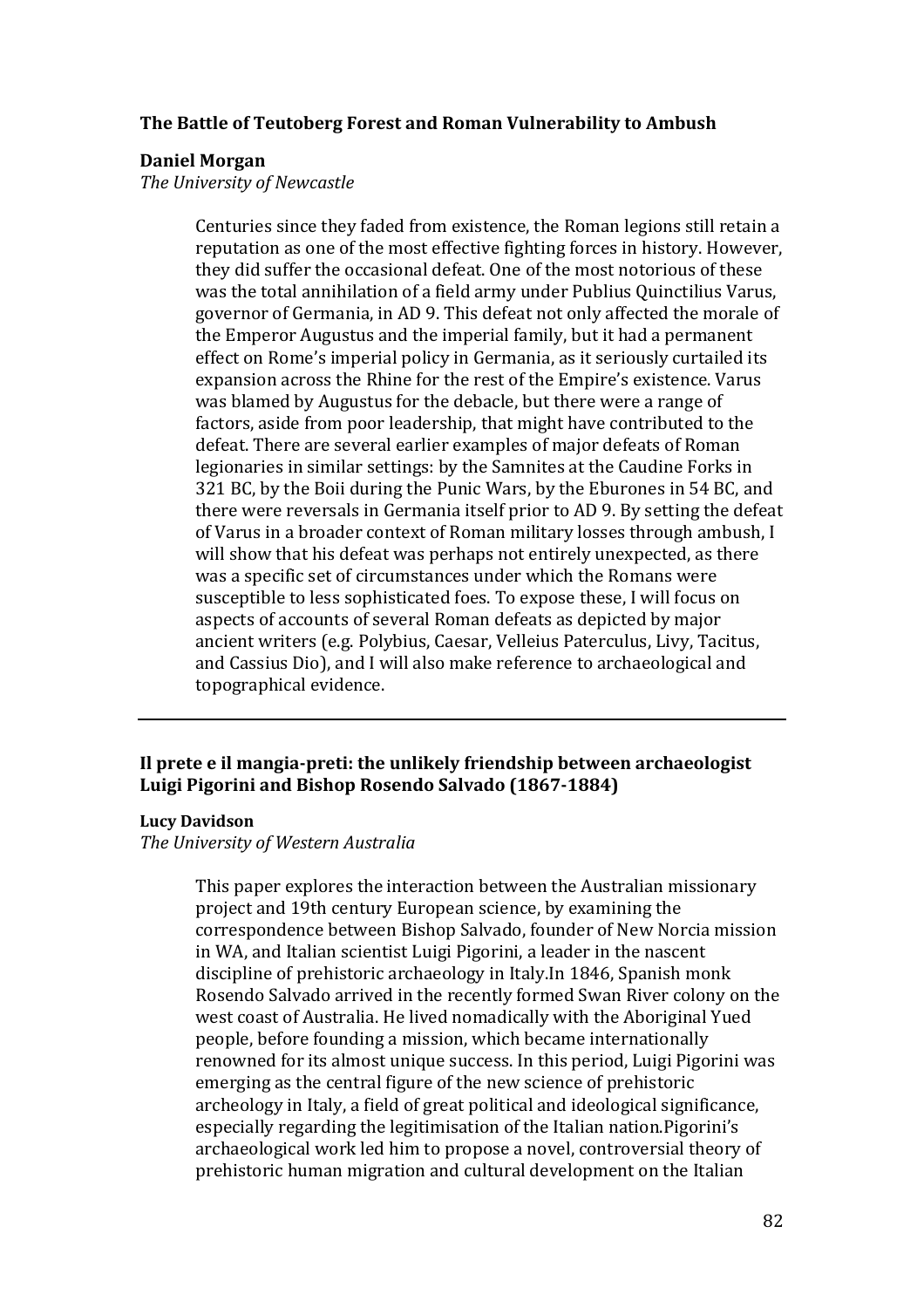peninsula. Salvado's first-hand experience with an Australian Aboriginal people, considered at the time by Europeans to be the least developed form of humanity in the world, was therefore of great interest to Pigorini, as the prehistoric Italian ancestors about whom he had theorised were thought to resemble the Aboriginal people. Pigorini was at the forefront of European scientific endeavour, and the insights into Aboriginal culture shared with him by Salvado often challenged prevailing European beliefs. This correspondence may well have had a significant impact on the development of European ideas about race whilst facilitating the development of national identity in Italy.

## **A Spell from the Papyri Graecae Magicae: New perspectives on gender relations and justice systems in late antiquity**

#### **Erica Whye**

### *The University of Newcastle*

Papyrology is an under-represented field in the Humanities, particularly the study of the *Papyri Graecae Magicae* (*PGM*). This collection from Graeco-Roman Egypt is a compilation of spells and rituals dating from 4th Century BC to the 4th Century AD and is believed to have been the personal handbook of an ancient magician. While receiving limited attention, particularly in Australasia, the *PGM* reveals substantial information on Graeco-Roman cultures over a period of 800 years. This paper sheds new light on the practice and motivations behind ancient magic through examination of a specific spell: *PGM* VII 593-619. This particular spell (*circa* 4th Century AD) has been labelled "Attraction of an Ungovernable Woman with Lamps and Slander" (Ogden 2009: 234), and has been categorised as an *agoge* (an erotic spell). One of many such spells in the collection, *PGM* VII 593-619 would have been copied by the magician and sold to individual customers to perform. This scholarship originated in a research project on the *PGM* that entailed a detailed analysis of one chosen spell. The methodology employed was a close analysis in regards to aspects such as patterns, motifs and symbolism in addition to the specific materials used in the spell to consolidate extended research to reveal power-play as a significant theme and purpose. Preliminary findings suggest that this approach to an individual spell from the *PGM* allows for a much more thorough and deeper extraction of valuable information about issues in antiquity that would have been overlooked in future research in this area. This research explored the unique patterns and structure of this spell neglected by other scholars and has discovered embedded traits previously thought to be exclusive to justice spells. By challenging general assumptions this research has unearthed a unique hybrid category where a judicial spell employs the elements of an erotic spell. This hitherto unexplored connection between Graeco-Roman systems of justice and personal revenge reveals more complex motivations behind ancient magic than previously thought and sheds new light on how the ancients viewed gender relations. To the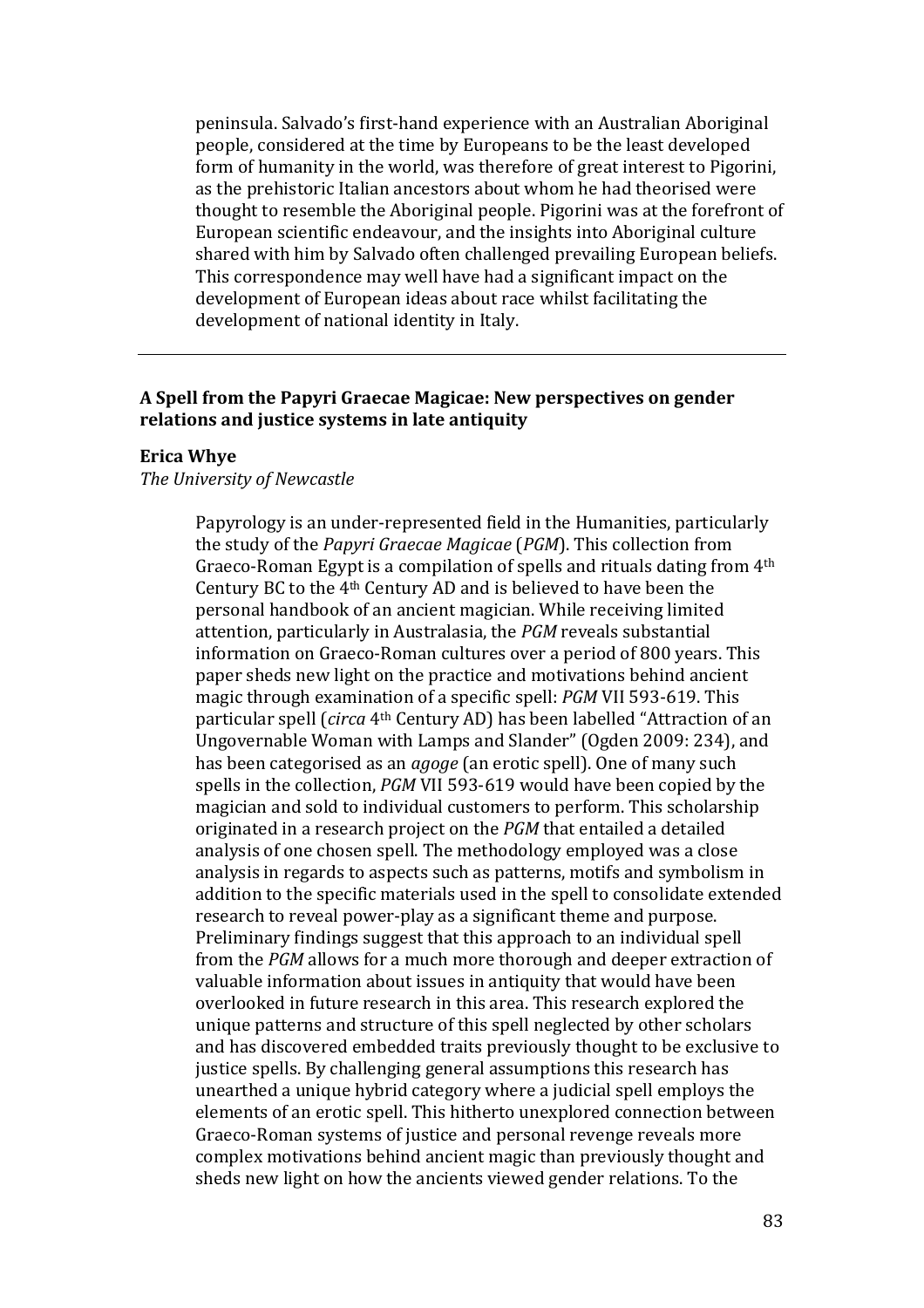Greeks of late antiquity, for example, when women were gaining more autonomy, we can see male attempts to reinstate power and disempower the female.

## **Delayed release drug delivery from self-assembling peptide hydrogels to treat traumatic brain injury**

### **Jonathan McPhail**

*Australian National University*

Recovery after traumatic brain injury (TBI) is greatly hindered by the formation of a scar that, if persistent, prevents repair of the injured region. When other organs in the body are injured, there are three stages of response that eventually lead to repair. The first stage is clean-up; debris and material foreign to the area are digested and removed. The second stage is scar formation; the injury site is closed and any remaining damaged tissue or foreign material is sealed off by the scar, similar to a scab forming after a scratch to the skin. The final stage is tissue remodelling; normal function is returned to the injury site, however, sometimes scars do remain after more severe injury. This is analogous to what occurs in the brain after chronic TBI, however, a persistent scar in the brain inhibits normal function and can lead to permanent brain damage. To overcome this barrier to repair, biomaterials such as selfassembling peptide (SAP) hydrogels have been investigated. They have the ability to fill the injury site, providing support to surviving cells, and provide drugs to control initial scar formation. They can also assist in tissue remodelling and repair, and hence, have the potential to overcome permanent brain damage as a result of TBI. Using these SAP hydrogels in conjunction with long polysaccharide chains, we hope to delay the release of these reparative drugs by 3 days, a critical time-point in the recovery process of the brain. Samples of a supernatant incubated on drug-loaded gels were taken daily for a week following loading, then an enzyme-linked immunosorbent assay (ELISA) was performed to quantify the amount released each day. We hope to further develop this promising technology for implementation in traumatic brain injury models in vivo.

### **Dysregulation of Glucose Metabolism in Haemochromatosis Model Mice**

#### **Robert Harvey**

*Curtin University*

**Aim:** Investigate biological energy production in haemochromatosis mouse liver.

**Background**: Changes in body iron status may lead to anaemia or ironoverload. Therapies are available; however, if left untreated, prolonged alterations in iron levels may lead to heart and liver disease. The genetic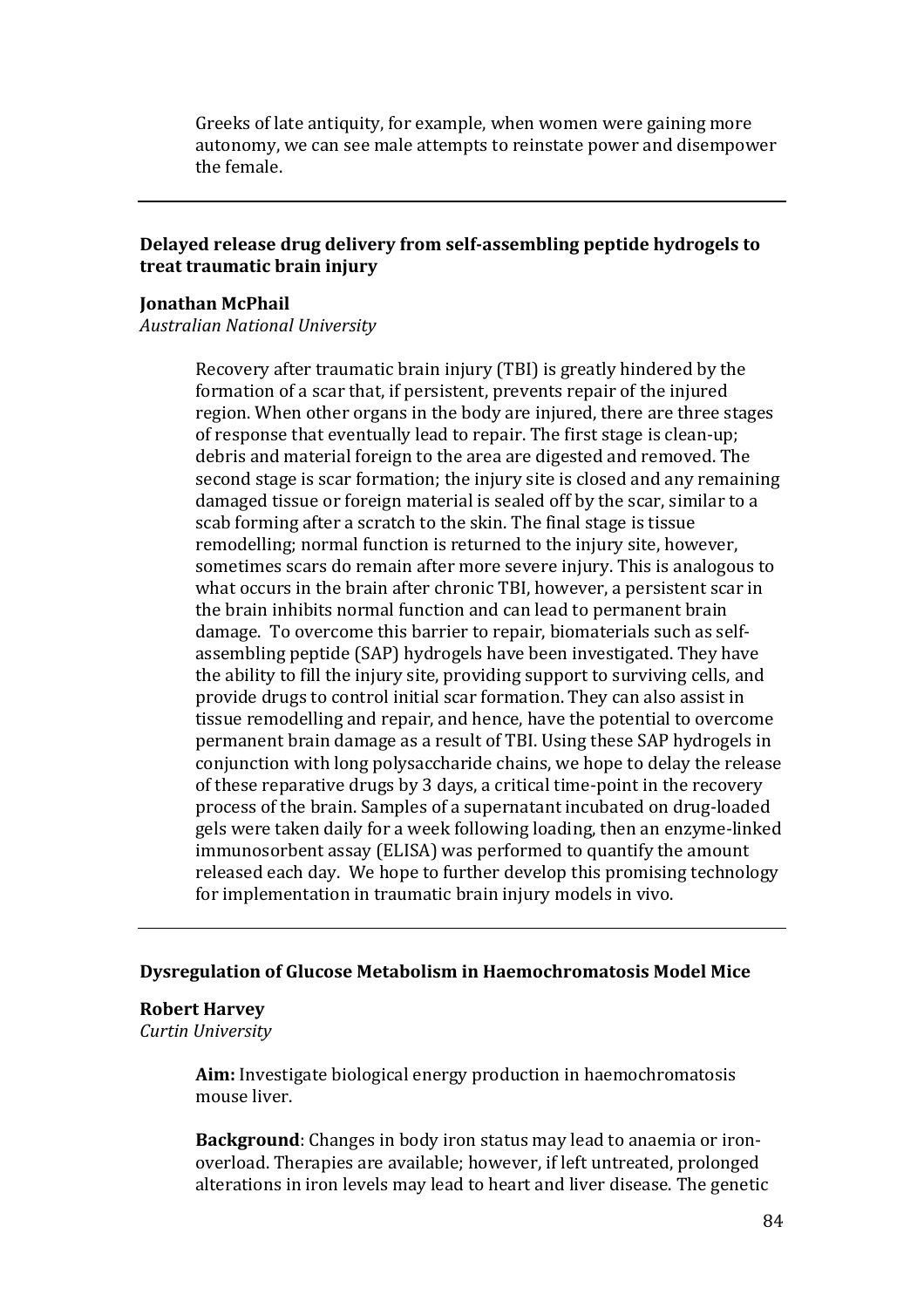disorder Hereditary Haemochromatosis (HH) may result from mutations in several genes, leading to liver iron-overload with variable penetrance. Type 2 Diabetes Mellitus (T2DM), an endocrine disorder, affects an increasing Western and Asian cohort, and is linked to high fat-sugar diets. Recent evidence shows extended periods of high iron stores may lead to insulin resistance and pre-diabetes. However, association of HH gene mutations to T2DM remains controversial.

**Methods:** Livers from three male mutant mouse models (Hfe-/-, TfR2Y245X, and Hfe-/-xTfR2Y245X double mutant) and two controls (normal iron: 0.01% iron, and high-iron: 2% iron) were harvested at 10 weeks. RNA was extracted and reverse transcribed. Gene expression was determined using Qiagen's Glucose Metabolism RT2 PCR array. Animal procedures were approved by the Animal Ethics Committee of the University of Western Australia.

**Results:** Genes encoding regulatory enzymes in gluconeogenesis were significantly down-regulated compared to normal wild-type: glucose-6 phosphatase down 5.8-fold, fructose bisphosphatase down 2.0-fold and phosphoenolpyruvate carboxykinase down 2.5-fold. However, no change in glycolytic regulatory gene expression was seen. Many tricarboxylic acid (TCA) cycle genes decreased significantly compared to normal wild-type, including succinate dehydrogenase down 2.0-fold and aconitase down 2.5-fold, suggesting a decrease in energy (ATP) production.

**Discussion**: Down-regulation of gluconeogenesis and TCA cycle coupled with unchanged glycolysis may result in shunting of acetyl-CoA into other pathways. Reduced TCA gene expression suggests reduced energy production, which is consistent with lethargy commonly reported by HH patients.

**Conclusions**: Changes in the levels of genes seen in mice with HH suggest a link between HH and disorders of glucose metabolism.

## **How are authors of Japanese manga revolutionising the use of loan words in Japanese society?**

## **Jodie Langford**

*Monash University*

Over the years gairaigo (translated as  $\hat{a}\in\hat{a}$  loan words $\hat{a}\in\hat{a}$ ), have been considered problematic by Japanese scholars and the general public alike. With the influx of gairaigo from languages such as English into the Japanese vocabulary, some scholars have taken a new approach, looking at the phenomenon in terms of how it is actually impacting language use. Previous research has looked extensively at how gairaigo are presented in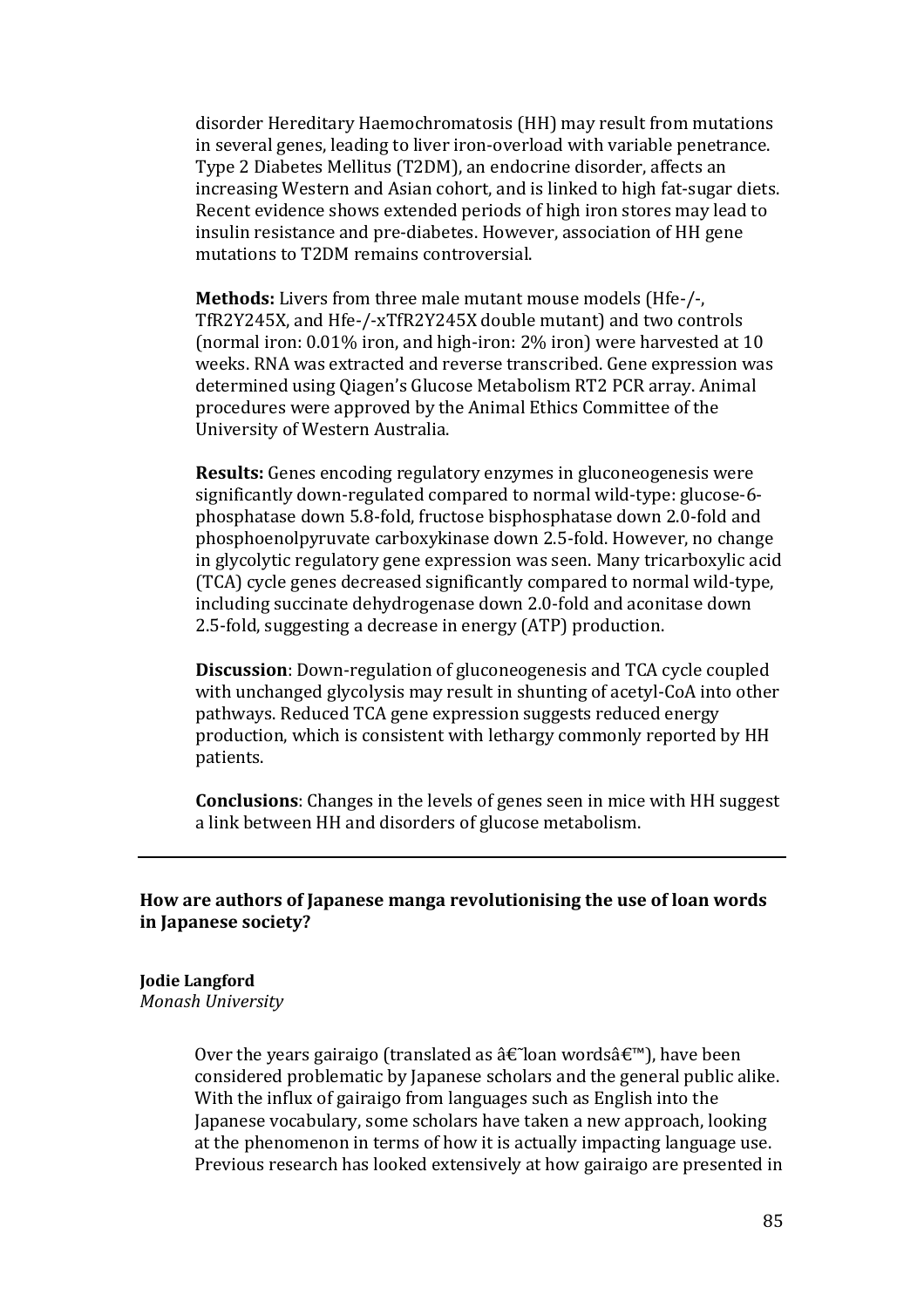the media (Tomoda, 2009). Despite this, with nonconventional uses of Japanese orthography use on the rise, as described by Tranter (2008), there are new openings for these words to be presented in innovative ways, and for authors to use new methods and orthographic styles to assist in understanding the use and meaning of these gairaigo.

One of the biggest sources of gairaigo and the most well-known medium for nonconventional language play is manga comics. Within the genre of manga itself there are different methods authors use to convey gairaigo to the reader through orthographic and other choices. These choices can translate the word, give another meaning to a word and sometimes just spell the word out phonologically to the reader. This, in combination with footnotes and pictures, gives a great depth of understanding of the words and their meanings. With these tools, manga is a vital source through which people in Japan can access new conventions and fun ways to develop their English vocabulary.

#### **The Retention of Tracking Devices on** *Cassiopea Jellyfish*

### **Shelby Simpson**

*Griffith University*

*Cassiopea* Jellyfish (common name: Upside-down Jellyfish) are found in sandy or muddy inshore ecosystems. Although the distribution and role of *Cassiopea* Jellyfish has been investigated using methods such as shoreline surveys and visual counts, the depth distribution of the species remains unknown. With the development of new technology, Time-depth Recorders (TDRs) are able to be used to record the vertical movement of *Cassiopea* within the water column. This study aims to determine how best to attach a TDR (model: CEFA G5 Longlife) to *Cassiopea* Jellyfish. By determining their migration patterns, the species can be better understood to highlight their role within their preferred ecosystem.

To conduct this experiment *Cassiopea* Jellyfish of various sizes were collected from Lake Magellan, Sunshine Coast, Queensland and transported to a lab on the Gold Coast where they were kept alive in an artificial environment. For the purpose of this experiment, 'dummy devices' were moulded out of plasticine and Styrofoam to match the dimensions and weight of the *CEFA G5 Longlife* TDR. The three methods trialled were as follows. Method 1: directly gluing the device to the underside of the Jellyfish using a water-proof superglue; Method 2: attaching the device via a piece of nylon stocking tied loosely around the peduncle of the jellyfish; Method 3: securing the device to a cable tie and then connecting the cable tie around the peduncle. The total sample size for this experiment was 45.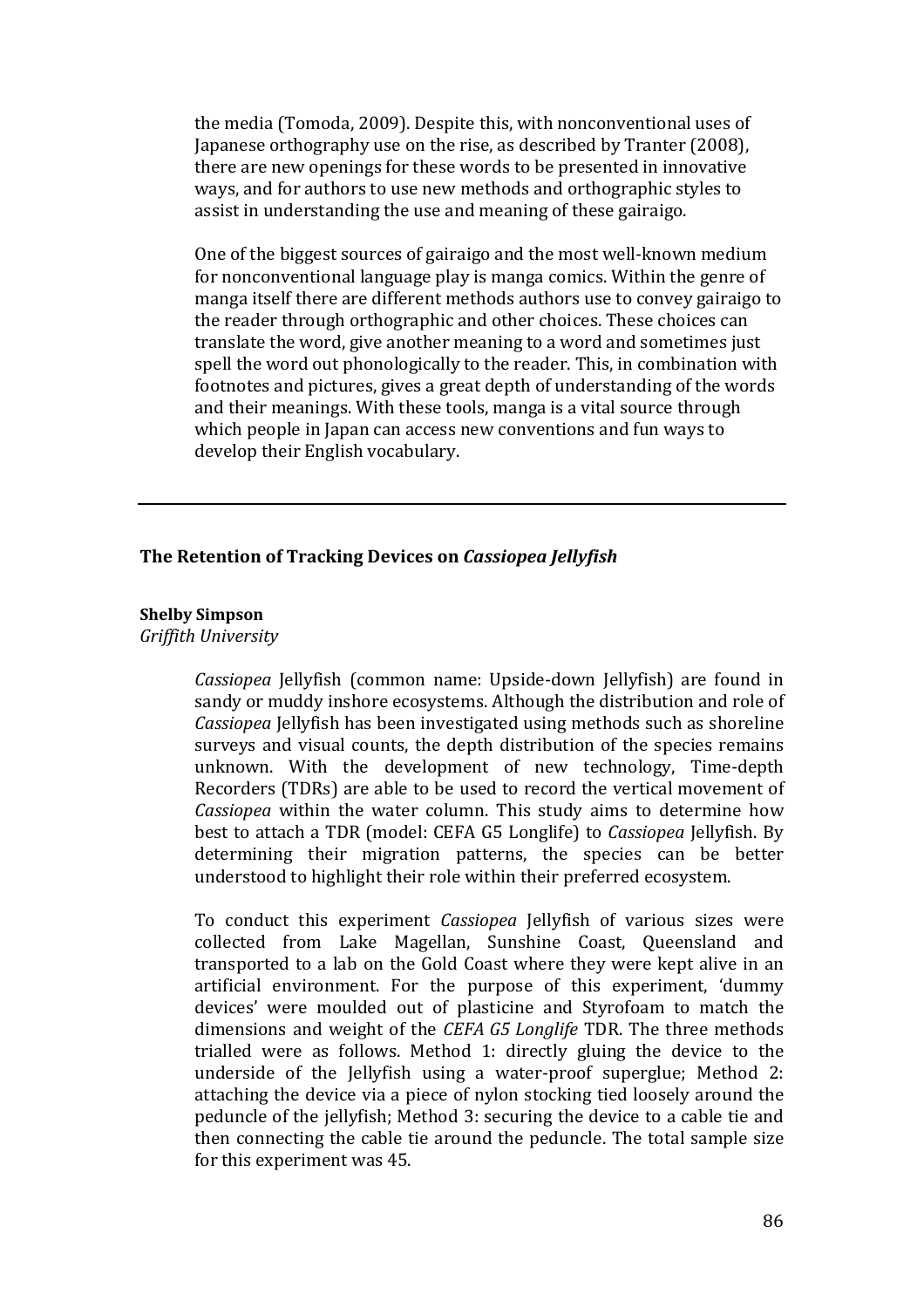From the results of this trial, Method 1 and 2 were unsuccessful due to severe tissue damage caused during the trials. However, Method 3 was determined to be the best method as it was longest retained and caused no tissue damage. It is recommended that any future studies use this method to track the movement of Cassiopea Jellyfish.

## **How can biomimicry-based computational design support ecosystemspecific innovation in architectural design at Merri Creek?**

### **Laura Williams**

The University of Melbourne

The investigation of the capabilities of architectural workflows to engage with dynamic and hybrid ecosystems is significant in the conditions of anthropogenic degradation of natural habitats and significant in the context of Merri Creek where surface water pollution has been identified as one of the major concerns. Research question: How can biomimicrybased computational design support ecosystem-specific innovation in architectural design at Merri Creek? Methodology: To answer this question, the project engaged speculative design (Dunne & Raby, Speculative Everything, 2013) and redirective design (Fry, Design Futuring, 2008) research methodologies to expand the collective imagination on the futures of Merri Creek by developing an innovative design for an urban waterway filtration system. The investigation began with the analysis of case studies that exemplified biomimicry-informed computational design (VoltaDom at MIT 2011, ZA11 Pavilion in Cluj, Romania 2011) and demonstrated novel types of architecture that can be guided by quantifiable objectives. These precedents were reverseengineered using parametric modeling software in order to understand how computational tools can be used to simulate natural phenomena. The application of this preparatory research to a practical challenge began with an analysis of naturally occurring filtration systems. This analysis was then used to conceptualize a novel filtration system for an urban creek. To test the performance of this concept, multiple versions of the system were automatically generated from a parametric model and evaluated through a particle-based flow simulation. Techniques and artifacts of the project will be made available for discussion and analysis to the diverse stakeholders involved with the site (Merri Creek Management Committee, Friends of Merri Creek, local councils, planners, environmental campaigners, designers, users, etc.) via an exhibition at CERES (June 2015) and disseminated online. Conclusions: The project suggested future possibilities for design by demonstrating an innovative proposal tailored to integrate into living ecosystems.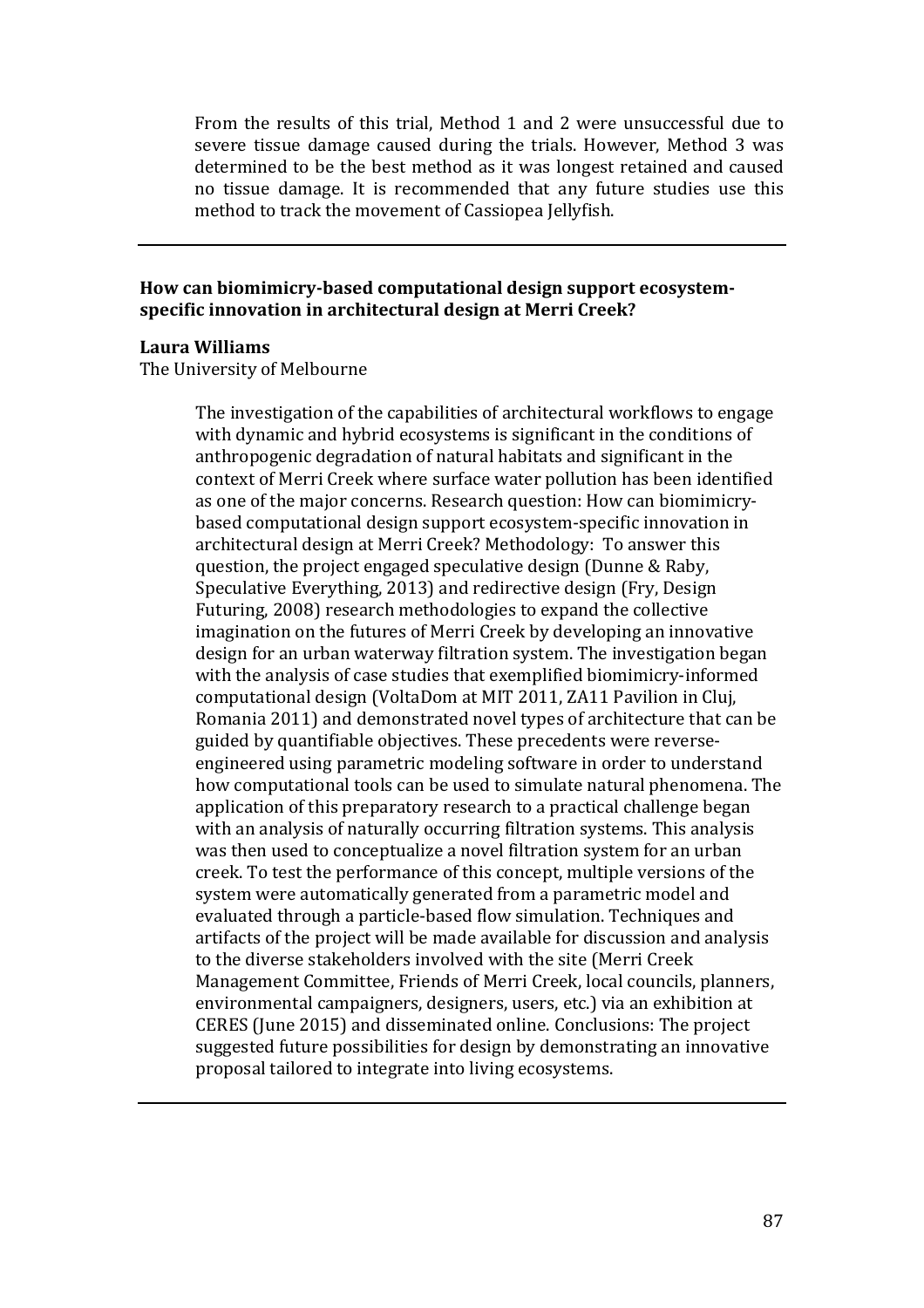### **Investigating the Google Scholar Effect**

### **Jie Zhu**

*Macquarie University*

The purpose of this project is to investigate citation accuracy in the business ethics field based on the "Google Scholar Effect". Supervisor: Dr. Johannes Dumay (Macquarie University, Department of accounting and corporate governance), Alexander Serenko (Lakehead University, Canada). Project: This study will extend the investigation of the phenomenon of the Google Scholar Effect to the business ethics discipline. The Google Scholar Effect is defined as a situation when older academic publications continue being cited because of their appearance in the top rankings of Google Scholar because researchers believe that journal reviewers and editors expect to see these citations, regardless of their actual fit and contribution to their publications. Thus, it is hypothesized that many citations are ambiguous or false citations. Methodology: In the project, 400 references are randomly selected from three major business ethics journals, Journal of Business Ethics, Business Ethics Quarterly and Business & Society from 2005 to 2015. After this, the researchers analyse the articles to determine if the source article is correctly cited. Preliminary conclusions: It is argued that the Google Scholar effect is at least partially responsible for the continuously growing number of citations to the well-cited business ethics articles. Additionally, a growing number of citations are ambiguous or false. Therefore, it is questionable why these articles should be so highly cited because they become more popular through a virtuous cycle of citations. Because of the popularity of the articles, we need to question their contribution and whether or not researchers are citing for the sake of citing, rather than using critical analysis of the previous literature to develop robust research questions and projects.

## **Multiple Voices, Multiple Selves: A study of the influence of alternative identity performance on Japanese as a second language learners in Australia**

#### **Breanna Osborn**

*Monash University*

Identity has become one of the most vibrant research areas within the field of Second Language Acquisition with increased significance placed upon post-structuralist understandings of identity, unstuck from rigid reference points. The current study explores Japanese as a second language learner identity in Australian university students. In particular it focuses on how Japanese speakers negotiate their second language identity, and how affirmation of their second language speaker identity increases learners investment in acquiring Japanese as a second language.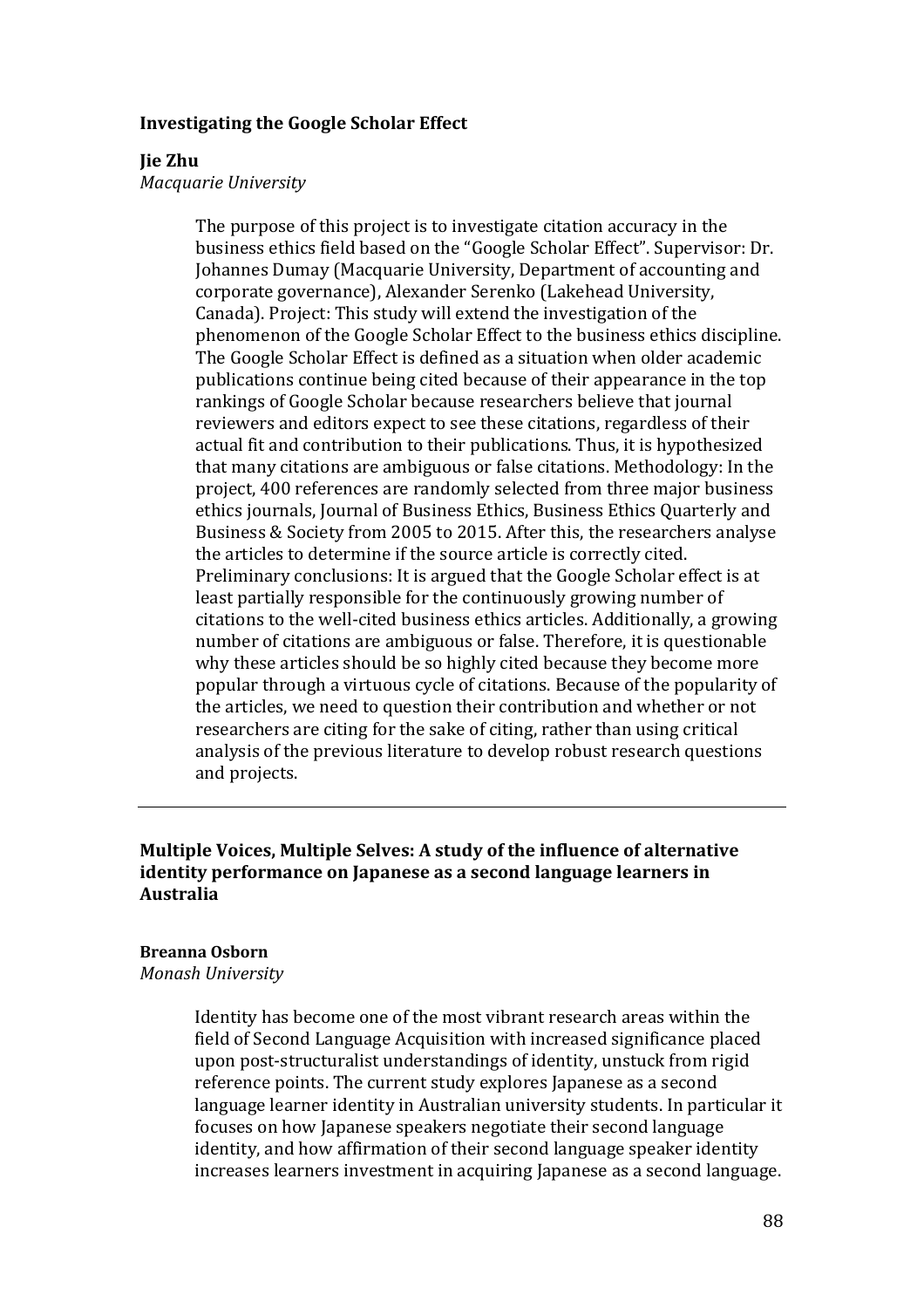A significant outcome of this study observed students performing alternative identities accessible in Japanese language that are contradictory or inaccessible in their first language speaking context and the resultant impact of learner affect towards Japanese language.

Ethnographic semi-structured interviews were conducted with students currently studying Japanese at university. Participants reported changes in affect, extroversion and investment in Japanese language learning and use when engaging with their 'shadow' Japanese speaking identities. These identities included divergent gendered identities, kawaii (cute), otaku (nerd) and other identities that were either stigmatised or inaccessible in their first language context.

This study establishes that these identifies function as motivating Japanese language learners to aspire to their ideal second language self and use Japanese language to integrate with and legitimize their membership of particular communities of practice. Pedagogical implications of the study are identified as to how teachers can harness this sort of motivation in and outside of the classroom, as well as the necessity to further tease apart language and environment in light of these findings.

## **Keeping Managers in the Not for Profit Sector: what kind of passion sustains employment?**

## **Ronelle Toop**

## *Edith Cowan University*

The Not-For-Profit (NFP) sector is commonly described as having issues recruiting and retaining talented employees. This phenomenon places additional pressure on employees in the sector and has a negative impact on NFP organisational performance. NFP organisations are often prone to voluntary turnover pressure due to poor remuneration, poor working conditions, and onerous duties (Colleran, Gilchrist, & Morris, 2010). The majority of research in the NFP sector has focussed on the retention of volunteers. However, this study will explore the issue of retaining employees within the sector, in order to improve longevity of tenure and subsequent organisational performance.

There is a lack of research into the motivation underlying the decisions of NFP employees to join the sector and to remain in the sector. The motivation to join the sector is often associated with altruistic behaviour, the desire of employees to care for others and the nobility of the work (Collaran, et al., 2010). However, the associated concept of work passion, an individual's persistence and emotional desire to gain positive work appraisals (Perrewe, Hochwarter, Ferris, McAllister & Harris, 2014), has had limited attention, but is also considered to be an important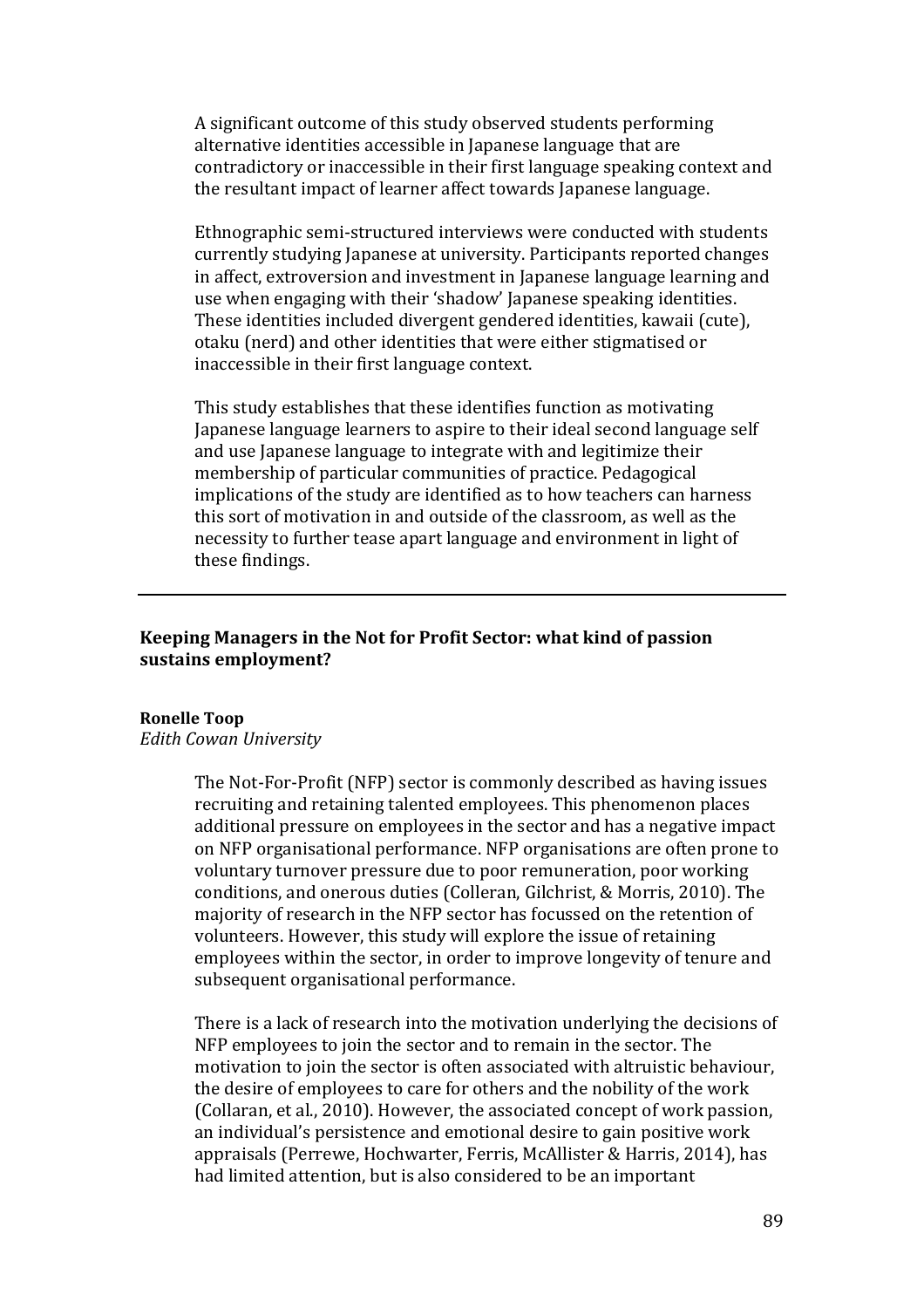motivational factor. This research examines these motivational factors and their relationship to remaining in NFP sector employment. The concept of 'Job Embeddedness' was used for this study as it has been described as a valid indicator when explaining the voluntary turnover of employees more effectively (Yang, Ma & Hu, 2011). Job Embeddedness is the notion that employees may become more deeply connected to their work due to a combination of organisational and community-related connections (Yang et al., 2011). A quantitative approach was used in this study using a self-completed survey questionnaire that was distributed to employees in four organisations producing 98 viable responses.

The analysis of the data collected consisted of descriptive statistics, oneway ANOVA and hierarchical regression. The results indicate that a variety of factors influence employees to remain in the NFP sector. However, the factors that appear to motivate employees to remain with an NFP organisation are harmonious passion and on-the-job embeddedness. The results highlighted issues that require greater focus within the NFP sector if retention is to be improved, and these include the lack of retirement and health benefits, promotional opportunities, benefits on the job, and poor remuneration. The findings suggest it is important for managers to understand what motivates employees within their organisation so they can generate strategies to improve retention and employee satisfaction.

### References

Colleran, N., Gilchrist, D. J., & Morris, C. L. (2010). Staff retention factors in the non-profit sector: An examination of a West Australian sector: An examination of a West Australian community organisation. Third Sector Review, 16(3), 43-61.

Perrewe, P, L., Hochwarter, W, A., Ferris, G, R., McAlliser, C, P., & Harris, J, N. (2014). Developing a passion for work passion: Future directions on an emerging construct. Journal of Organizational Behavior, 35(145-150), DOI: 10.1002/job

Yang, C., Ma, Q., & Hu, L. (2011). Job embeddedness a new perspective to predict voluntary turnover. Nankai Business Review International, 2(4),418-446.

#### **Migrant residents and neighbourhood belonging**

#### **Rakan Al-Omari**

*The University of Sydney*

Social inclusion literature emphasises the significance of initiating and strengthening community networks to enable local citizens to produce and sustain their security and wellbeing (Blaxter et al, 2003; Fawcett et al, 2010). In this approach, neighbourhood belonging, or the meaningful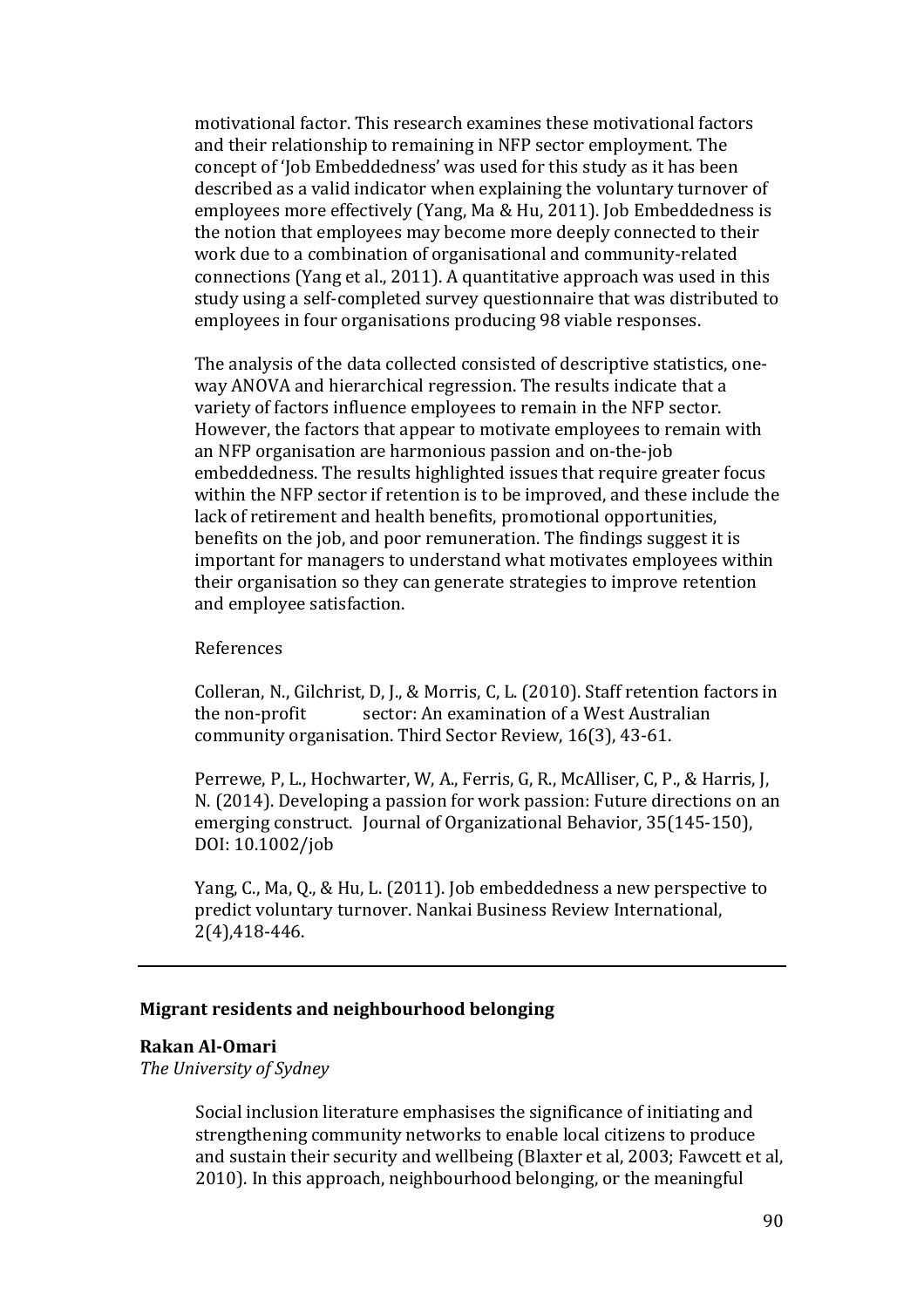connection people develop with their place of residence, is both a measure and a key contributor to active citizenship and social capital enhancement. This research aims to apprehend migrant residents' belonging to two adjacent social housing neighbourhoods in the city of Sydney: South Maroubra and Matraville. The research analyses data from the 2011 household survey collected by Working From the Ground up (WFGU); an action research project focused on developing a range of community regeneration initiatives to generate sustainable social change in these two neighbourhoods. The survey instrument included the Buckner neighbourhood cohesion scale in addition to other probes about citizenship, safety and community leadership to capture neighbourhood belonging, and this study explores responses given by migrant residents. The research provides detailed analysis of migrant residents' 'neighbourly' patterns of trust, relationships, group belonging, attachment and feeling safe. This paper discussed these patterns in relation to the findings of literature from Europe and North America on neighbourhood cohesion, gentrification and belonging in an Australian context. Recommendations for community renewal projects working with migrant population are also offered.

## **Association between popliteal artery wall thickness and early structural knee changes in an asymptomatic cohort of middle-aged women**

### **Chloe Dawson**

#### *Monash University*

Background/Objective: Osteoarthritis (OA) is a common and debilitating condition, with multiple pathways resulting in joint failure. Evidence exists for a vascular role in the development and progression of OA. This study investigated the relationship between popliteal artery wall thickness (surrogate marker of vascular disease) and early structural knee changes related to knee OA in an asymptomatic cohort of women aged 40-67 years.

Methodology: A community-based, prospective observational cohort study of 176 women with no significant knee diseases was conducted using random sampling. Participants underwent magnetic resonance imaging (MRI) on the dominant knee at baseline and two-year follow-up. Popliteal artery wall thickness, cartilage volume loss, and the presence/absence of bone marrow lesions (BMLs) were measured. Results were analyzed using multiple linear regression or logistic regression, adjusting for confounders.

Outcome: 148 participants (87.1%) had the two-year follow-up MRI. Greater popliteal artery wall thickness was associated with an increased rate of medial tibial cartilage volume loss, after adjusting for age, BMI, and tibial bone area. With increasing tertiles of popliteal artery wall thickness,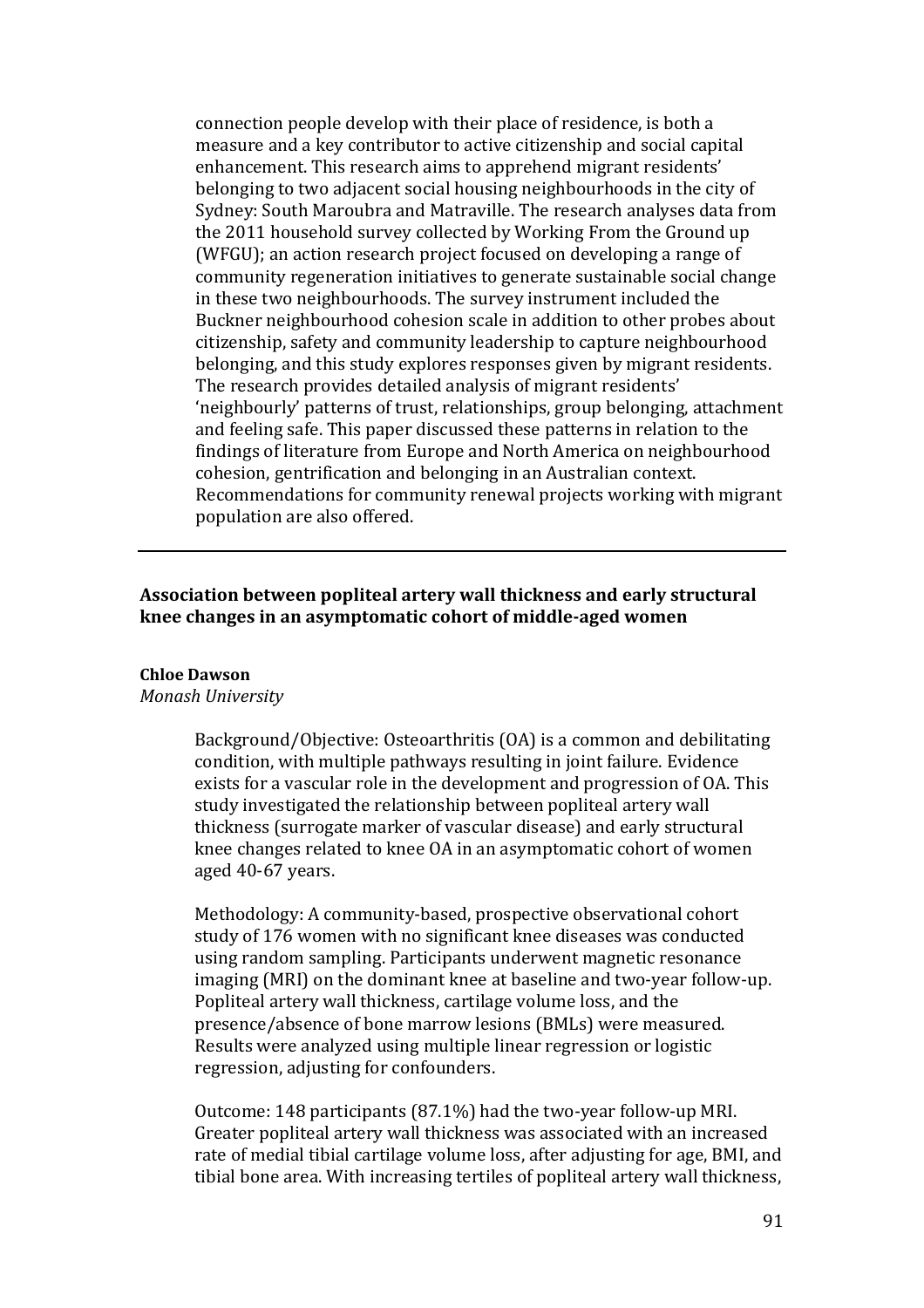the mean±standard error of annual medial tibial cartilage volume loss was  $1.62\pm0.45\%$ ,  $2.18\pm0.43\%$ , and  $2.98\pm0.48\%$ , respectively, p for trend = 0.04. There was a trend for association between greater popliteal artery wall thickness and an increased prevalence of lateral tibiofemoral BML  $(OR = 1.141, 95\% CI 0.990, 1.270, p = 0.065)$ , after adjusting for age and BMI.

Conclusion: These findings indicate that vascular disease is associated with increased rate of medial tibial cartilage volume loss in this population. Although confirmation from other studies is required, these results provide evidence for the role of vascular disease in the onset of knee OA. Consequently, vascular pathology may provide a potential target for the prevention and early treatment of knee OA in middle-aged women.

### **A Review of Cultural Training for Engineers in Western Australia**

#### **Temily Leith**

#### *The University of Western Australia*

Cultural training (CT) programs are an integral part of the organizational culture of institutions (government, non-government, corporate), which offer services to, or which employ, Aboriginal people. It is often assumed that such programs have inherent value but little work has been carried out into the effectiveness of such programs, particularly when evaluated in light of whether enhance participants' engagement with Aboriginal society. A small but significant body of research has emerged in Australia, which suggests that the CT programs for health professionals may not be as effective as previously assumed. The purpose of this preliminary scoping study is to understand the value of the CT programs from the engineers' perspective. The project provides unique documentation of the kinds of CT programs that are offered to West Australian engineers who work directly or indirectly with remote Aboriginal communities, be it in mining and in remote essential services. Engineering roles require the development of intercultural sensitivity, and formal CT programs and informal work experience learning have the potential to immeasurably enhance an engineer's stakeholder engagement and community relations. Accordingly this study asks how CT assists engineers in ameliorating the disadvantage felt by marginalised remote Indigenous communities in WA; and demonstrates the need for further focused research in order to continue to address issues of Australian Indigenous poverty and the responsibility of engineers to combat social problems.

## **Public Legal Aid in Australia and Canada: The Legacy of Federal Ideas and Institutions**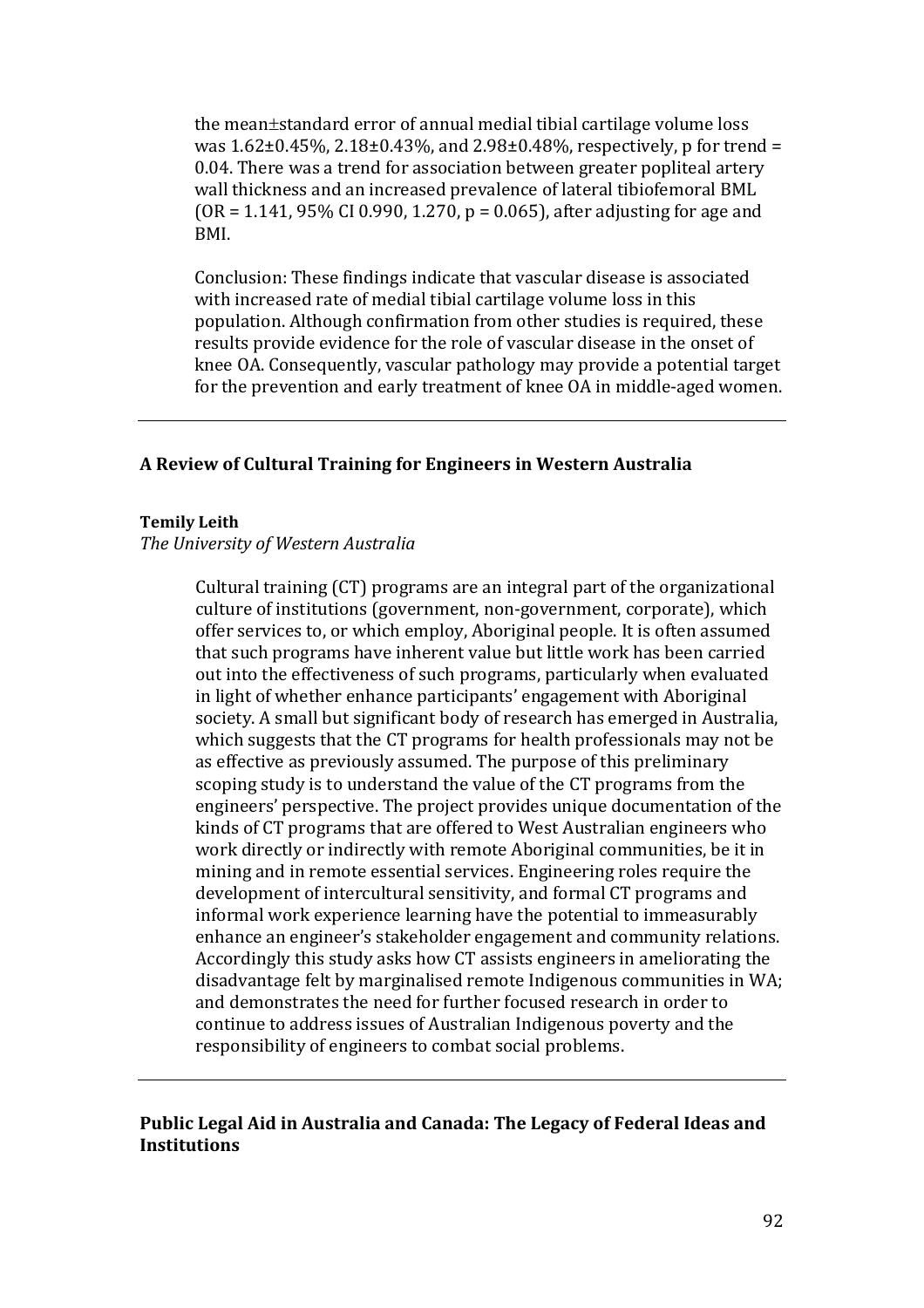### **Gaelen Perrone**

*The University of Western Australia*

The notion of a public responsibility for legal aid was not widely accepted across the developed world until the rise of 'welfare politics' in the postwar period. Consistent with a newfound commitment to the pursuit of substantive personal equality, legal aid was justified as a means to empower the disadvantaged to defend their legal rights and pursue judicial remedies to their legal problems. However, in federal systems, where the constitutional distribution of legislative authority is divided between the national government and a number of substate territories, the task of fulfilling this social obligation faces additional challenges. Previous studies have concluded that uneven revenue raising capacities and partisan differences between multiple levels of government may engender diverse transformations in the way in which public responsibility for the funding and management of social services is shared. This inquiry seeks to advance this understanding of the federal welfare state by assessing the impact of intergovernmental relations on the provision of legal aid in two comparable systems: Australia and Canada. Given the primacy of formal institutional structures and informal federal dynamics in the provision of social services in both countries, this inquiry has adopted a historical institutionalist analytical framework. This approach anticipates a greater degree of decentralised policymaking in countries that possess a clear and enforceable jurisdictional division of authority. Where the constituent units, or substate territories, have a direct constitutional claim over a particular policy domain, the political dynamic in a federal system is expected to reflect strategies of "competitive state-building", as territorial governments seek to pre-empt national encroachment by developing their own autonomous systems of service provision.

# **The Neglected Objective: the failure of reintegration with the Dangerous Sexual Offenders Act 2006 (WA).**

#### **Rachel Robson**

*Edith Cowan University*

This research is based in law and examines the preventive detention of dangerous sexual offenders in Western Australia. The *Dangerous Sexual Offenders Act 2006* (WA) (*DSOA*) enables supervision in the community or detention in prison of dangerous sex offenders. This supervision or detention results in control of the offender beyond the terms of their sentence. In addition to community protection, the objectives in s4 of the *DSOA* are 'care, control, and treatment' of the offender.

An analysis of WA Supreme Court Judgments is being conducted to determine the reasons for the decision to either supervise or detain dangerous sex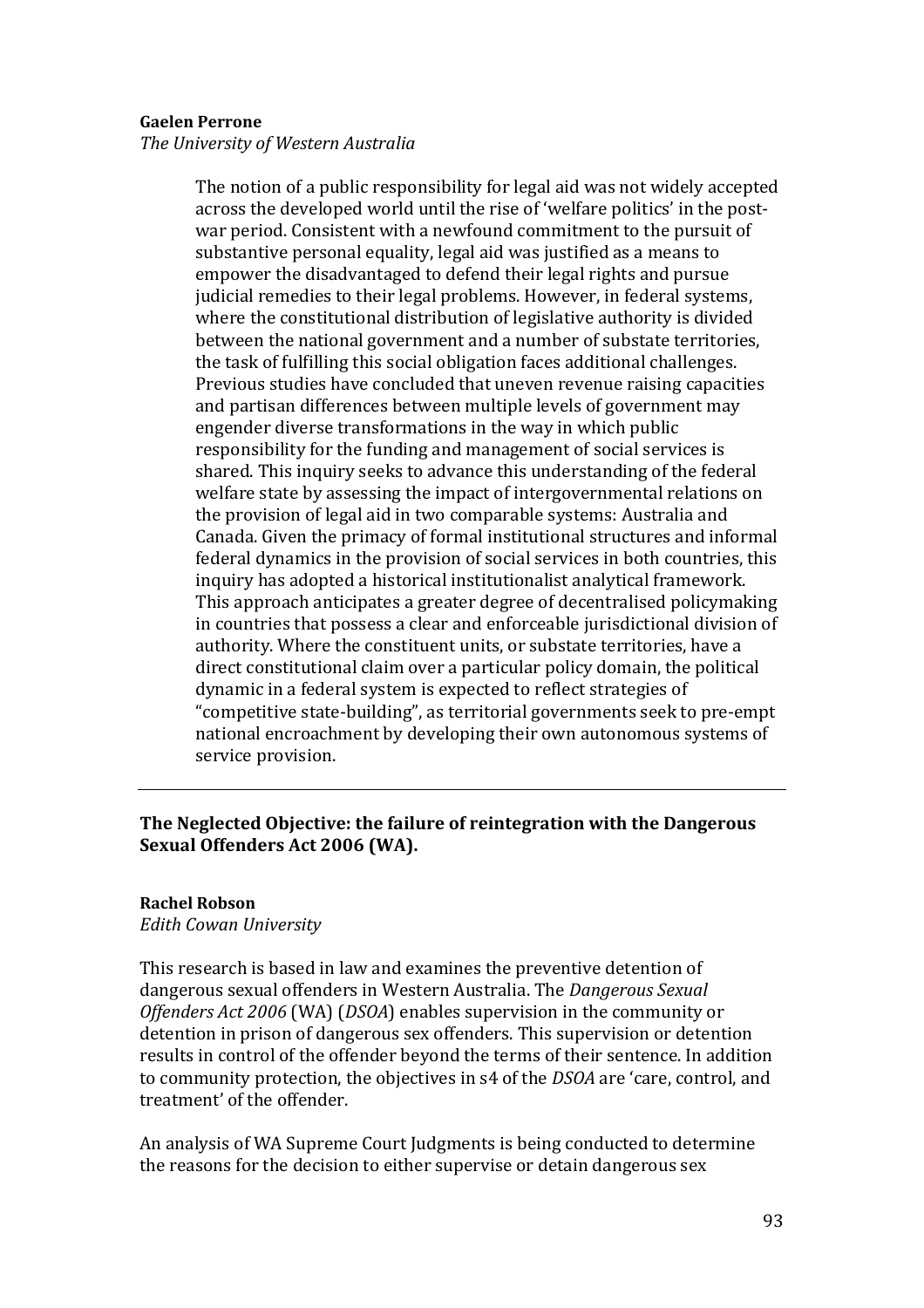offenders. The research intends to determine if the objectives of the *DSOA* are being met. Content analysis is being applied to analyse the data collected.

The background of this research is based in an accepted principle in Australian legal jurisprudence, distilled in *Chu Kheng Lim v Minister for Immigration* (1992) 176 CLR 1, which is that as detention is punitive in nature, it should only be authorised as a response to criminal guilt. Numerous exceptions to this principle have resulted in the use of detention for non-punitive means. The *DSOA* is justified on the grounds of non-punitive ideals contained in its objectives, such as community protection, rehabilitation and reintegration.

The emerging results reveal that although most of the offenders have completed their assessed treatment needs, a failure to ensure that appropriate resources such as accommodation and supervision means that reintegration is not supported, culminating in further detention. The lack of resources means that the objectives of the *DSOA* in relation to care are not being achieved. The costs of continued detention are not only financial, but also affect the ongoing wellbeing of the offender.

## **Perceptual Distortions of Face and Body: Implications for the Neural Processes Underlying Body Image Disturbance**

### **Leonie Nahhas and Trudy Green**

*Macquarie University*

Body image disturbance is a key characteristic of eating disordered behaviour. Sufferers are believed to be influenced by media exposure to unrealistically thin images, leading to a shift in the body size that is considered normal, and negative perceptions of their own comparatively larger body. This idea is supported by recent experimental findings that prolonged exposure to thin bodies can alter one's perception of body size to be larger than it actually is: a perceptual aftereffect that is referred to as visual adaptation. In addition, adaptation to male body shapes has been shown to produce an aftereffect wherein an androgynous body appears female, and vice versa. Furthermore, this effect can transfer to face stimuli (i.e. androgynous faces also appear female). The current research aimed to investigate the mechanisms underlying these effects by examining the interdependence of body and face size perception. We explored the possibility that adaptation to smaller faces would elicit an aftereffect in bodies, and vice versa, suggesting that face stimuli may contribute to body image disturbance. Participants received prolonged exposure to images of small/large bodies or faces. Subsequently, participants viewed test images of faces and bodies ranging in size, and indicated which they perceived to be 'normal'. Adaptation to small (large) images is expected to result in a lower (higher) point of subjective normality than before adaptation, i.e. a smaller (larger) than average body will be perceived to be 'normal'. While substantial transfer of this aftereffect between faces and bodies would suggest common neural processing mechanisms for sizerelated aspects of these stimuli, dependence of the aftereffect on stimulus type would imply a separation of body and face size processing. Findings, as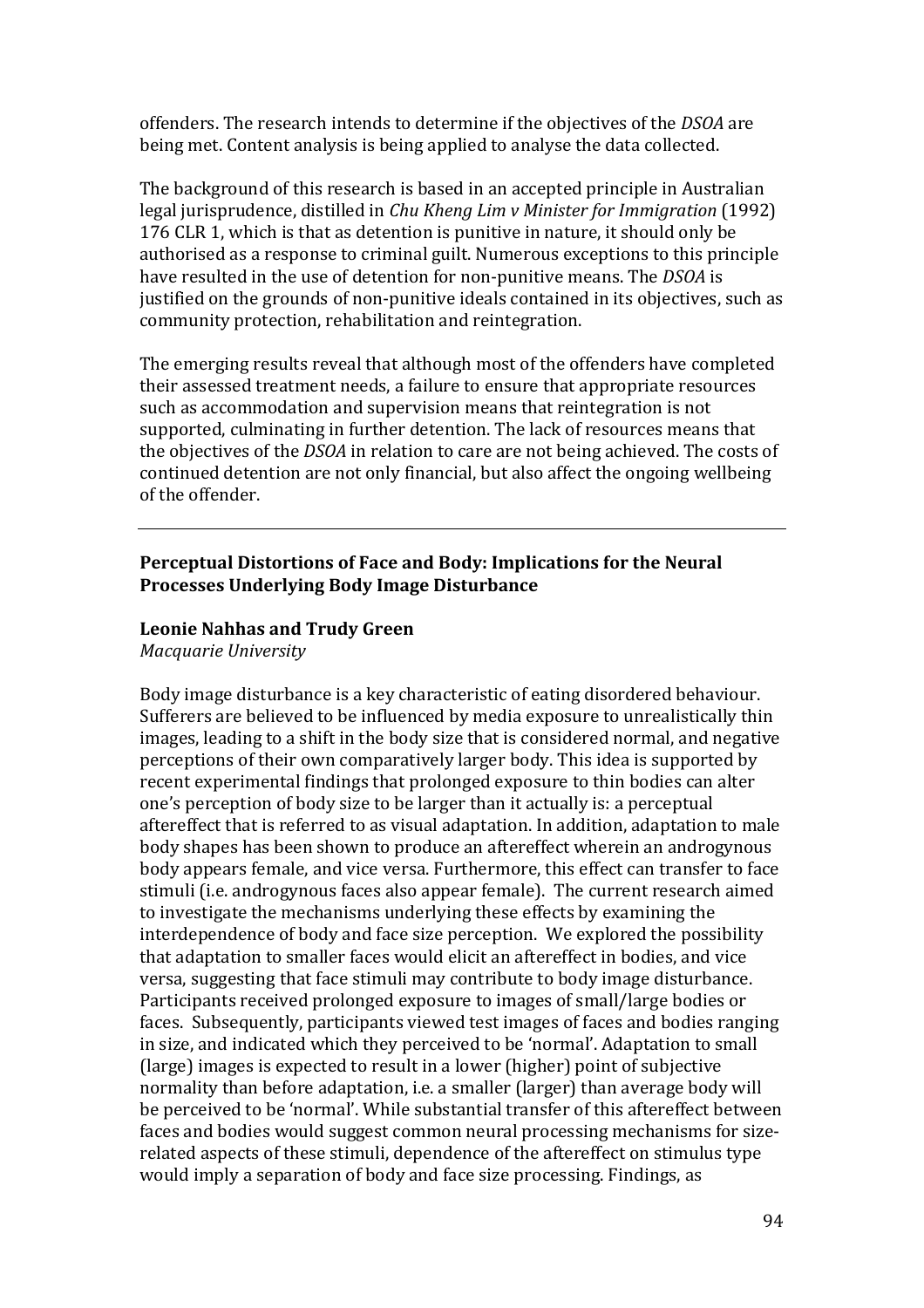established by ANOVA and post-hoc comparisons, will be discussed in relation to models of face and body perception, the issue of common neural processing, and the implications for understanding body image disturbance.

# **Residential University Colleges: Learning Communities and Transformational Aspects of Residential Living**

### **Julian Coleman**

*The University of Western Australia*

The University of Western Australia (UWA) like many other higher education institutions places a strong emphasis on maximising students' learning experiences through residential living and the learning communities within them. Significant research into the perceived transformational aspects of learning communities exists more broadly but little is known about the perspectives of Australian collegians in residential living. Using a detailed survey of residents' participation in different aspects of college life, perspectives of their experiences and programs within the college system was collated. Likert rating scales were used to determine whether participants perceived they had had a transformational experience. Questions gaging their involvement in the learning community and its different programs gave the information to cross reference against those students that had a perceived transformational experience. The results indicate which programs and aspects of college life contributed more to a perceived transformational experience. These results can inform the development of existing and future programs at UWA and similar institutions. Ultimately the purpose of the study is to better understand how these communities can provide a more enriching experience for their residents.

**Silent for Fear of Indefinite Incarceration: Reform of the consequences of unfitness to stand trial for Aboriginal youth affected by Foetal Alcohol Spectrum Disorder** 

#### **Zoe Bush**

*The University of Western Australia*

The overrepresentation of Aboriginal people is repeatedly identified as the single biggest issue confronting Western Australia's criminal justice system, in which Foetal Alcohol Spectrum Disorder (FASD) plays an increasing role. Of particular concern is the potential for the indefinite incarceration of FASD sufferers deemed unfit to stand trial. This is only exacerbated by recent statistics revealing the highest prevalence of FASD worldwide in the remote Aboriginal town of Fitzroy Crossing, Western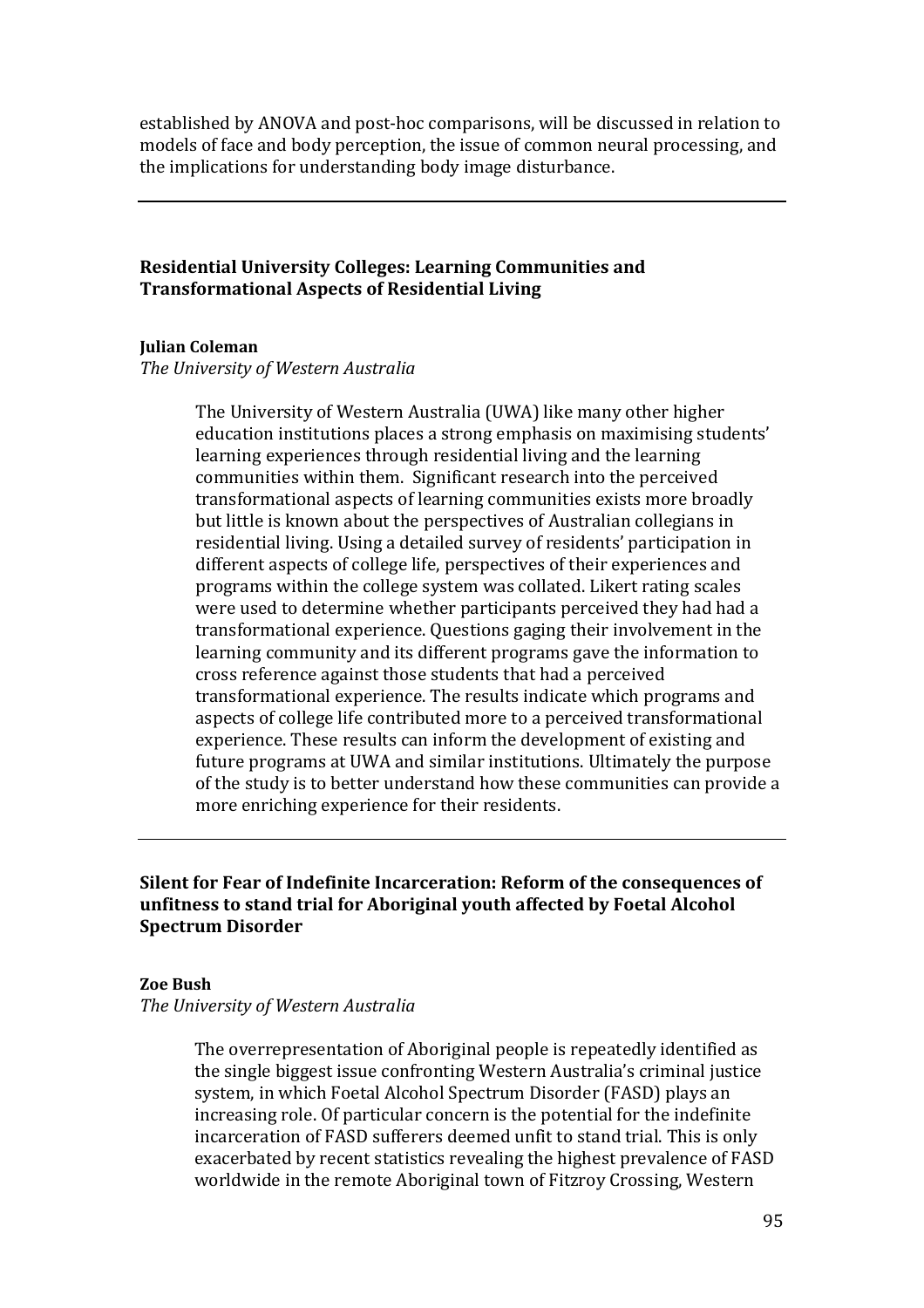#### Australia.

This forms the background against which current attempts to reform the statutory scheme of fitness must be read. Through a comparative analysis with the Canadian jurisprudence, this paper examines options for reform that facilitate the involvement and ownership of Aboriginal communities in solutions to this problem.

## **"How Good An Historian Shall I Be?": Engendering Ethics and Social Action Through Holocaust Education**

#### **AJ America**

#### *Australian National University*

Holocaust remembrance and education has increasingly located their purpose with reference to a social function of historical knowledge; an assurance that knowing about the Holocaust and maintaining its memory can combat prejudice, overcome indifference, and can inspire and instruct ethical conduct and social action. Taking as case studies two key Australian institutions of Holocaust education (the Sydney Jewish Museum and March of the Living Australia), this paper seeks to examine the historical and social nature of this claim, and moreover, to assess the extent to which their representations of the past sustain the social and ethical aims they articulate. Ultimately this essay will argue that there is a deep disjunction between the purposes these institutions claim to pursue and the discursive and political implications of the ways they present the past. Although both institutions have made significant contributions to Holocaust research, their public displays and education efforts have habitually favoured historical narratives and modes of analysis that reflect out-dated research and are so severely reductive that they are only capable of encouraging social action or engendering ethical behaviour in the most facile sense. This paper argues that in order to offer a presentation of the past that might meaningfully contribute to cultivating contemporary ethical behaviour, Holocaust education, remembrance (and indeed, Holocaust history) needs to grapple with the immense historical complexity of the past, and to recognize the difficult complexities of ethics both in the concentration camps and in contemporary life, and the problems of drawing every day ethical lessons from the most extreme conditions. Finally, this paper suggests that the best ethical lesson that history can offer is perhaps the practice of empathy.

**The Rise of Third Sector as a Provider for welfare services in Australia: The Third Sector and Social and Affordable Housing.**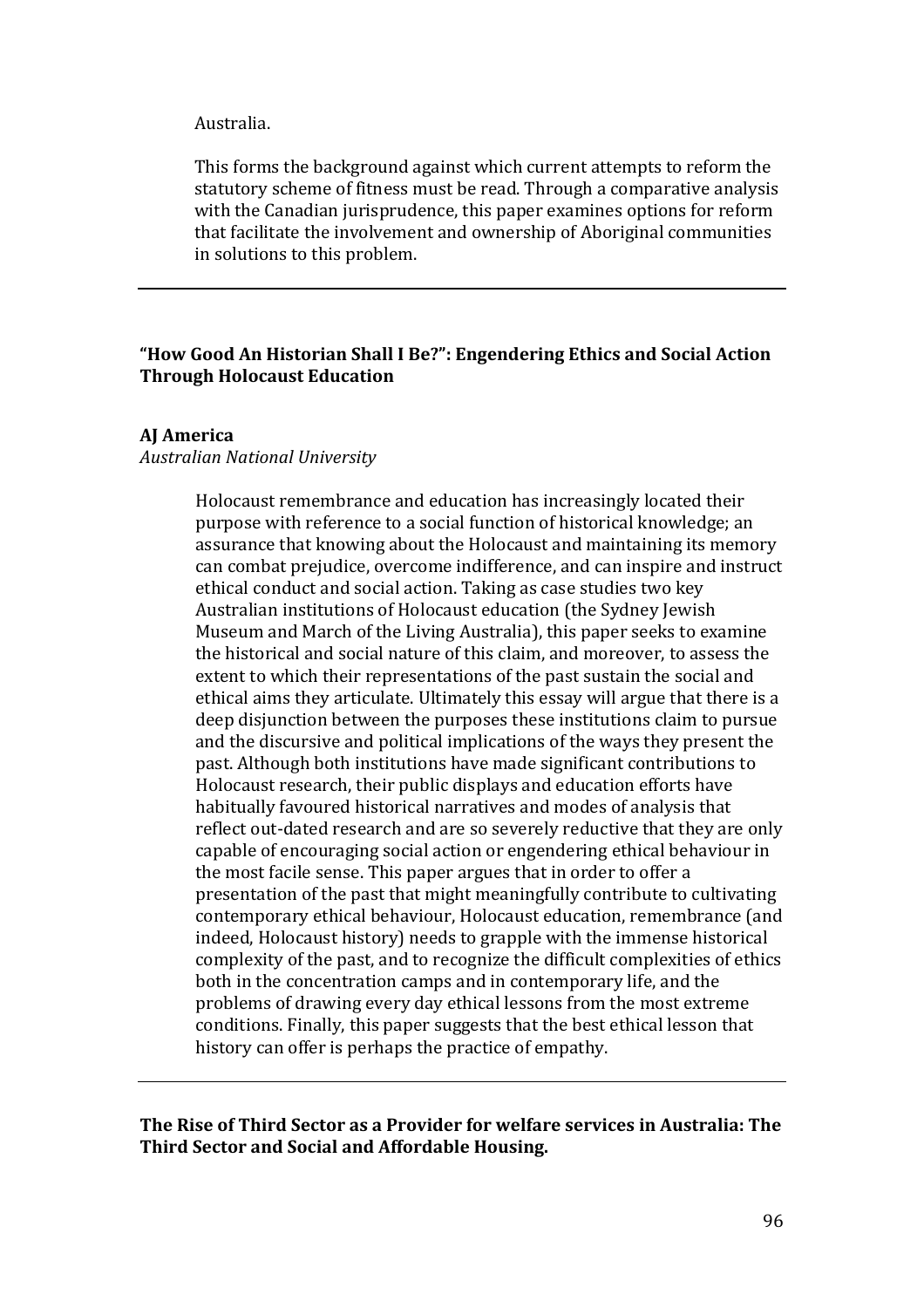### **Sarla Hallock**

*Monash University*

The welfare state has become historically weaker in the West, Third Sector Organisations (TSOs) now occupy a significant space in civil society. TSOs provide welfare and development services that were once provided by the state. This paper identifies a need for alternative providers of social affordable housing other than government, and that Not-profit housing organisations (NPHs) are a suitable alternative. This paper will briefly explore the evolution of the welfare state and TSOs in Australia, and further investigate TSOs as a provider of social and affordable housing in Australia. The provision of welfare services in Australia has historically decreased, neo-liberal economic policies has reduced the generosity and conditionality of social services provided by government. Australia has a non-government, not-for-profit affordable housing sector that is providing cost effective, high quality and well located affordable housing, and is able fill the widening gap in the supply and demand for social and affordable housing. The case studies of City West Housing and Port Phillip Housing Association show the scope and capability of not-profit housing organisations to deliver social and affordable housing. In 2014 City West Housing's revenue grew by 56% and had a net profit of \$50.4 million, showing that once initial funding and support is provided NPHs are able to be self-sustaining. In order to secure the future of the NPH sector there needs to be support from governments through start up funding and favourable policy initiatives.

## **Rapid Modeling and Analysis of Risks in Complex Supply Chains by Network Theory Approach**

#### **Hewen Wang**

*Nanyang Technological University* 

As the development of modern industry, supply chain becomes a matter of life and death in more and more corporations. In order to help these enterprises update their supply chain and stabilize their material and product flows, we will try to use agent-based simulation to study and improve such supply chain management system mentioned above. Agent Based Modelling and Simulation (ABMS) is a scientific method to study the behavior of the supply chain. An agent is considered as a computing entity, which has a definite purpose and can run in the distributed environment independently and persistently. A multi-agent system can be used to model and simulate complex systems.

We compared four kinds of supply chains with different strategies in the first stage of work. The supply chain shown in the left made the greatest profit under given conditions. We also found the most appropriate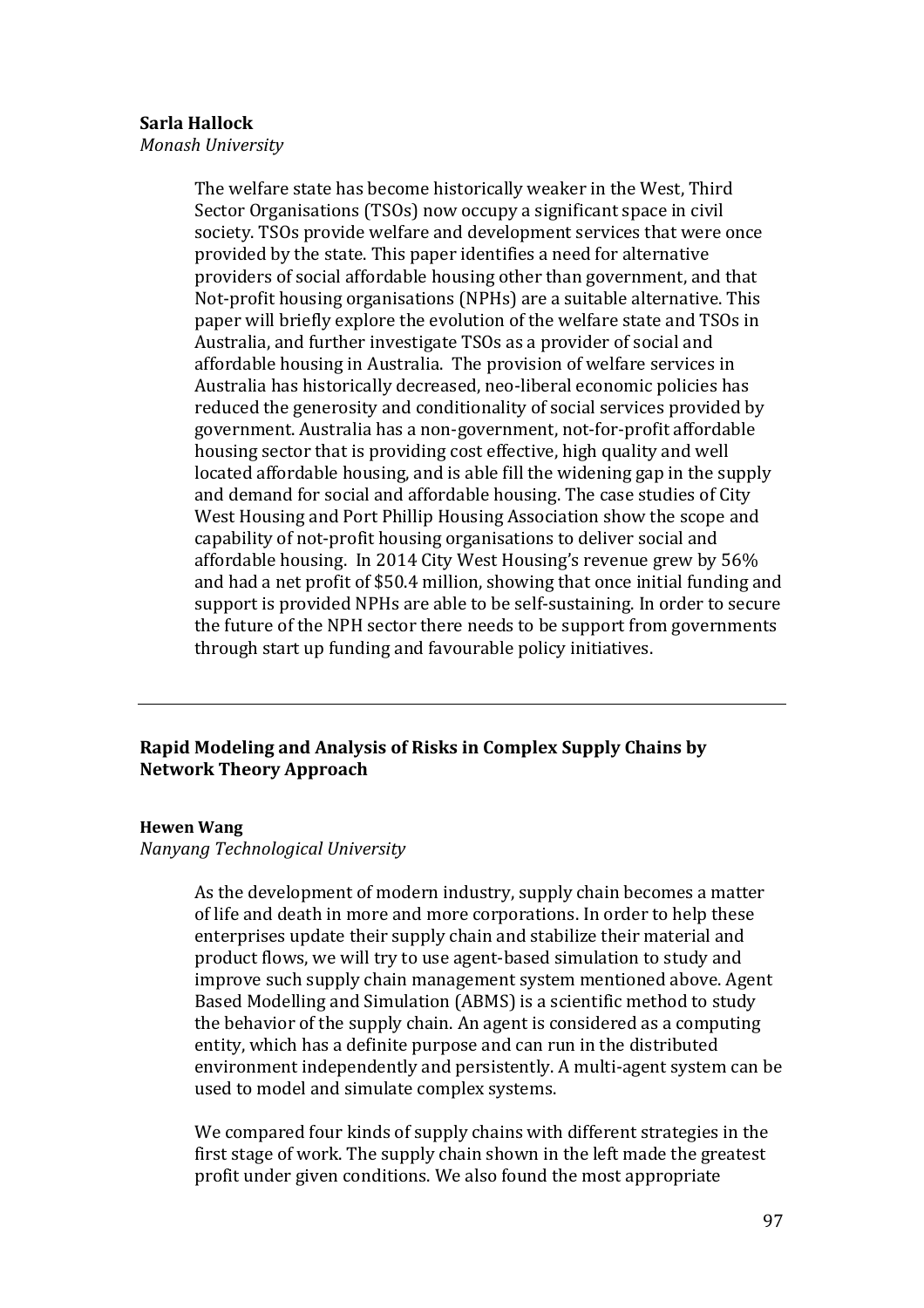strategies for different supply chain networks. In conclusion, by using this method, we can predict the evolution of supply chain effectively and make suitable decisions in practice.

## **Third Party Securities and the Personal Property Securities Act 2009 (Cth): Are Lenders Better Protected?**

### **Ryan Kabat**

### *Monash University*

Given the prevalence of corporate groups in Australia, lenders have been compelled to find ways to access the assets of the corporate group in order to secure their lending. These assets are likely to be spread over several different companies. One obvious way to access to these assets is to have companies within the group provide security for the debts of other member companies. These so called third party securities have, however, proven particularly problematic for lenders because of courts' reluctance to allow transactions to be enforced that seem to have no benefit for the company involved. This thesis will examine whether the wide spread and radical reforms introduced by the Personal Property Securities Act 2009 (Cth) provide any assistance to a lender who finds itself with a third party security that has earned the ire of the courts. The thesis will do this by examining the doctrines used to challenge a third party security and the effect these doctrines have at general law. It will then proceed to look at how the PPSA interacts with these doctrines and whether this provides any protection to a lender.

## **A case for punishment: a hybrid justification with rule-utilitarianism consequentialism and revenge-based retributivism**

#### **Neo Xuan Hao Edwin**

*Nanyang Technological University*

Legal philosophers have been casting doubt on the use of punishment against wrongdoers, highlighting a need for a moral justification so that the practice can be considered as acceptable. Several attempts from the schools of consequentialism and retributivism have been made to fill this lacuna. This essay attempts to present a novel hybrid justification: ruleutilitarianism and revenge-based retributivism. These two theories are first individually presented. Rule-utilitarianism is shown to be challenged with several objections: a socially-optimal rule might justify punishing the innocents or not punishing the guilty. Next, to argue for the theory of revenge-based retributivism, I first attempt to remove the perceived intrinsic vileness in vengeance, arguing that revenge can be seen as a moral cousin of punishment. I then argue that having the state serve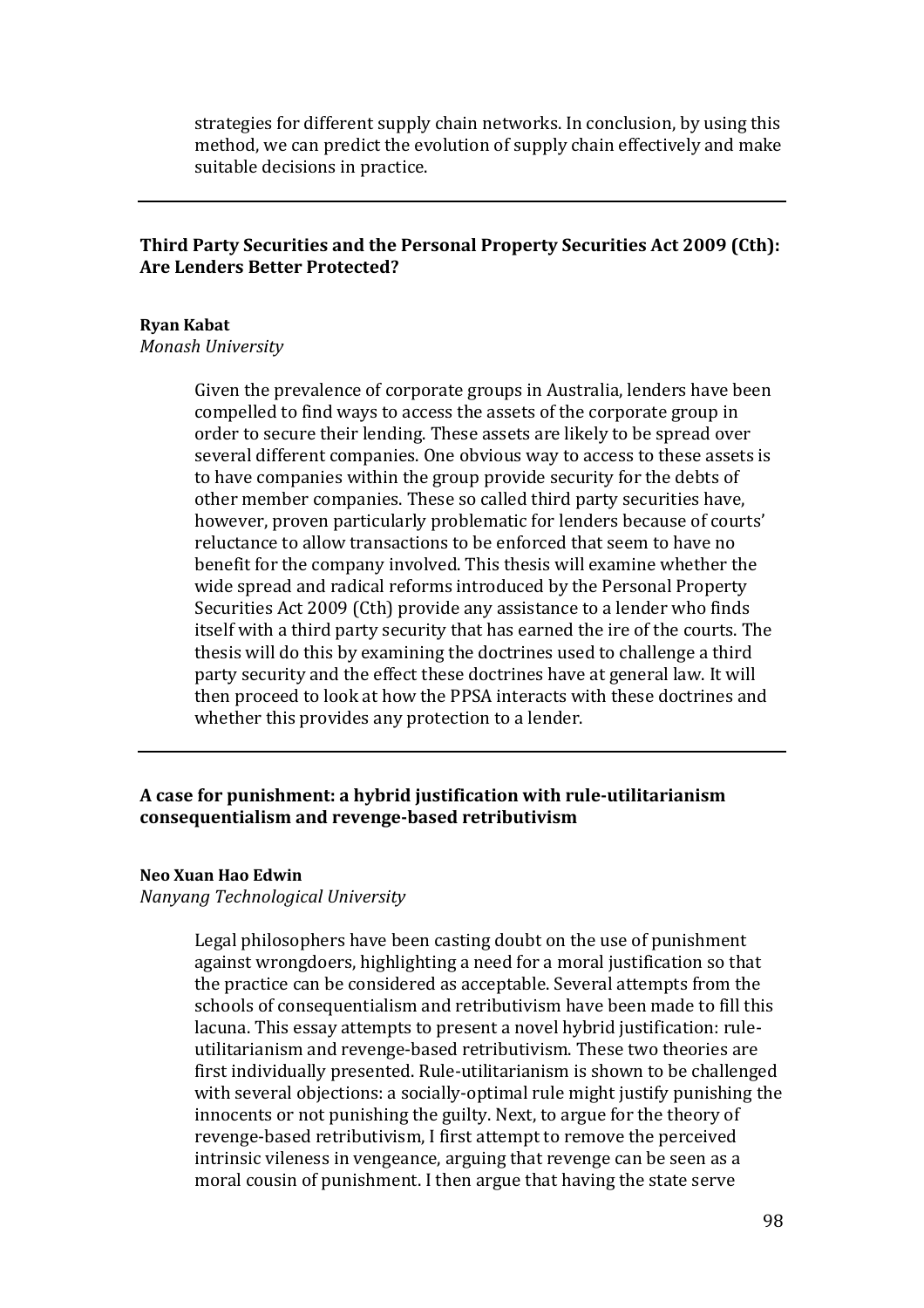revenge in proxy for the morally injured would help vindicate the victims. However, revenge-based retributivism does not answer why controversial mirror punishments are not permissible. These punishments include torturing the torturer, kidnapping the kidnapper and raping the rapist. To overcome the challenges presented in each theory, we may use revenge-based retributivism to justify whom to punish, and rule-utilitarianism to justify the type and severity of the punishment exacted to the offender. Thus, every wrongdoer would merit some amount of punishment, to which its type and severity would be socially-optimal.

### **Design Thinking in Start-up Business**

#### **Callum Burgess**

*Griffith University*

The establishment of a start-up business is becoming more prevalent in today's society. In recent years we have seen a societal change in which more and more individuals are willing to take the risk of embarking on a new business venture. Seventeen percent of the world's population is involved in some type of start-up business. With a population that is rapidly growing, it is estimated that by 2025, 1000 start-up businesses will be created annually in Queensland. In conjunction with the rise of start up businesses, the term 'Design Thinking' has garnered substantial attention and is increasingly being integrated into business lexicon.

The term refers to a methodological process that uses a human centered ethos, drawing upon logic, imagination, intuition, and systematic reasoning to devise solutions to complex problems. This methodology is particularly relevant to the present research, as Design Thinking has been identified as a problem-solving tool in the context of business, specifically, at a start-up business level.

Current research indicates that Design Thinking is being implemented in large and medium enterprises, however, the exploration of this methodology for start-up businesses is very limited. The role of the present study is to fill this gap by investigating how Design Thinking can be implemented in the creation of a start-up business; entailing the exploration of the process of design thinking and the steps undertaken in order to establish a start-up business.

This honours research project will examine the creation of a start-up business from the perspective of a product designer. The research will utilize the Hasso Plattner model of Design Thinking, Participant Action Research and Case study methodologies in order effectively explore how design thinking can be used in order to create a start-up business.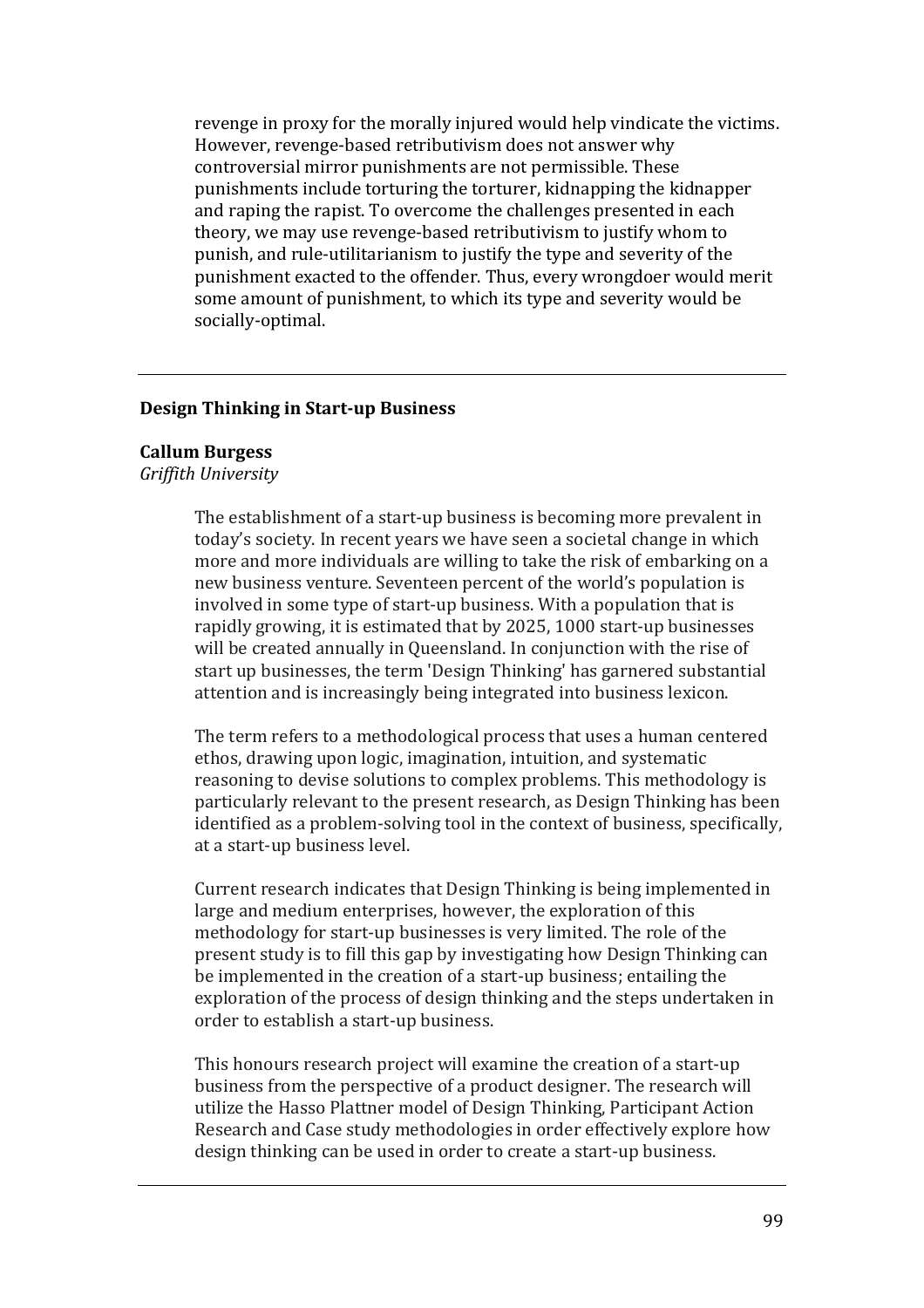## **Bio-Degradable Natural Fibre Composites**

#### **Christopher Lake**

*Griffith University*

Prior to the turn of the century, high performance materials such as composites primarily focused on the improvement of mechanical properties, but society and government opinion has since shifted as the impact of climate change is realised. As greater emphasis is now given to environmental concerns, the composites industry has made technological developments that have resulted in a wider selection of materials for a wider range of applications. New products in both polymer matrix and fibre reinforcement have emerged.

Natural fibre composites using thermoplastics are an attractive alternative to mainstream choices such as E-glass and Carbon Fibre but have inherent weaknesses regarding moisture and temperature sensitivity during processing and for suitable application. This makes using thermoplastic resins a delicate procedure as balancing between adequate temperature for consolidation and prevention of degradation of fibres gives little room for error. Using Poly-Lactic Acid (PLA) and natural fibre materials for the manufacture of renewable and bio-degradable composite products is an attractive concept. The ability to step away from a reliance of petroleum based resins in addition to the benefit of a crop based fibres means that these composites are considered renewable for the foreseeable future, an additional benefit from these new composites is end of life disposal as they can be composted and used to fertilise the next crop of raw materials.

In addition to new renewable materials now being commercially available, new and existing manufacturing procedures have been under constant development, this study tested the methodology of manufacturing hollow cylindrical tubing for bicycle components using Poly -Lactic Acid (PLA) and woven long strand natural fibres (Flax) with layer stacking and compression moulding through application of a sandwich mould and inflatable bladder. The testing conducted demonstrated that a fully consolidated final product could be produced reliably and, with modifications to the procedure, be used in massproduction.

**Walking in Consumers' Shoes: reshaping pharmacy student placement curriculum via mystery shopping with feedback**

**Emily Soon** *The University of Sydney*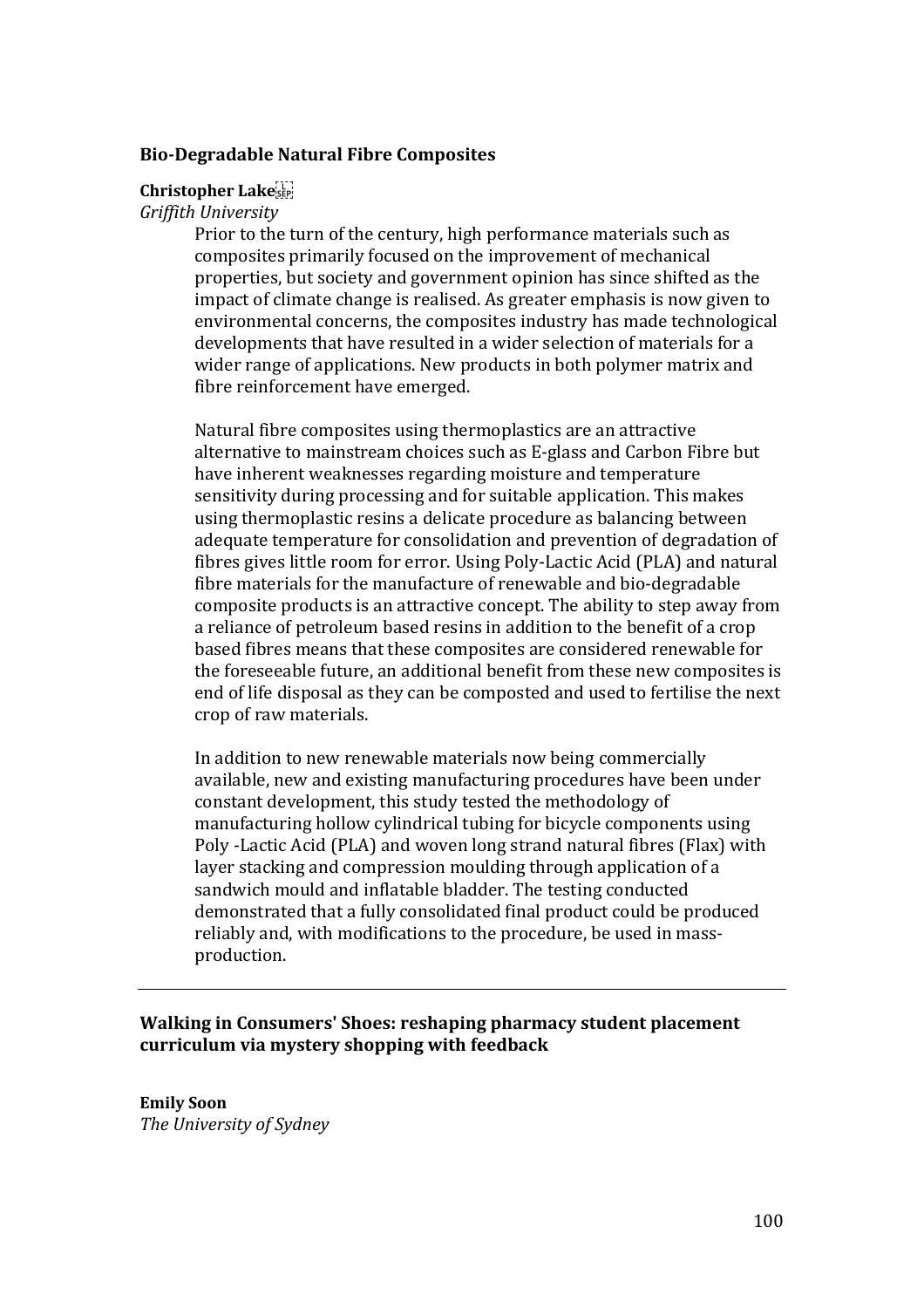Background: Provision of appropriate advice in non-prescription requests is integral to the role of a pharmacist. If students lack sufficient competency development opportunities during placements, then entrylevel pharmacists may lack the skills and experience to adequately perform their role. Targets to improve placement curriculum include the lack of standardisation and that students are commonly placed in the role of observers and asked to reflect on observed practices. By replacing this passive interaction with active engagement, student learning is hypothesized to be enriched through the experienced reflections of direct communication in the roles of both practitioner and consumer. Objectives: The overall aim of this research was to determine whether pharmacy students participating in placements involving Mystery Shopping with Feedback (MSF) in lieu of the traditional placement curriculum, gain more in terms of learning, research engagement, professional identity and clinical competence. The specific objective of this research was to explore student perceptions of professional identity. Method: 60 volunteer BPharm (III) students were exposed to both traditional placements and MSF placements over a year, during which, students can engage with pharmacy staff by providing feedback on their performance in a pseudo-patient visit. These visits were followed up by student focus groups regarding their experience. Results: Preliminary conclusions from student focus groups determined that from authentic experiences as patients, students were able to appreciate patient-centred care and potentially absorb this into their own future practice as pharmacists. By experiencing multiple professional approaches to practice, students were encouraged in developing their own unique professional identity. Importantly, by communicating and engaging with pharmacy staff as a patient, student, peer and educator, students were encouraged to move from an initial structured process to a personalised approach in providing pharmacy staff feedback, thereby developing their professional identity through an engaged learning process.

### **Powers of Two Modulo Powers of Three**

## **Heath Winning The University of Newcastle**

Modular arithmetic is best introduced by example. Working modulo 5, the equivalence,  $8 \equiv 3$ , is true because 8 and 3 differ by a multiple of 5. This, perhaps strange, concept of equivalent is in fact very familiar; a clock works modulo 12, so that 7 hours after 10 o'clock is 3 o'clock. We write 10  $+ 7 \equiv 3 \mod 12$  to express this.

Modular arithmetic is fundamentally additive, and so its additive structure is somewhat unsurprising. On the other hand, the multiplicative structure is richer and not completely understood. The result we present concerns the following con- struction.

Let m be an integer. Compute  $2^{n}$  mod  $3^{m}$  for each n = 0,1,2,.... For example, with  $m = 2$ , the sequence begins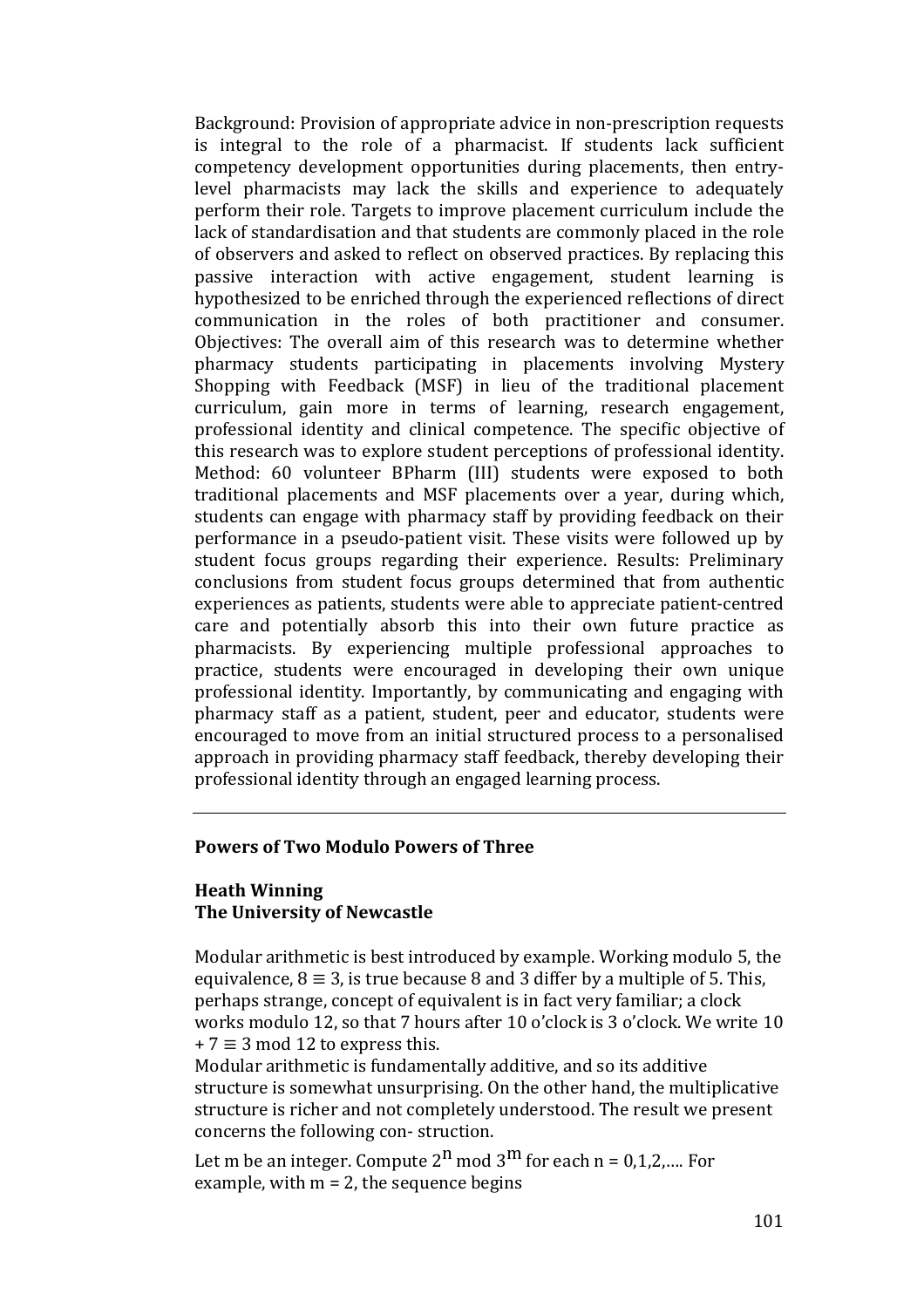### 1,2,4,8,7,5,1,2,4,8,7,5,….

It was known to Euler (1763) that this sequence repeats for any m, with period  $2 \cdot 3^{m-1}$ , and continues in this way. However, its behaviour within one of these periods, that is

$$
n=0,1,\dots,2\cdot 3^{m-1}-1,
$$

was unknown. We show that by splitting this sequence "into sixths", one observes a finer structure. The result is exemplified by the "first sixth",

that is, the numbers  $2^n$  mod  $3^m$  for  $n = 6k$ , a multiple of 6.

These exhibit the periodic relation

$$
2^{6k} + 3^{m-2} \mod 3^m = 2^{6k+8 \times 3^{m-3} \mod 3^m}
$$
.

This says we can translate the j-th term of the sequence into the  $\Box$ j + 4 ×  $3^{\text{m}-4}$ <sup> $\Box$ </sup>-th term by simply adding a constant, namely  $3^{\text{m}-2}$ . A similar relation holds for the other "sixths", with different constants. The sequence is of interest in the context of strong normality. Strong normality is a technical condition that measures the randomness of the digits of a number. It has been shown that almost all numbers are in fact strongly normal, however, the strong normality of any particular number is yet to be demonstrated. Using the above sequence, it was hoped that a strongly normal number could be produced, and further, that the finer structure we discovered would provide the means to prove this fact.

# **A Newly Discovered Role for Protein Arginine Methyltransferase 5 (Prmt5) in the Developing Immune System**

## **Kieran Allen**

*Monash University* 

Introduction: Protein Arginine Methyltransferase 5 (Prmt5), an enzyme responsible for modifying proteins, is important for development. Its role specifically in the developing immune system remains unknown. Thymocytes, precursors to T immunity cells, mature in the thymus, showing fluctuating levels of Prmt5 at different stages. Its most highly seen at a crucial point known as β-selection; where Notch signaling helps to select thymocytes that meet the criteria to contribute positively to immunity are chosen to become fully functioning T cells.

Aim: To determine whether Prmt5 is essential for thymocyte development.

Methods: We produced a genetically modified mouse that was unable to produce Prmt5 in thymocytes (the LCP mouse). Thymus, spleen and bone marrow samples were collected from age-matched LCP and related mice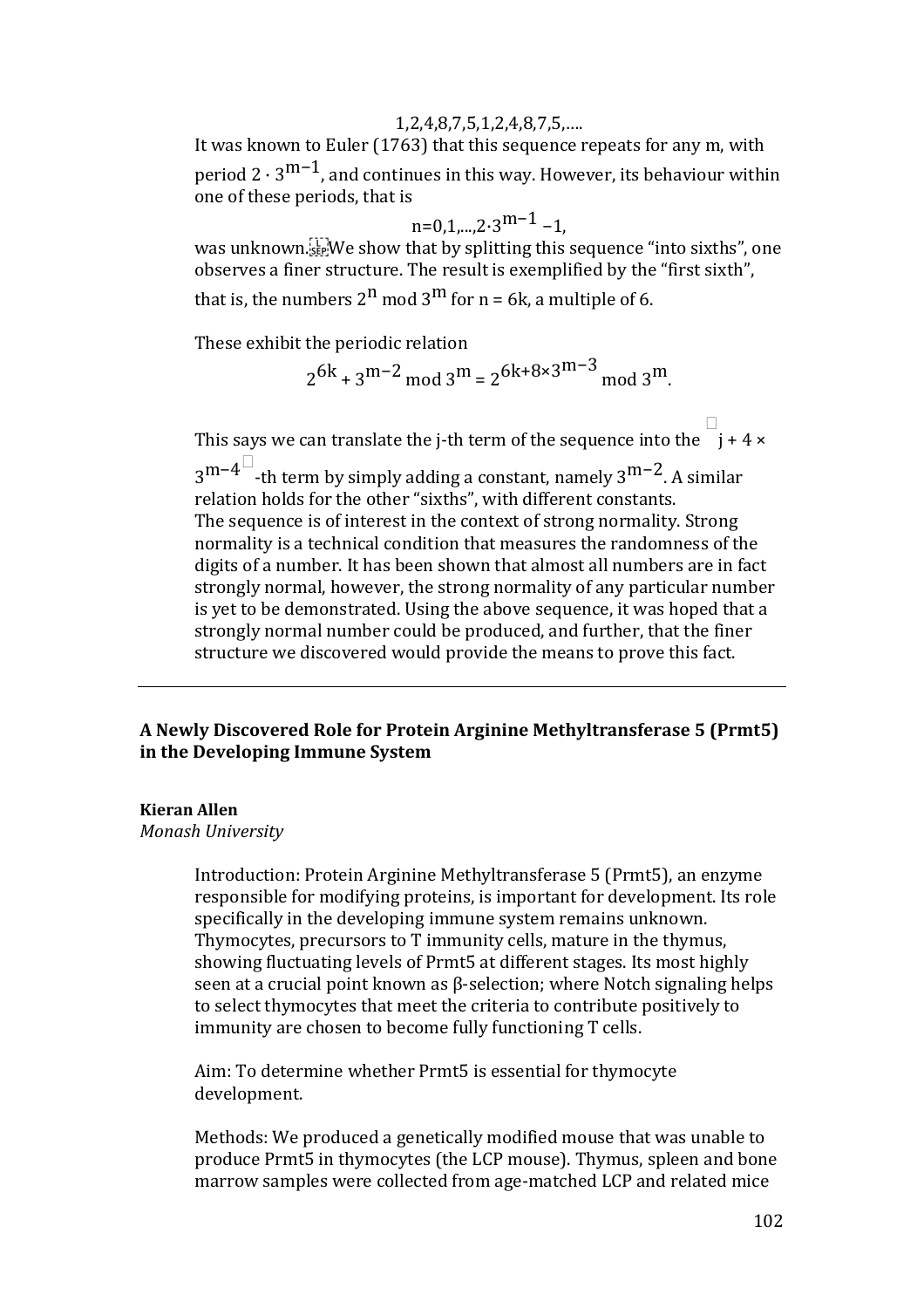that expressed Prmt5 normally. Genotyping and measurement of protein levels were performed to confirm the modification. Flow cytometry was used to separate thymocyte cells into their subpopulations. We used fluorescent microscopy to visualize where Prmt5 is found in normal thymocyte subpopulations. Deltex-1, a surrogate for the Notch signaling pathway, was assessed by measuring RNA expression in early thymocyte cells of the LCP mouse.

Results: Prmt5 is predominantly found in the nucleus in thymocyte subtypes, but showed greater cytoplasmic expression during β-selection. We showed a four-fold reduction in Prmt5 levels in LCP thymus samples (p<0.001), but normal spleen and bone marrow. LCP mice had small thymii with global reduction in thymocyte subpopulations, except those expressing T Cell Receptor (TCR) γδ (an alternate pathway to β-selection). We found reduced TCR-β expression, suggesting impaired β-selection. No abnormalities were detected in TCR-γ development. Reduced Deltex-1 expression suggested Notch signalling was downregulated in LCP thymocytes.

Conclusion: Prmt5 expression and sub-cellular localisation is dynamic throughout thymocyte development. Variation in expression is likely essential for normal thymocyte β-selection, possibly through regulating Notch signalling.

**Personality, Mood and Emotion Regulation: Implications of Mindfulness-Based Therapy for Functional Gastrointestinal Disorders.**

### **Kristie McDonald**

*Macquarie University* 

Health Psychology research has highlighted the existence of functional disorders, which cause debilitating physical symptoms, yet have no biological markers. Functional Gastrointestinal Disorders (FGIDs; e.g. IBS, Dyspepsia) significantly decrease the quality of life of sufferers due to their varied and persistent symptoms. Previous research demonstrated FGID sufferers are prone to experience heightened anxiety and depression. Psychological therapies have been shown to help sufferers, likely by altering maladaptive situational appraisal and emotion regulation habits. This two-part study aims to contribute to the current literature through identifying a time-, resource- and cost-efficient mindfulness-based cognitive therapy that may alleviate FGID symptom burden. Such a therapy is lacking from clinical practice, and as such, identification of a solution is much needed. One hundred female, first year psychology students were recruited for the correlational design, with fifty of these students being recruited for the experimental design.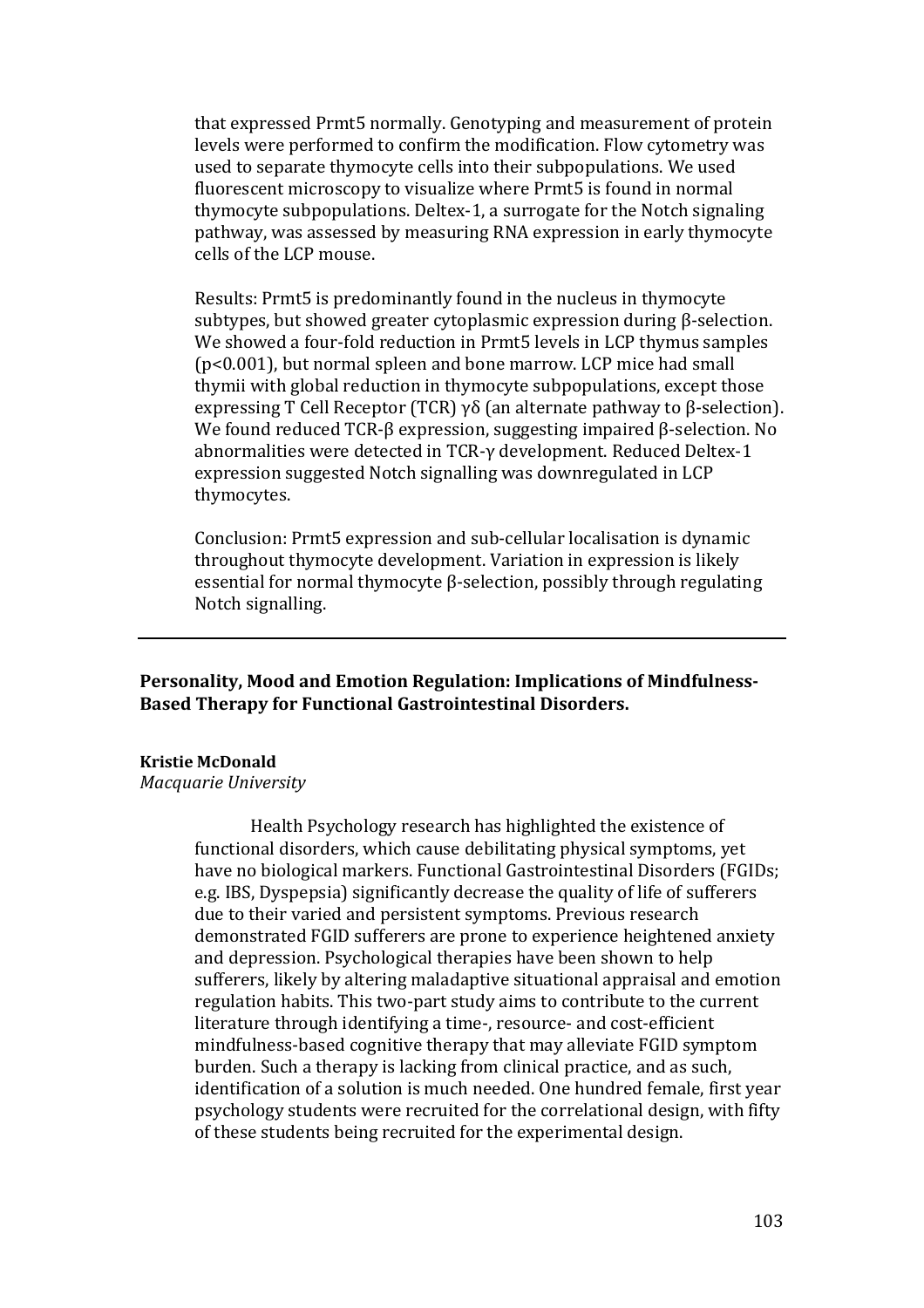In part 1, (*n=*100), participants were asked to self-report their neuroticism (IPIP) depression and anxiety (DASS-21 & STAI), emotion regulation strategies (ERQ), pain catastrophising (PCS), symptom burden (GSRS), stress (SAM-1) and symptom-related anxiety (VSI), as well as their rumination type (RRS) and emotional intelligence (WLEIS).

Part 2, (*n*=50), used a longitudinal design, over three time points. Participants were randomly allocated to listen to a brief mindfulness practice (experimental condition, *n=25*) or 'mindlessness' practice (control condition, *n=25*). Participants then provided self-report responses to questions concerning the effect of the intervention as a manipulation check, evaluating their stress (SAM-2) and state anxiety (STAI). These measures were readministered 1 month and 3 months later, to investigate the long-term effects of the mindfulness therapy.

Results will be presented and the implications of the findings discussed once collection and analysis have been completed. We hope the findings will contribute to the current research and identify an easily administrable and accessible therapy to increase health-related quality of life.

#### **Why hormones may influence positive reactions to infant cues or stimuli**

# **Madison Callaghan**

*University of New England*

In this review, possible answers to "why are people so often drawn to infants during the periods before and after birth?" are discussed. Search terms primarily used included "the influence of hormones on infant perception" and "social perceptions of infants". There were a great variety of secondary findings, so they were chosen from the common dominating factors relevant to hormones; hormone types, brain regions, visual stimuli and social influences. The hypothesis proposed is that certain hormones, sex steroids and some molecules trigger positive reactions to infant stimuli. The methodology used to investigate this theory is via a literature review of the 'Kindchenschema mechanism' first reported by Konrad Lorenz in 1943. Researching this topic also revealed that certain brain regions could influence positive reactions to rewards by producing hormonal signals to associated infantile cues. See Figure 1 below.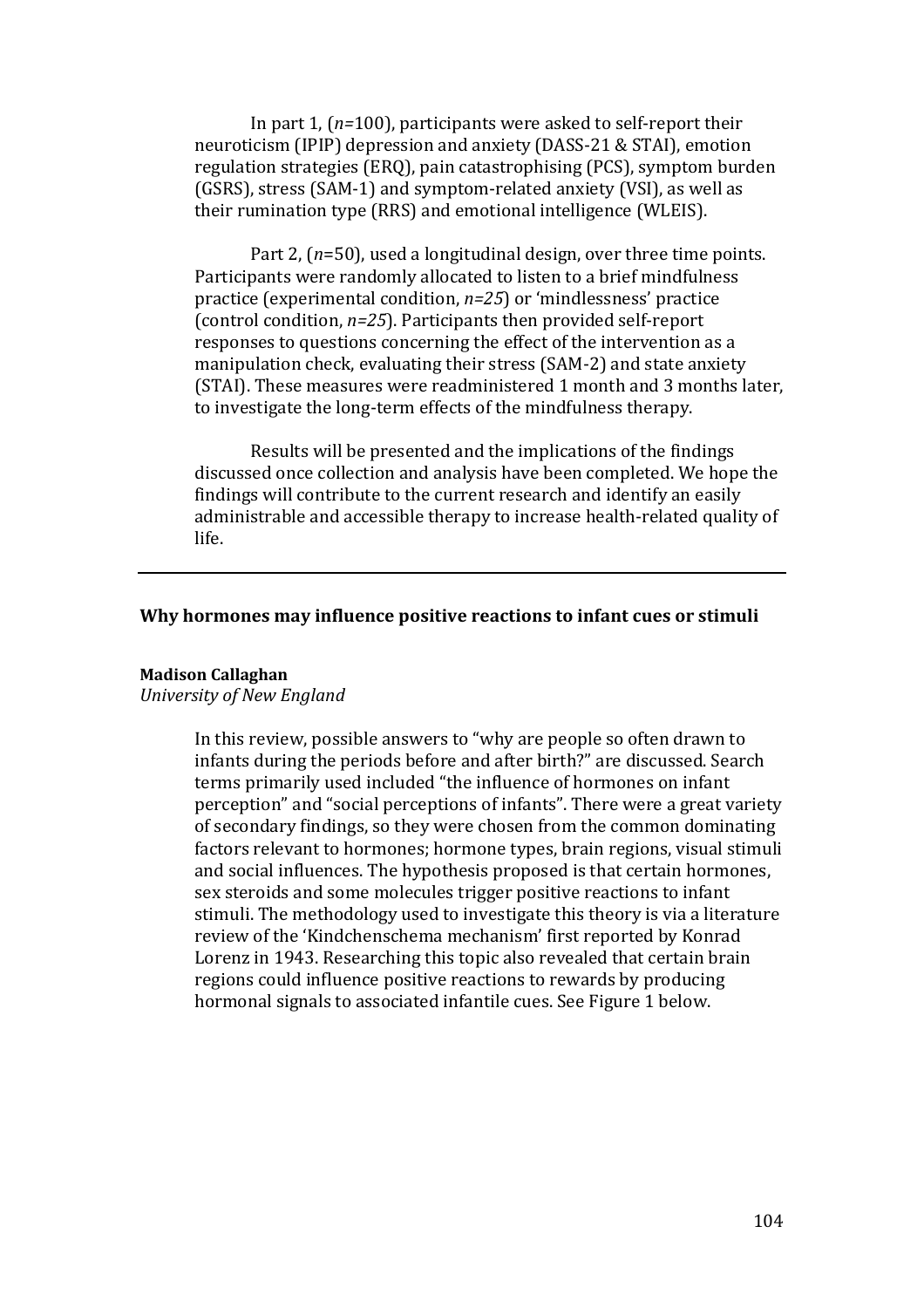

Figure 1 Schematic summary of neuroendocrinology activity in the brain in response to infant stimuli that is proposed to also apply to non-parents (except lactation) in an infant's presence. Dopamine (DA), endogenous opioids (EO), cortisol (CORT) and oxytocin (OT) are some examples of hormones produced by the different regions of the brain outlined above (Swain, Kim & Ho, 2011).

In recent studies, there have been observations of connections between social experiences, psychological (neuro- or brain) responses and endocrine (hormonal) responses. These mechanisms in connection to infant caring and nurturing are also considered to be an evolutionary means of improving survival of the offspring and genetics. Investigations have shown that neuroendocrine signals appear to influence positive attraction to infants, most notably, the female hormones progesterone and oestrogen. On the other hand, some investigations warrant further study to understand the mechanisms of visual attraction.

**Can a model be created to allow assistive technology for short-term disability to be accessible through open source?**

**Paul Bardini** *Griffith University* 

**Research Question**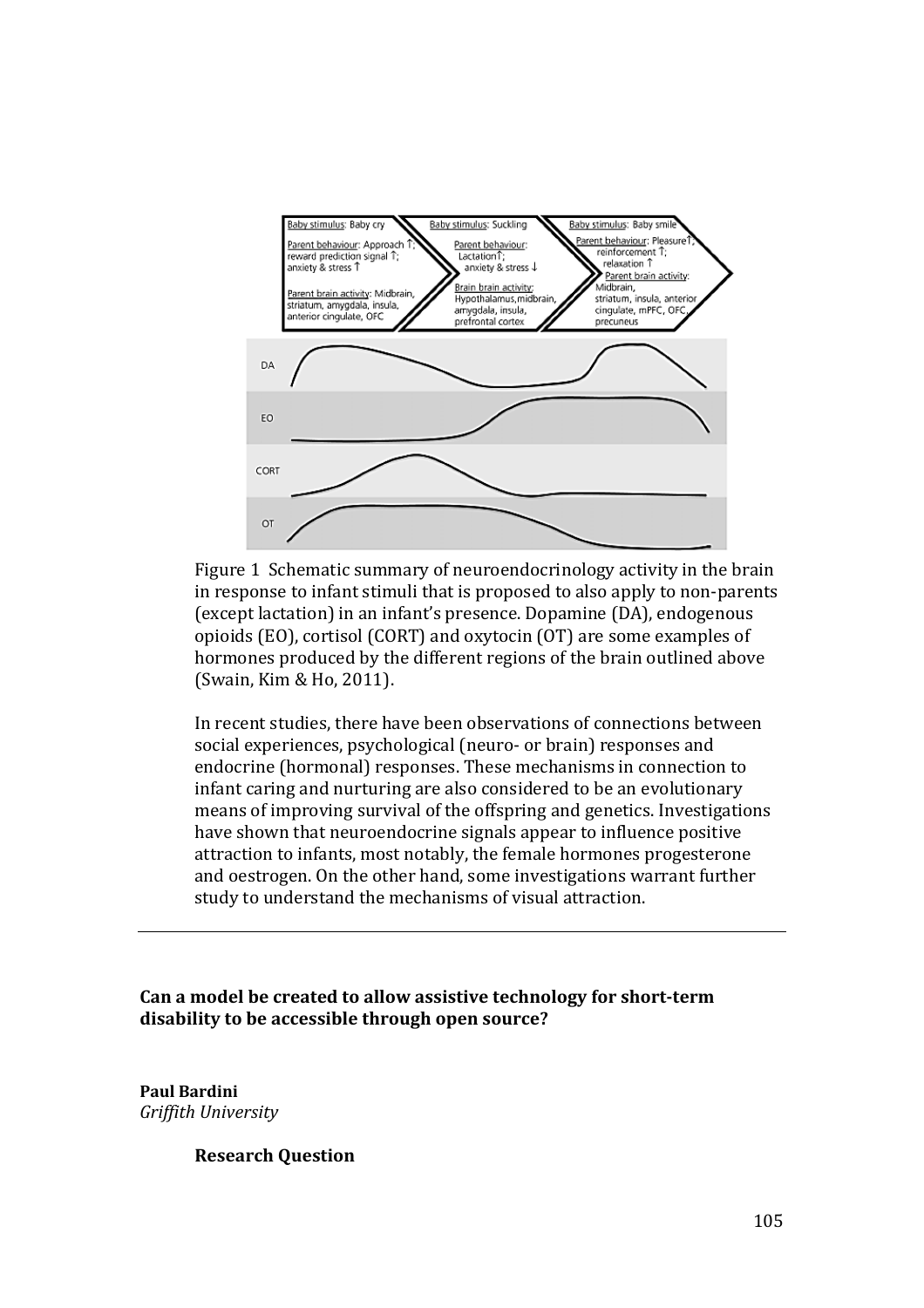*Can a model be created to allow assistive technology for short-term disability to be accessible through open source?*

# **Abstract**

The digital revolution has allowed the transfer of knowledge to become global and virtually instantaneous through the utilisation of the internet. The Open Source ideology, which is generally associated with software development, has assisted in the facilitation of this information superhighway. Through websites such as Thingiverse, this open sharing framework crosses the threshold of the intangible digital world into the physical.

Open Source can be recognised as a paradigm of open collaboration and sharing, the community is freely able to replicate, adapt and innovate upon other members ideas. This research is directed at the Open Source community, and the significant influence it can have to assist the needs of people with Short-Term Disabilities.

According to Australian Institute of Health and Welfare, Short-Term Disabilities such as a fracture associated with the hand and wrist, account for over sixteen thousand surgical procedures per year. While this cause great expense to the community, in terms of lost work hours, rehabilitation and care services, it also challenges the independence of the individual affected. However because of comparatively quick affected. However because of comparatively quick rehabilitation time, the development of Assistive Technologies for this cohort, appear to be a lower priority.

The motivation for this project is that Open Source can create a channel to develop these technologies, giving broader knowledge and input from the wider community, while establishing greater accessibility.

This research focuses on Human Centered Design and will utilize a Participatory Action Research Methodology. The case studies involve participants as co-designers, collaborating with the researcher to create a design response to their disability. The outcomes of this research will be disseminated through an on-line community – developed specifically for the project. The intention of this study is to establish a model for a knowledge sharing culture with the Assistive Technology arena.

**Changes in Iron Regulatory Gene Expression with Age and Presence of Mesothelioma**

**Timothy Evans** *Curtin University*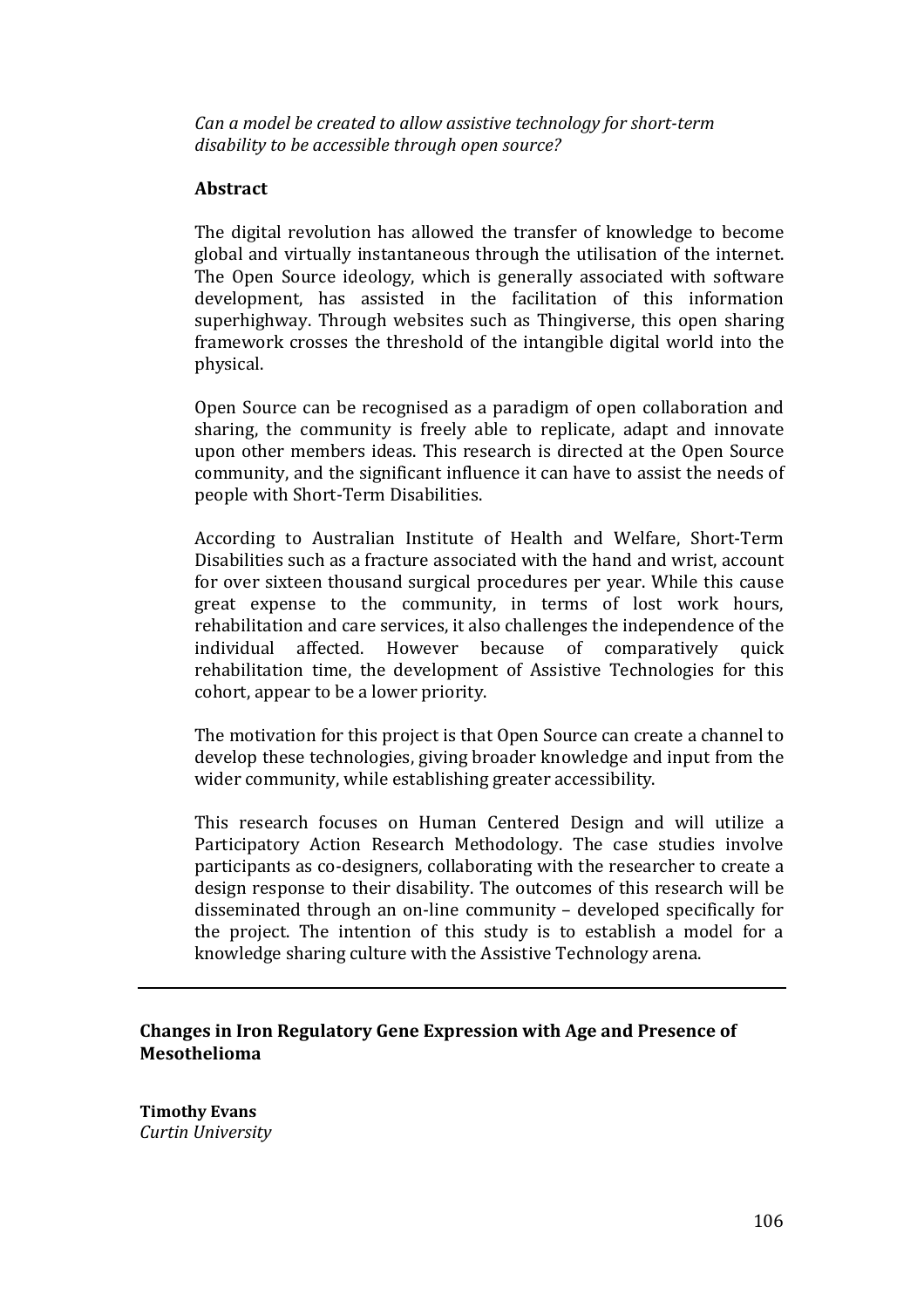Iron is an essential element which is tightly regulated to ensure appropriate storage and availability. This is to prevent the toxic effects produced by redox cycling which iron undergoes. There are multiple regulatory pathways which maintain homeostasis of iron. However, in aging, an increased iron loading in the liver has been demonstrated, which may indicate a change in regulation. Changes in regulation can have implications for treatment and progression in the elderly. In particular, fast proliferating tumours require large amounts of iron and alterations of iron regulation may explain various co-morbidities observed.

Mesothelioma is a highly proliferative tumour originating from mesothelial cells of pleural cavities and is a cancer seen in the elderly long after initial exposure. Development is predominantly linked to asbestos exposure. Asbestos has a high iron content and this may play a role in the tumour's development.

The aim of this study is to investigate the changes in iron regulation with age and changes with aging in the presence of the asbestos-related cancer, mesothelioma, which is of particular significance in Western Australia.

RNA is being extracted from livers of young (2 months old) or old (24 months old) C57BL/6 female mice with or without mesothelioma and with or without treatment. Gene expression will be determined using qPCR using ß-actin as the housekeeping gene. Hepatic iron concentration (HIC) will be determined colorimetrically. Protein expression will be determined by semi-quantitative Western blot.

Preliminary findings indicate that HIC increases significantly with age (P < 0.032). Young mice exhibited increased HIC in the liver in the presence of tumour  $(P = 0.05)$ . However, in aged mice, HIC was not different between healthy mice and mice with tumour.

This work will expand our understanding of the role of iron throughout the life of an organism and its role in the presence of mesothelioma. This may lead to identification of novel drug targets and improved therapy for mesothelioma.

## **Macroeconomic Globalisation: Implications for Inequality in Japan**

#### **Kazuki Tomioka**

*The University of Western Australia*

Since the abolition of the Bretton-Woods agreement in 1971, globalization has taken the form of increased openness to both trade and financial flows with both positive and negative implications. On the negative side, the economic performance of advanced economies has been uneven and inequality has increased in all. This paper focuses on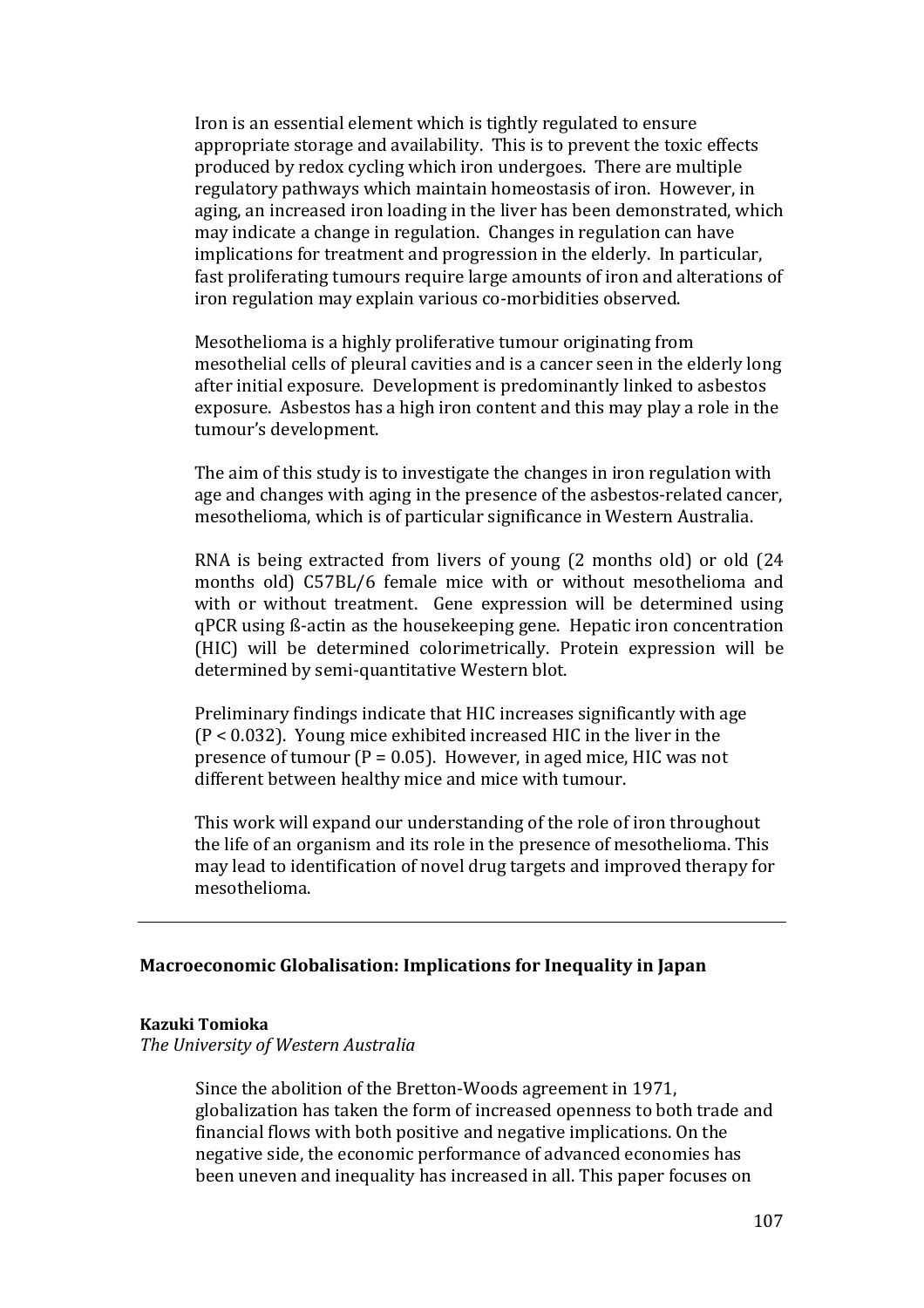comparative stagnation of the Japanese economy and the associated rise in Japan's inequality both arising after the mid 1980s, following a period of stable expansion since WWII. A particularly sharp transition occurred with the emergence of Japan's asset bubble in the late 1980s, coinciding with accelerated expansion of the adjacent Chinese economy. The central topic of the thesis is to quantify the role of increasing macro-globalization on economic stagnation and inequality within Japan. As a means of formulating hypotheses, a dynamic general equilibrium model of two interacting regional economies is constructed. It is used to show that the key determinants of Japan's inequality include comparative productivity growth abroad and the investment of its savings externally. It is shown that these developments contributed to stagnation and widened inequality. The parameters that govern the elasticity of substitution between home and foreign assets are allowed to vary, to establish the strength of the globalization effects and to assess the particular importance of financial integration. This modelling work is then combined with an empirical analysis, to test emerging hypotheses. An error correction model is applied to test for the dependence of inequality on bond yields, components of the current account, total factor productivity (tfp), trade openness and capital taxation provisions.

## **Thinking Big: How Managers' Mental Models Inform Organizational Sustainability Responses**

#### **Hanako Frawley**

#### *The University of Western Australia*

Mental models are implicit theories that guide personal behaviours, actions and involvements in order to achieve a goal or explain a phenomenon. Managers play a crucial role in organisational planning and operations, and so it's important to understand the impact their mental models have on organisation responses to global issues, such as the environmental sustainability crisis. The purpose of this study is to explore how managers' mental models inform organisational sustainability responses. This study aims to develop a greater understanding of mental models, how they can be elicited and the process by which they inform organisational strategy. A case-study method gathering in-depth information on managers' mental models will collect and analyse data from two rounds of semi-structured interviews, observations of relevant meetings and company documents. A theory building approach will be undertaken to build an initial exploratory framework consisting of themes that emerge. There are implications of this study for i) understanding how managers' mental models impact on organisational policy and strategy, ii) communicating about big global challenges in ways suited to their particular mental models, and iii) seeing how organisational responses to sustainability issues develop and how they are connected with how managers formulate those issues. Possible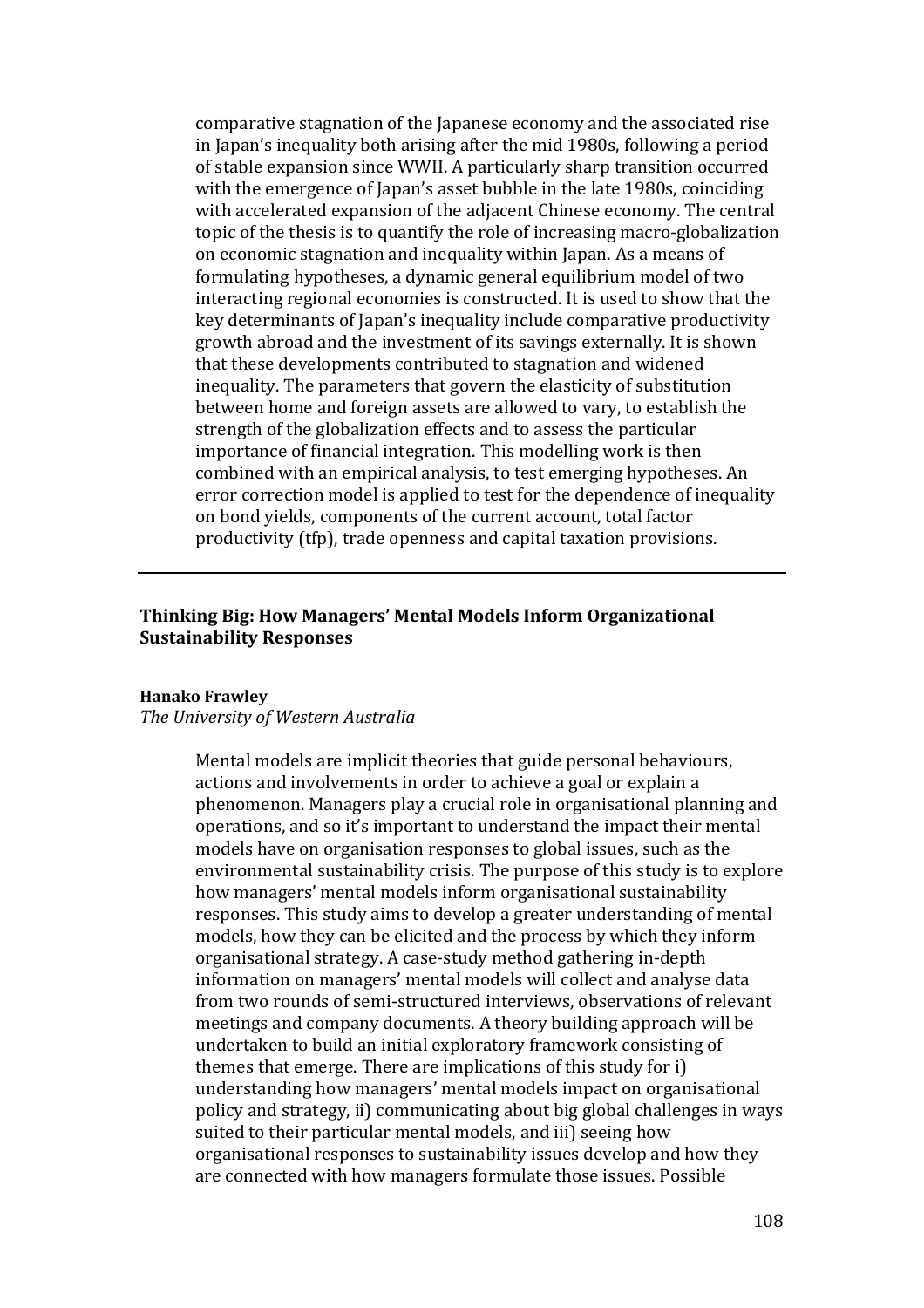applications of this knowledge will be in organisational change and sustainability initiatives, and management education and training on environmental responsibilities. This study will contribute to understanding how managers thinking about global sustainable issues, informs organisational strategies and policies in the area.

### **Africa's fall into Third World status**

### **Kundai Mapfina**

*MSA*

It is argued that decolonization was the first step of Africa's economic independence. With governments acquiring the ability to control national resources and make their own decisions based what they believe is best for their nation through the concept of sovereignty. This outlook is largely frowned upon by researchers as Africa as a continent has only deteriorated from the way it was in the colonial era. Famine, civil war, political instability, crime to name a few has been on the rise and it is evident that most of these occurrences are due to frustrated populations and corrupt governments: which were birthed and intensified after the fall of colonial rule. Africa was well established and developed by colonizers during the colonial era, 'abandoned' and left to its inexperienced leaders and its people. A lack of exposure to what is referred to as development by first world countries is one of the contributing factors to the fall of Africa into what is referred to as the Third World. Evidence of this is seen in the agricultural sectors in various African countries where adequate infrastructure had been established during colonization but once colonization ended an inadequate level of knowledgeable human resources became a large issue. Other areas that exhibit similar patterns include the political environment, education, International relations and social welfare. Liberalization in Africa has done very little in terms of development and had actually resulted in selfoppression of Africa by Africa.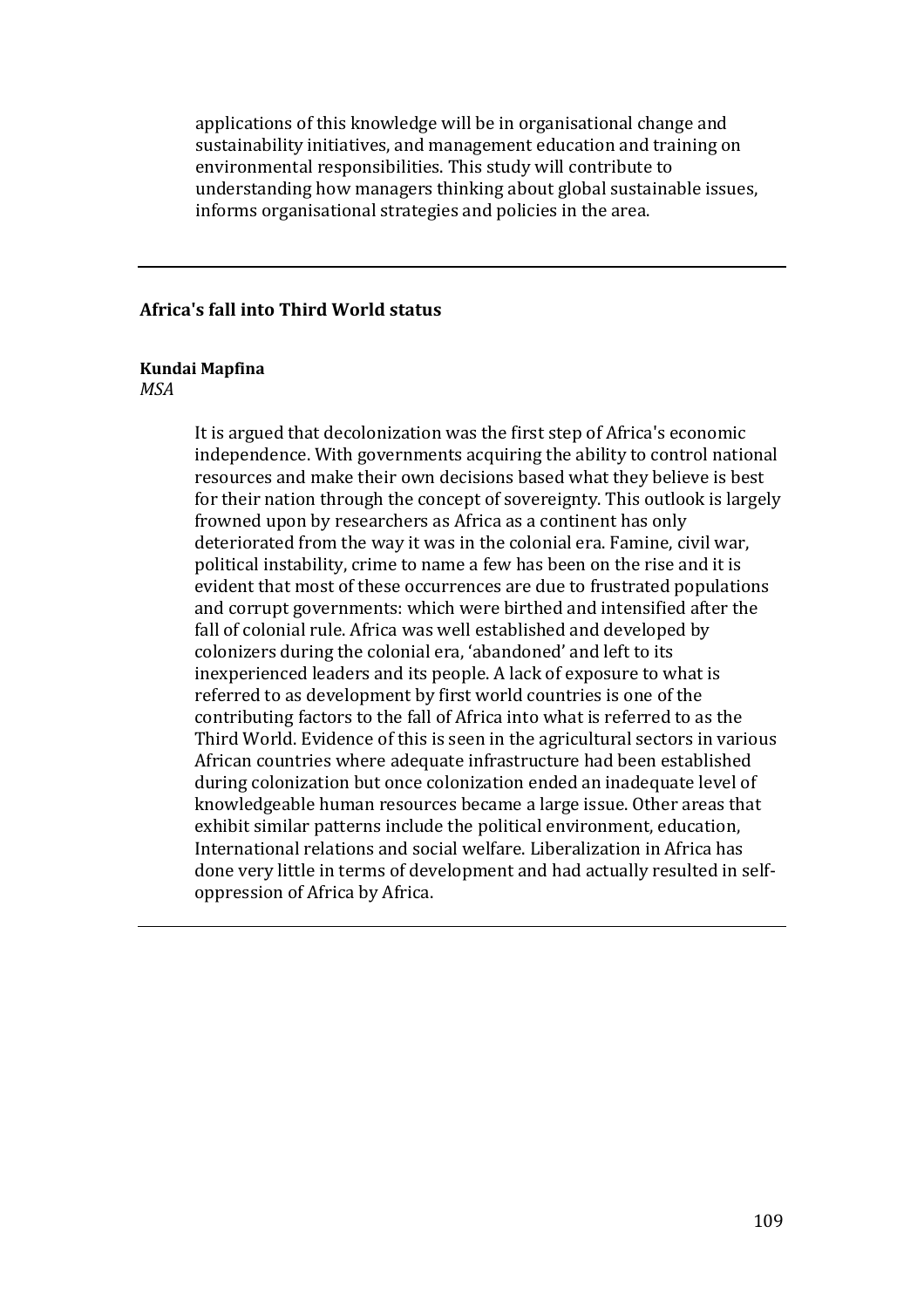### Reflections

ICUR and ACUR provides a supported yet realistic experience of presenting your research at an academic conference. As presenters, you are given an opportunity to seek critical yet supportive feedback on your own research project. As members of the audience, you join a global community of undergraduate researchers united by common excellence and a passion for critical inquiry, engaging in dialogue over ideas produced by currents on the other side of the world. Throughout your valuable experience here, you may want to reflect on a few suggested topics provided below.

#### **Your Research Experience**

- 1. Reflect on your own research project and experiences.
- 2. If you were a presenter, how do you feel about your own presentation?

What feedback did you receive? Where do you think you could improve?

#### **Presentation and Communication**

"To learn through listening, practice it naively and actively. Naively means that you listen openly, ready to learn something, as opposed to listening defensively, ready to rebut. Listening actively means you acknowledge what you heard and act accordingly." – Betsy Sanders, former Senior  $\mathbb{F}_{\text{SE}}^{\mathbb{F}_{\text{CE}}}$ Vice president and General Manager, Nordstrom

- 1. Think about what you've heard and seen which presentations and posters worked well and which didn't? Why or why not?
- 2. Which poster design grabbed your attention first? Why?
- 3. What presenters/ideas were most memorable to you?
- 4. Have you come across any ideas or techniques that you could apply to your own work in the future?
- 5. Did you hear any great questions or answers during the Q&As? What were they? Why did they interest you?

#### **Learning Without Borders**

Most areas of academic learning  $\mathbb{F}^{\mathbb{F}^{\mathbb{F}}}_{\mathbb{F}^{\mathbb{F}}}$  and research are improved if they are approached from an interdisciplinary perspective. Stepping outside the usual disciplinary silos gives the opportunity to learn about an area holistically, approaching complex ideas from a range of perspectives and exploiting the symbiotic potential of traditionally distinct disciplines. The conference gives you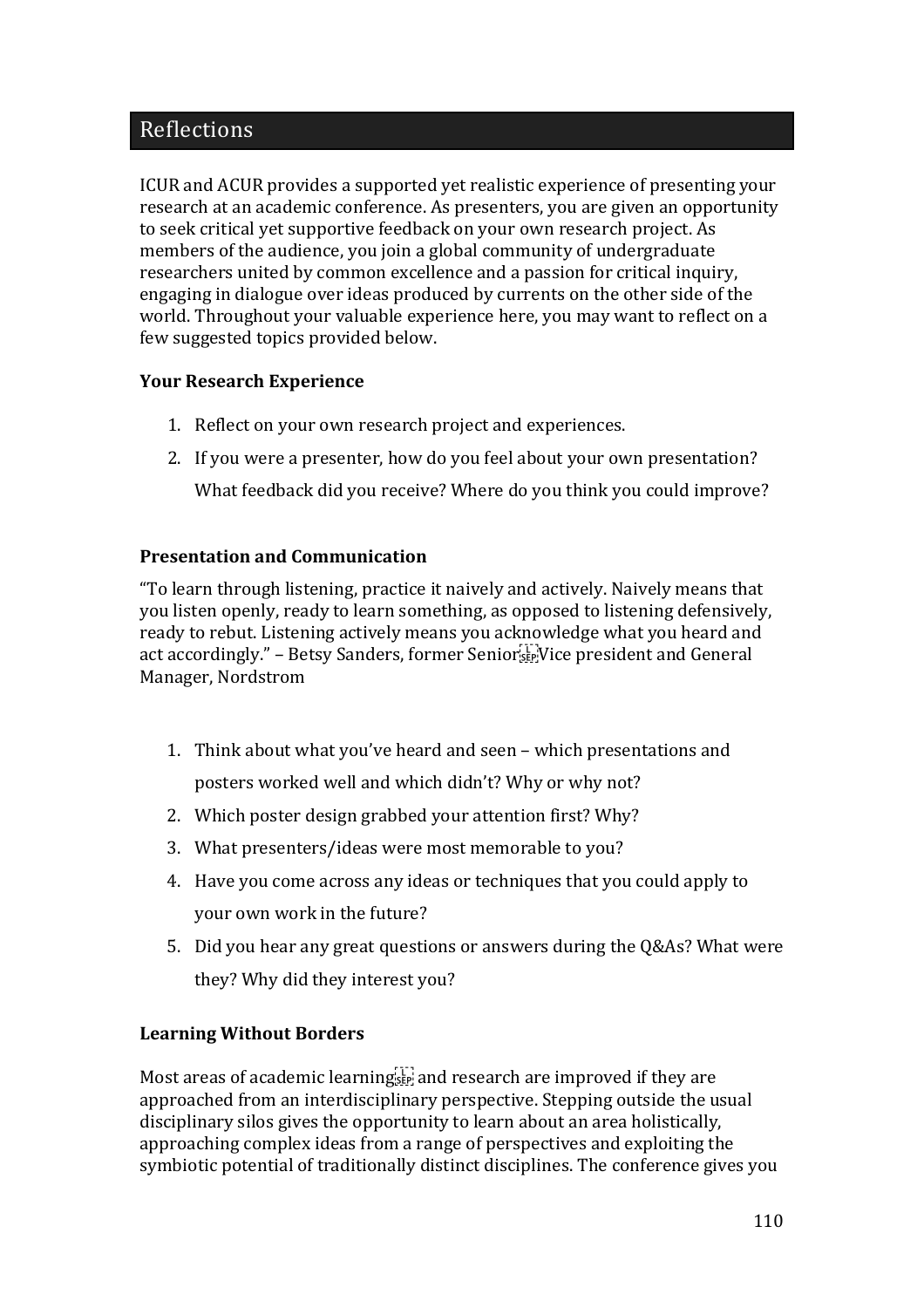the opportunity to think again about your research and consider it from an interdisciplinary standpoint, the opportunity to present alongside students researching the same area as you, but from a different discipline. Make the most of this opportunity<sup>1</sup><sub>sep</sub> to broaden your research mind!

- 1. What have you learnt from areas outside your own discipline?
- 2. How did other presentations effectively communicate to audiences from various countries/disciplines?

#### **Making Connections**

There is no time like the present to practice your networking skills. Getting to know your fellow delegates provides you with the opportunity to exchange and share information, discuss common interests or differing opinions, provide advice and support to each other and even work together on projects in the future. It's also not just about building these relationships now during your undergraduate studies, but maintaining ongoing connections in the future as well.... who knows when and where your paths may cross again.

Francesca Gino, a professor at  $E_{\text{sep}}^{\text{TT}}$  Harvard Business School explains  $E_{\text{sep}}^{\text{TT}}$  "Today, probably even more than ever before, networks are a key form of social capital for achieving goals in both your professional and personal lives." And meeting people at conferences "who likely have the same interests as you and are highly relevant to your work" is a good way to nurture and expand your network, says Dorie Clark, author of *Stand Out Networking*. "The fact that technology has made it easier to interact with people across great distances and time zones actually makes face-to-face interaction even more valuable" (*Harvard Business Review*, 2015)

1. Use the space below to collect email addresses, Facebook contacts,

LinkedIn profiles, or even create a WhatsApp group to connect.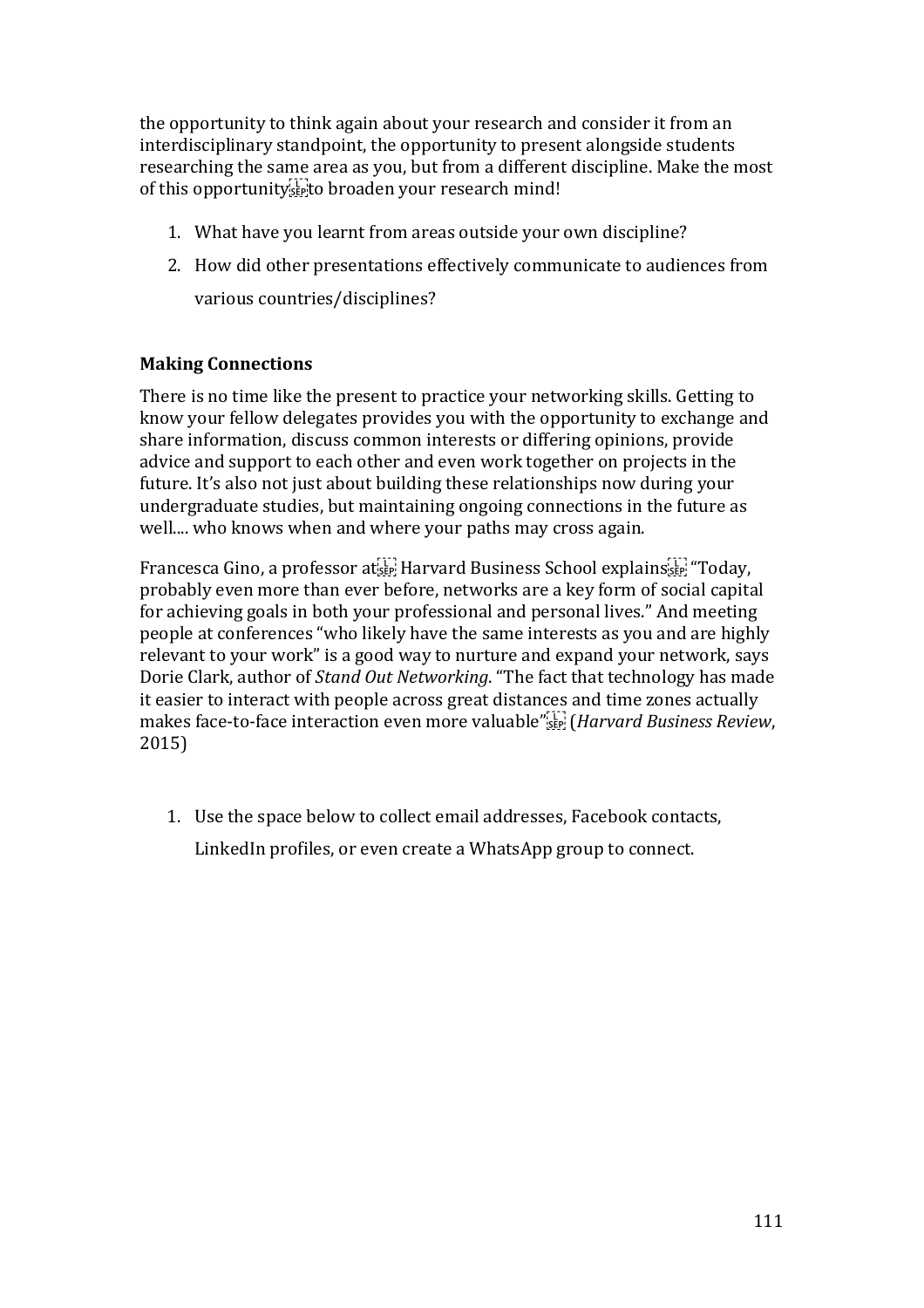## Publishing Your Research

As a participant at ICUR & ACUR, you have worked hard to present your research to this international and cross-disciplinary audience. The next natural step is to write a paper for publication!

Publishing will enhance your research and writing skills, and give you the experience of working through the editing and journal publication process. By collaborating with students and staff across your university, you will see your research efforts and hard work actually come to life, and be accessible to others.

*Reinvention: An International Journal of Undergraduate Research*, *k*<sup>17</sup>/<sub>*s*</sub> the research journal run by the Monash-Warwick Alliance, provides exactly that – a space for active undergraduate researchers, at universities around the world, to publish their work.

"*Editing Reinvention has helped me learn what top-quality original work looks like, improving and honing my own approach to independent research and degree coursework. Whether you're intending to do a postgrad course or not, research experience as an undergraduate will equip you with skills different and beyond those of a standard degree." –* Joe Grimwade, Reinvention Assistant Editor (University of Warwick).

All participants are encouraged to further disseminate their research by writing a journal paper and submitting it to the Reinvention editorial board for review. In early 2016, Reinvention will publish a special edition featuring submissions from ICUR 2015 presenters only. Meanwhile, the next issue open to submissions from all undergraduate researchers closes on 1 January 2016.

For more information about the peer review process and guidance on writing or submitting a paper, please visit warwick.ac.uk/reinventionjournal. You can also find publications in each journal issue printed online over the past 8 years, and learn about the development of the journal, or other useful 'top tips' there.

For continued updates, participants may visit or like the 'Reinvention: an International Journal of Undergraduate Research' Facebook page as well.